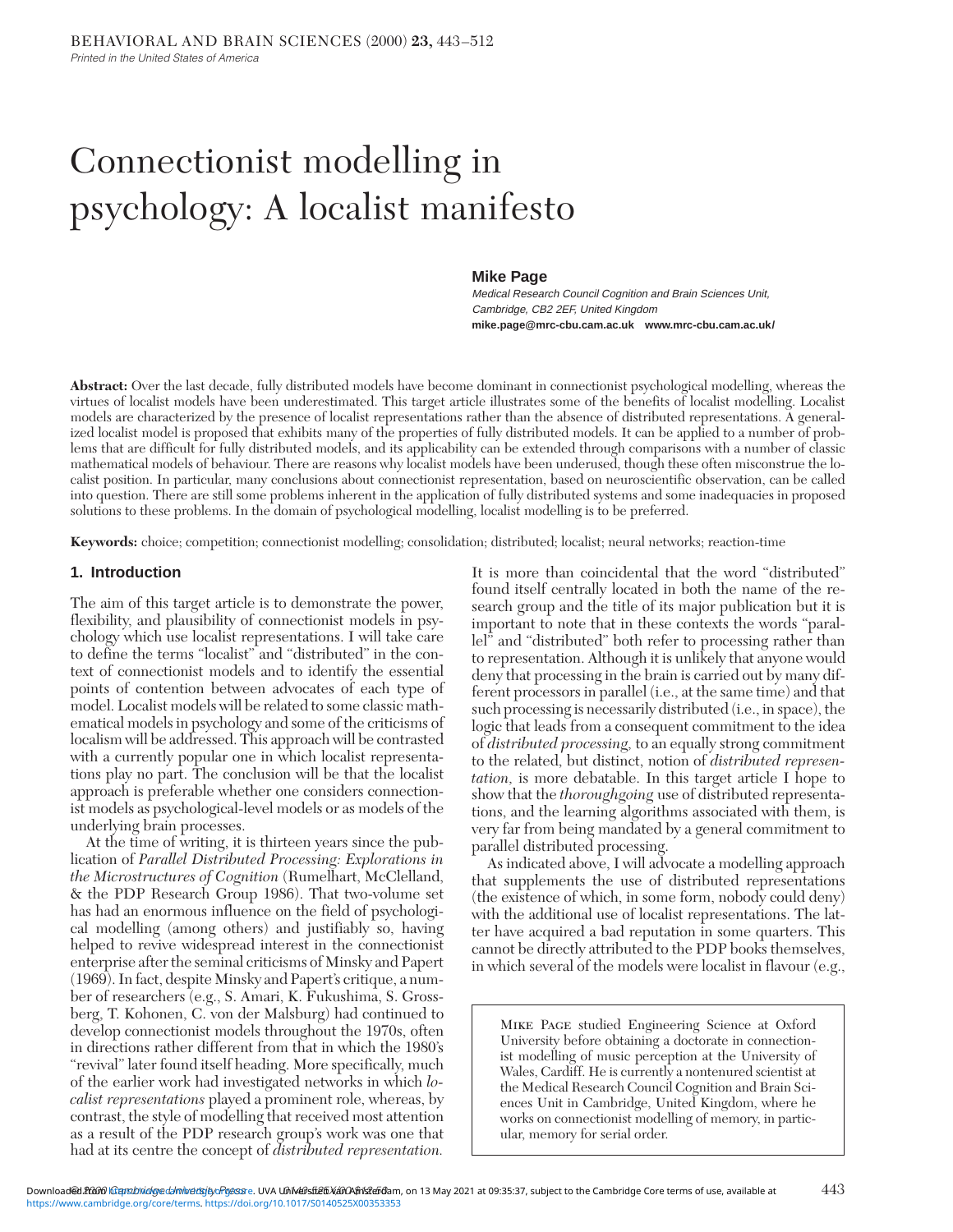## Page: Localist connectionism

interactive activation and competition models, competitive learning models). Nonetheless, the terms "PDP" and "distributed" on the one hand, and "localist" on the other, have come to be seen as dichotomous. I will show this apparent dichotomy to be false and will identify those issues over which there is genuine disagreement.

A word of caution: "Neural networks" have been applied in a wide variety of other areas in which their plausibility as models of cognitive function is of no consequence. In criticizing what I see to be the overuse (or default use) of fully distributed networks, I will accordingly restrict discussion to their application in the field of connectionist modelling of cognitive or psychological function. Even within this more restricted domain there has been a large amount written about the issues addressed here. Moreover, it is my impression that the sorts of things to be said in defence of the localist position will have occurred independently to many of those engaged in such a defence. I apologize in advance, therefore, for necessarily omitting any relevant references that have so far escaped my attention. No doubt the *BBS* commentary will set the record straight.

The next section will define some of the terms to be used throughout this target article. As will be seen, certain subtleties in such definitions becloud the apparent clarity of the localist/distributed divide.

## **2. Defining some terms**

## **2.1. Basic terms**

Before defining localist and distributed representations, we establish some more basic vocabulary. In what follows, the word *nodes* will refer to the simple units out of which connectionist networks have traditionally been constructed. A node might be thought of as consisting of a single neuron or a distinct population of neurons (e.g., a cortical minicolumn). A node will be referred to as having a level of activation, where a loose analogy is drawn between this activation and the firing rate (mean or maximum firing rate) of a neuron (population). The activation of a node might lead to an output signal's being projected from it. The projection of this signal will be deemed to be along one or more weighted connections, where the concept of weight in some way represents the variable ability of output from one node to affect processing at a connected node. The relationship between the weighted input to a given node (i.e., those signals projected to it from other nodes), its activation, and the output which it in turn projects, will be summarized using a number of simple, and probably familiar, functions. All of these definitions are, I hope, an uncontroversial statement of the basic aspects of the majority of connectionist models.

## **2.2. Localist and distributed representations**

The following definitions, drawn from the recent literature, largely capture the difference between localist and distributed representations [see also Smolensky: "On the Proper Treatment of Connectionism" *BBS* 11(1) 1988; Hanson & Burr: "What Connectionist Models Learn" *BBS* 13(3) 1990; Van Gelder: "The Dynamical Hypothesis in Cognitive Science" *BBS* 21(5) 1998; O'Brien & Opie: "A Connectionist Theory of Phenomenal Experience" *BBS* 22(1) 1999]. First, distributed representations:

Many neurons participate in the representation of each memory and different representations share neurons. (Amit 1995, p. 621)

The model makes no commitment to any particular form of representation, beyond supposing that the representations are distributed; that is, each face, semantic representation, or name is represented by multiple units, and each unit represents multiple faces, semantic units or names. (Farah et al. 1993, p. 577)

The latter definition refers explicitly to a particular model of face naming, but the intended nature of distributed representations in general is clear. To illustrate the point, suppose we wished to represent the four entities "John," "Paul," "George," and "Ringo." Figure 1a shows distributed representations for these entities. Each representation involves a pattern of activation across four nodes and, importantly, there is overlap between the representations. For instance, the first node is active in the patterns representing both John and Ringo, the second node is active in the patterns representing both John and Paul, and so on. A corollary of this is that the identity of the entity that is currently represented cannot be unambiguously determined by inspecting the state of any single node.

Now consider the skeleton of a definition of a localist representation, as contrasted with a distributed coding:

With a local representation, activity in individual units can be interpreted directly . . . with distributed coding individual units cannot be interpreted without knowing the state of other units in the network. (Thorpe 1995, p. 550)

For an example of a localist representation of our four entities, see Figure 1b. In such a representation, only one node is active for any given entity. As a result, activity at a given unit can unambiguously identify the currently represented entity.

When nodes are binary (i.e., having either activity 1 or 0), these definitions are reasonably clear. But how are they affected if activity can take, for example, any value between these limits? The basic distinction remains: in the localist model, it will still be possible to interpret the state of a given node independent of the states of other nodes. A natural way to "interpret" the state of a node embedded in a localist model would be to propose, as did Barlow (1972), a monotonic mapping between activity and confidence in the presence of the node's referent:

The frequency of neural impulses codes subjective certainty: a high impulse frequency in a given neuron corresponds to a high degree of confidence that the cause of the percept is present in the external world. (Barlow 1972, p. 381)

It may be that the significance of activating a given node is assessed in relation to a threshold value, such that only superthreshold activations are capable of indicating nonzero

| John 1 1 0 0   |  |  |         |  | John       |            | $1 \quad 0$ | $\overline{0}$ | $\Omega$     |
|----------------|--|--|---------|--|------------|------------|-------------|----------------|--------------|
| Paul           |  |  | 0 1 1 0 |  | Paul       |            | $0 \quad 1$ | $\overline{0}$ | 0            |
| George 0 0 1 1 |  |  |         |  | George 0 0 |            |             | $\mathbf{1}$   | 0            |
| Ringo          |  |  | 1 0 0 1 |  | Ringo      | $0\quad 0$ |             | $\sim$ 0       | $\mathbf{1}$ |
|                |  |  |         |  |            |            |             |                |              |
| (a)            |  |  |         |  | (b)        |            |             |                |              |

Figure 1. Four names represented (a) in a distributed fashion and (b) in a localist fashion.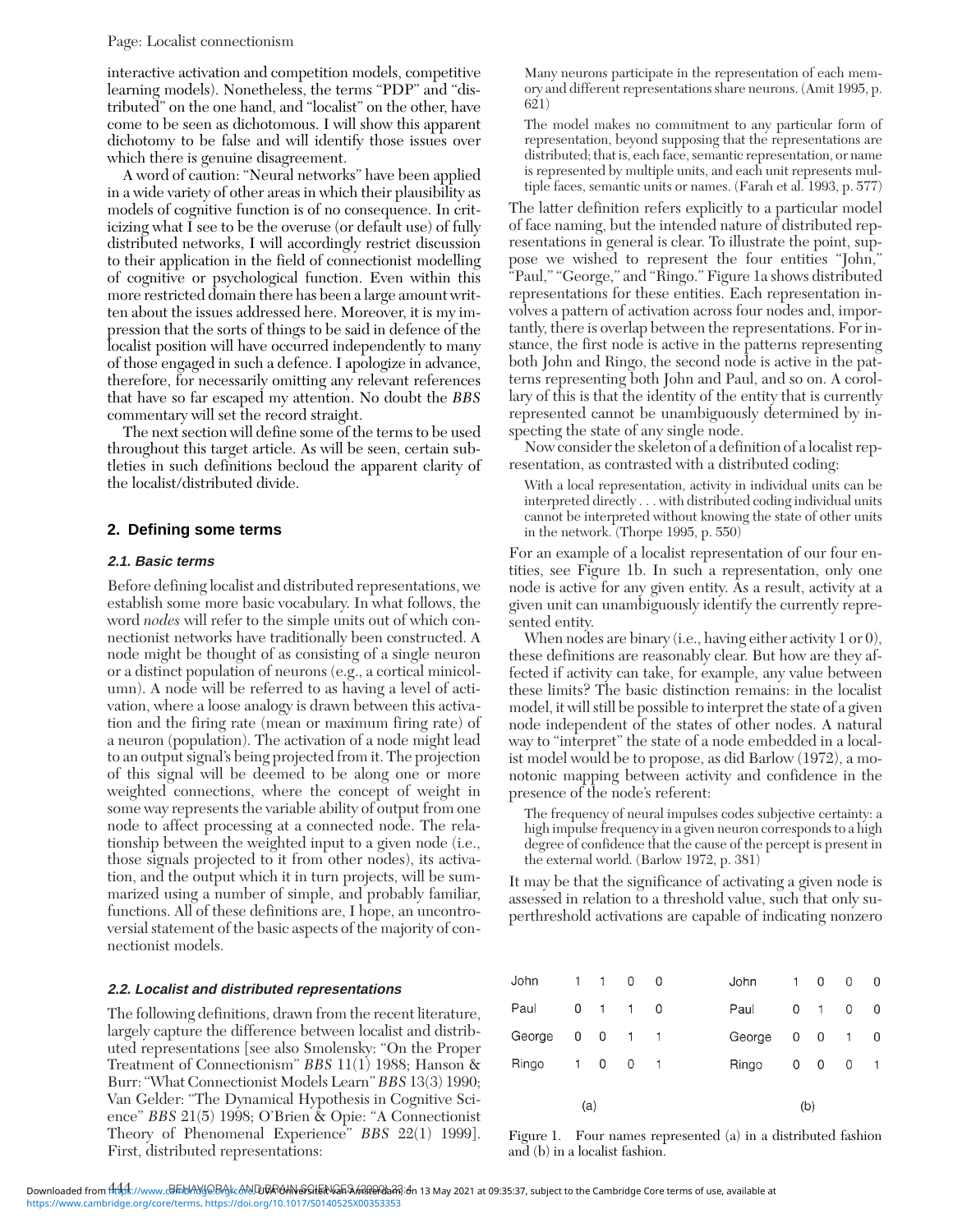confidence. Put another way, the function relating activation to "degree of confidence" would not necessarily be linear, or even continuously differentiable, in spite of being monotonic nondecreasing.

Having offered both Thorpe's and Barlow's descriptions of localist representation, I must point out that interpreting a node's activation as "degree of confidence" is potentially inconsistent with the desire to interpret a given node's activation "directly," that is, independent of the activation of other nodes. For example, suppose, in a continuous-activation version of Figure 1b, that two nodes have near maximal activity. In some circumstances we will be happy to regard this state as evidence that both the relevant referents are present in the world: in this case the interpretation of the node activations will conform to the independence assumption. In other cases, we might regard such a state as indicating some ambiguity as to whether one referent or the other is present. In these cases it is not strictly true to say that the degree of confidence in a particular referent can be assessed by looking at the activation of the relevant node alone, independent of that of other nodes. One option is to assume instead that activation maps onto *relative* degree of confidence, so that degree of activation is interpreted relative to that of other nodes. Although strictly inconsistent with Thorpe's desire for direct interpretation, this preserves what is essential about a localist scheme, namely that the entity about which relative confidence is being expressed is identified with a single node. Alternatively, both Thorpe's and Barlow's definitions can be simultaneously maintained if some competitive process is implemented directly (i.e., mechanically), so that it is impossible to sustain simultaneously high activations at two nodes whose interpretations are contradictory. A scheme of this type would, for example, allow two nodes to compete for activation so as to exclusively identify a single person.

As an aside, note that a simple competitive scheme has some disadvantages. Such a scheme is apparently inadequate for indicating the presence of two entities, say, John and Paul, by strongly activating the two relevant nodes simultaneously. One solution to this apparent conundrum might be to invoke the notion of binding, perhaps implemented by phase relationships in node firing patterns (e.g., Hummel & Biedermann 1992; Roelfsema et al. 1996; Shastri & Ajjanagadde 1993). (Phase relationships are only one candidate means of perceptual binding and will be assumed here solely for illustrative purposes.) Thus, in the case in which we wish both John and Paul to be simultaneously indicated, both nodes can activate fully but out of phase with each other, thus diminishing the extent to which they compete. This out-of-phase relationship might stem from the fact that the two entities driving the system (John and Paul) must be in two different spatial locations, allowing them to be "phased" separately. In the alternative scenario, that is, when only one individual is present, the nodes representing alternative identifications might be in phase with each other, driven as they are by the same stimulus object, and would therefore compete as required.

A similar binding scheme might also be useful if distributed representations are employed. On the face of it, using the representations in Figure 1a, the pattern for John and George will be the same as that for Paul and Ringo. It may be possible to distinguish these summed patterns on the basis of binding relationships as before – to represent John

and George the first and second nodes would be in phase with each other while the third and fourth nodes would both be out of phase with the first two nodes and in phase with each other. But complications arise when we wish to represent, say, John and Paul: would the second node be in phase with the first node or the third? It is possible that in this case the second node would fire in both the phases associated with nodes one and two (though this would potentially affect its firing rate as well as its phase relationships). Mechanisms for binding are the focus of a good deal of ongoing research, so I shall not develop these ideas further here.

## **2.3. Grandmother cells . . .**

In a discussion of localist and distributed representations it is hard to avoid the subject of "grandmother cells." The concept can be traced back to a lecture series delivered by Jerome Lettvin in 1969 (see Lettvin's appendix to Barlow 1995), in which he introduced to a discussion on neural representation an allegory in which a neuroscientist located in the brains of his animal subjects "some 18,000 neurons . . . that responded uniquely only to the animal's mother, however displayed, whether animate or stuffed, seen from before or behind, upside down or on a diagonal, or offered by caricature, photograph or abstraction" (from appendix to Barlow 1995).

The allegorical neuroscientist ablated the equivalent cells in a human subject, who, postoperatively, could not conceive of "his mother," while maintaining a conception of mothers in general. The neuroscientist, who was intent on showing that "ideas are contained in specific cells," considered his position to be vulnerable to philosophical attack, and rued not having searched for grandmother cells instead, grandmothers being "notoriously ambiguous and often formless."

The term "grandmother cell" has since been used extensively in discussions of neural representation, though not always in ways consistent with Lettvin's original conception. It seems that (grand)mother cells are considered by some to be the necessary extrapolation of the localist approach and thereby to demonstrate its intrinsic folly. I believe this conclusion to be entirely unjustified. Whatever the relevance of Lettvin's allegory, it certainly does not demonstrate the necessary absurdity of (grand)mother cells and, even if it did, this would not warrant a similar conclusion regarding localist representations in general. Given the definitions so far advanced, it is clear that, while (grand)mother cells are localist representations, not all localist representations necessarily have the characteristics attributed by Lettvin to (grand)mother cells. This depends on how one interprets Lettvin's words "responded uniquely" (above). A localist representation of one's grandmother might respond partially, but subthreshold, to a similar entity (e.g., one's great aunt), thus violating one interpretation of the "unique response" criterion that forms part of the grandmother-cell definition.

## **2.4. . . . and yellow Volkswagen cells**

A related point concerns the "yellow Volkswagen cells" referred to by Harris (1980). Harris's original point, which dates back to a talk given in 1968, illustrated a concern regarding a potential proliferation in the types of selective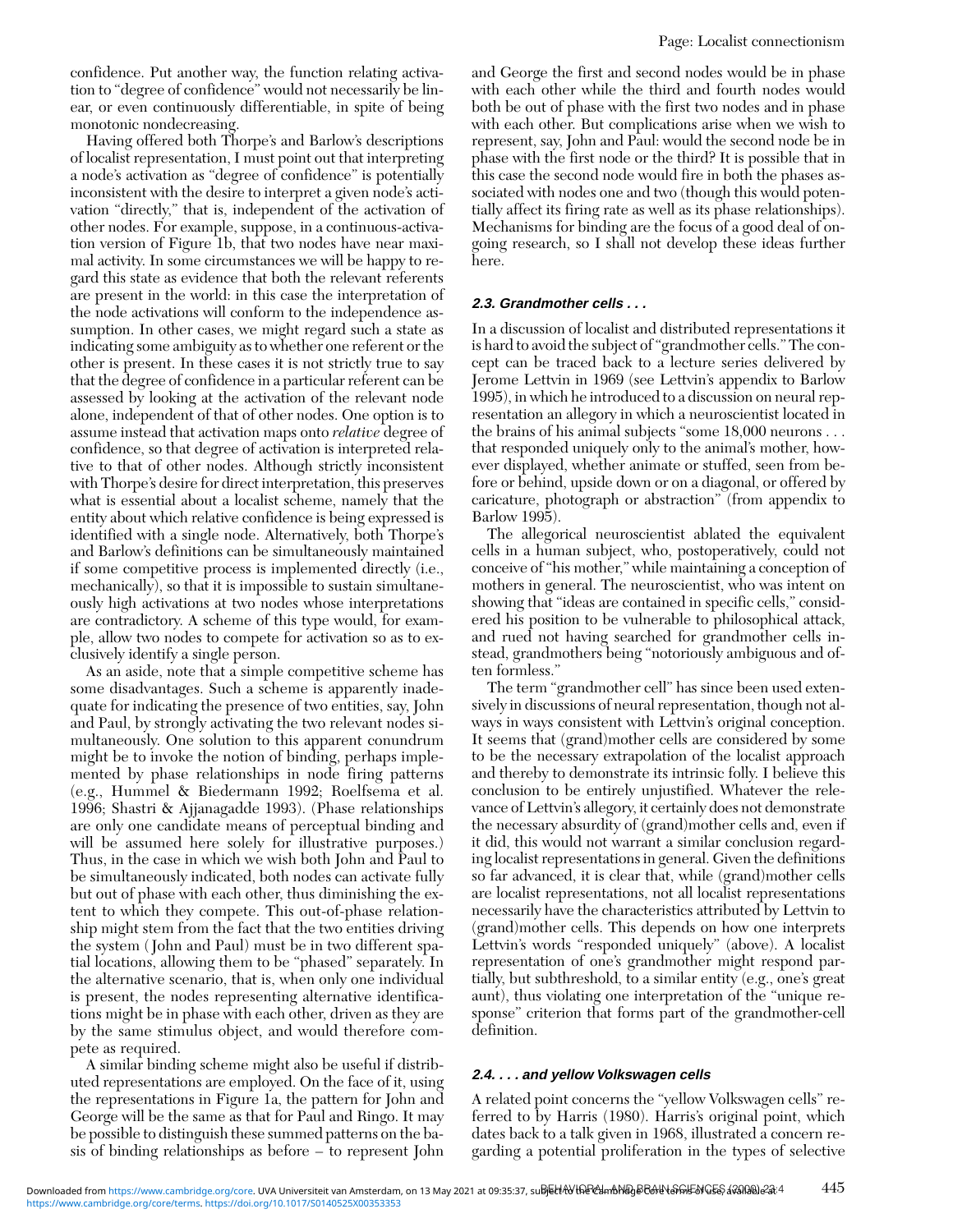cells hypothesized to be devoted to low-level visual coding. Such a proliferation had been suggested by experiments into, for instance, the "McCollough Effect" (McCollough 1965), which had led to the positing of detectors sensitive to particular combinations of orientation and colour. The message that has been extrapolated from Harris's observation is one concerning representational capacity: that while "yellowness" cells and "Volkswagen cells" may be reasonable, surely specific cells devoted to "yellow Volkswagens" are not. The fear is that if yellow VWs are to be locally represented then so must the combinatorially explosive number of equivalent combinations (e.g., lime-green Minis). There is something odd about this argument. In accepting the possibility of Volkswagen cells, it begs the question as to why the fear of combinatorial explosion is not already invoked at this level. Volkswagens themselves must presumably be definable as a constellation of a large number of adjective-noun properties (curved roof, air-cooled engine, etc.), and yet accepting the existence of Volkswagen cells does not presume a vast number of other cells, one for each distinct combination of feature-values in whatever featurespace VWs inhabit. On a related point, on occasions when the (extrapolated) yellow-VW argument is invoked, it is not always clear whether the supposed combinatorial explosion refers to the number of possible percepts, which is indeed unimaginably large, or to the vanishingly smaller number of percepts that are witnessed and, in some sense, worth remembering. Since the latter number is likely to grow only approximately linearly with lifespan, fears of combinatorial explosion are unwarranted. It is perfectly consistent with the localist position that different aspects of a stimulus (e.g., colour, brand name, etc.) can be represented separately, and various schemes have been suggested for binding such aspects together so as to correctly represent, in the short term, a given scene (e.g., Hummel & Biedermann 1992; Roelfsema et al. 1996; see earlier). This systematicity (cf. Fodor & Pylyshyn 1988) in the perceptual machinery addresses the problem of combinatorial explosion regarding the number of possible percepts. It in no way implies, however, that in a localist model each *possible* percept must be allocated its own permanent representation, that is, its own node. A similar point was made by Hummel and Holyoak (1997) who noted that "it is not necessary to postulate the preexistence of all possible conjunctive units. Rather a novel binding can first be represented dynamically (in active memory), with a conjunctive unit created only when it is necessary to store the binding in LTM" (p. 434).

It is entirely consistent with the localist position to postulate that cells encoding specific combinations will be allocated only when needed: perhaps in an experiment in which pictures of yellow VWs and red bikes require one response, while red VWs and yellow bikes require another (cf. XOR); or, more prosaically, in establishing the memory that one's first car was a yellow VW. When one restricts the number of localist representations to those sufficient to describe actual percepts of behavioural significance (i.e., those that require long-term memorial representation), the threat of combinatorial explosion dissipates. Later I shall show how new localist nodes can be recruited, as needed, for the permanent representation of previously unlearned configurations (cf. the constructivist learning of Quartz & Sejnowski 1997, and the accompanying commentary by Grossberg 1997; Valiant 1994).

## **2.5. Featural representations**

The above discussion of yellow VWs illustrates the issue of *featural representation.* A featural representation will be defined here as a representation comprising an array of localist nodes in appropriate states. Figure 2 shows the featural representations of Tony Blair, Glenda Jackson, Anthony Hopkins, and Queen Elizabeth II, where the relevant features are "is-a-woman," "is-a-politician," and "is/was-a-film-actor." Clearly, the representations of these four entities are distributed, in the sense that the identity of the currently present entity cannot be discerned by examining the activity of any individual node. Nonetheless, the features themselves are locally represented (cf. "is-yellow," "is-a-Volkswagen"). Whether or not a politician is currently present can be decided by examining the activity of a single node, independent of the activation of any other node.

It is curious that researchers otherwise committed to the thoroughgoing use of distributed representations have been happy to use such featural representations. For instance, Farah et al. (1993), whose commitment to distributed representations was quoted earlier [see Farah: "Neuropsychological Inference with an Interactive Brain" *BBS* 17(1) 1994], used a distributed representation for semantic information relating to particular people. To continue the earlier quotation:

The information encoded by a given unit will be some "microfeature" . . . that may or may not correspond to an easily labeled feature (such as eye color in the case of faces). The only units for which we have assigned an interpretation are the "occupation units" within the semantic pool. One of them represents the semantic microfeature "actor" and the other represents the semantic microfeature "politician." (Farah et al. 1993, p. 577)

It would be odd to be comfortable with the idea of nodes representing "is-an-actor," and yet hostile to the idea of nodes representing "is-Tony-Blair" or "is-my-grandmother." If "is-an-actor" is a legitimate microfeature (though one wonders what is micro about it), then why is "is-Tony-Blair" not? Is there any independent rationale for what can and cannot be a microfeature? Moreover, to anticipate a later discussion, by what learning mechanism are the localist (micro)featural representations (e.g., "is-an-actor") themselves deemed to be established? The most natural assumption is that, at some level, local unsupervised featural learning is carried out. But a commitment to fully distributed representation of identity, if not profession, would therefore require that at some arbitrary stage just before the level at which identity features (e.g., "is-Tony-Blair")

|                        | woman | politician | actor |
|------------------------|-------|------------|-------|
| Tony Blair             | n     |            |       |
| Glenda Jackson         | 1     |            |       |
| <b>Anthony Hopkins</b> | O     | 0          |       |
| Elizabeth II           |       |            |       |

Figure 2. Four persons represented in a featural fashion with regard to semantic information.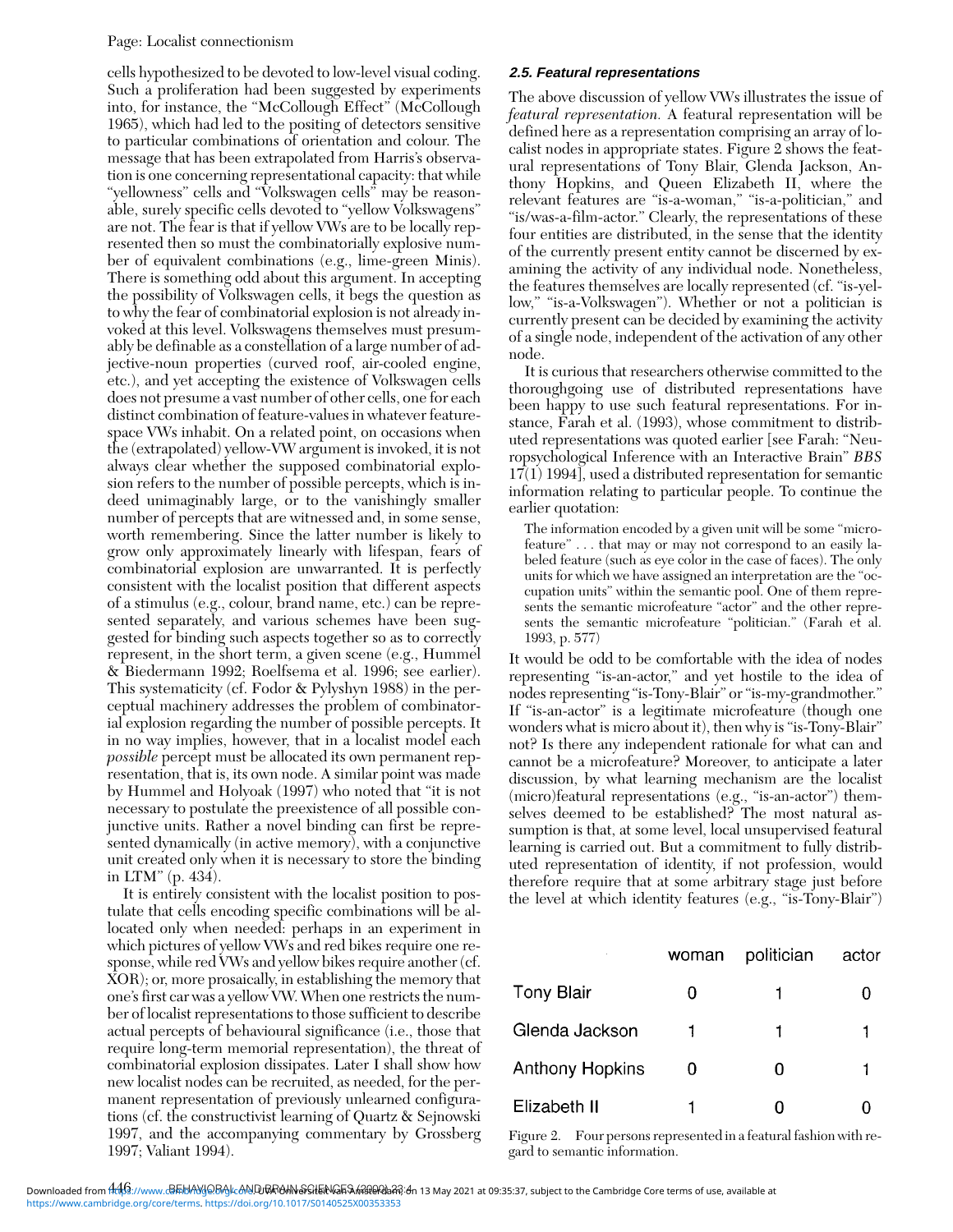might emerge, a different, supervised learning mechanism cuts in.

Whether or not we choose to define featural representations as a subclass of distributed representations has little to do with the core of the localist/distributed debate. No localist has ever denied the existence of distributed representations, especially, but not exclusively, if these are taken to include featural representations. To do so would have entailed a belief that percepts "go local" in a single step, from retina directly to grandmother cell, for instance. The key tenet of the localist position is that, on occasion, localist representations of meaningful entities in the world (e.g., words, names, people, etc.) emerge and allow, among other things, distributed/featural patterns to be reliably classified and enduringly associated.

I should make clear that restricting the definition in the preceding paragraph to "meaningful entities in the world" is simply a rather clumsy way of avoiding potentially sterile discussions of how far localist representation extends down the perceptual hierarchy. To take a concrete example, one might ask whether an orientation column (OC) in the visual cortex should be considered a localist representation of line segments in a particular part of the visual field and at a particular angular orientation. An opponent of such a localist description might argue that in most everyday circumstances nothing of cognitive significance (nothing of meaning, if you like) will depend on the activation state of an individual OC and that later stages in the perceptual path will best be driven by a distributed pattern of activation across a number of OCs so as to preserve the information available in the stimulus. I am sympathetic to this argument – there seems little point in describing a representation as localist if it is never interpreted in a localist manner. Nonetheless, to temper this conclusion somewhat, imagine an experiment in which a response is learned that depends on which of two small line segments, differing only in orientation, is presented. Assuming that such a discrimination is learnable, it does not seem impossible a priori that a connectionist model of the decision task would depend rather directly on the activations of specific OCs. (The issue is related to the decoding of population vectors, discussed briefly in section 4.3.1 and in the accompanying footnote.) I have not modelled performance in this rather contrived task and hence cannot say what should be concluded from such a model. One can simply note that certain models might lead to a more charitable view toward an interpretation that treated single OCs as localist representations. The general point is that a representation might be labelled localist or not depending on the particulars of the modelled task in which the corresponding nodes are taken to be involved. Whether one chooses to reserve the term localist for representations that are habitually involved in processes/ tasks that highlight their localist character or, alternatively, whether one allows the term to apply to any representational unit that can at some time (albeit in unusual or contrived circumstances) usefully be treated as localist, is probably a matter of taxonomic taste. For fear of getting unnecessarily involved in such matters, I will retreat to using the term localist to refer, as above, to a form of representation of meaningful entities in the world whose localist character is habitually displayed. I do so in the hope and belief that, at least in the modelling of most types of cognitivepsychological task, it will be clear what the relevant meaningful entities are.

## **2.6. What is a localist model?**

Given the definitions of localist and distributed representations discussed so far, what are we to understand by the term "a localist model"? The first and most crucial point, alluded to above, is that a localist model is not well defined as one that uses localist rather than distributed representations: localist models almost always use both localist and distributed representations. More explicitly, any entity that is locally represented at layer *n* of a hierarchy is sure to be represented in a distributed fashion at layer  $n - 1$ . To illustrate, take as an example the interactive activation (IA) model of visual word recognition (McClelland & Rumelhart 1981; Rumelhart & McClelland 1982), which is generally agreed to be localist. It uses successive processing layers: In the "lowest" of these are visual-feature detectors, which respond selectively to line segments in various orientations; in the next layer are nodes that respond selectively to letters in various positions in a word; in the third are nodes that respond maximally to individual familiar words. Thus, a given word is represented locally in the upper layer and in a distributed fashion at the two previous layers. Letters-in-position are likewise represented locally in the second layer but in a distributed manner in the first layer. It accordingly makes no sense to define a localist model as one that precludes distributed representation. A better definition relies only on whether or not there are localist representations of the relevant entities.

It so happens that, in the IA example, the distributed representations at lower layers are of the featural variety, as discussed above. This, however, is not a crucial factor in the IA model's being labelled localist: The lower layers might have used distributed representations unamenable to a featural characterization without nullifying the fact that in the upper layer a localist code is used. The difference between localist and distributed models is most often not in the nature or status of the representation of the input patterns, which depends ultimately (in vivo) on the structure and function of the relevant sense organ(s), but in the nature of representation at the later stages of processing that input. As stated above, localists posit that certain cognitively meaningful entities will be represented in a local fashion at some, probably late, level of processing, and it is at this level that decisions about which entities are identifiable in any given input can best be made.

So can the term "localist model" be universally applied to models using localist representations? Not without care. Consider the model of reading proposed by Plaut et al. (1996). This was developed from the seminal model of Seidenberg and McClelland (1989), in which neither letters at the input nor phonemes at the output were represented in a local fashion. According to Plaut et al., it was this aspect of the model, among others, which manifested itself in its relatively poor nonword reading. Plaut et al. referred to this as the "dispersion problem." Perhaps, as Jacobs and Grainger (1994) rather archly suggest, it might better have been termed the distribution problem, given that Plaut et al.'s solution entailed a move to an entirely local scheme for both input orthography (letters and letter clusters) and output phonemes. And yet, even with this modification, it would be very misleading to call Plaut et al.'s a localist model: The most powerful and theoretically bold contribution of that model was to show that the mapping between orthographic representations of both words and nonwords and their pro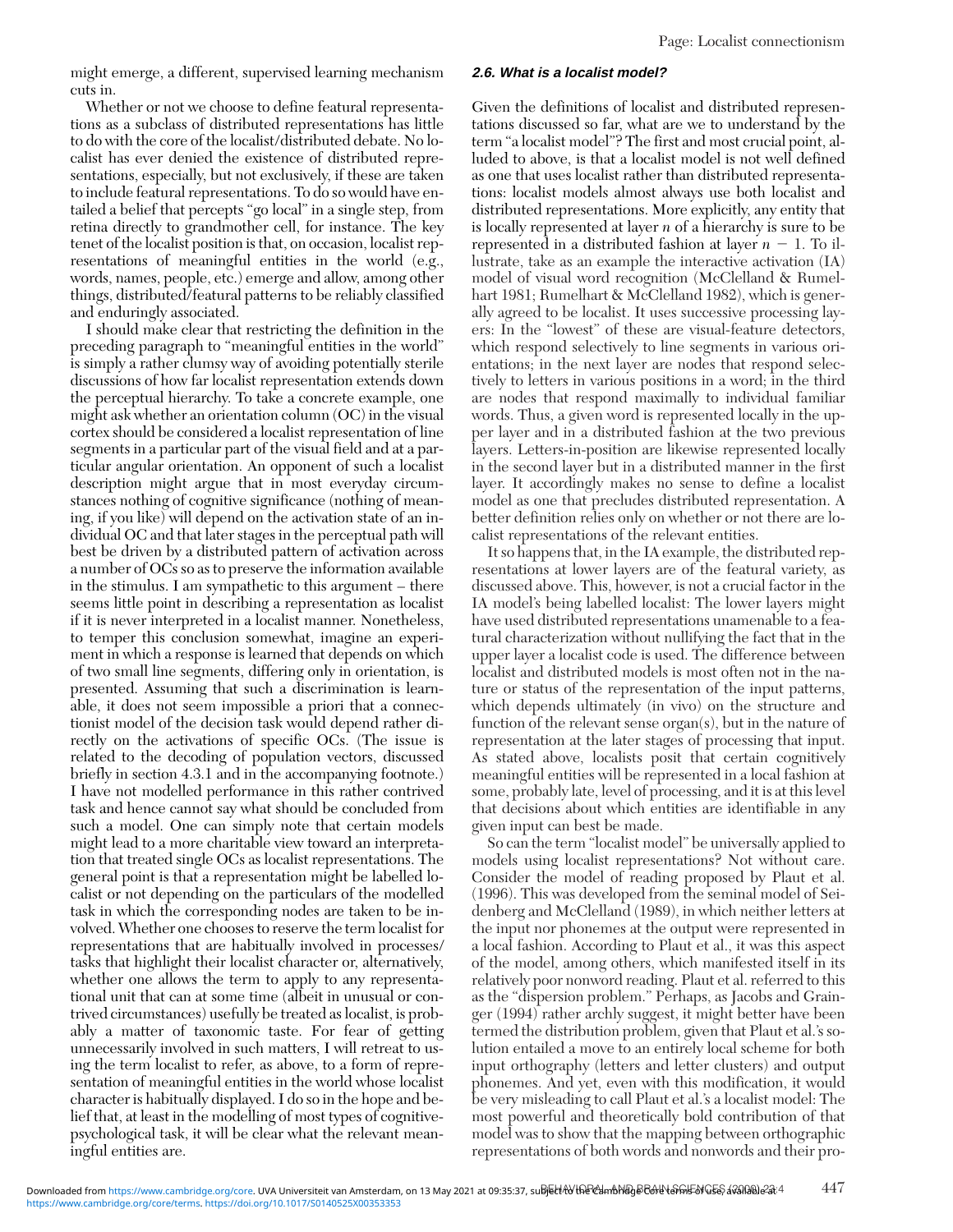nunciations could be carried out in a distributed fashion, that is, without any recourse to either a locally represented mental lexicon or an explicit system of grapheme-to-phoneme correspondence rules. So whereas the Plaut et al. model was certainly localist at the letter and phoneme levels, it was undeniably distributed at the lexical level. It is for this reason that calling that model localist would be thoroughly misleading. I conclude that the term "localist model" should be used with care. In most cases, it will be better to be explicit about the entities for which localist coding is used (if any), and to identify the theoretical significance of this choice.

A further point should be made regarding localist models, again taking the IA model as our example. When a word is presented to the IA model, a large number of nodes will be maximally active – those representing certain visual features, letters-in-position, and the word itself. A number of other nodes will be partially active. On presentation of a nonword, no word-node will attain maximal activation but otherwise the situation will be much the same. The simple point is this: The fact that activity is distributed widely around the network should not lead to the incautious suggestion that the IA model is a distributed rather than a localist model. As noted earlier, it is important to distinguish between distributed processing and distributed representation. Having made this distinction we can better interpret labels that have been applied to other models in the literature, labels that might otherwise have the potential to confuse.

As an illustration, consider the Learning and Inference with Schemas and Analogies (LISA) model of Hummel and Holyoak (1997), as applied to the processing of analogy. The title of the paper ("Distributed representations of structure: A theory of analogical access and mapping") might suggest that LISA is a fully distributed model, but a closer look reveals that it uses localist representation. For instance, in its representation of the proposition "John loves Mary," there is a node corresponding to the proposition itself and to each of the constituents "John," "Mary," and "loves"; these nodes project in turn onto a layer of semantic units that are crucially involved in the analogy processing task. The whole network is hierarchically structured, with activity distributed widely for any given proposition and, in this case, organized in time so as to reflect various bindings of, for example, subjects with predicates. (Most, if not all, models that use phase binding do so in the context of localist representation.) LISA thus constitutes a clear example of the interaction between localist representations of entities and a distributed or featural representation of semantics. As in the IA model, there is no contradiction between distributed processing and localist representation. At the risk of overstating the case, we can see exactly the same coexistence of local representation, distributed representation, and distributed processing in what is often considered a quintessentially localist model, namely, Quillian's (1968) model of semantics. Quillian's justly influential model did indeed represent each familiar word with a localist "type" unit. But a word's meaning was represented by an intricate web of structured connections between numerous tokens of the appropriate types, resulting, on activation of a given word-type, in a whole plane of intricately structured spreading activation through which semantic associative relationships could become apparent.

tity (e.g., words) is characterized by the presence of (at least) one node that responds maximally to a given familiar (i.e., learned) example of that type (e.g., a given familiar word), all familiar examples of that type (e.g., all familiar words) being so represented. This does not preclude some redundancy in coding. For example, in the word example used here, it may be that various versions of the same word (e.g., different pronunciations) are each represented locally, though in many applications these various versions would be linked at some subsequent stage so as to reflect their lexical equivalence.

It is hoped that this definition of what constitutes a localist model will help to clarify issues of model taxonomy. Under this taxonomy, the term "semilocalist" would be as meaningless as the term "semipregnant." But what are we to make of representations that are described as "sparse distributed" or "semidistributed"? It is rather difficult to answer this question in general because there is often no precise definition of what is meant by these terms. Sparse distributed representational schemes are frequently taken to be those for which few nodes activate for a given stimulus with few active nodes shared between stimuli, but this definition begs a lot of questions. For example, how does the definition apply to cases in which nodes have continuous rather than binary activations? To qualify as a sparse distributed representational scheme, are nodes required to activate to identical degrees for several different stimuli (cf. Kanerva's binary sparse distributed memory, Kanerva 1988; Keeler 1988)? Or are nodes simply required to activate (i.e., significantly above baseline) for more than one stimulus? Certainly in areas in which the term "sparse distributed" is often employed, such as in the interpretation of the results of single-cell recording studies, the latter formulation is more consistent with what is actually observed. As will be pointed out later, however, it is not really clear what distinction can be made between a sparse distributed scheme defined in this way and the localist schemes discussed above – after all, the localist IAM model would be classified as sparse distributed under this looser but more plausible definition. If the class of sparse distributed networks is defined so as to include both localist and nonlocalist networks as subclasses (as is often the case), then statements advocating the use of sparse distributed representation cannot be interpreted as a rejection of localist models.

A similar problem exists with the term "semidistributed." French (1992) discusses two systems he describes as semidistributed. The first is Kanerva's sparse distributed memory (Kanerva 1988), a network of binary neurons inspired more by a digital computer metaphor than by a biological metaphor, but which nonetheless shows good tolerance to interference (principally due to the similarities it shares with the localist models described here). The second is Kruschke's (1990) ALCOVE model, which (in its implemented version at least) would be classified under the present definition as localist. French developed a third type of semidistributed network, using an algorithm that sought to "sharpen" hidden unit activations during learning. Unfortunately, this semidistributed network only semisolved the interference problem to which it was addressed, in that even small amounts of later learning could interfere drastically with the ability to perform mappings learned earlier. What advantage there was to be gained from using a semidistributed network was primarily to be found in a

To summarize, a localist model of a particular type of en-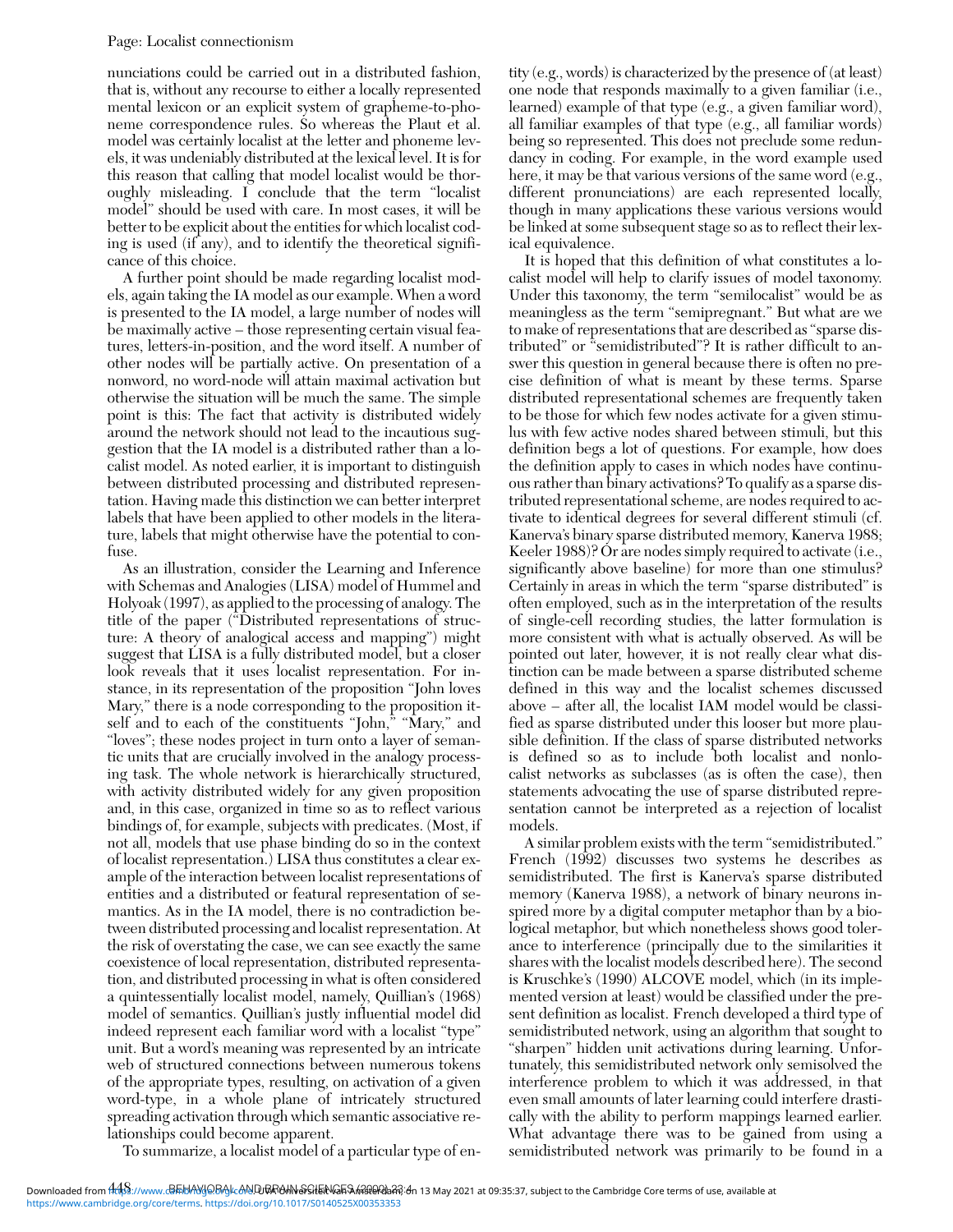measure of time to relearn the original associations – some compensation but hardly a satisfactory solution to the interference problem itself.

It is informative to note that French's (1992) motivation for using a semidistributed rather than a localist network was based on his assumption that localist models acquire their well-known resistance to interference by sacrificing their ability to generalize. In what follows I will question this common assumption and others regarding localist models, thus weakening the motivation to seek semidistributed solutions to problems that localist networks already solve.

## **3. Organization of the argument**

Before launching into the detail of my remaining argument, I will first signpost what can be expected of the remainder of this target article. This is necessary because, as will be seen, on the way to my conclusion I make some moderately lengthy, but I hope interesting, digressions. These digressions may seem especially lengthy to those for whom mathematical modelling is of little interest. Nonetheless, I hope that the end justifies the means, particularly since the approach adopted here results in a model that is practically equivalent to several mathematical models, but with most of the mathematics taken out.

It seems essential, in writing an article such as this, to emphasize the positive qualities of localist models as much as to note the shortcomings of their fully distributed counterparts. In the next part of the paper, I accordingly develop a generalized localist model, which, despite its simplicity, is able to exhibit generalization and attractor behaviour – abilities more commonly associated with fully distributed models. This is important because the absence of these abilities is often cited as a reason for rejecting localist models. The generalized localist model is also able to perform stable supervised and unsupervised learning and qualitatively to model effects of age of acquisition, both of which appear difficult for fully distributed models. The model is further shown to exhibit properties compatible with some mathematical formulations of great breadth, such as the Luce choice rule and the "power law of practice," thus extending the potential scope of its application.

In later sections I consider why, given the power of localist models, some psychological modellers have been reluctant to use them. These parts of the paper identify what I believe to be common misconceptions in the literature, in particular those based on conclusions drawn from the domain of neuroscience. Finally, I address some of the problems of a fully distributed approach and identify certain inadequacies in some of the measures that have been proposed to overcome these problems.

## **4. A generalized localist model**

In this section I shall describe, in general terms, a localist approach to both the unsupervised learning of representations and the supervised learning of pattern associations. In characterizing such a localist approach I have sought to generalize from a number of different models (e.g., Burton 1994; Carpenter & Grossberg 1987a; 1987b; Foldiak 1991; Kohonen 1984; Murre 1992; Murre et al. 1992; Nigrin 1993; Rumelhart & Zipser 1986). These models differ in

their details but are similar in structure and I shall attempt to draw together the best features of each. The resulting generalized model will not necessarily be immediately applicable to any particular research project but it will, I hope, have sufficient flexibility to be adapted to many modelling situations.

#### **4.1. A learning module**

As a first step in building a localist system, I will identify a very simple module capable of unsupervised, self-organized learning of individual patterns and/or pattern classes. This work draws heavily on the work of Carpenter and Grossberg and colleagues (e.g., Carpenter & Grossberg 1987a; 1987b; a debt that is happily acknowledged), with a number of simplifications. The module (see Fig. 3) comprises two layers of nodes,  $L_1$  and  $L_2$ , fully connected to each other by modifiable, unidirectional ( $L_1$ -to- $L_2$ ) connections, which, prior to learning, have small, random weights,  $w_{ij}$ . (Throughout the paper, *wij* will refer to the weight of the connec-tion from the *i*th node in the originating layer to the *j*th node in the receiving layer.) For simplicity of exposition, the nodes in the lower layer will be deemed to be binary, that is, to have activations  $(\text{denoted } a_i)$  either equal to zero or to one. The extension to continuous activations will usually be necessary and is easily achieved. The input to the nodes in the upper layer will simply be sum of the activations at the lower layer weighted by the appropriate connection weights. In fact, for illustrative purposes, I shall assume here that this input to a given node is divided by a value equal to the sum of the incoming weights to that node plus a small constant (see, e.g., Marshall 1990) – this is just one of the many so-called "normalization" schemes typically used with such networks. Thus the input,  $I_j$ , to an upper-layer node is given by

$$
I_j = \frac{\sum_{\text{all i}} a_i w_{ij}}{\left(\sum_{\text{all i}} w_{ij}\right) + \alpha},\tag{1}
$$

where  $\alpha$  is the small constant. Learning of patterns of activation at the lower layer,  $L_1$ , is simply achieved as follows. When a pattern of activation is presented at  $L_1$ , the inputs,  $I_j$ , to nodes in the upper layer,  $L_2$ , can be calculated. Any node whose vector of incoming weights is parallel (i.e., a constant multiple of) the vector of activations at  $L_1$  will have input,  $I_j$ , equal to  $\frac{1}{1 + \alpha / (\Sigma_{\text{alli}} w_{ij})}$ . Any  $L_2$  node whose vector of incoming weights is orthogonal to the current input vector (that is, nodes for which  $w_{ii} = 0$  where  $a_i =$ 1) will have zero input. Nodes with weight vectors between these two extremes, whose weight vectors "match" the current activation vector to some nonmaximal extent, will have intermediate values of *Ij* . Let us suppose that, on presentation of a given *L*<sup>1</sup> pattern, no  $L_2$  node achieves an input,  $I_j$ , greater than a threshold  $\theta$ . (With  $\theta$  set appropriately, this supposition will hold when no learning has yet been carried out in the  $L_1$ -to- $L_2$  connections.) In this case, learning of the current input pattern will proceed. Learning will comprise setting the incoming weights to a single currently "uncommitted"  $L_2$  node (i.e., a node with small, random incoming weights) to equal the corresponding activations at  $L_1$  – a pos-



Figure 3. A simple two-layer module.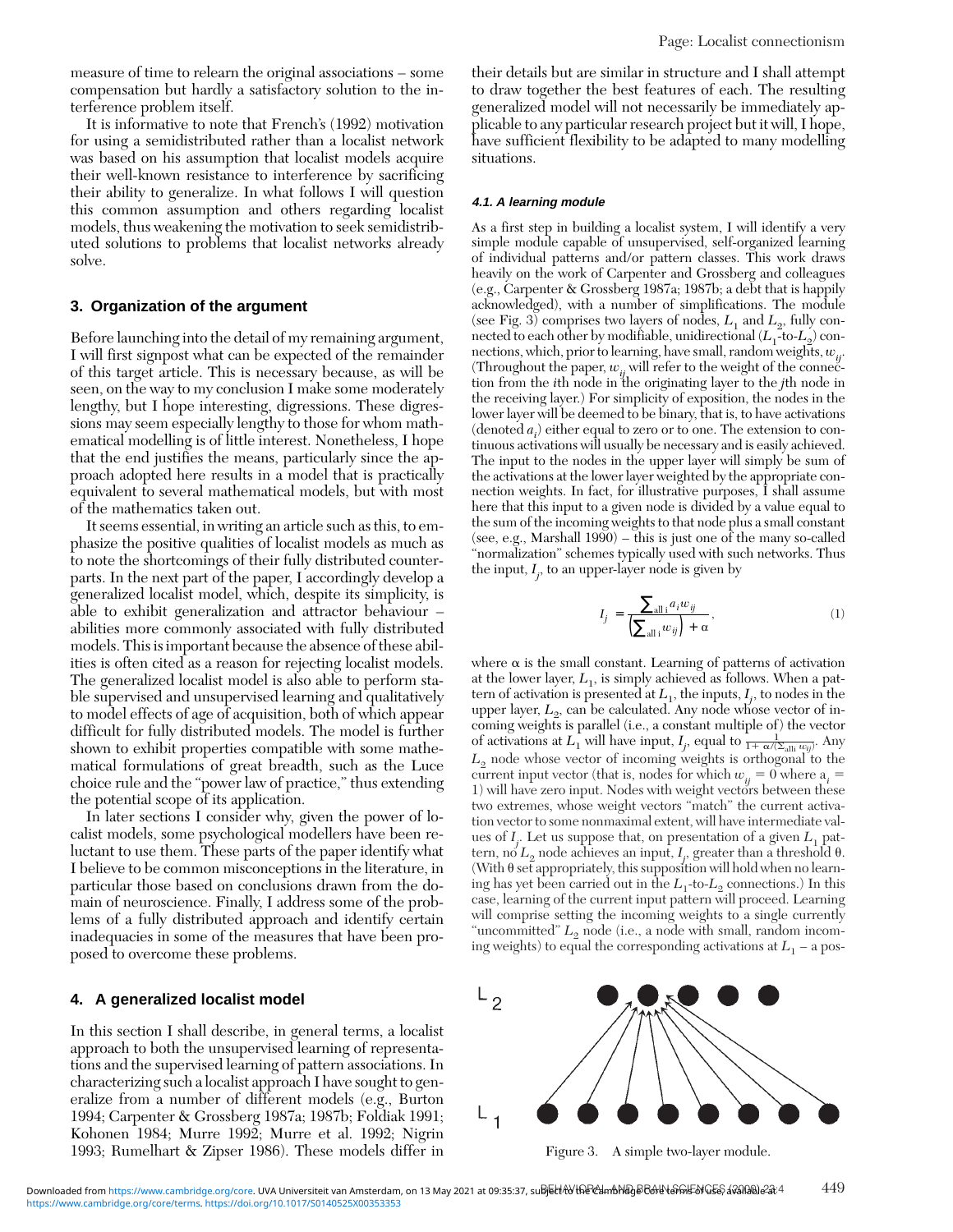sible mechanism is discussed later. The learning rule might thus be stated

$$
\frac{dw_{ij}}{dt} = \lambda(a_i - w_{ij}),\tag{2}
$$

where  $J$  indexes the single  $L<sub>2</sub>$  node at which learning is being performed,  $\lambda$  is the learning rate, and, in the case of so-called "fast" learning," the weight values reach their equilibrium values in one learning episode, such that  $w_{iJ} = a_i$ . The  $L_2$  node indexed by *J* is thereafter labelled as being "committed" to the activation pattern at  $L_1$ , and will receive its maximal input on subsequent presentation of that pattern.

The course of learning is largely determined by the setting of the threshold,  $\theta$ . This is closely analogous to the vigilance parameter in the adaptive resonance theory (ART) networks of Carpenter and Grossberg (1987a; 1987b), one version of which (ART2a, Carpenter et al. 1991) is very similar to the network described here. More particularly, if the threshold is set very high, for example,  $\theta = 1$ , then each activation pattern presented will lead to a learning episode involving commitment of a previously uncommitted  $L_2$  node, even if the same pattern has already been learned previously. If the threshold is set slightly lower, then only activation patterns sufficiently different from previously presented patterns will provoke learning. Thus novel patterns will come to be represented by a newly assigned  $L<sub>2</sub>$  node, without interfering with any learning that has previously been accomplished. This is a crucial point in the debate between localist and distributed modellers and concerns "catastrophic interference," a topic to which I shall return in greater depth later.

The value of the threshold,  $\theta$ , need not necessarily remain constant over time. This is where the concept of vigilance is useful. At times when the vigilance of a network is low, new patterns will be unlikely to be learned and responses (see below) will be based on previously acquired information. In situations where vigilance,  $\theta$ , is set high, learning of the current  $L_1$  pattern is likely to occur. Thus learning can, to some extent, be influenced by the state of vigilance in which the network finds itself at the time of pattern presentation.

In order to make these notions more concrete, it is necessary to describe what constitutes a response for the network described above. On presentation of a pattern of activation at  $L_1$ , the inputs to the  $L_2$  nodes can be calculated as above. These inputs are then thresholded so that the net input,  $I_j^{\text{net}}$ , to the upper-layer nodes is given by

$$
I_j^{\text{net}} = \max(0, [I_j - \theta]), \tag{3}
$$

so that nodes  $I_j$  with less than  $\theta$  will receive no net input, and other nodes will receive net input equal to the degree by which *I<sub>i</sub>* exceeds  $\theta$ . Given these net inputs, there are several options as to how we might proceed. One option is to allow the  $L<sub>2</sub>$  activations to equilibrate via the differential equation

$$
\frac{da_j}{dt} = -a_j + f(I_j^{\text{net}}),\tag{4}
$$

which reaches equilibrium when  $\frac{dq_j}{dt} = 0$ , that is, when  $a_j$  is some function, *f,* of the net input. A common choice is to assume that *f* is the identity function, so that the activations equal the net inputs. Another option, which will be useful when some sort of decision process is required, is to allow the  $L_2$  nodes to compete in some way. This option will be developed in some detail in the next section because it proves to have some very attractive properties. For the moment it is sufficient to note that a competitive process can lead to the selection of one of the  $L<sub>2</sub>$  nodes. This might be achieved by some *winner-takes-all* mechanism, by which the  $L<sub>2</sub>$ nodes compete for activation until one of them quenches the activation of its competitors and activates strongly itself. Or it may take the form of a "horse-race," by which the  $L<sub>2</sub>$  nodes race, under the influence of the bottom-up inputs,  $I_j^{\text{net}}$  to reach a criterion level of activation,  $\chi.$  Either way, in the absence of noise, we will expect the  $L_2$  node with the greatest net input,  $I_{j}^{\text{net}}$ , to be selected. In the case where the *J*th  $L_2$  node is selected, the pattern at  $L_1$  will be deemed to have fallen into the *J*th pattern class. (Note that in a high- $\theta$  regime there may be as many classes as patterns presented.) On presentation of a given input pattern, the selection (in the absence of noise) of a given  $L<sub>2</sub>$  node indicates that the current pattern is most similar to the pattern learned by the selected node, and that the similarity is greater than some threshold value.

To summarize, in its noncompetitive form, the network will respond so that the activations of  $L_2$  nodes, in response to a given input (*L*<sup>1</sup> ) pattern, will equilibrate to values equal to some function of the degree of similarity between their learned pattern and the input pattern. In its competitive form the network performs a classification of the  $L_1$  activation pattern, where the classes correspond to the previously learned patterns. This results in sustained or super-criterion activation  $(a_i > \chi)$  of the node that has previously learned the activation pattern most similar to that currently presented. In both cases, the network is *self-organizing* and *unsupervised.* "Self-organizing" refers to the fact that the network can proceed autonomously, there being, for instance, no separate phases for learning and for performance. "Unsupervised" is used here to mean that the network does not receive any external "teaching" signal informing it how it should classify the current pattern. As will be seen later, similar networks will be used when supervised learning is required. In the meantime, I shall simply assume that the selection of an  $L_2$  node will be sufficient to elicit a response associated with that node (cf. Usher & McClelland 1995).

#### **4.2. A competitive race**

In this section I will give details of one way in which competition can be introduced into the simple module described above. Although the network itself is simple, I will show that it has some extremely interesting properties relating to choice accuracy and choice reaction-time. I make no claim to be the first to note each of these properties; nonetheless, I believe the power they have in combination has either gone unnoticed or has been widely underappreciated.

Competition in the layer  $L_2$  is simulated using a standard "leaky" integrator" model that describes how several nodes, each driven by its own input signal, activate in the face of decay and competition (i.e., inhibition) from each of the other nodes:

$$
\frac{da_j}{dt} = -Aa_j + (I_j^{\text{net}} + N_1) + f_1(a_j) - C \sum_{k \neq j} f_2(a_k) + N_2 \quad (5)
$$

where  $A$  is a decay constant;  $I<sub>i</sub>$  is the excitatory input to the *j*th node, which is perturbed by zero-mean Gaussian noise,  $N_1$ , with variance  $\sigma_1^2$ ;  $f_1(a_j)$  is a self-excitatory term;  $C \sum_{k \neq j} \sum_{i \neq j} (a_k)$  represents lateral inhibition from other nodes in  $L_2$ ; and  $N_2$  represents zero-mean Gaussian noise with variance  $\sigma_2^2$ . The value of the noise term,  $N_1$ , remains constant over the time course of a single competition since it is intended to represent inaccuracies in "measurement" of  $I_j$ . By contrast, the value of  $N_2$  varies with each time step, representing moment-by-moment noise in the calculation of the derivative. Such an equation has a long history in neural modelling, featuring strongly in the work of Grossberg from the mid 1960s onwards and later in, for instance, the cascade equation of McClelland (1979).

**4.2.1. Reaction time.** Recently, Usher and McClelland (1995) have used such an equation to model the time-course of perceptual choice. They show that, in simulating various two-alternative forced choice experiments, the above equation subsumes optimal classical diffusion processes (e.g., Ratcliff 1978) when a response criterion is placed on the difference between the activations, *aj* , of two competing nodes. Moreover, they show that near optimal performance is exhibited when a response criterion is placed on the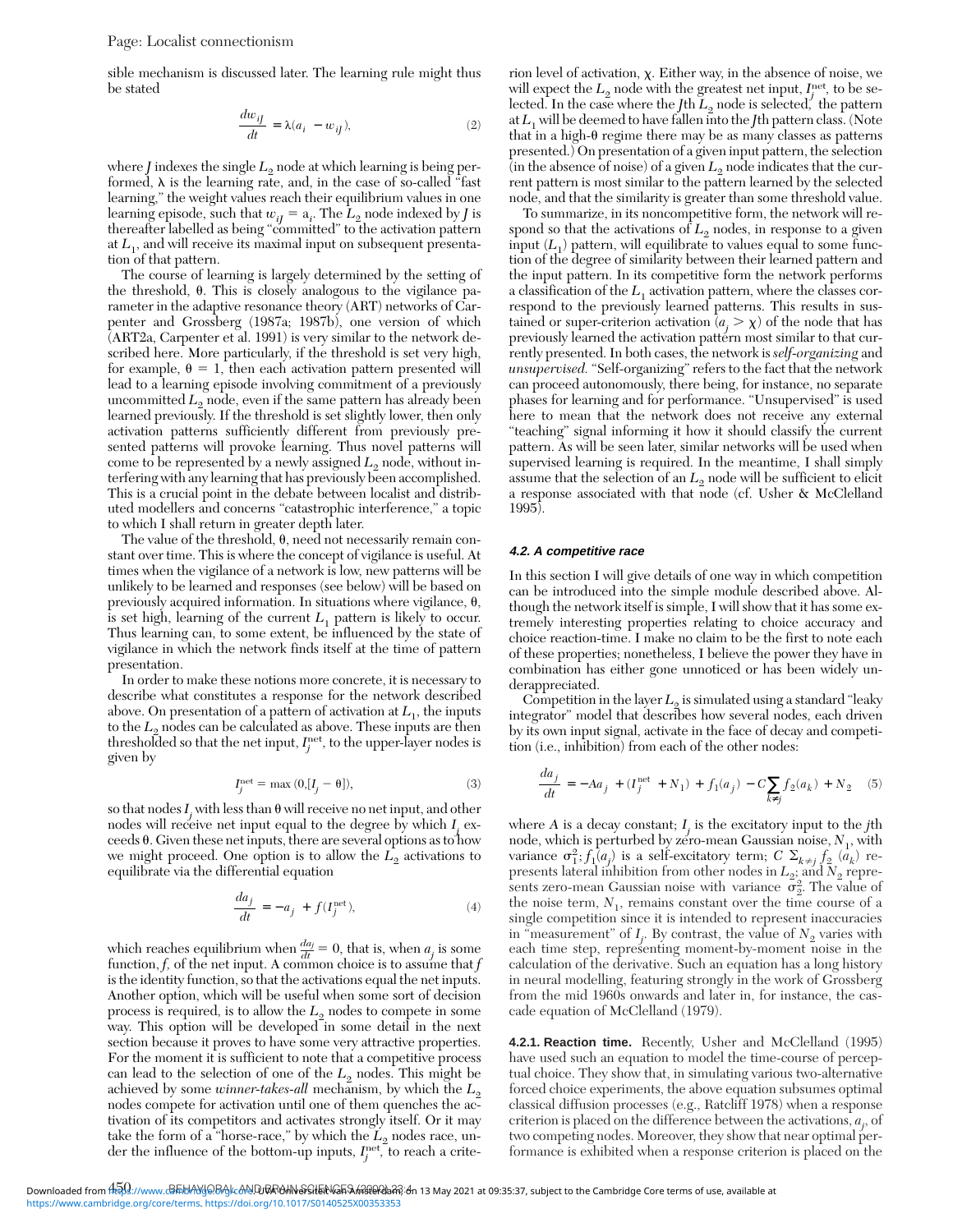absolute value of the activations (as opposed to the difference between them) in cases where, as here, mutual inhibition is assumed. The latter case is easily extensible to multiway choices. This lateral inhibitory model therefore simulates the process by which multiple nodes, those in  $L_2$ , can activate in response to noisy, bottom-up, excitatory signals, *I*net, and compete until one of the nodes reaches a response criterion based on its activation alone. Usher and McClelland (1995) have thus shown that a localist model can give a good account of the time course of multiway choices.

**4.2.2. Accuracy and the Luce choice rule**. Another interesting feature of the lateral inhibitory equation concerns the accuracy with which it is able to select the appropriate node (preferably that with the largest bottom-up input,  $I_j$  in the presence of input noise,  $N_{1}$ , and fast-varying noise,  $N_{2}$ . Simulations show that in the case where the variances of the two noise terms are approximately equal, the effects of the input noise,  $N_1$ , dominate – this is simply because the leaky integrator tends to act to filter out the effects of the fast-varying noise,  $\,N_{2}.$  As a result, the competitive process tends to "select" that node which receives the maximal noisy input,  $(I_j^{\text{net}} + N_1)$ . This process, by which a node is chosen by adding zero-mean Gaussian noise to its input term and picking the node with the largest resultant input, is known as a Thurstonian process (Thurstone 1927, Case V). Implementing a Thurstonian process with a lateral-inhibitory network of leaky integrators, as above, rather than by simple computation, allows the dynamics as well as the accuracy of the decision process to be simulated.

The fact that the competitive process is equivalent to a classical Thurstonian (noisy-pick-the-biggest) process performed on the inputs,  $I_j$ , is extremely useful because it allows us to make a link with the Luce choice rule (Luce 1959), ubiquitous in models of choice behaviour. This rule states that, given a stimulus indexed by *i,* a set of possible responses indexed by *j,* and some set of similarities,  $\eta_{ii}$ , between the stimulus and those stimuli associated with each member of the response set, then the probability of choosing any particular response, *J,* when presented with a stimulus, *i,* is

$$
p(J|i) = \frac{\eta_{ij}}{\sum_{\text{all }k} \eta_{ik}}.\tag{6}
$$

Naturally this ensures that the probabilities add up to 1 across the whole response set. Shepard (1958; 1987) has proposed a law of generalization which states, in this context, that the similarities of two stimuli are an exponential function of the distance between those two stimuli in a multidimensional space. (The character of the multidimensional space that the stimuli inhabit can be revealed by multidimensional scaling applied to the stimulus-response confusion matrices.) Thus  $\eta_{ij} = e^{-d_{ij}}$ , where

$$
d_{ij} = \left[\sum_{m=1}^{M} c_m \mid i_m - j_m\mid^r\right]^{Vr},\tag{7}
$$

where the distance is measured in *M*-dimensional space,  $i_m$  represents the coordinate of stimulus *i* along the *m*th dimension, and *cm* represents a scaling parameter for distances measured along dimension *m*. The scaling parameters simply weigh the contributions of different dimensions to the overall distance measure, much as one might weigh various factors such as reliability and colour when choosing a new car. Equation 7 is known as the Minkowski power model formula and  $d_{ij}$  reduces to the "cityblock" distance for  $r = 1$  and the Euclidean distance for  $r = 2$ , these two measures being those most commonly used.

So how does the Luce choice rule acting over exponentiated distances relate to the Thurstonian (noisy choice) process described above? The illustration is easiest to perform for the case of two-alternative choice, and is the same as that found in Mc-Clelland (1991). Suppose we have a categorization experiment in



Figure 4. Locations of exemplars A and B and test pattern T in a two-dimensional space. The distances  $d_A$  and  $d_B$  are Euclidean distances, and coordinates on each dimension are given in terms of scaling parameters,  $c_i$ .

which a subject sees one exemplar of a category A and one exemplar of a category B. We then present a test exemplar, *T,* and ask the subject to decide whether it should be categorized as being from category A or category B. Suppose further that each of the three exemplars can be represented by a point in an appropriate multidimensional space such that the test exemplar lies at a distance  $d_A$  from the  $\tilde{A}$  exemplar and  $d_B$  from the  $\tilde{B}$  exemplar. This situation is illustrated for a two-dimensional space in Figure 4. Note that coordinates on any given dimension are given in terms of the relevant scaling parameters, with the increase of a given scaling parameter resulting in an increase in magnitude of distances measured along that dimension and contributing to the overall distance measures  $d_A$  and  $d_B$ . (It is for this reason that an increase of scaling parameter along a given dimension is often described as a stretching of space along that dimension.) The Luce choice rule with exponential generalization implies that the probability of placing the test exemplar in category A is

$$
p(\text{test is an A}) = \frac{e^{-d_A}}{e^{-d_A} + e^{-d_B}};
$$
\n(8)

dividing top and bottom by  $e^{-d_A}$  gives

$$
p(\text{test is an A}) = \frac{1}{1 + e^{d_A - d_B}},\tag{9}
$$

which equals 0.5 when  $d_A = d_B$ . This function is called the logistic function, and it is extremely similar to the function describing the (scaled) cumulative area under a normal (i.e., Gaussian) curve. This means that there is a close correspondence between the two following procedures for probabilistically picking one of two responses at distances  $d_A$  and  $d_B$  from the current stimulus: one can either add Gaussian noise to  $d_A$  and  $d_B$  and pick the category corresponding to, in this case, the smallest resulting value (a Thurstonian process); or one can exponentiate the negative distances and pick using the Luce choice rule. The two procedures will not give identical results, but in most experimental situations will be indistinguishable (e.g., Kornbrot 1978; Luce 1959; Nosofsky 1985; van Santen & Bamber 1981; Yellott 1977). (In fact, if the noise is double exponential rather than Gaussian, the correspondence is exact; see Yellott 1977.)

The consequences for localist modelling of this correspondence, which extends to multichoice situations, are profound. Two things should be kept in mind. First, a point in multidimensional space can be represented by a vector of activations across a layer of nodes, say the  $L_1$  layer of the module discussed earlier, and/or by a vector of weights, perhaps those weights connecting the set of *L*<sup>1</sup> nodes to a given *L*<sup>2</sup> node. Second, taking two nodes with activations  $d_A$  and  $\tilde{d}_B$ , adding zero-mean Gaussian noise, and pick-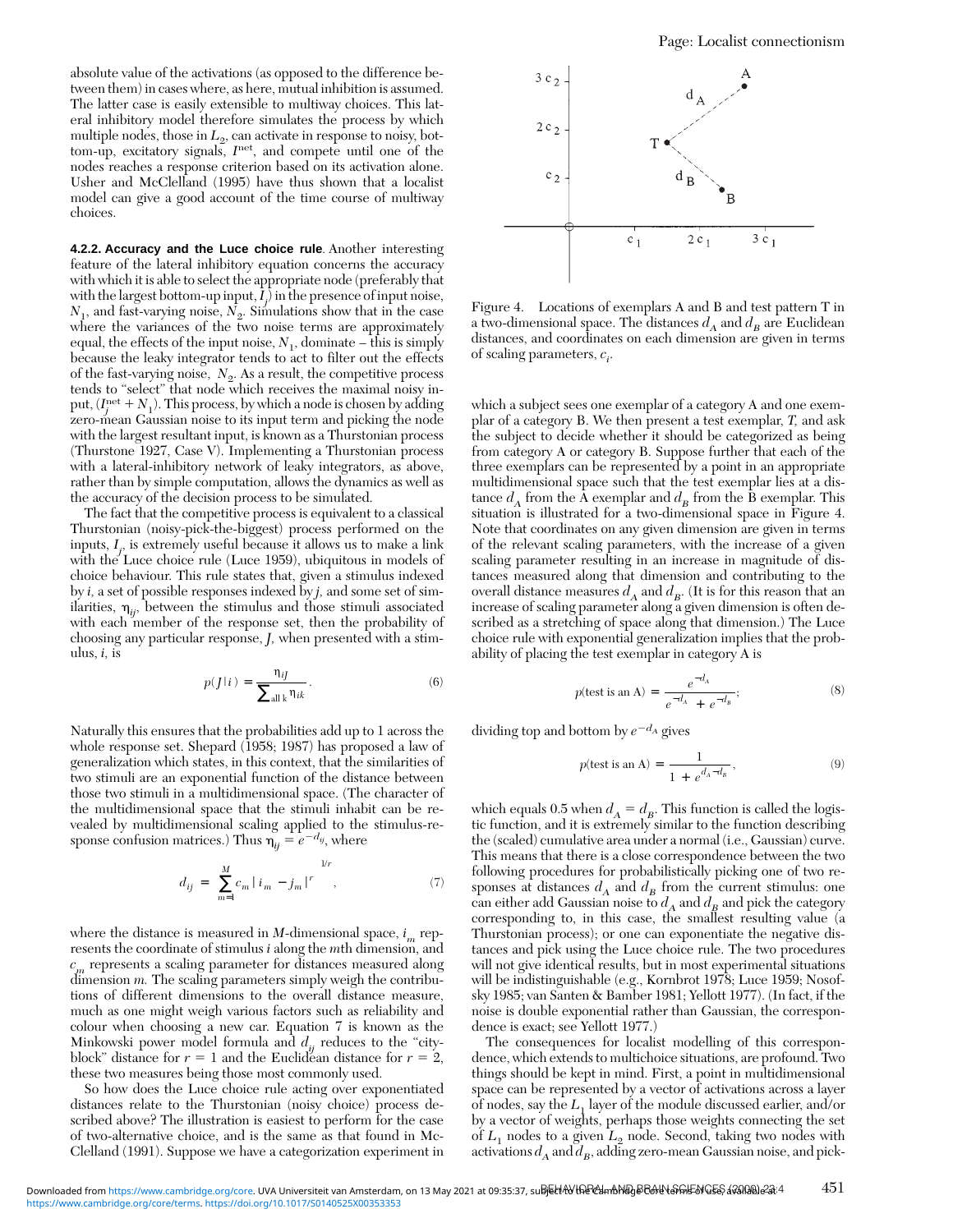ing the node with the smallest resulting activation is equivalent, in terms of the node chosen, to taking two nodes with activations  $(k - d_A)$  and  $(k - d_B)$  (where *k* is a constant), adding the same zero-mean Gaussian noise and this time picking the node with the largest activation. Consequently, suppose that we have two  $L_2$ nodes, such that each has a vector of incoming weights corresponding to the multidimensional vector representing one of the training patterns, one node representing pattern *A,* the other node representing pattern *B.* Further, suppose that on presentation of the pattern of activations corresponding to the test pattern, *T,* at layer  $L_1$ , the inputs,  $I_j$ , to the two nodes are equal to  $(k-d_A)$  and  $(k-d_B)$ , respectively (this is easily achieved). Under these circumstances, a Thurstonian process, like that described above, which noisily picks the  $L_{\scriptscriptstyle 2}$  node with the biggest input will give a pattern of probabilities of classifying the test pattern either as an *A* or, alternatively, as a *B,* which is in close correspondence to the pattern of probabilities that would be obtained by application of the Luce choice rule to the exponentiated distances,  $e^{-d_{ij}}$  (Equation 9).

**4.2.3. Relation to models of categorization.** This correspondence means that mathematical models, such as Nosofsky's generalized context model (Nosofsky 1986), can be condensed, doing away with the stage in which distances are exponentiated, and the stage in which these exponentiated values are manipulated, in the Luce formulation, to produce probabilities (a stage for which, to my knowledge, no simple "neural" mechanism has been suggested<sup>1</sup>), leaving a basic Thurstonian noisy choice process, like that above, acting on (a constant minus) the distances themselves. Since the generalized context model (Nosofsky 1986) is, under certain conditions, mathematically equivalent to the models of Estes (1986), Medin and Schaffer (1978), Oden and Massaro (1978), Fried and Holyoak (1984), and others (see Nosofsky 1990), all these models can, under those conditions, similarly be approximated to a close degree by the simple localist connectionist model described here. A generalized exemplar model is obtained under high- $\theta$  (i.e., high threshold or high vigilance) conditions, when all training patterns are stored as weight vectors abutting a distinct  $L_2$  node (one per node).

**4.2.4. Effects of multiple instances.** We can now raise the question of what happens when, in the simple two-choice categorization experiment discussed above, the subject sees multiple presentations of each of the example stimuli before classifying the test stimulus. To avoid any ambiguity I will describe the two training stimuli as "exemplars" and each presentation of a given stimulus as an "instance" of the relevant exemplar. For example, in a given experiment a subject might see ten instances of a single category A exemplar and ten instances of a single category B exemplar. Let us now assume that a high- $\theta$  classification network assigns a distinct  $L_2$  node to each of the ten instances of the category A exemplar and to each of the ten instances of the category B exemplar. There will thus be twenty nodes racing to classify any given test stimulus. For simplicity, we can assume that the learned, bottomup weight vectors to  $L_2$  nodes representing instances of the same exemplar are identical. On presentation of the test stimulus, which lies at distance  $d_A$  (in multidimensional space) from instances of the category A exemplar and distance  $d_B$  from instances of the category B exemplar, the inputs to the *L*<sup>2</sup> nodes representing category A instances will be  $(k - d_A) + N_{1j}$ , where  $N_1$  is, as before, the input-noise term and the subscript  $j'(0 \le j < 10)$  indicates that the zero-mean Gaussian noise term will have a different value for each of the ten nodes representing different instances. The  $L<sub>2</sub>$ nodes representing instances of the category B exemplar will likewise have inputs equal to  $(k - d_B) + N_{1j}$ , for  $10 \le j < 20$ . So what is the effect on performance of adding these extra instances of each exemplar? The competitive network will once again select the node with the largest noisy input. It turns out that, as more and more instances of each exemplar are added, two things happen. First, the noisy-pick-the-biggest process becomes an increasingly

better approximation to the Luce formulation, until for an asymptotically large number of instances the correspondence is exact. Second, performance (as measured by the probability of picking the category whose exemplar falls closest to the test stimulus) improves, a change that is equivalent to stretching the multidimensional space in the Luce formulation by increasing by a common multiplier the values of all the scaling parameters,  $c_m$ , in the distance calculation given in Equation 7. For the mathematically inclined, I note that both these effects come about owing to the fact that the maximum value out of *N* samples from a Gaussian distribution is itself cumulatively distributed as a double exponential,  $\exp(-e^{-ax})$ , where *a* is a constant. The distribution of differences between two values drawn from the corresponding density function is a logistic function, comparable with that implicit in the Luce choice rule (for further details see, e.g., Yellott 1977; Page & Nimmo-Smith, in preparation).

To summarize, for single instances of each exemplar in a categorization experiment, performance of the Thurstonian process is a good enough approximation to that produced by the Luce choice rule such that the two are difficult to distinguish by experiment. As more instances of the training exemplars are added to the network, the Thurstonian process makes a rapid approach toward an asymptotic performance that is precisely equivalent to that produced by application of the Luce choice rule to a multidimensional space that has been uniformly "stretched" (by increasing by a common multiplier the values of all the scaling parameters,  $c_m$ , in Equation 7) relative to that space (i.e., the set of scaling parameters) that might have been inferred from the application of the same choice rule to the pattern of responses found after only a single instance of each exemplar had been presented. It should be noted that putting multiple noiseless instances into the Luce choice rule will not produce an improvement in performance relative to that choice rule applied to single instances – in mathematical terminology, the Luce choice rule is insensitive to uniform expansion of the set (Yellott 1977).

Simulations using the Luce formulation (e.g., Nosofsky 1987) have typically used uniform multiplicative increases in the values of the dimensional scaling parameters (the  $c_m$  in Equation 7) to account for performance improvement over training blocks. The Thurstonian process described here, therefore, has the potential advantage that this progressive space-stretching is a natural feature of the model as more instances are learned. Of course, until the model has been formally fitted to experimental data, the suggestion of such an advantage must remain tentative – indeed early simulations of data from Nosofsky (1987) suggest that some parametric stretching of stimulus space is still required to maintain the excellent model-to-data fits that Nosofsky achieved (Page & Nimmo-Smith, in preparation). Nonetheless, the present Thurstonian analysis potentially unites a good deal of data, as well as raising a fundamental question regarding Shepard's "universal law of generalization." Could it be that the widespread success encountered when a linear response rule (Luce) is applied to representations with exponential generalization gradients in multidimensional stimulus space is really a consequence of a Thurstonian decision process acting on an exemplar model, in which each of the exemplars actually responds with a linear generalization gradient? It is impossible in principle to choose experimentally between these two characterizations for experiments containing a reasonable number of instances of each exemplar. The Thurstonian (noisy-pick-the-biggest) approach has the advantage that its "neural" implementation is, it appears, almost embarrassingly simple.

**4.2.5. The power law of practice.** On the basis of the work described above, we can conclude that a simple localist, competitive model is capable of modelling data relating to both choice reaction-time and choice probability. In this section I will make a further link with the so-called "power law of practice." There is a large amount of data that support the conclusion that reactiontime varies as a power function of practice, that is,  $RT = A +$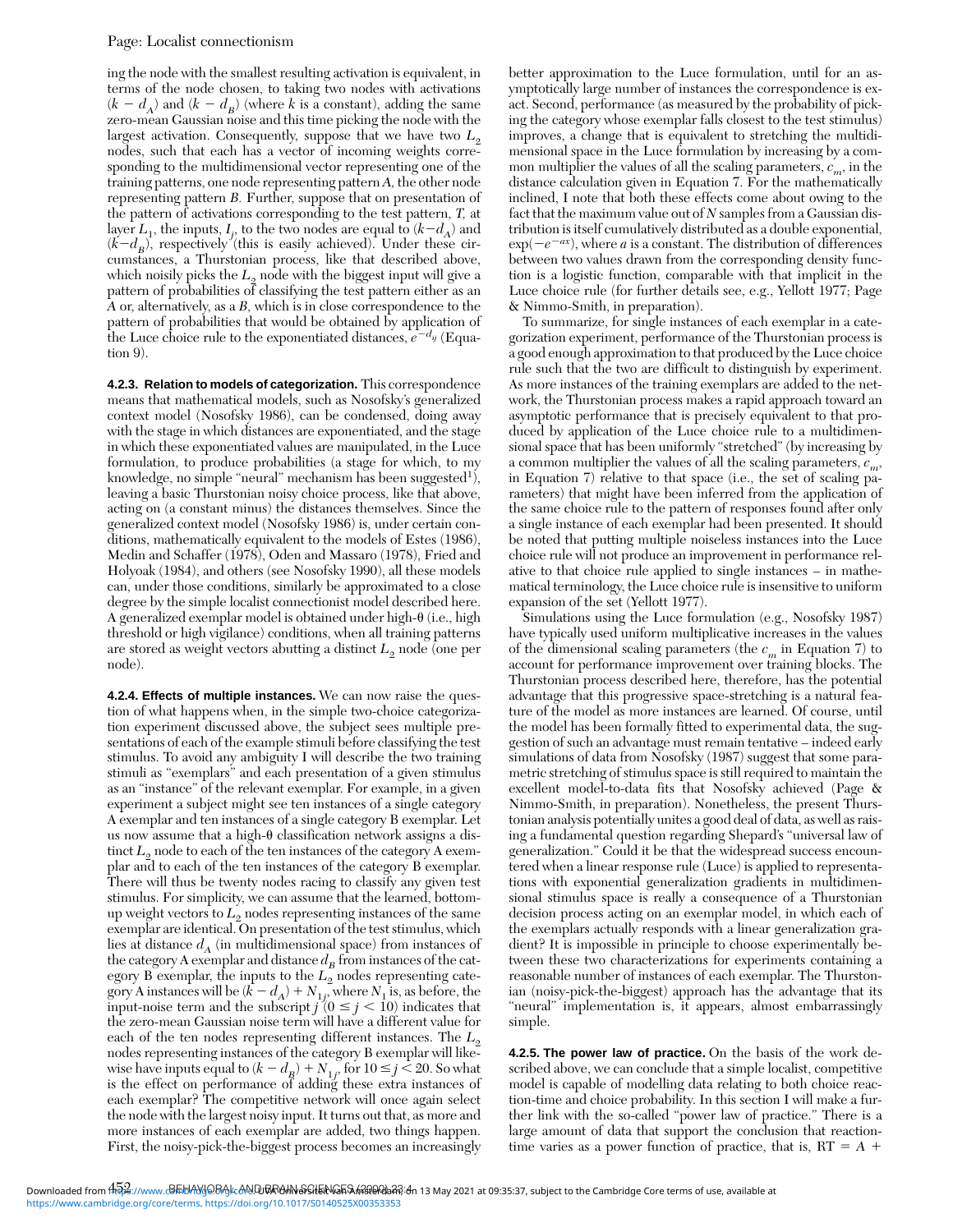$BN^{-c}$ , where *N* is the number of previous practice trials, and *A*, *B,* and *c* are positive constants (see Logan 1992 for a review). In a number of papers, Logan (1988; 1992) has proposed that this result can be modelled by making the following assumptions. First, each experience with a stimulus pattern is obligatorily stored in memory and associated with the appropriate response. Second, on later presentation of that stimulus pattern, all representations of that stimulus race with each other to reach a response criterion, the response time being the time at which the first of the representations reaches that criterion. The distribution of times-to-criterion for a given representation is assumed to be the same for all representations of a given stimulus and independent of the number of such representations. Logan has shown that if the time-tocriterion for a given stimulus representation is distributed as a Weibull function (which, within the limits of experimental error, it is – see Logan 1992), then, using the minimum-value theorem, the distribution of first-arrival times for a number of such representations is a related Weibull function, giving a power function of practice. He has collected a variety of data that indicate that this model gives a good fit to data obtained from practiced tasks and thus a good fit to the power law of practice (e.g., Logan 1988; 1992). At several points, Logan makes analogies with the exemplar models of categorization and identification discussed above but does not develop the point further.

This link between Logan's instance model and exemplar models of categorization has, however, been most fully developed in two recent papers by Robert Nosofsky and Thomas Palmeri (Nosofsky & Palmeri 1997; Palmeri 1997). Although they draw on Logan's instance theory of reaction-time (RT) speed-up, they identify a flaw in its behaviour. Their criticism involves observing that Logan's theory does not take stimulus similarity into account in its predictions regarding RT. To illustrate their point, suppose we have trained our subject, as above, with ten instances of a category A exemplar and ten instances of a category B exemplar. Consistent with Logan's instance theory, if we had tested performance on the test exemplar at various points during training, we would have observed some RT speed-up – the RT is decided by the time at which the first of the multiple stored instances crosses the winning line in a horse race to criterion. The time taken for this first crossing decreases as a power law of the number of instances. But what happens if we now train with one or more instances of an exemplar that is very similar to the category A exemplar, but is indicated as belonging to category B? In Logan's model, the addition of this third exemplar can only speed up responses when the category A exemplar is itself presented as the test stimulus. But intuitively, and actually in the data, such a manipulation has the opposite effect – that is, it slows responses.

Nososfsky and Palmeri (1997) solve this problem by introducing the exemplar-based random walk model (EBRW). In this model, each training instance is represented in memory, just as in Logan's model. Unlike in Logan's model, however, the response to a given stimulus is not given by a single race-to-criterion. For exemplar similarities to have the appropriate effect, two changes are made: First, each exemplar races with a speed proportional to its similarity to the test stimulus. Second, the result of a given raceto-criterion does not have an immediate effect on the response but instead drives a random-walk, category-decision process similar to that found in Ratcliff's (1978) diffusion model – multiple racesto-criterion are held consecutively, with their results accumulating until a time when the cumulative number of results indicating one category exceeds the cumulative number indicating the other category by a given margin. Briefly, as the number of instances increases, each of the races-to-criterion takes a shorter time, as in the Logan model; to the extent that the test stimulus falls clearly into one category rather than another, the results of consecutive races will be consistent in indicating the same category, and the overall response criterion will be more quickly reached.

I now suggest an extension of the Thurstonian model developed earlier, which accounts, qualitatively at least, for the data discussed by Nosofsky and Palmeri (1997) and addresses the prob-



Figure 5. A module that displays power law speed-up with practice.

lems inherent in Logan's instance model. The network is depicted in Figure 5. The activation pattern across the lower layer,  $L_1$ , is equivalent to the vector in multidimensional space representing the current test stimulus. Each node in the middle layer,  $L_2$ , represents a previously learned instance and activates to a degree inversely and linearly related to the distance between that learned instance and the current test stimulus (as before), plus zero-mean Gaussian noise,  $N_1$ . The third layer of nodes,  $L_3$ , contains a node for each of the possible category responses;  $L_2$  nodes are linked by a connection of unit strength to the appropriate  $L_3$  response node and to no other. The effective input to each of the  $L_3$  nodes is given by the maximum activation value across the connected  $L<sub>2</sub>$ nodes. Thus the input driving a category A response will be the maximum activation across those  $L_2$  nodes associated with a category A response. The response nodes in  $L_3$  compete using lateralinhibitory leaky-integrator dynamics, as before. This competition, in the absence of large amounts of fast-varying noise, will essentially pick the response with the largest input, thus selecting, as before, the category associated with the  $L_2$  instance node with the largest noise-perturbed activation. The selection process therefore gives identical results, in terms of accuracy of response, to the simple Thurstonian model developed earlier and hence maintains its asymptotic equivalence with the Luce choice rule. The reaction time that elapses before a decision is made depends on two things: the number of instance representations available in  $L<sub>2</sub>$  and the strength of competition from alternative responses. As more instances become represented at  $L_2$ , the maximum value of the noisy activations creeps up, according to the maximum-value theorem, thus speeding highly practiced responses. To the extent that a given test stimulus falls near to instances of two different categories, the lateral inhibitory signals experienced by the response node that is eventually selected will be higher, thus delaying the response for difficult-to-make decisions, as required by the data.

Does the reaction-time speed-up with practice exhibited by this model fit the observed power law? I have done many simulations, under a variety of conditions, all of which produced the pattern of results shown in the graph in Figure 6. The graph plots mean reaction time, taken over 1000 trials, against number of instances of each response category. As can be seen, the speed-up in reaction time with practice is fitted very well by a power function of practice,  $A + B N^{-c}$ . The fact that the time axis can be arbitrarily scaled, and the exponent of the power curve can be fitted by varying the signal-to-noise ratio on the input signals, bodes well for the chances of fitting this Thurstonian model to the practice data – this is the subject of current work. We know already that this signal-to-noise ratio also determines the accuracy with which the network responds, and the speed with which this accuracy itself improves with practice. While it is clear that it will be possible to fit either the accuracy performance or the RT performance with a given set of parameters, it remains to be seen whether a single set of parameters will suffice for fitting both simultaneously.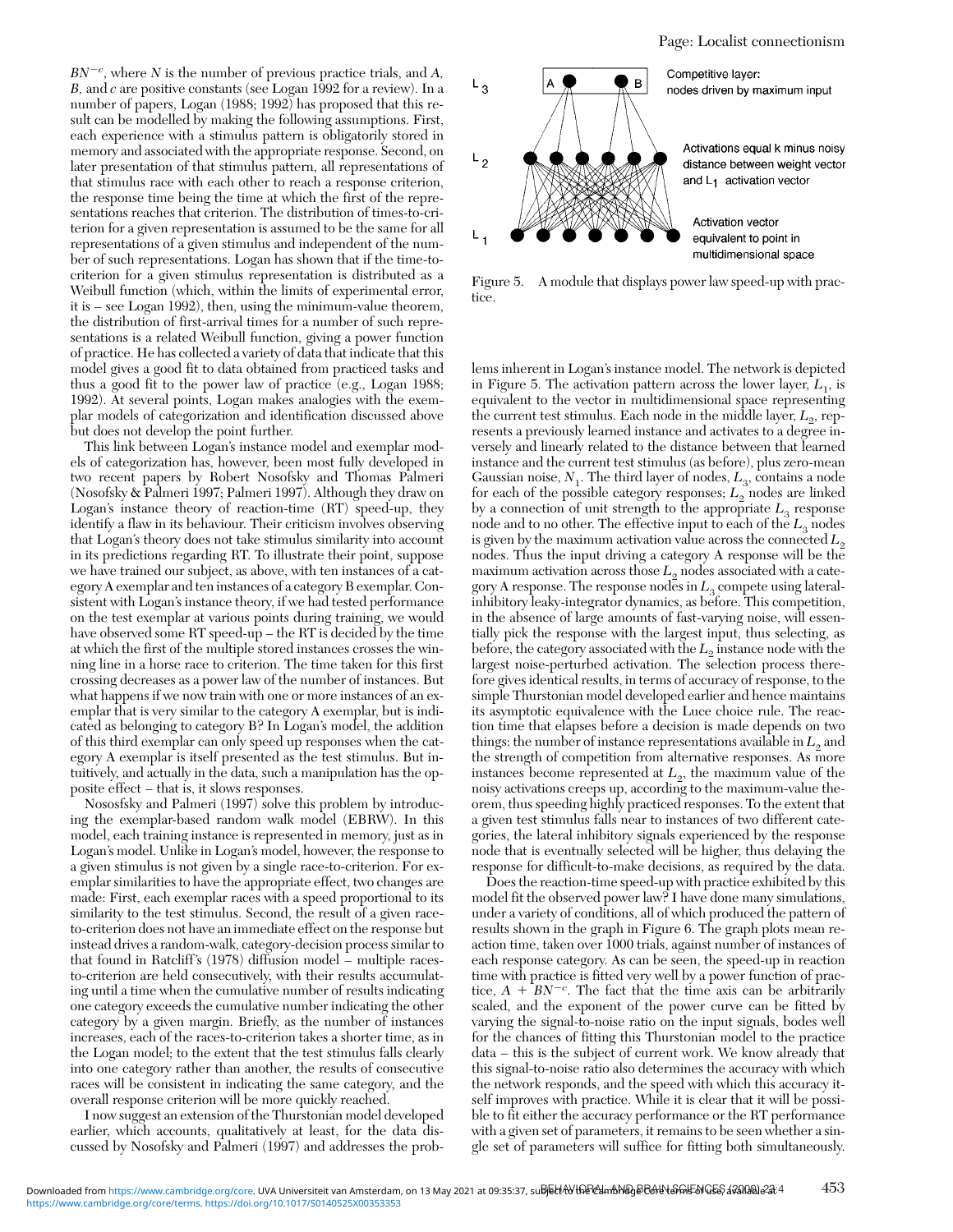

Figure 6. The model's performance compared with a power function  $(A + BN^{-c})$ . The time-axis can be scaled arbitrarily.

**4.2.6. Summary.** To summarize this section of the paper, I have illustrated how a simple, localist, lateral inhibitory network, fed by appropriate noisy bottom-up inputs delivered by some, presumably hierarchical, feature-extraction process, inherits considerable power from its close relationship to a number of classic mathematical models of behaviour. The network implements a Thurstonian choice-process which gives accuracy results that are indistinguishable (at asymptote) from those produced by application of the Luce choice rule to representations with exponential generalization gradients. It shows accuracy that improves with an increase in the number of training instances, equivalent in the Shepard-Luce-Nosofsky formulation to the uniform stretching of multidimensional space. With regard to reaction time, the network's RT distributions are very similar to those produced by Ratcliff's (1978) diffusion model (see Usher & McClelland 1995) and to those found in experimental data. The RTs reflect category similarities and are speeded as a power law with practice. This simple localist model thus provides a qualitative synthesis of a large range of data and offers considerable hope that this breadth of coverage will be maintained when quantitative fitting is attempted.

To this point I have not, at times, made a clear distinction between supervised and unsupervised learning. Underlying this conflation is the belief that the mechanisms underlying the two types of behaviour largely overlap – more particularly, unsupervised learning is a necessary component of supervised, or association, learning. This will, I hope, become more clear later. First I shall describe qualitatively how variants of the localist model discussed above can exhibit a number of behaviours more commonly associated with distributed models, and at least one behaviour that has proved difficult to model.

## **4.3. Generalization, attractor behaviour, "clean-up," and categorical perception**

**4.3.1. Generalization.** It is often stated as one of the advantages of networks using distributed representations that they permit generalization, which means that they are able to deal appropriately with patterns of information they have not previously experienced by extrapolating from those patterns they have experienced and learned. In a similar vein, such networks have been said to be robust, their performance worsening only gradually in the presence of noisy or incomplete input. Generalization and robustness are essentially the same thing: both refer to the networks' ability to deal with inputs that only partially match previous experience. One very common inference has been that networks using localist representations do not share these abilities. In this section I show that this inference is unjustified.

First, the previous sections have illustrated how one of the most resilient mathematical models of the stimulus-response generalization process can be cast in the form of a simple localist network. Put simply, in the face of a novel, or noisy, stimulus, the input signals to a layer of nodes whose weights encode patterns of activation encountered in previous experiences will reflect, in a graded fashion, the degree of similarity that the current input shares with each of those learned patterns. If the current pattern is not sufficiently similar to any learned pattern to evoke superthreshold input, then no generalization will be possible, but to the extent that similarities exist, the network can choose between competing classifications or responses on the basis developed above. It will be possible to vary the breadth of generalization that can be tolerated by varying the input threshold,  $\theta$ . Thus if no  $L_2$  node receives superthreshold input, yet generalization is required, the threshold can simply be dropped until input, upon which a response can be based, is forthcoming.

Of course, the stimulus-response model described above only generalizes in the sense that it generates the most appropriate of its stock of previously learned responses on presentation of an unfamiliar stimulus. This type of generalization will not always be appropriate: imagine a localist system for mapping orthography to phonology, in which each familiar word is represented by a node which alone activates sufficiently in the presence of that word to drive a representation of that word's phonology. Would this system exhibit generalization on presentation of a novel orthographic string (i.e., a nonword)? Only in the sense that it would output the phonology of the word that best matched the unfamiliar orthographic input. This is not the sort of generalization that human readers perform in these circumstances; they are content to generate novel phonemic output in response to novel orthographic input. The localist approach to simulating this latter ability relies on the fact that in quasiregular mappings, like that between orthography and phonology, in which both the input pattern (i.e., the letter string) and the output pattern (i.e., the phonemic string) are decomposable into parts, and in which each orthographic part has a corresponding phonemic part with which it normatively corresponds, the localist model can perform generalization by input decomposition and output assembly. Specifically, although the unfamiliar orthographic string cannot activate a localist representation of the complete nonword (since by definition no such representation exists), it can lead to activation in localist units representing orthographic subparts, such as onset cluster, rime, vowel, coda, and so on, and each of these can in turn activate that portion of the phonological output pattern with which it is most usually associated. This idea of generalization by input decomposition and output assembly for nonwords, supplemented by a dominant, but not exclusive direct route for known words is, of course, the strategy used by many localist modellers of single-word reading (Coltheart et al. 1993; Norris 1994a; Zorzi et al. 1998).

In nonregular domains, where generalization by decomposition and assembly is not possible, the tendency of localist models either to fail to generalize or, when appropri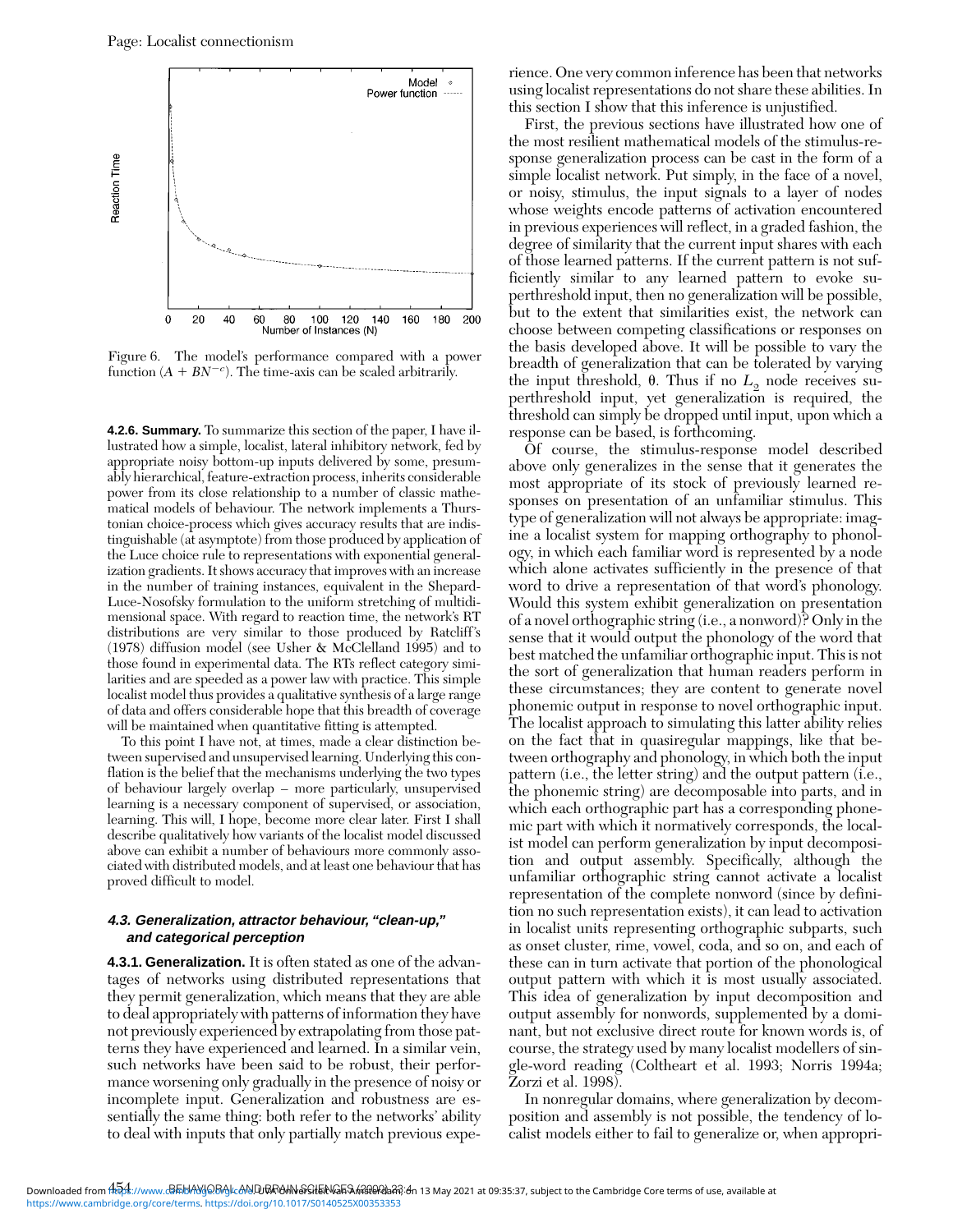ate, to perform generalization to the best matching stock response, might be seen as a distinct advantage. (Many of the points that follow can also be found in Forster 1994, but I believe they bear repetition.) Take the mapping from orthography to semantics, or the mapping from faces to proper names: Is it appropriate to generalize when asked to name an unfamiliar face? Or when asked to give the meaning of a nonword? In a localist model of the general type developed above, the threshold for activating the localist representation of a known face or a known word can be set high enough such that no stock response is generated for such unfamiliar stimuli. When a stock response is required, such as to the question "Which familiar person does this unfamiliar person most resemble?", the input threshold might still be dropped, as described above, until a response is forthcoming. It is unclear whether distributed models of, for example, face naming or orthography-to-meaning mapping (particularly those with attractor networks employed to "clean up" their output) exhibit this sort of flexibility rather than attaching spurious names to unfamiliar faces, spurious meanings to nonwords, or spurious pronunciations to unpronounceable letter strings.

Are networks that automatically show generalization the most appropriate choice for implementing irregular mappings such as that between orthography and semantics? Forster (1994) suggests not, while McRae et al. (1997), in rejecting Forster's pessimism, note that "feedforward networks . . . can learn arbitrary mappings if provided with sufficient numbers of hidden units. Networks that are allowed to memorize a set of patterns sacrifice the ability to generalize, but this is irrelevant when the mapping between domains is arbitrary" (p. 101).

McRae et al., however, do not show that "sufficient numbers of hidden units" would be significantly less than one for each word (i.e., an easily learned localist solution); and, even so, it is not clear what advantages such a distributed mapping would exhibit when compared with a localist lexical route, given that generalization is specifically not required. With regard to Forster's questions about the spurious activation of meaning by nonwords, McRae et al.'s simulations used a Hopfield-type model, with restrictions on data collection allowing them to model the learning of only 84 orthography-to-semantic mappings. A test of the resulting network, using just ten nonwords, led to "few or no [semantic] features" being activated to criterion – whether Forster would be persuaded by this rather qualified result is doubtful. Plaut et al. (1996) identify essentially the same problem in discussing their semantic route to reading. Their unimplemented solution involves semantic representations that are "relatively sparse, meaning each word activates relatively few of the possible semantic features and each semantic feature participates in the meanings of a very small percentage of words" (p. 105), and they add "this means that semantic features would be almost completely inactive without specific evidence from the orthographic input that they should be active. Notice that the nature of this input must be very specific in order to prevent the semantic features of a word like CARE from being activated by the presentation of orthographically similar words like ARE, SCARE, CAR, and so forth" (p. 105).

Since the mapping between orthography and semantics clearly requires an intermediate layer of mapping nodes, it might seem easiest to ensure this exquisite sensitivity to or-

thographic input by making these mapping nodes localist lexical representations. Of course this would mean that the second route to reading was the type of localist lexical route the authors explicitly deny. It remains to be demonstrated that a genuinely distributed mapping could exhibit the requisite properties and, again, what advantages such a scheme would enjoy over the rather straightforward localist solution.

Finally, another type of generalization is possible with localist networks, namely, generalization by weighted interpolation. In such a scheme, localist representations of various familiar items activate to a level equal to some function of the degree that they match an unfamiliar input pattern, the combined output being an activation-weighted blend of the individual output patterns associated with each familiar item. This type of generalization is most appropriate in domains in which mappings are largely regular. A similar arrangement has been postulated, using evidence derived from extensive cell recording, for the mapping between activation of motor cortical neurons and arm movements in primates (Georgopoulos et al. 1988). Classifying this socalled population coding as a type of localist representation is perhaps stretching the notion farther than necessary (cf. earlier comments regarding orientation columns), although it really amounts to no more than acknowledging that each cell in a population will respond optimally to some (presumably familiar) direction, albeit one located in a space with continuously varying dimensions. In some cases it might even be difficult to distinguish between this weighted-output decoding of the pattern of activation across what I'll call the coding layer and an alternative decoding strategy that imagines the cells of the coding layer as a set of localist direction-nodes racing noisily to a criterion, with the winner alone driving the associated arm movement.<sup>2</sup> A similar distinction has been explored experimentally by Salzman and Newsome (1994), who located a group of cells in rhesus monkey MT cortex, each of which responded preferentially to a given direction of motion manifested by a proportion of dots in an otherwise randomly moving dot pattern. The monkeys were trained on a task that required them to detect the coherent motion within such dot patterns and to indicate the direction of motion by performing an eight-alternative forced-choice task. Once trained, the monkeys were presented with a pattern containing, for example, northerly movement while a group of cells with a preference for easterly movement was electrically stimulated to appropriate levels of activation. The responses of the monkeys indicated a tendency to respond with either a choice indicating north or one indicating east, rather than modally responding with a choice indicating the average direction northeast. The authors interpreted these results as being consistent with a winner-takes-all rather than a weighted-output decoding strategy. Implicit in this interpretation is the monkeys' use of a localist coding of movement direction. It is likely that both decoding strategies are used in different parts of the brain or, indeed, in different brains: The opposite result, implying a weighted output decoding strategy, has been found for those neurons in the leech brain that are sensitive to location of touch (Lewis & Kristan 1998). More germanely, generalization by weighted output can be seen in several localist models of human and animal cognition (e.g., Kruschke 1992; Pearce 1994).

To summarize, contrary to an often repeated but seldom justified assumption, there are (at least) three ways in which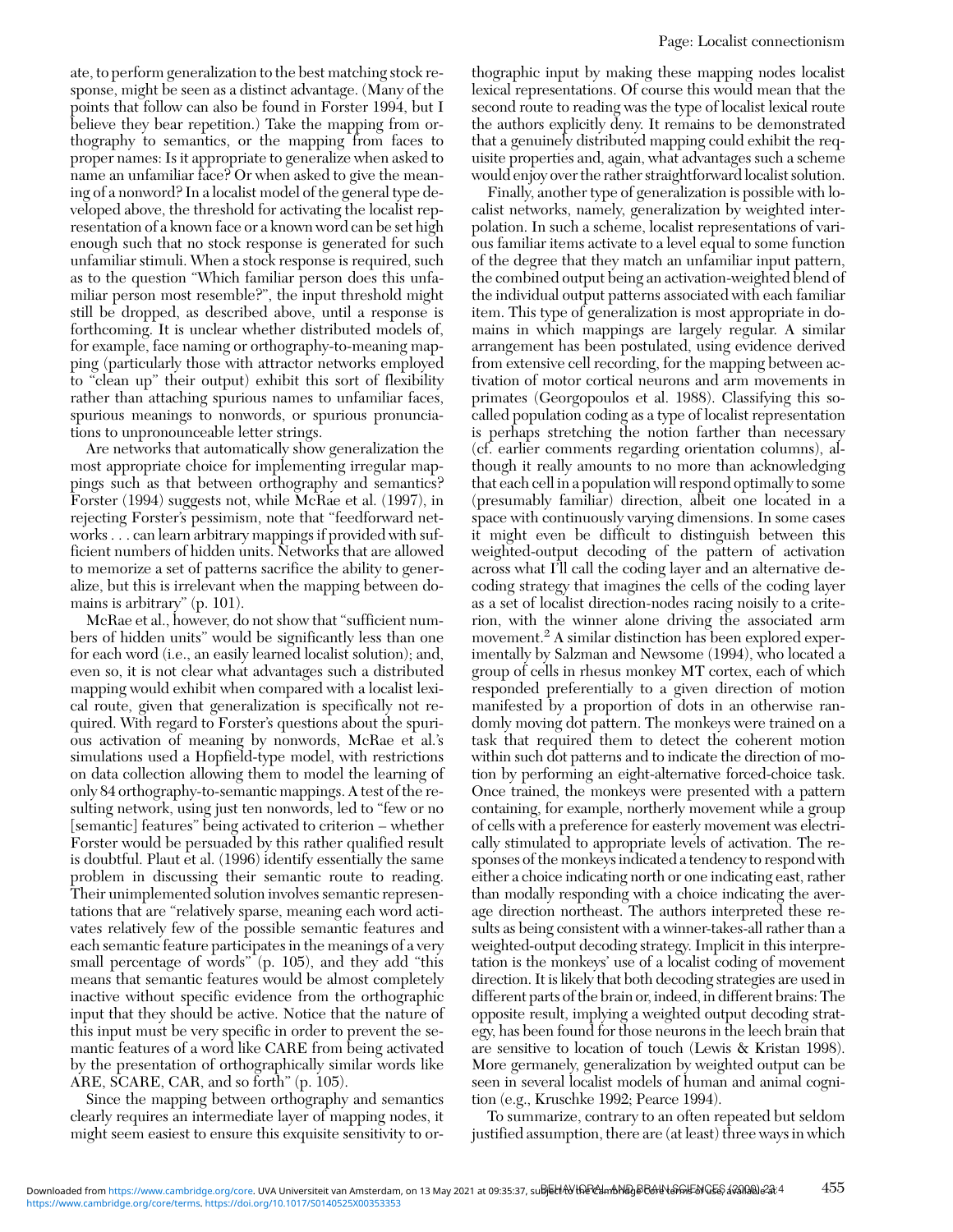#### Page: Localist connectionism

localist models can generalize: by output of the most appropriate stock response; by input decomposition and output assembly; or by activation-weighted output.

**4.3.2. Attractors.** Another much-discussed feature of networks employing distributed representations is their ability to exhibit "attractor" behaviour. In its most general sense (the one I shall adopt here) attractor behaviour refers to the ability of a dynamic network to relax (i.e., be "attracted") into one of several stable states following initial perturbation. In many *content addressable memory* networks, such as that popularized by Hopfield (1982; 1984), the stable states of the network correspond to previously learned patterns. Such attractor networks are often used to "clean up" noisy or incomplete patterns (cf. generalization). In mathematical terms, a learning algorithm ensures that learned patterns lie at the minima of some function (the Lyapunov function) of the activations and weights of the network. The activation-update rule ensures that, from any starting point, the trajectory the network takes in activation space always involves a decrease in the value of the Lyapunov function (the network's "energy"), thus ensuring that eventually a stable (but perhaps local) minimum point will be reached. Cohen and Grossberg (1983) describe a general Lyapunov function for content-addressable memories of a given form, of which the Hopfield network is a special case.

To see how attractor behaviour (again in its general sense) can be exhibited by a variant of the localist network described above, assume that we have a two-layer network, as before, in which the upper layer,  $L_2$ , acts as a dynamic, competitive, winner-takes-all layer, classifying patterns at the lower layer,  $L_1$ . Let us further assume that  $L_2$  nodes project activation to a third layer,  $L_3$ , the same size as  $L_1$ , via connections whose weights are the same as those of the corresponding  $L_1$ -to- $L_2$  connections (see Fig. 7). For simplicity, let us assume that the input threshold,  $\theta$ , is zero. On presentation of an input pattern at *L*<sub>1</sub>, the inputs to the *L*<sub>2</sub> nodes will reflect the similarities (e.g., dot products) of each of the stored weight vectors to this input pattern. If we track the trajectory of the activation pattern at  $L_3$  as the competition for activation at  $L_2$  proceeds, we will find that it starts as a low-magnitude amalgam of the learned weight vectors, each weighted by its similarity to the current input pattern, and ends by being colinear with one of the learned weight vectors, with arbitrary magnitude set by the activation of the winning node. In the nondeterministic case, the  $L<sub>3</sub>$  pattern will finish colinear with the weight vector asso-

 $L_{3}$ Winner-takes-all  $L_{2}$ competition  $L_{1}$ 

Figure 7. An attractor network.

ciated with the  $L_2$  node receiving the largest noisy input,  $I_j$ Thus the  $L_3$  activation vector is attracted to one of several stable points in weight-space, each of which represents one of the learned input patterns. In the noisy case, given the results presented earlier, the probability of falling into any given attractor will be describable in terms of a Luce choice rule. This is precisely the sort of attractor behaviour we require.

In certain cases we might allow the  $L_2$  nodes to project back down to the nodes in  $L_1$  rather than to a third layer, *L*3. In this case (reminiscent of the ART networks referred to earlier), the activation pattern at  $L_1$  is attracted toward one of the stable, learned patterns. This network is essentially an autoassociation network with attractor dynamics. Such an implementation has some advantages over those autoassociative attractor networks used by Hopfield and others. For instance, it should be fairly clear that the capacity of the network, as extended by competing localist representations, is, in the deterministic case, equal to the maximum number of nodes available in  $L<sub>2</sub>$  to learn an input pattern. In contrast with the Hopfield network, the performance of the localist network is not hindered by the existence of mixture states, or false minima, that is, minima of the energy function that do not correspond to any learned pattern. Thus localist attractor networks are not necessarily the same as their fully distributed cousins, but they are attractor networks nonetheless: whether or not a network is an attractor network is independent of whether or not it is localist.

**4.3.3. Categorical perception.** Since one can view the lateral inhibitory module as performing a categorization of the  $L<sub>1</sub>$  activation pattern, the category being signalled by the identity of the winning  $L_2$  node, the network can naturally model so-called *categorical perception* effects (see, e.g., Harnad 1987). Figure 8 illustrates the characteristic sharp category-response boundary that is produced when two representations, with linear generalization gradients, compete to classify a stimulus that moves between ideal examples of each category. In essence, the treatment is similar to that of Massaro (1987), who makes a distinction between categorical perception, and "categorical partitioning," whereby a decision process acts on a continuous (i.e., noncategorical) percept. This distinction mirrors the one between a linear choice rule acting on representations with



Figure 8. The left-hand graph shows the strength of input received by two  $L_2$  nodes, A and B, as a stimulus moves between their learned patterns. The right-hand graph shows the probabilities of choosing either node when Gaussian noise is added to the input and the node with the largest resultant input chosen. The steepness of the crossover is determined by the signal-to-noise ratio.

Downloaded from 1સ્ત્રિ9://www.cB튜터AWJQBAJk.cANDURROHNeFSHENG듀SAff39eRdaନନି:dn 13 May 2021 at 09:35:37, subject to the Cambridge Core terms of use, available at [https://www.cambridge.org/core/terms.](https://www.cambridge.org/core/terms) <https://doi.org/10.1017/S0140525X00353353>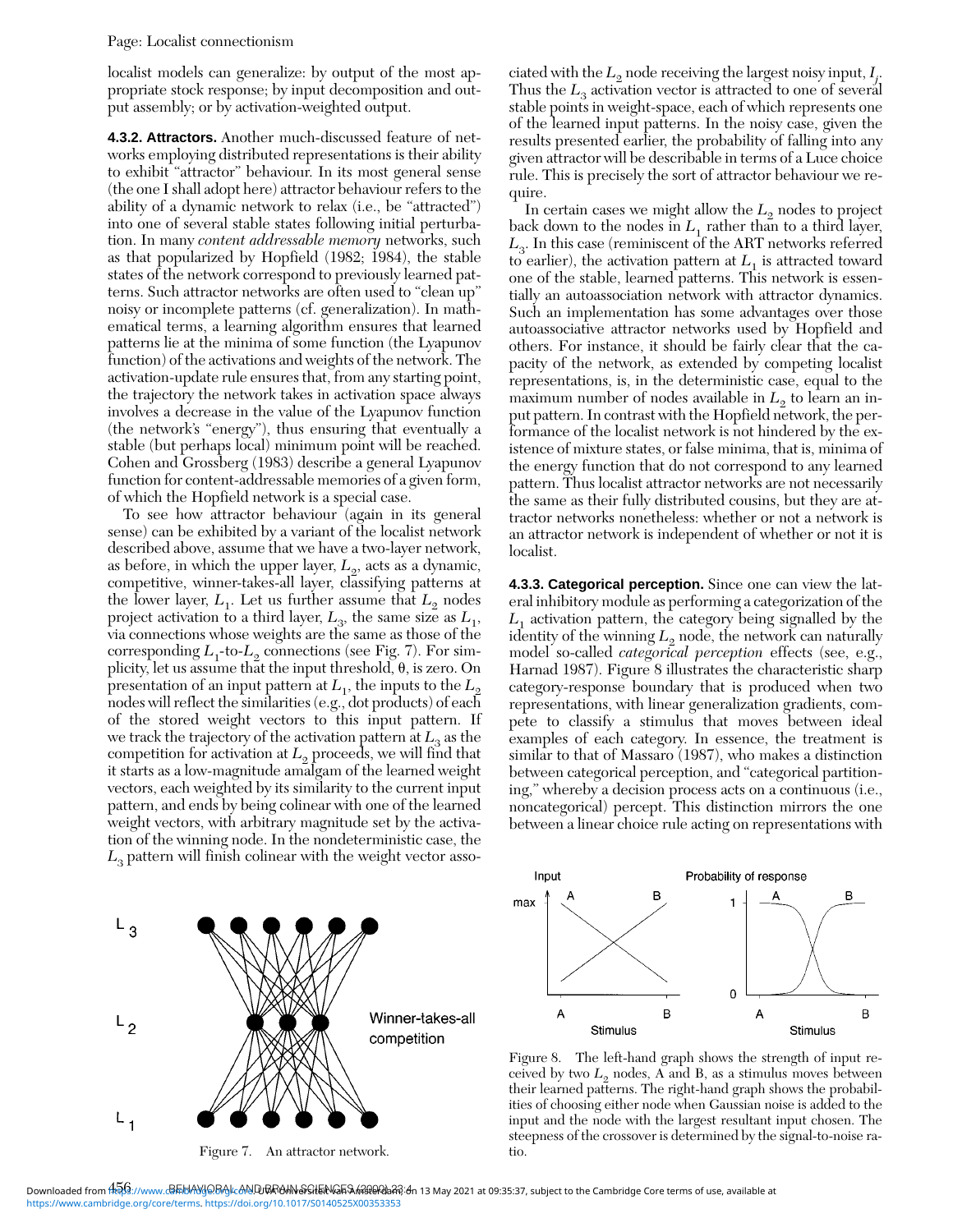exponential generalization gradients and a Thurstonian choice-process acting on representations with linear generalization gradients, as seen above. The fact that Massaro describes this partitioning process in Thurstonian terms, yet models it using the Fuzzy Logic Model of Perception (Oden & Massaro 1978), serves to emphasize the strong mathematical similarities between the two approaches.

#### **4.4. Age-of-acquisition effects**

Finally, I will briefly mention a specific effect, which is potentially difficult to model in connectionist terms, namely, the effect of age of acquisition. It has been demonstrated that subjects in word-naming and lexical decision experiments respond faster to words learned earlier in life (e.g., Morrison & Ellis 1995). This is independent of any effect of word frequency, with which age of acquisition is strongly negatively correlated. The potential difficulty in accounting for this effect with a connectionist model concerns how age of acquisition might plausibly be represented. Various schemes have been suggested to model frequency effects but age of acquisition appears to present a much stiffer challenge, particularly for models that learn via an errorbased learning rule and whose weights, therefore, tend to reflect the history of learning with a bias toward what has occurred most recently.

In suggesting a potential solution to this problem, I shall make three assumptions. First, word naming and lexical decision involve competitive processes. Second, word acquisition is also a competitive process. Third, there is some variation in the competitive capacity of nodes in a network and the relative competitive capacity of a given node endures over time. Taking the last of these assumptions first, it is perhaps not too fanciful to talk of a node's intrinsic ability to compete and that, given such a concept, it is uncontroversial to assume that there will be some variation in the competitive capacity of a set of nodes. Competitive capacity might be influenced by the physical location of a node relative to its potential competitors, the breadth or strength of its lateral inhibitory connections, its ability to sustain high activations, and the function relating those activations to an outgoing, lateral inhibitory signal. Given such influences, it is at least possible that certain of these aspects of the node's situation endure over time, so that, for instance, a node of high competitive capacity in one time period tends to have high competitive capacity in the next. In this context we wish the time over which relative competitive capacity endures to be of the order of tens of years.

The second assumption is that the process by which a word comes to be represented in long-term memory by a given node is a competitive one. To support this assumption it is necessary to suggest some possibilities regarding the learning of localist representations in general. Earlier in this paper it was assumed that whenever learning of an entity was required – for instance, when no committed node received superthreshold input on presentation of that entity – an uncommitted node would come to represent that entity. How might this be achieved? Let us assume that uncommitted nodes can respond to input, whether or not the magnitude of the input they receive is above the threshold  $\theta$ ; in other words, the threshold for uncommitted nodes is effectively zero, though the magnitude of their incoming weights may be small. Further assume that committed nodes that receive superthreshold input are able to quench

significant activation at uncommitted nodes via lateral inhibitory connections. In cases where a pattern is presented under sufficiently high threshold conditions such that no committed node receives superthreshold input, numbers of uncommitted nodes will activate. If learning is presumed to be enabled under these circumstances, then let each of the uncommitted nodes adapt its incoming weights such that

$$
\frac{dw_{ij}}{dt} = \lambda a_j (a_i - w_{ij}),\tag{10}
$$

where  $\lambda$  is a learning rate,  $w_{ij}$  represents the weight from the *i*th  $L_1$  node to the *j*th  $L_2$  node, and  $a_i$  and  $a_j$  represent the corresponding node activations. This learning rule, almost the same as that given earlier but with the additional product term *aj* , is the *instar learning rule* (Grossberg 1972), which simply states that the weights incoming to a given  $L_2$  node will change so as to become more like the current $L_1$  activation pattern at a rate dependent on the activation of that  $L_2$  node. Just as for the committed nodes, the uncommitted nodes will be subject to lateral inhibition from other uncommitted nodes, thus establishing a competition for activation, and hence a competition, via Equation 10, for representation of the current pattern. Those uncommitted nodes that, either by chance or thanks to some earlier learning, activate relatively strongly to a given pattern tend to change their incoming weights faster in response to that pattern, and thus accrue more activation – there is a positive feedback loop. Eventually, the connection weights to one of the  $L<sub>2</sub>$  nodes become strong enough so that that node is able to suppress activation at other uncommitted nodes. At this point, that node will be deemed to be committed to its pattern, and further learning at that node will effectively be prevented. The process by which an uncommitted node competes to represent a novel pattern might be accomplished in a single presentation of a pattern (high  $\lambda$ , fast learning) or several presentations (low  $\lambda$ , slow learning).

Two things are worth mentioning with regard to this learning procedure. One is that it is compatible with the generalization procedure described earlier. On a given test trial of, say, a category learning experiment, the network might have its threshold set low enough to allow committed nodes to receive input, permitting a best-guess response to be made. If the guess is later confirmed as correct, or, more important, when it is confirmed as incorrect, the threshold can be raised until no committed node receives superthreshold input, allowing a competition among previously uncommitted nodes to represent the current activation pattern, with that representation then becoming associated with the correct response. This is very similar to the ARTMAP network of Carpenter et al. (1991). The main difference in emphasis is in noting that it might be beneficial for the network to learn each new pattern (i.e., run as an exemplar model) even when its best-guess response proves correct. The second point worth mentioning is that the learning process suggested above will result in a number of nodes that come close to representing a given pattern yet ultimately fail to win the competition for representation. These nodes will be well placed to represent similar patterns in the future and may, for example, in singlecell recording studies, appear as large numbers of cells that seem to cluster (in terms of their preferred stimulus) around recently salient input patterns.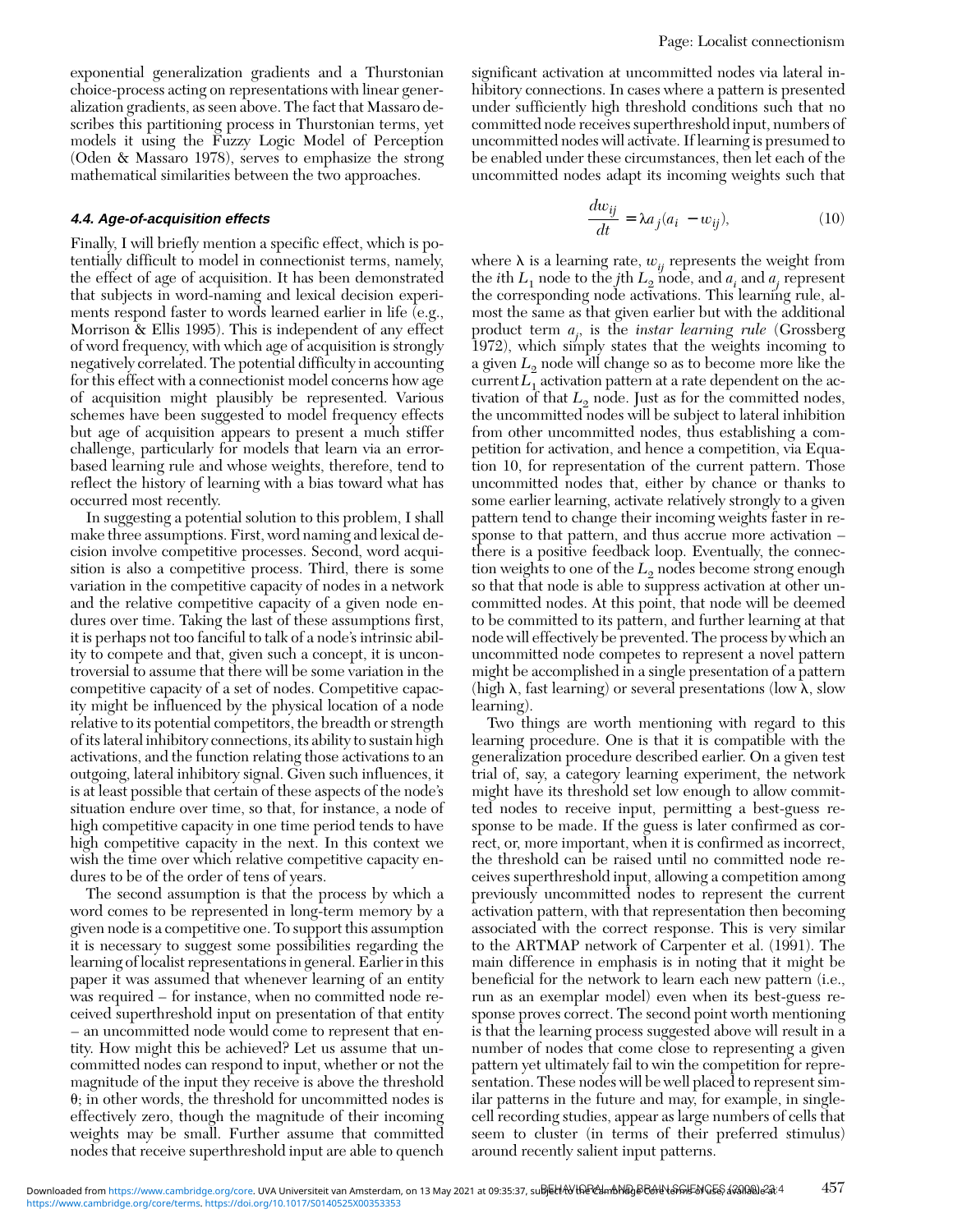## Page: Localist connectionism

The final assumption in this account of the age-of-acquisition effects is that word naming depends on a competitive process similar to that described above. It is absolutely in keeping with the modelling approach adopted here to assume that this is the case. Moreover, a number of recent models of the word-naming and lexical decision processes make similar assumptions regarding competition (see Grainger & Jacobs 1996, for a review and one such model).

Age-of-acquisition effects can now be seen to be a natural feature of any system that is consistent with these three assumptions. Those nodes, which have a high intrinsic competitive capacity, will tend to become committed to those words encountered early, since this process is a competitive one. If competitive capacity endures, then nodes that happen to represent words acquired early will have an advantage in subsequent competitions, all else being equal. If word naming and lexical decision engage competitive processes, words acquired early will tend to be processed faster than words acquired late, just as the age-of-acquisition effect demands. Note that nothing needs to be known about the distribution of competitive capacity for this account to be true. The only requirement is that there be significant variability in these nodes' competitive capacity that is consistent over time.

## **4.5. Supervised learning**

The process of pattern compression and classification described so far is an unsupervised learning mechanism. This unsupervised process effectively partitions the space of input patterns into distinct regions on the basis of pattern similarities. By contrast, supervised learning involves the learning of pattern associations, this term extending to a wide variety of tasks including stimulus-response learning, pattern labelling, and binary (e.g., yes/no) or multiway decision making. Pattern association is, of course, the domain of application of the most common of the PDP networks, namely, the multilayer perceptron trained by backpropagation of error (henceforth abbreviated as BP network; Rumelhart et al. 1986). In the framework developed here, supervised learning is a simple extension of the unsupervised classification learning described previously. Essentially, once two patterns that are to be associated have been compressed sufficiently so that each is represented by the supercriterion activation of a single, high-level node, then the association of those two nodes can proceed by, for example, simple Hebbian learning. (Indeed, one might even view supervised learning as autoassociative learning of the amalgam of the compressed, to-be-associated patterns, permitting subsequent pattern-completing attractor behaviour.) Geometrically speaking, the classification process orthogonalizes each of the patterns of a pair with reference to the other patterns in the training set, the subsequent association between those patterns being trivially accomplished without interfering with previously acquired associations. The general scheme is shown in Figure 9 and is functionally almost identical to the ARTMAP network developed by Carpenter et al. (1991), as well as to many other networks (e.g., Hecht-Nielson 1987; Burton et al. 1990; McLaren 1993; Murre 1992; Murre et al. 1992). It is also functionally equivalent to a noisy version of the nearest-neighbour classification algorithm used in the machine-learning community, and structurally equivalent to more general psycho-



Figure 9. A generic network for supervised learning.

logical models including the category-learning models described in previous sections and other models such as the one proposed by Bower (1996).

The operation of the network is simple. When the activation of a given node in one of the competitive layers,  $L_{2A}$ , hits a race-winning criterion,  $\chi$ , it can excite one of the nodes in the mapping layer (see Fig. 9). (I assume that once a node in a given layer hits its criterion, other nodes in the layer are prevented from doing so by, for instance, a broadly applied inhibitory signal or raising of the criterion.) Assuming that a similar process occurs in the other competitive layer,  $L_{2B}$ , the active map node can then be associated by the  $L_{2B}$  winner by simple Hebbian learning. On subsequent presentation of one of the associates, driving, say, *L*2*A*, a given classification node will reach criterion, and will activate its map-layer node, in turn activating the  $L_{2B}$  node corresponding to its associate. This would allow a relevant response to be made (perhaps by top-down projections from  $L_{2B}$  to  $L_{1B}$ ). The division between the two halves of the network is appropriate when considering cross-modal associations, but will not be so clearly appropriate when associations are required between two items within a modality, for example, between two visually presented words. In this case, processes of selective attention might be employed, so as to classify one word and then the other; they will generally be competitors (cf. Kastner et al. 1998) and hence cannot both win a given race to criterion at the same time. The identity of the first word can be stored by sustained activation at the map layer, while attention is transferred to recognition of the second word. When recognition of the second word is accomplished, associative learning can proceed as before. Alternatively, one might propose a scheme whereby  $L_2$  nodes responding to different objects currently present in the world might be permitted to coactivate to criterion (i.e., not compete; see the earlier discussion of binding), on the basis that they are grouped (or "streamed") separately, with subsequent association being achieved, as before, via the mapping layer.

The provision of the mapping nodes allows a good deal of flexibility in the associations that can be made. The mapping layer can be configured to allow one-to-one, many-to-one, or one-to-many mappings. Moreover, under certain circumstances, in particular when at least one of the associates is learned under low-vigilance (cf. prototype) conditions, remapping of items to alternative associates can be quickly achieved by rapid reconfiguration of connections to and from the mapping layer. The low-vigilance requirement simply acknowledges that flexible remapping of this kind will be difficult to achieve under conditions in which both "sides"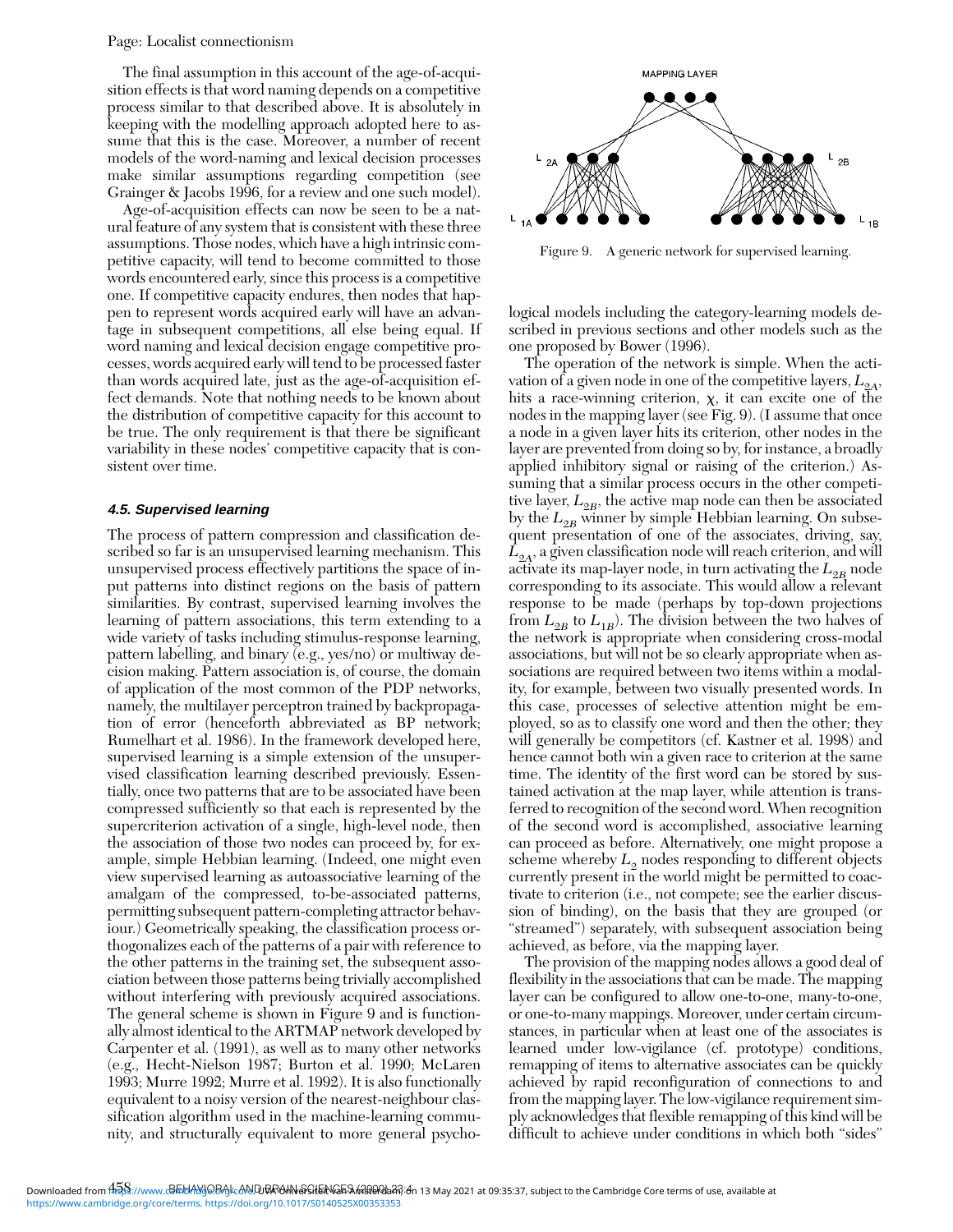of a given set of associations are exhaustively exemplar coded, that is, when each association-learning trial engages two new exemplars (previously uncommitted nodes) linked via a newly established mapping-layer connection.

Such a scheme for supervised learning of pattern associations enjoys a number of advantages over alternative schemes employing distributed representations throughout, such as the BP network.

1. The learning rate can be set to whatever value is deemed appropriate; it can even be set so as to perform fast, one-pass learning of sets of pattern associations. The BP algorithm does not allow fast learning: learning must be incremental and iterative, with the learning rate set slow enough to avoid instabilities. The learning time for backpropagation thus scales very poorly with the size of the training set. By contrast, for the localist model, total learning time scales linearly with the size of any given training set, with subsequent piecewise additions to that training set posing no additional problem.

2. Localist supervised learning is an "on-line" process and is self-organizing, with the degree of learning modulated solely by the variation of global parameter settings for vigilance and learning rate. Typical applications of BP networks require off-line learning with distinct learning sets and separate learning and performance phases (see below).

3. The localist model is, in Grossberg's (1987) terms, both stable and plastic, whereas BP nets are not, exhibiting catastrophic interference in anything resembling "realistic" circumstances (see below).

4. Knowledge can be learned by the localist network in a piecemeal fashion. For instance, it can learn to recognize a particular face and, quite separately, a name, subsequently allowing a fast association to be made between the two when it transpires that they are aspects of the same person. BP nets do not enjoy this facility – they cannot begin the slow process of face-name association until both face and name are presented together.

5. The behaviour of localist nets is easy to explain and interpret. The role of the "hidden" units is essentially to orthogonalize the to-be-associated patterns, thus allowing enduring associations to be made between them. There is none of the murkiness that surrounds the role of hidden units in BP nets performing a particular mapping.

More important, these advantages are enjoyed without sacrificing the ability to perform complex mappings that are not linearly separable (e.g., XOR, see Fig. 10), or the ability to generalize (see earlier). The question arises as to why, given these advantages, there has been resistance to using



Figure 10. A network that performs the XOR mapping.

localist models. This question will be addressed in the next section.

## **5. Some localist models in psychology**

In extolling the virtues of localist connectionist models in psychology, I have occasionally encountered the belief that such models are not really connectionist models at all, this title being reserved for "real" connectionist models, such as those employing the backpropagation (BP) learning rule. Indeed, in some quarters it seems as if connectionist modelling and application of the backpropagation learning rule to fully distributed networks are seen as equivalent. I assume that this attitude stems from the great popularity of networks such as the BP network after the release of the PDP volumes with accompanying simulation software in the mid 1980s. Nevertheless, as mentioned earlier, several of the networks discussed in those volumes were localist. This suggests that bias against using localist models, or even against seeing them as connectionist at all, is not based solely on the wide availability of alternative approaches, but also on the assumption that localist models are less capable or less "plausible" than these alternatives. I do not believe either of these is well-founded.

Before addressing this issue further it is worth noting that many successful models in psychology are either localist connectionist models, or, in the light of the preceding discussion, can be readily implemented as such. I do not wish to (and could not) give a complete roll call of such models here, but in the areas in which I have a particular interest, these include Burton et al.'s (1990) model of face perception; Estes's (1986) array model of category learning and Estes's (1972) model of ordered recall (though not necessarily Lee & Estes's 1981 model later development of it); Morton's (1969) logogen model and its variants; Nosofsky's (1986) generalized category model and the mathematical equivalents described above; Kruschke's (1992) ALCOVE model of attentional category learning; Pearce's (1994) configural model of conditioning; Hintzmann's (1986) MIN-ERVA model; models of speech production by Levelt (1989), Dell (1986; 1988), and Hartley and Houghton (1996); Norris's (1994a) model of reading aloud and his SHORTLIST model of spoken word segmentation (Norris 1994b); the DRC model of Coltheart et al. (1993); the TRACE model of word recognition (McClelland & Elman 1986); Usher and McClelland's (1995) model of the time course of perceptual choice; the models of immediate serial recall by Burgess and Hitch (1992; 1999) and Page and Norris (1998); other models of serial recall by Houghton (1990), Nigrin (1993), and Page (1993; 1994); Pickering's (1997) and Gluck and Myers's (1997) models of the hippocampus; Shastri and Ajjanagadde's (1993) model of reasoning; Hummel and Biedermann's (1992) model of object recognition and Hummel and Holyoak's (1997) model of analogy processing; Grainger and Jacobs's (1996) model of orthographic processing; Bower's (1996) model of implicit memory; and those models described in Grainger and Jacobs (1998). Furthermore, not only is the list of distinguished localist models a long one, but in cases where localist and fully distributed approaches have been directly compared with reference to their ability to explain data, the localist models have often proved superior (e.g., Coltheart et al. 1993; López et al. 1998).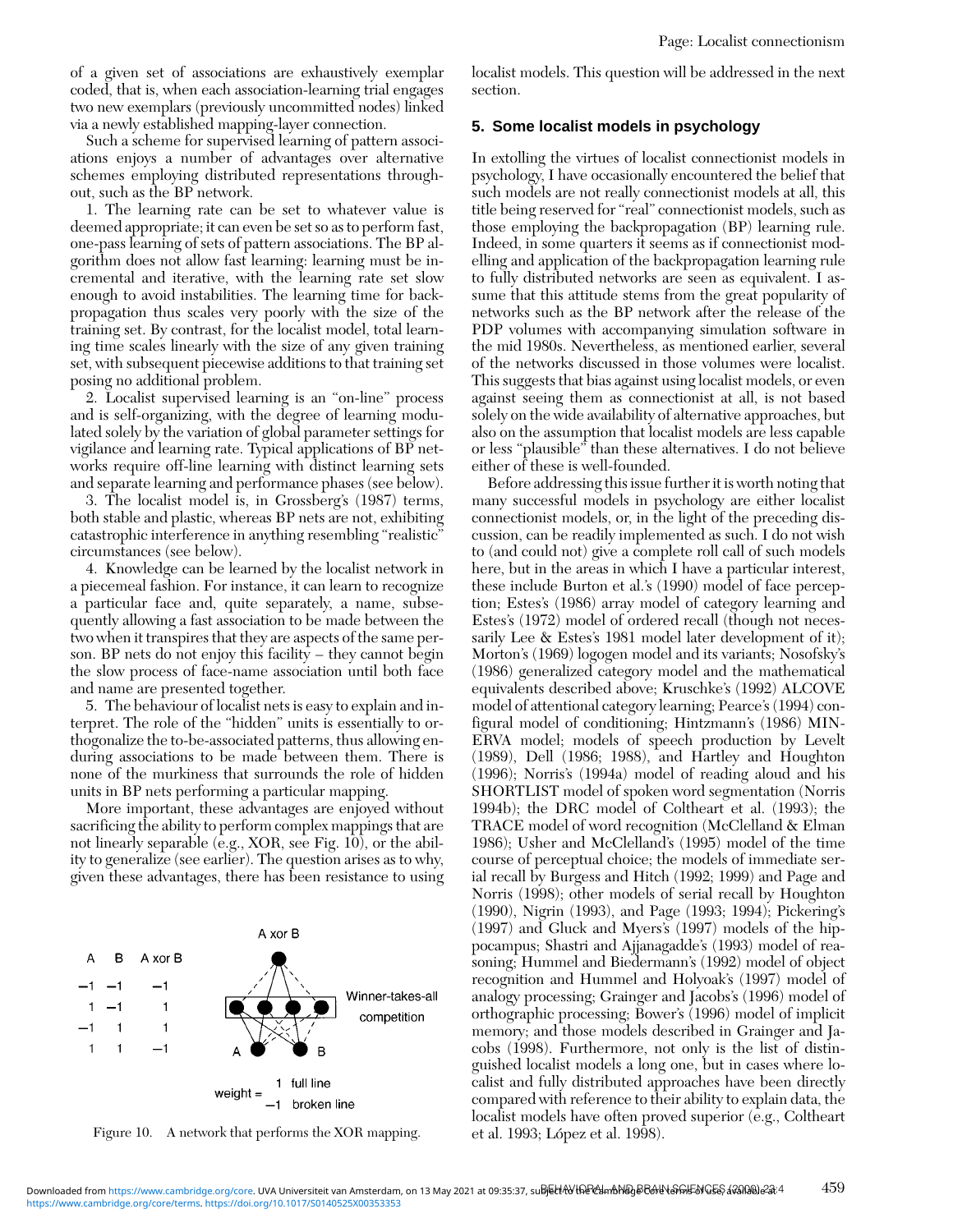I should state that not all of these models have stressed their equivalence with localist connectionist models. Indeed, it has become common, in the concluding sections of papers that describe localist models, to apologize for the lack of "distributedness" and to speculate that the same performance could be elicited from a more distributed model. In an attempt to account for this occasional reluctance, I will try, in the next section, to address some of the concerns most commonly voiced in relation to localist models.

First, however, it is worth pausing briefly to ask why some researchers have preferred a localist approach to modelling. I shall take as an example Jacobs and Grainger (1994; also Grainger & Jacobs 1996; 1998), who have been most explicit in their justification of a research programme based, in their case, on the localist interactive activation (IA) model (McClelland & Rumelhart 1981; Rumelhart & McClelland 1982). They see IA as a canonical model, a starting point representing "the simplest model within a given framework that fairly characterizes the qualitative behavior of other models that share its design and system principles with respect to the data at hand" (p. 519).

Despite the simplicity of the underlying model, they have been able to provide detailed simulations of accuracy and reaction time measures from a variety of orthographically driven tasks, contradicting earlier pessimism (e.g., McClelland 1993a) about whether reaction time measures would be susceptible to accurate simulation by such networks (Grainger & Jacobs 1996). They have further identified the IA model as particularly appropriate to a strategy of nested modelling in which, when the model is applied to a new set of data (in their case, data concerning aspects of orthographic processing in visual word recognition), it retains its ability to simulate data sets to which it was earlier applied. The flexibility of the IA model in this regard (as well as with regard to the modelling of functional overlap and scalability – Grainger & Jacobs 1996; 1998) is largely attributable to the technical advantages of localist modelling discussed in section 4.5, thus highlighting an important interaction between the choice of model type and the scientific methodology that is adopted in applying that model. As Jacobs and Grainger (1994) pointed out, not all developments in connectionist modelling have respected this constraint on backwards compatibility. For example, they cite the failure of Seidenberg and McClelland's (1989) model of reading to account explicitly for the word-superiority effect; simulating this effect had been a staple target of the previous generation of models in the area. Although it is possible that networks using thoroughgoing distributed representation could be shown to be capable of flexible, scalable, and nested modelling of functionally overlapping systems, this has not yet been so clearly demonstrated as it has been for the localist competitors to such models.

## **6. Why some people might be reluctant to use localist models in psychology**

This section covers, in a little more detail, many of the issues raised (and countered) by Thorpe (1995) in relation to common arguments used against localist models.

## **6.1. "Distributed representation is a general principle"**

Perhaps the most fundamental reason for choosing a fully distributed modelling approach over a localist one would be the belief that distributed representation is simply a general principle on which the enterprise of connectionist modelling is founded. Such a view was clearly stated by Seidenberg (1993) who gave the following as the first of his general connectionist principles

Knowledge representations are distributed [distributed representations of orthography and phonology]. (p. 231)

(the bracketed comment refers to the way in which this principle was realized in the Seidenberg and McClelland [1989] model of reading). This enshrinement of distributed representations (assuming it is intended to imply a rejection of localist representation) is not only historically inaccurate – thoroughgoing distributed representation never having been a necessary feature of a connectionist model – but it is also rather ironic. The irony stems from the fact that in the later, improved version of the reading model (Plaut et al. 1996), orthography and phonology (though not the lexicon) were represented locally, as indicated previously.

## **6.2. "They don't generalize and/or are not efficient"**

As noted above, the fact that fully distributed networks can generalize is sometimes taken to imply that localist networks cannot. I hope I have shown above that this is not the case. The wider issue of generalization is discussed in detail in Hinton et al. (1986), in the section entitled "Virtues of Distributed Representations." It is interesting to note that the introduction to this section states that "Several of these virtues are shared by certain local models, such as the interactive activation model of word perception, or McClelland's (1981) model of generalization and retrieval." The virtue of generalization is not confined to fully distributed models.

The chief virtue that Hinton et al. (1986) attribute to fully distributed networks, but deny to localist networks, is that of efficiency. They conclude that certain mappings can be achieved, using fully distributed networks, with far fewer hidden units than are used by the corresponding localist network. This is true and, in this restricted sense, the distributed networks are more efficient. The following three points are noteworthy, however. (1) This notion of efficiency will count for nothing if the process by which the mapping must be learned is not only inefficient but also rather implausible. This point relates both to the disadvantages of "distributed learning" raised above and to the later discussion of catastrophic interference. (2) The localist solution enjoys advantages over the distributed solution quite apart from its ability to perform the mapping. These relate to the comprehensibility of localist models and the manipulability of localist representations and will be discussed later. (3) More generally, efficiency in modelling, particularly when arbitrarily defined, is not necessarily an aim in itself. A lexicon of 100,000 words could be represented by the distinct states of a 17-bit binary vector – very efficient but not very plausible as a psychological model. In terms of modelling neural function, it is at least conceivable that the brain has arrived at computationally effective but representationally "inefficient" solutions to certain problems.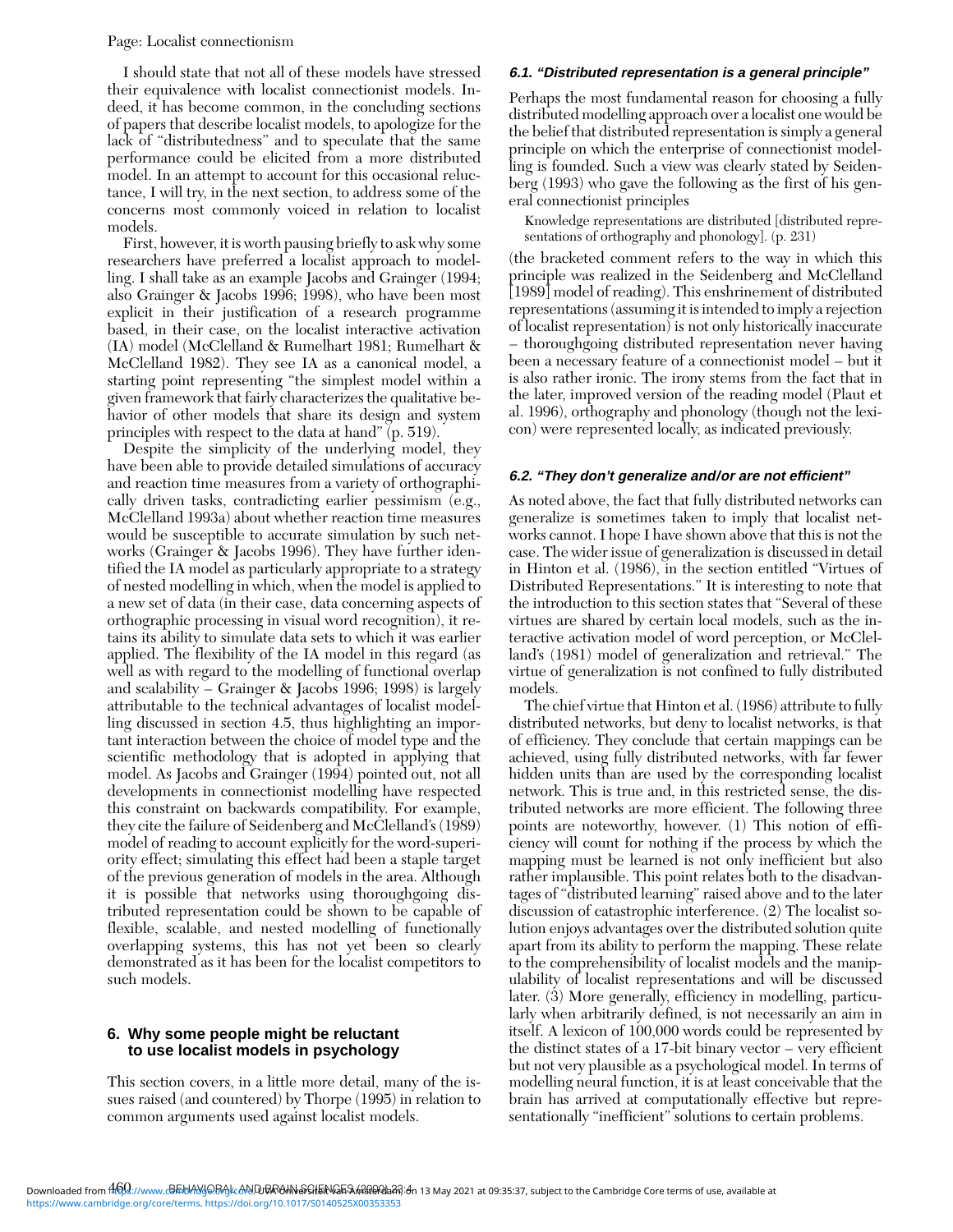## **6.3. "They do not degrade gracefully"**

Another advantage often claimed for fully distributed networks is that they continue to perform well after damage, usually considered as loss of nodes or weights. This quality is sometimes termed "graceful degradation"; similar effects are usually tacitly assumed to occur in real brains in response to damage. By contrast, it is implied, localist models do not degrade gracefully, since loss of a given node will render its referent unrepresented. This is true, but only in a strictly limited sense. First, it should be repeated that localist models use distributed/featural representations at "lower" levels – the network will degrade gracefully in response to any loss of nodes at these levels, just as it is able to generalize to new or incomplete input. Second, localist models do not preclude redundancy. There may be many nodes that locally represent a given entity – indeed, in the exemplar models discussed above, this is very likely to be the case. Thus, loss of a given node will not necessarily leave its associated entity unrepresented (although in the model developed earlier, reaction time will increase and accuracy will diminish). By way of example (expanded slightly from Feldman 1988), suppose the brain has  $10^{11}$  neurons and these are being lost at a rate of  $10^5$  per day; the chance of losing a given cell in a 70-year period is approximately 0.03. If we assume a small amount of redundancy in representation, say, five cells per entity, then the probability of leaving a given entity unrepresented in the same period is, assuming independence,  $10^{-8}$ . I would guess that this is somewhat less than the probability of losing one's entire head in the same period; hence it would not seem an unreasonable risk. In this regard, it is important to note that a number of independent localist representations do not amount to a distributed representation.

It is worth asking whether humans ever seem to have lost their ability to represent highly specific entities (presumably via focal damage rather than by gradual wastage). Howard (1995) describes an aphasic patient who appears to have lost "specific lexical items from a phonological lexicon for speech production" (though see Lambon-Ralph, 1998, for an alternative view, albeit of a different patient). A particularly interesting feature of these data is that the naming accuracy for given words is "not demonstrably related to the availability of either their phonological or their semantic neighbours." While it is unwise to claim that this pattern of results could never be modelled with a fully distributed system, it is certainly more suggestive of a system based on locally represented lexical entries.

## **6.4. "There are not enough neurons in the brain and/or they are too noisy"**

Any assertion to the effect that are too few neurons in the brain to permit localist representations presumes answers to two questions: How many neurons/functional units are there? How many are needed? Assuming that the answer to the second question does not err in requiring the brain locally to represent all possible percepts rather than some actual percepts (an error analogous to requiring a library to have sufficient capacity to store the vast number of possible books as opposed to the comparatively minuscule number of actual books), then perhaps speculating about insufficient capacity underestimates the answer to the first question. Most estimates put the number of cells in the brain at around  $10^{11}$ . Mountcastle (1997) estimates that the number of cells in the neocortex alone is approximately  $3 \times$ 1010. Even if one considers the number of cortical minicolumns rather than cells, the number is in the vicinity of 5  $\times$  10<sup>8</sup>. Similarly, Rolls (1989) cites a figure of 6  $\times$  10<sup>6</sup> cells in area CA1 of the hippocampus, an area he proposes is responsible for the storage of episodic memories. [See BBS multiple book review of Rolls's "The Brain and Emotion" *BBS* 23(2) 2000.] These are large numbers and they seem to place the burden of proof on those who wish to claim that they are not large enough to allow successful local coding. Furthermore, proponents of a distributed approach would presumably have to allocate not just a node, but rather a whole attractor to each familiar item in memory. Since in most nonlocalist attractor networks the limit on the number of distinct attractor basins is smaller than the number of nodes, it is not clear what is gained in potential capacity by moving from a local to a distributed coding scheme.

With regard to the assertion that neurons (not to mention nodes) might be too noisy to allow small numbers of them to perform significant coding, I follow Thorpe (1995) in citing Newsome et al. (1989) and hence Britten et al. (1992), who measured the activity of relevant MT cortex neurons while a monkey performed a psychophysical discrimination task. They found that the "performance" of certain individual neurons, assessed by placing a discriminant threshold on their activity, was just as good as the performance of the monkey. In other words, the monkey had no more information than could be derived from the activity of single cells. Barlow (1995; and in his seminal paper of 1972) makes similar points and reviews other evidence regarding the sensitivity and reliability of single neurons.

## **6.5. "No one has ever found a grandmother cell"**

The final complaint against localist representations, again taken from Thorpe (1995), concerns whether such representations have ever been found in real brains. I hardly need point out that the assertion in the heading is poorly worded, in that not having found a grandmother cell is not necessarily the same as not finding a localist representation, depending on how one chooses to define the former. Apart from this, the whole question of what would constitute evidence for, or more particularly against, localist representation seems to have become extremely confused. A review of the neuroscientific literature reveals that much of this confusion comes from poor use of terms and model nonspecificity. This review has necessarily been rather cursory, and space restrictions require even more cursory reporting in what follows.

**6.5.1. Interpreting cell recordings.** First, in one sense, the assertion in heading of section 6.5, even as worded, is not necessarily true. Figure 11 shows a finding of Young and Yamane (1993), who measured the responses of various cells in the anterior inferotemporal gyrus and the superior temporal polysensory area to images of the disembodied heads (!) of Japanese men in full face. The figure shows responses of one of the AIT cells which responded extraordinarily selectively to only one of the twenty faces. This was the only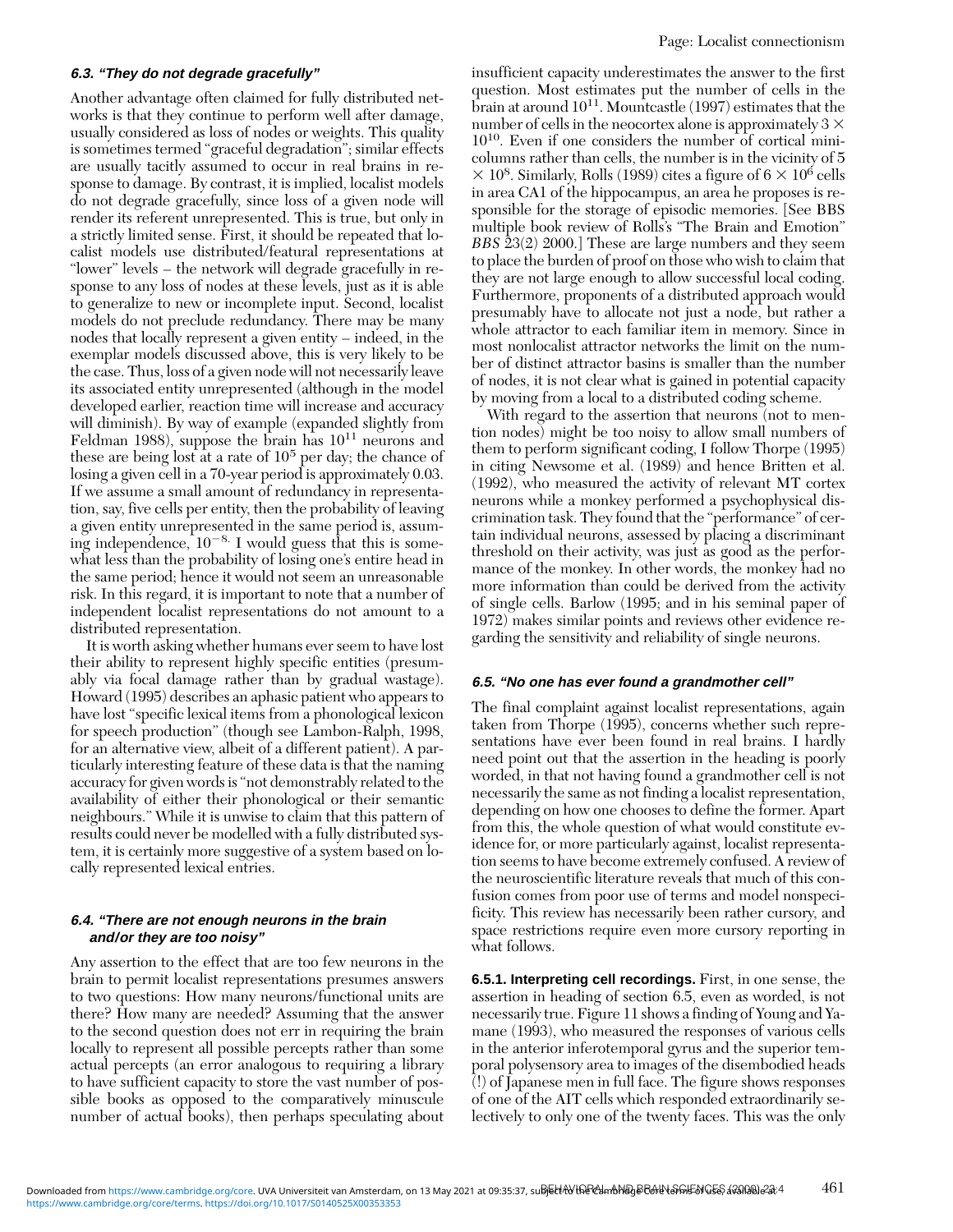

Figure 11. Data taken from Young and Yamane (1993), showing the response of a single cell in the inferotemporal cortex of a macaque monkey to a number of face stimuli. Spiking rates are measured relative to baseline response.

one of the 850 studied cells to respond in this highly selective manner. Nevertheless, the finding is interesting, since this cell is not just a localist representation, but apparently a grandmother cell (or rather a "particular-Japanese-man cell"). Young and Yamane state quite correctly that they cannot conclude that this cell responds to only one stimulus, since only a small number of stimuli (albeit with, to my eye, a high interstimulus similarity) were presented. But this proviso cannot conceal the fact that *no better evidence could have been found* in this experiment for the existence of at least one localist representation sufficiently tightly focussed to be termed a grandmother cell. Of course one might claim that better evidence for grandmother-cell representation in general would have been provided if all 850 cells had responded above baseline for one and only one of the faces. This is true, but such a finding would be enormously unlikely, even if each of the twenty individuals was represented in this extreme manner. Purely as an illustration, suppose that 100,000 cells in the relevant brain region were dedicated to face representation, with five extreme grandmother cells dedicated to each of the twenty stimulus subjects. This would imply a probability of one in a thousand of discovering such a cell on a given recording trial – approximately the probability with which such a cell was in fact found. I do not wish this illustration to be interpreted as indicating my belief in extreme grandmother-cell representation. That is not necessary to my more general defence of localist representation. I simply urge caution in the interpretation of cell-recording data.

The previous paragraph highlights one aspect of a more general problem with the antilocalist interpretations that have been put on some single-cell-recording studies. This involves misconceptions about what to expect if one measures cell responses in a localist network. There seems to be a widespread tendency to assume that if a number of cells activate for several hundred milliseconds following the presentation of any given stimulus, with different degrees of activation for different stimuli, then this speaks against the idea of a localist representation. It does nothing of the sort, although this fact is often obscured in passages such as the following:

Even the most selective face cells discharge to a variety of individual faces and usually also discharge, although to a lesser

degree, to other stimuli as well. Thus, faces are presumably coded in exactly the same way as everything else, namely, by the firing pattern of ensembles of cells with varying selectivity rather than of individual cells acting as complex feature detectors. (Gross 1992, p. 6)

Neurons responsive to faces exhibited systematically graded responses with respect to the face stimuli. Hence each cell would systematically participate in the representation of many faces, which straightforwardly implies a population code. (Young & Yamane 1992, p. 1330)

Statements such as these are widespread and often used to argue against localist coding. What such arguments seem to miss, however, is the potential compatibility between distributed *processing* and localist *representation* discussed earlier. (They also often miss the compatibility between distributed representation at one level and localist representation at another, but I shall not dwell on that here.) Thinking back to the localist competitive network described earlier, a broad degree of activation (i.e., activation across a potentially large number of competing nodes, particularly if the input threshold,  $\theta$ , is low) would be expected in response to any given stimulus, even if only one unit were eventually to reach criterion,  $\chi$ , and/or win a competition for sustained activation. The broad pattern of activation would be different for different stimuli, just as described in the passages quoted above (and in the earlier discussion on sparse distributed representations). That grandmother cells (let alone localist representations) would be "signaling only one face and responding *randomly* to others" (Young & Yamane 1992, p. 1329, my emphasis) is not what would be expected on the basis of any workable localist model. In summary, even if we ignore the occasional tightly tuned cell, the finding of broadly distributed (though often transient) response to a stimulus does not rule out localist representation; indeed it is fully consistent with it.

A similar argument applies to the measurement of the informational content of particular neural firing responses performed by, for instance, Rolls et al. (1996). Among other things, they show that on presentation of a variety of stimuli, the response of a given neuron will convey a lot of information about the identity of an individual stimulus if its firing rate for that stimulus is unusually high or unusually low relative to its responses to the other stimuli. This is perfectly consistent with a localist coding. Suppose there exists a person-A node in the sort of localist network described earlier. Suppose one then presents eight persons to the network for identification, such that most of these persons share some of the features of person-A, only one (person-A herself) shares all of those features, and one person, say person-H, is unusual in sharing no features whatsoever with person-A (e.g., he looks nothing like person-A). On presentation of each of persons  $A - H$ , therefore, the person-A node will fire particularly strongly (supercriterion) to person-A, and particularly weakly to person-H, with intermediate responses to the other stimuli. Thus, the response to person-H will contain plenty of information (i.e., "this person looks nothing like person-A"), without any suggestion that the information it contains is of active benefit to the system in its identification task. In this situation it might also be found that the information contained in the firing of a given neuron is low when averaged across stimuli (as has been found experimentally), since this average is dominated by intermediate responses to many stimuli.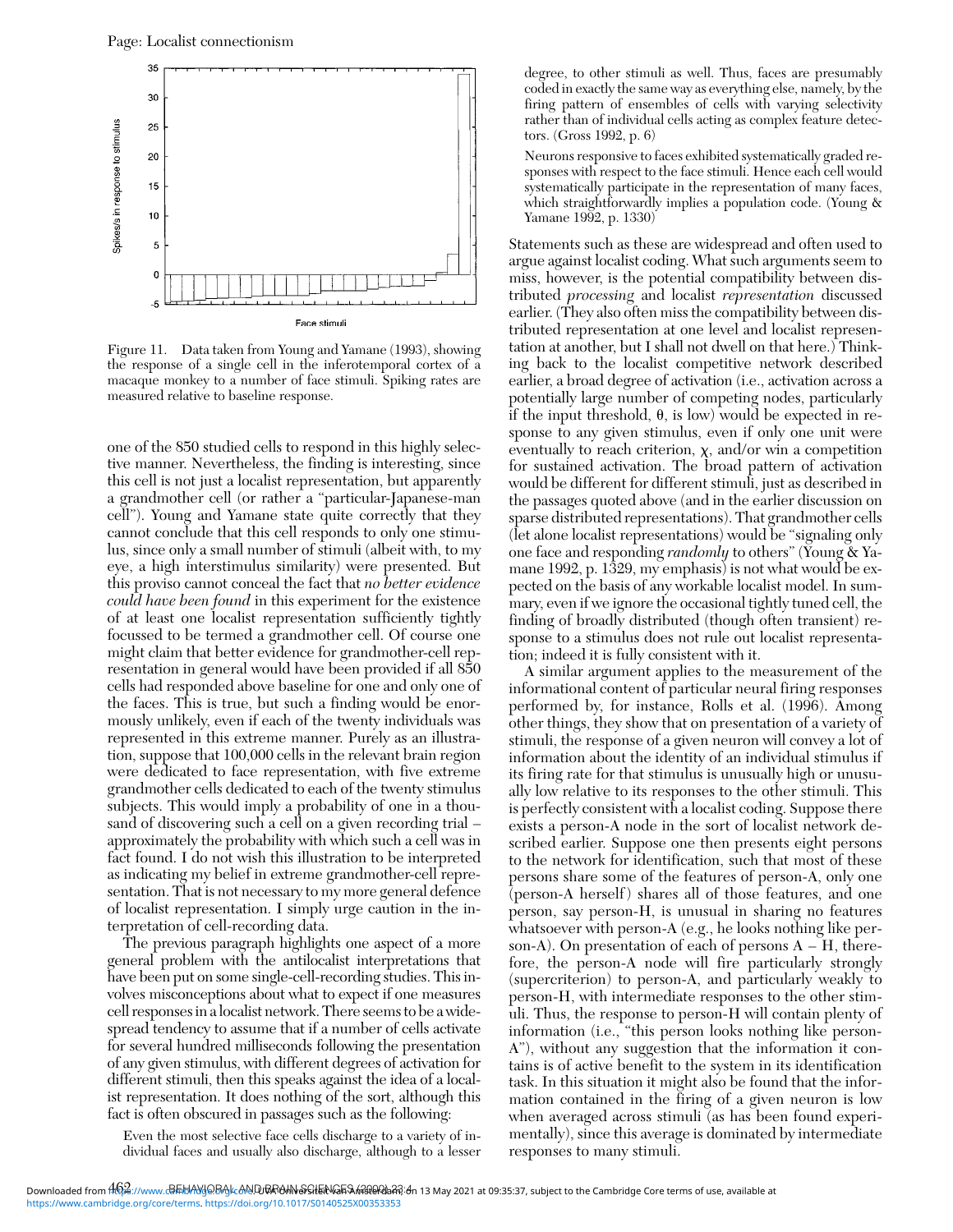An abiding problem has been that terms such as localist, distributed, population coding, ensemble coding, and so on, have been used without considering the range of models to which they might refer. This has led to interpreting data as supporting or refuting certain types of model without due consideration of the predictions of specific instantiations of each type of model. In many cases, researchers have concluded that some sort of "population coding" exists, but have failed to specify how such population coding operates so as to allow relevant tasks to be performed. For example, it is easy to hypothesize that colour and shape are each population coded, but how does this permit the learning of one response to a green triangle or a red square and another response to a red triangle or a green square, analogous to the classic XOR problem that is a staple of connectionist modelling? Again echoing an earlier point, how does one recall that it was a *yellow* Volkswagen that one witnessed speeding away from the scene of a bank raid? Simply positing population coding is not enough if there is no semipermanent way to tie the individual components of a percept together so as to form a unitized memory.

One answer to these questions by Rolls (1989) illustrates clearly one of the terminological problems that further confuse the literature. In describing the role of the hippocampus in episodic memory, Rolls describes a hierarchical system, culminating in area CA1 of the hippocampus:

It is suggested that the CA1 cells, which receive these groups of simultaneously active ensembles, can detect the correlations of firing which represent episodic memory. The episodic memory in the CA3 cells would thus consist of groups of active cells, each representing one of the subcomponents of the episodic memory (including context), whereas the whole episodic memory would be represented not by its parts, but as a single collection of active cells, at the CA1 stage. (Rolls 1989, p. 299)

This conclusion is supported by a wealth of data and bolstered by references to the localist connectionist literature (e.g., Grossberg 1982; 1987). Yet when it comes to the paper's conclusion, we have the following:

Information is represented in neuronal networks in the brain in a distributed manner in which the tuning of neurons is nevertheless not very coarse, as noted for the above hippocampal neurons. (Rolls 1989, p. 305)

This isolated statement is, on one level, true, but it completely deemphasizes the localist character of the conclusions reached throughout the paper. This target article is one attempt to clarify such issues of model taxonomy.

## **6.5.2. Evidence consistent with localist cortical coding**.

Positive evidence of localist coding of associations in the cortex, as opposed to hippocampal structures, has been provided by Miyashita and colleagues (e.g., Higuchi & Miyashita 1996; Miyashita 1993; Sakai & Miyashita 1991; Sakai et al. 1994). Sakai and Miyashita trained monkeys in a paired-association task, using twelve computer-generated paired patterns. They found task-related neurons in the anterior inferotemporal (AIT) cortex which responded strongly to one or the other of the patterns in a given associated pair but weakly to any of the twenty-two other patterns. This occurred in spite of the fact that at least some of other patterns were quite similar to one or another of the associated pair, with the two paired patterns being at least as distinct from each other as from the remainder of the set. In a further study, Higuchi and Miyashita showed that lesioning the entorhinal and perirhinal cortex caused a loss

both in the knowledge of those associations learned prelesion, and in the postlesion ability of the monkeys to learn new paired associations. The lesion nonetheless had no effect on the response selectivity of cells in AIT cortex to single images from the 24-image set. The authors speculated that projections up to and back from the perirhinal and entorhinal cortex permitted associations to be learned between images which were already selectively represented b in AIT cortex (cf. Buckley & Gaffan 1998). This idea is strikingly similar to learning of associations between locally represented entities through projections to and from a maplayer (e.g., ARTMAP; Carpenter et al. 1991). It is also compatible with Booth and Rolls's (1998) recent discovery of both view-specific and view-invariant representations of familiar objects in the IT cortex and with the more general idea that simple tasks such as item recognition can be mediated by brain areas separate from the hippocampus (Aggleton & Brown 1999).

Perhaps the most crucial part of this series of experiments was carried out by Sakai et al. (1994), concerning what the authors called the fine-form tuning of each of the AIT neurons. They are unusual in making it clear that "one may mistakenly conclude that the most effective form in a screening test, is the optimum form for a recorded cell." In other words, finding that a cell responds most strongly to item D when tested with items A, B, C, and D does not imply that item D is the optimal stimulus for that cell, but only that it is the best of those tested. They circumvented this potential problem by using, in their visual-pattern pair-association task (as above), patterns generated from Fourier descriptors, such that continuous variation of a small number of parameters could generate continuous transformations of each member of the trained pattern set. These transformed patterns were always much closer in parameter space to the original patterns than the original, randomly parameterized patterns were to each other. For each recorded neuron the authors identified the original pattern (from a total of twenty-four on which the monkeys had been trained) that elicited the strongest response. Given the large degree of pattern variation in this screening set, and thus the relatively broad nature of the cell-selection process, there was no guarantee that each cell so selected would respond more strongly to its corresponding trained pattern than to fine-grained transformations of that pattern. Nonetheless, this was exactly what was found. In the majority of cases, presenting the transformed patterns resulted in a weaker response; in no case was the response to the transformed pattern stronger than that to the original learned pattern. This implies that the single-cell response is tuned to, or centred on, the particular visual pattern learned. Such a result is difficult to explain in terms of population coding unless one assumes that individual members of the active population of cells are tuned, by experience, to give a maximum response to a particular learned pattern – but such an account is not just similar to a localist account, it *is* a localist account. I should note that a similar experiment was performed by Amit et al. (1997) and although they report cell-recording results from a single cell that slightly increases its response to a degraded version of a previously trained visual pattern, they indicate that, on average, the IT cells from which recordings were elicited showed a decrease in response to degraded versions of the trained patterns, consistent with the results of Sakai et al. (1994).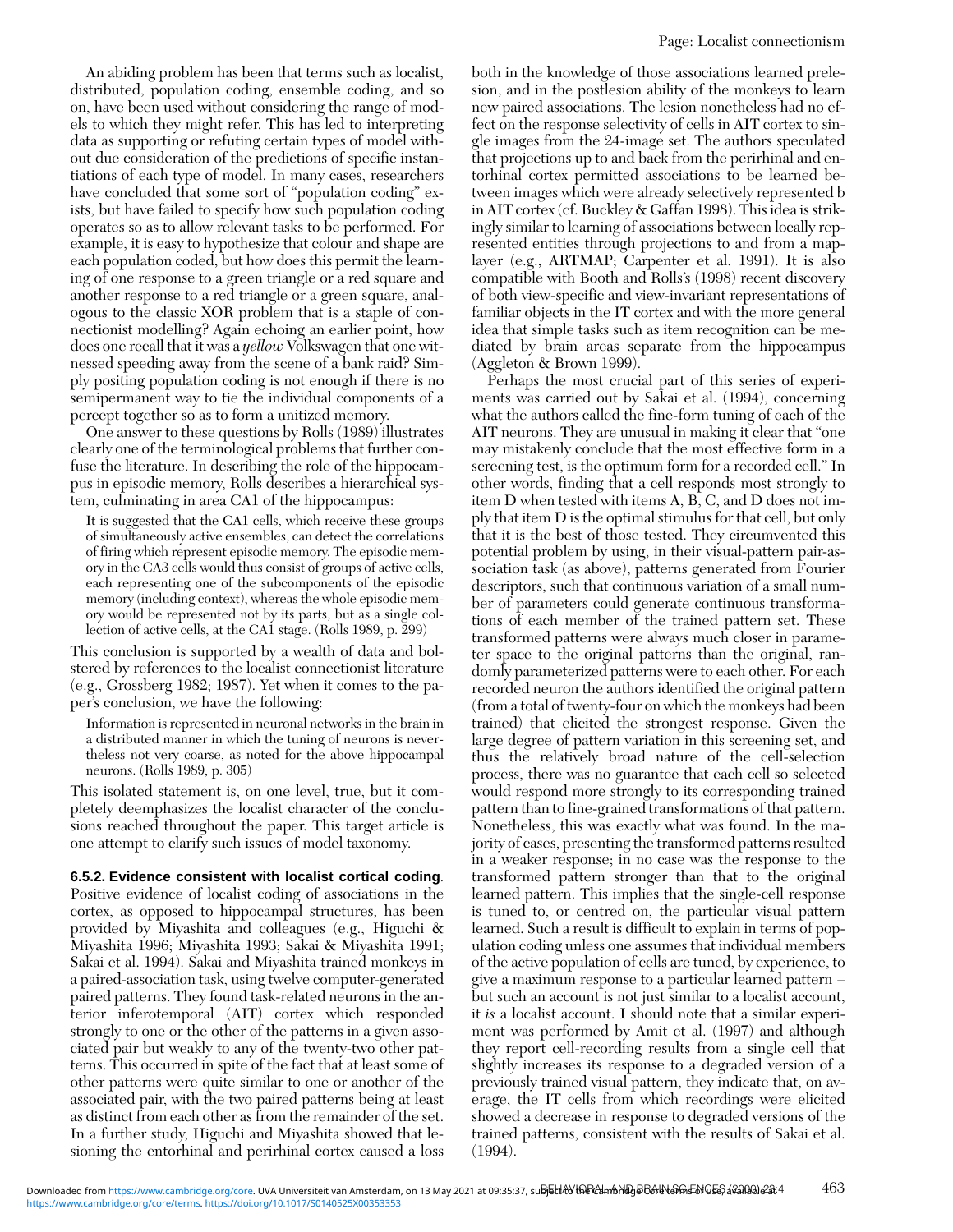## **7. What's wrong with using distributed representations throughout?**

So far my emphasis has been on demonstrating the benefits of an approach to modelling that uses localist representations in addition to featural/distributed representations. This prolocalist, rather than antidistributed stance, has been quite deliberate. Nonetheless, it risks being interpreted as indicating equanimity in the selection of a modelling approach. To counter this interpretation I shall briefly outline some of the reasons the thoroughgoing distributed approach seems less promising. Owing to space limitations, I shall refer to other work for the detail of the some of the arguments. In referring to distributed modelling techniques, I shall take as my example the backprop (BP) network. This is perhaps unfair, for its deficiencies do not necessarily apply to all fully distributed approaches (for a brief discussion of a rather different class of networks, viz. Hopfield-type attractor networks, see sect. 4.3.2). Nevertheless, BP has been a dominant approach in connectionist modelling in psychology over the last decade, and is hence the most obvious candidate for an illustrative example. Before outlining my objections to BP and its relatives I should sound a note of caution. I do not intend my criticisms to be taken as an attempt to devalue the scientific contribution made by the body of work built around BP and distributed representations. In many cases, such as in the fields of reading and past-tense learning, the theorizing of PDP-style connectionists has stimulated considerable debate and has forced a reconsideration of long-held views, not least by elegantly demonstrating, via simulation, the falsity of certain (though not all) opposing claims. The fact that many of these debates are yet to be resolved is testament to the potency and value of the scientific challenge posed by this brand of eliminative connectionism.

## **7.1. The stability-plasticity dilemma, a.k.a. catastrophic interference**

The stability-plasticity dilemma (Grossberg 1987) refers to the need for a learning system to be both stable, in the sense that it protects what it has learned from overwriting, and plastic, in that it remains capable of new learning. Grossberg (1987) offered principled reasons why the BP algorithm, unlike certain localist models, fails to solve the stability-plasticity dilemma. McCloskey and Cohen (1989) identified the same problem in a simulation of association learning and referred to the lack of stability as an exhibition of "catastrophic interference." Essentially the same phenomenon was noted by Ratcliff (1990). There has been a good deal of work on the subject since then (e.g., French 1991; 1994; Lewandowsky 1991; McRae & Hetherington 1993; Murre 1992; Sharkey & Sharkey 1995; Sloman & Rumelhart 1992), most of which has concluded that in order to reduce catastrophic interference one must reduce the overlap between the hidden-unit representations that intervene between particular associated pattern-pairs. This is, of course, exactly what is achieved by using localist representations as intermediates (for a review and a look-up model similar to that proposed here, see Sharkey & Sharkey 1995).

The problem of catastrophic interference occurs in backprop networks as a result of the gradient-descent learning procedure. At any point during learning the network weights are changing to follow a descending trajectory on an error surface in weight-space. The problem occurs because the shape of this error surface depends only on the patterns in the current learning set – indeed, the network can only move appropriately in weight-space by waiting until it has sampled each member of the current training set before making an "amalgamated" move. A consequence is that this error-reducing move does not take into account previously learned training sets. The only way it can do so is by accumulating training sets, so that new training sets are interleaved with all previous training sets. Learning in such networks is therefore "off-line" at two levels. First, any training set must be presented a large number of times, with small weight changes each time, for the relevant mapping to be stably learned. Second, to avoid overwriting, previous training sets must be interleaved with the current set.

Since the problem of catastrophic interference has been well described elsewhere (references above), I shall not describe it further. Rather, I would like to make some observations regarding a proposal advanced by McClelland et al. (1995) that has been taken by some as mitigating the problem of catastrophic interference with reference to brain function, and hence enhancing the plausibility of fully distributed modelling. Their proposal is that the hippocampus permits fast learning of pattern associations on-line, subsequently allowing these associated patterns to be replayed to a fully distributed neocortical learning system off-line, perhaps during sleep. The presentation of this hippocampally generated material to the neocortical system is effectively interleaved with patterns derived from continuing exposure to the environment and other patterns "reactivated" from among those already stored in neocortex. The neocortical system is supposed to be sufficiently slow-learning to avoid catastrophic interference under these conditions.

The idea of such memory consolidation has its roots in proposals by Marr (1970; 1971) and Squire et al. (1984). Mc-Clelland et al. add a computational flavour by suggesting that the dual-store system has evolved in this way so as to finesse the interference problems of distributed learning systems. There are several points to be made regarding this account.

1. For McClelland et al.'s proposal to be viable, the hippocampal system must be able to learn pattern associations on-line, with minimal interference. They achieve this by the "use of sparse, conjunctive coding in the hippocampus . . . [such that] representations of situations that differ only slightly may have relatively little overlap." In other words, in order to support a fully distributed system at the neocortex, they assume what is effectively a localist system in the hippocampus. This rather weakens arguments in principle against localist representations.

2. In their description of the function of the dual-store system, McClelland et al. tend to confound the idea and benefits of slow learning with those of slow, *interleaved* learning. Slow off-line consolidation of associations learned by a fast on-line system is appealing, regardless of whether what is learned in the fast system is interleaved with what is already present in the slow system. That is, the benefits of a dual-store system are quite independent of whether *interleaved* transfer is carried out from one to the other, as McClelland et al. propose. A dual-store system, with a fast system learning the individual, contextualized episodes and a slow system maintaining the more enduring, context-free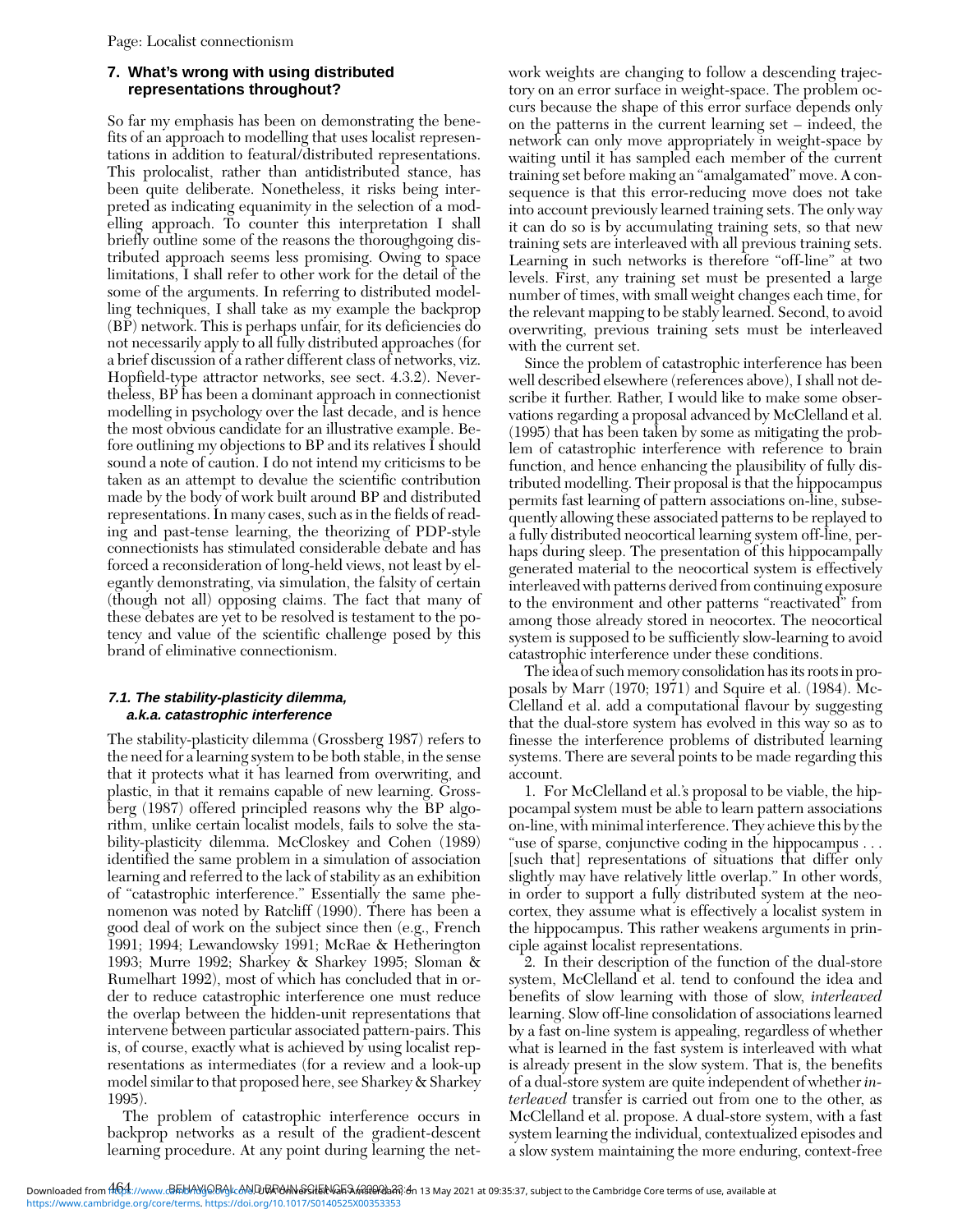representations (analogous to the exemplar/prototype distinction described earlier), only demands interleaved learning if the slow system is prone to catastrophic interference.

3. Following from the previous point, one must be wary of a superficially tempting train of thought that runs like this: for a fully distributed neocortical system to avoid catastrophic interference, it must be supplemented by a fast, localist system; there exists a fast, localist system, embodied in the hippocampus; therefore the slow neocortical system is fully distributed. This logic is clearly erroneous, since the existence of a localist system in the hippocampus says nothing about whether the neocortical system is localist or fully distributed in nature. Both the fast and the slow systems might be localist, thus eliminating the problem of catastrophic interference in the neocortex without resorting to the complexities of interleaved learning.

4. Last, and perhaps most important, part of the putative mechanism of interleaved consolidation seems to be inadequate. McClelland et al. maintain that new patterns stored in hippocampus are potentially interleaved both with patterns encountered during continuous exposure to the environment and with other patterns previously learned by neocortex. The former (i.e., the items that are continuing to be represented environmentally) will presumably be hippocampally stored and consolidated anyway, so their interleaving can be accomplished either indirectly via the hippocampus or directly from the environment. The problem concerns the source, for interleaving purposes, of those old patterns which are no longer represented in hippocampus, but which are stored solely in neocortex (e.g., those patterns that are hypothesized to survive hippocampal damage in retrograde amnesia). The dilemma is this: How can those patterns associations *stored* in neocortex be used to *train* neocortex? There is a basic problem here: an error-based learning system, such as the one proposed, cannot teach itself. This would be rather like asking someone to mark his or her own homework. First, if the neocortical system is imagined as a trained BP network (or similar), it is unclear how one can extract from the network a representative sample of the input patterns on which it was trained, so that these might be interleaved during training with the new hippocampal patterns. Second, even if one could generate the relevant input patterns, it is unclear how the network could then, given one of those input patterns, generate both an output pattern and a different target pattern, as is required for gradient-descent learning. As these two patterns, if they are both to be generated by the neocortical system, will be the same, there will never be any error term to backpropagate and hence no learning. The old neocortical patterns will remain effectively unconsolidated and hence vulnerable to catastrophic interference.

The only way out of this problem seems to be to find some way of accurately sampling the neocortical store prior to any perturbing inputs from the hippocampus so as to generate a training set of input and target patterns that can be (quickly) stored in some other system and appropriately used for slow, interleaved learning in the neocortex. Such a scheme has not yet been proposed, although Robins (1995) and French (1997a) have suggested similar schemes, whereby a smaller but somehow representative set of pseudopatterns is loaded back from the slow system to the fast system (i.e., presumably, the hippocampus) so that the neocortical training set comprises a hippocampally generated mixture of these pseudopatterns with recently acquired patterns.

Disregarding the fact that such schemes seem to provide less than solid protection to old memories (with 20 to 30 percent loss after only 10 to 20 new intervening patterns, often using more pseudopatterns than original pattern pairs), they also seem to imply that all knowledge, old or new, must be effectively located in a fast-learning system (the hippocampus?), with the older knowledge also stored neocortically. Although this could be construed as consistent with evidence from animals and humans with hippocampal damage, it is not consistent with recent data from Graham and Hodges (1997) and Snowden et al. (1996), who show preserved recent memories and impaired distant memories in patients with semantic dementia who have relative sparing of the hippocampal complex.

The previous paragraph illustrates some difficulties in endogenously generating *from* the neocortex patterns for interleaving with hippocampally generated patterns during consolidation *to* the neocortex. If these criticisms are accepted, avoiding catastrophic interference will depend strongly on the assumption that exogenously generated patterns (more particularly, pattern pairs, encountered during ongoing exposure to the environment) will be representative of the older contents of the neocortex. Note that for a localist neocortical system, or indeed for any neocortical system not prone to catastrophic interference, this constraint on the stability of the environment is not required. Hence in McClelland et al.'s approach a fully distributed neocortex demands that the environment be largely stable and the learning rate be very slow. Having arrived at this conclusion one is tempted to ask: why bother, under these conditions, with consolidation from hippocampus to neocortex at all? Evidence for consolidation is an important component of the data evinced by McClelland et al. in support of their model, but, under conditions of a stable environment and a slow-learning neocortex, it is not clear what role consolidation plays. For example, if it is to hasten the incorporation of new knowledge into the neocortex, this will reduce the chances of old knowledge being resampled from the environment during the period over which this incorporation takes place, thus increasing the chances of interference.

## **7.2. Implausibility of the learning rule**

Even if one were to disregard the associated problems of catastrophic interference and interleaved off-line learning, there are still considerable doubts about the validity of the BP learning rule as a brain mechanism. These doubts are readily acknowledged even by those most associated with the use of this technique, and this can lead to some rather curious conclusions:

As an example, they focus on the back-propagation learning algorithm . . . pointing out that it is very implausible as a model of real learning in the brain. . . . This is, of course, true. . . . But even this glass is a quarter full: in many cases . . . one is not interested in modelling learning per se, and the so-called learning algorithm is used to set the weights in the network so that it will perform the tasks of interest. The term "learning" has irrelevant psychological connotations in these cases and it might be less confusing to call such algorithms "weight setting algorithms." Unless there is some systematic relationship between the way the necessary weights are found and the aspects of model performance under study, which in general we have no reason to expect, it is harmless to use unrealistic learning algorithms. (Farah 1994a, p. 96)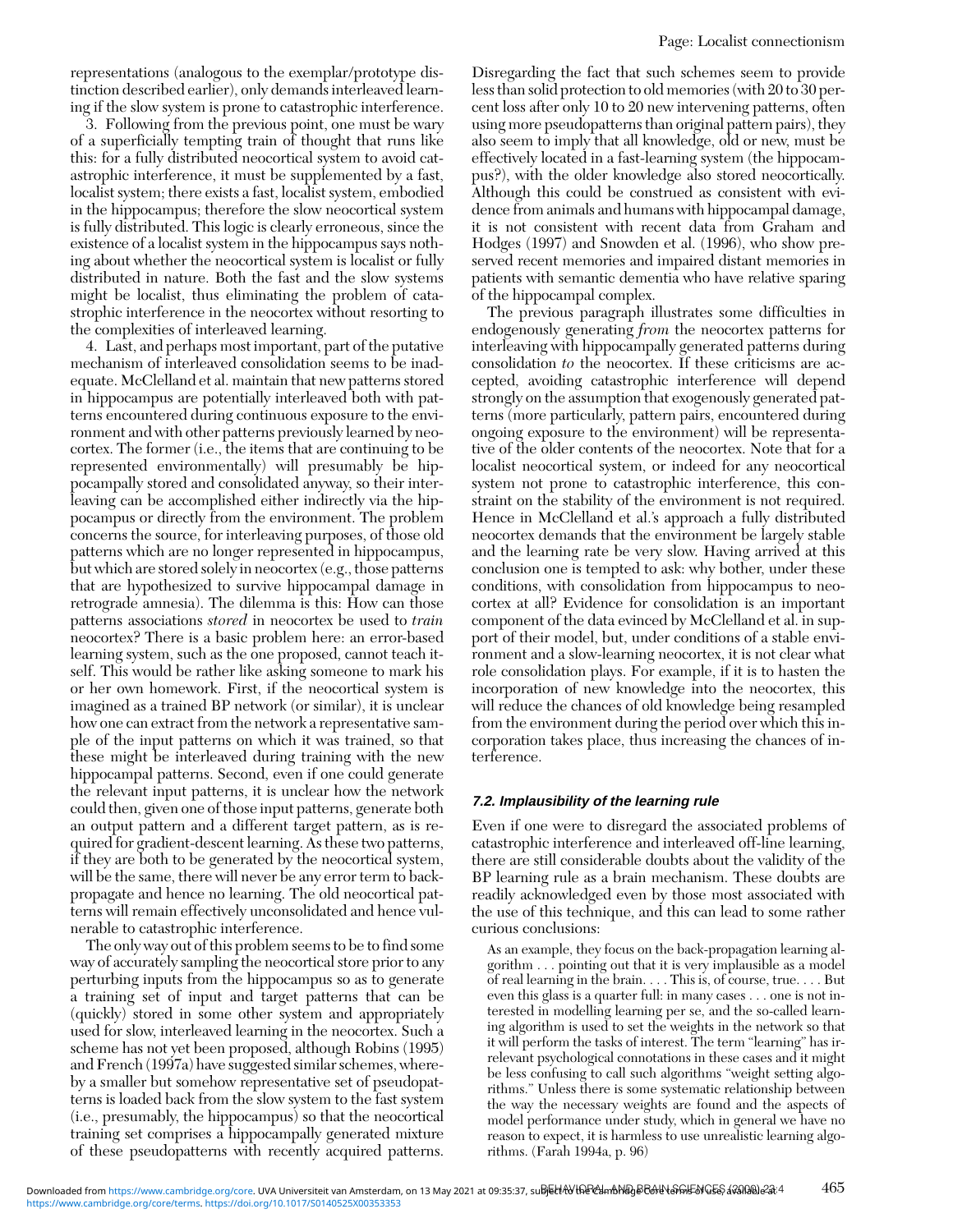Skipping over the fact that the whole localist-distributed debate gives us every reason to expect a systematic relationship between the means of learning and the subsequent performance of the system, it seems that, for Farah at least, one of the major advantages of connectionism over more traditional models – that they could provide some account of how certain mappings are learned by example – is irrelevant. Given this quote, would it be legitimate to use connectionist networks as psychological models even if it could be proved that the weighted connections in those networks could *never* have been acquired by a process consistent with the structure and function of the human brain? And would "lesioning" such networks and comparing their subsequent performance with that of a brain-injured patient still be considered appropriate, as it is now?

The question regarding the correspondence of network models and brain function is a difficult one. It is of course perfectly justified to use networks as cognitive models, disclaiming any necessary connection with actual brains. Having done so, however, one is less justified to use those same networks in simulations of brain damage or in studies involving functional brain imaging. Throughout most of this article, I have been happy to propose localist models as cognitive models; in the latter sections I hope to have conveyed some optimism that they might also be appropriate as models of brain function. The convergence of cognitive and neural models is, I suggest, a good thing, and seems more likely to emerge from a localist modelling approach than any current alternative.

## **7.3. The dispersion problem**

I referred earlier to the so-called "dispersion problem," identified by Plaut et al. (1996) as the problem underlying the poor performance of the Seidenberg and McClelland (1989) model when applied to nonword reading. Their basic observation was that in Seidenberg and McClelland's distributed representation of, say, orthographic onset cluster, the fact that an L is present, with the same associated pronunciation, in the words "Log," "Glad," and "Split" is utterly concealed by the representational scheme used for orthography (in this case so-called Wickelfeatures). As noted earlier, Plaut et al.'s solution was to adopt a completely localist representation of input orthography and output phonology. Is dispersion a general problem with distributed representations? Moving up a hierarchical level, as it were, will we see a similar problem when we wish to represent sentences in relation to their constituent words? Suppose we have a scheme for representing the sentence "John loves Mary" in which neither "John" nor "Mary" nor "loves" are locally represented. Will the similarity between this sentence and the sentences "Mary loves John" or "John loves Ann," or the novel sentence "John is celebrating his 30th birthday today," be concealed by such a representational scheme? It is clearly difficult to answer this question for all such distributed schemes, but the related issues of systematicity and compositionality in connectionist models are identified by Fodor and Pylyshyn (1988) as being of general concern. While local representation on its own is not sufficient to address the problems raised by Fodor and Pylyshyn, the addition of means for dynamic binding and inference (see, e.g., Shastri & Ajjanagadde 1993) might come closer to providing a satisfactory solution.

## **7.4. Problems deciding "when" and "what"**

One problem with fully distributed networks which often gets overlooked in isolated simulations concerns the nature of the decision at the network's output. Let us take as an example a three-layer BP net trained on the mapping between distributed patterns representing faces and others representing their identities. The problem is twofold: how does the network indicate when it has identified a given test face? And how does the network indicate the identity itself ? Suppose we activate the input pattern corresponding to a given face. Once activation has percolated through the network, a distributed pattern will be present at the output. Recognition might be signalled the moment this pattern is instated, but, if so, what would be the criterion by which the arrival of an output pattern might be judged? Alternatively, there might be some clean-up process acting on the output pattern which will take time to settle into an equilibrium state. But in this case, how will the network signal that it has arrived at this state? One might speculate that there is some process overseeing the clean-up system which monitors its "energy" and signals when this energy reaches a stable minimum. But what might be the locus of this energy-monitoring system and how might it function? (For a computational implementation of a similar scheme based on settling times, see Plaut et al. 1996.) Even supposing that the system knows *when* a stable state has been reached, how does it surmise *which* state has been reached? It cannot "look at" the states of each of the output nodes individually, since by definition these do not unambiguously identify the referent of the overall pattern. Thus the identification system must consider the states of all the nodes simultaneously and must generate that identity which is maximally consistent with the current output pattern. But such a system is most obviously implemented using just the sort of localist decision-process described earlier. Indeed, Amit (1989) has identified just this kind of localist "read-out" node as an essential adjunct to the distributed attractor networks with which he has been most concerned (Amit 1995, pp. 38–43). Advocates of fully distributed models might claim that all possible actions based on the identity implied by a given output pattern can simply be triggered by that output pattern via subsequent fully distributed networks. I cannot categorically deny this claim, though it seems rather unlikely to prove feasible in general.

This problem is often obscured in actual simulations using distributed systems because the identification process is done by the modeller rather than by the model. A typical approach is to take the distributed output pattern and calculate which of the learned patterns it best matches, sometimes adding a Luce choice-process for good measure. It would be preferable to have this functionality built into the network rather than run as an off-line algorithm. I am not claiming that fully distributed systems *cannot* incorporate such functionality but I have yet to see a specific system that has successfully done so.

## **7.5. Problems of manipulation**

On a related note, it sometimes proves difficult to manipulate distributed representations in the same way that one can manipulate localist representations. As an example, in most models of immediate serial recall (e.g., Burgess & Hitch 1992; 1999; Page & Norris 1998) it proves necessary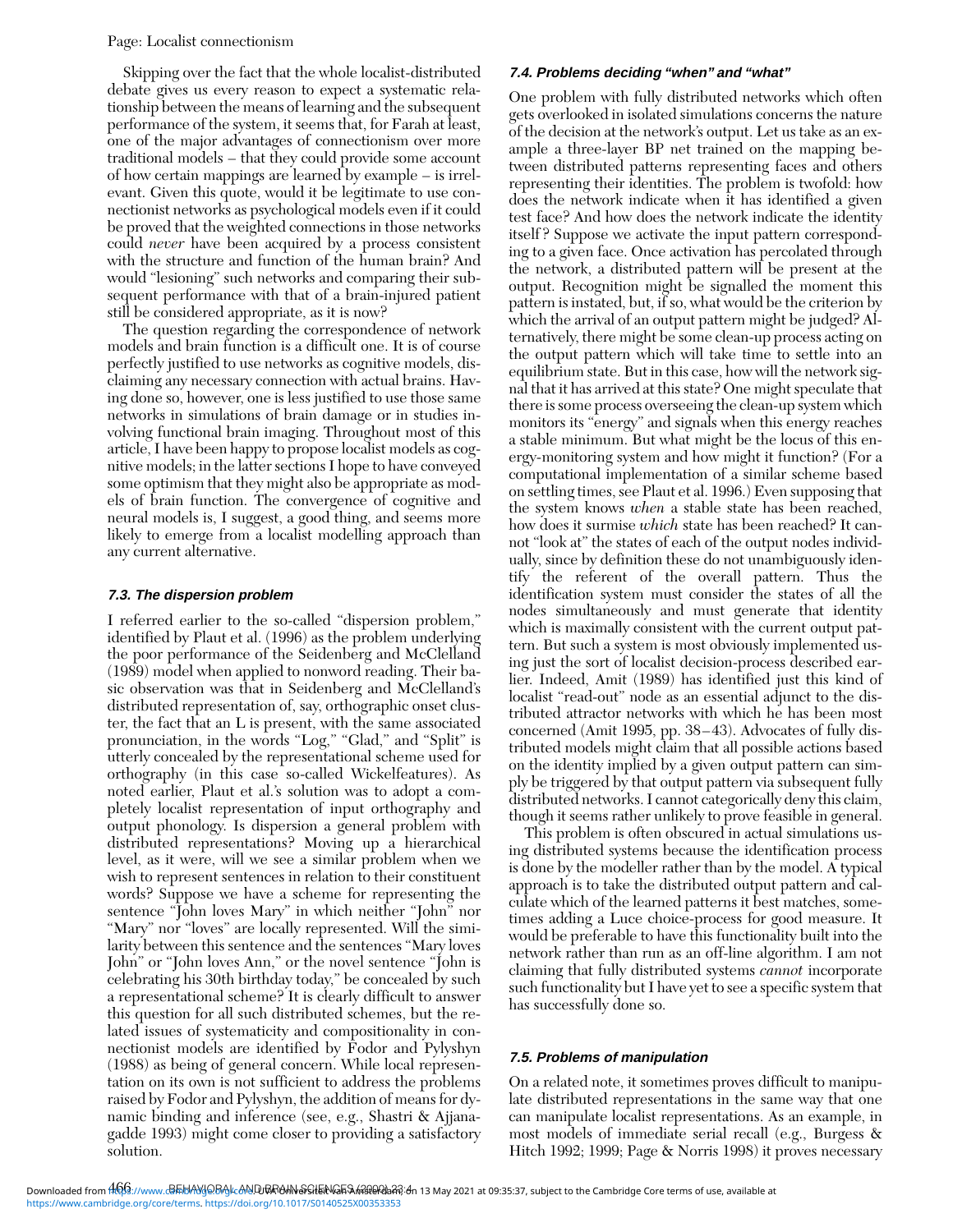to suppress the recall of items that have already been recalled. If the items are locally represented, then this can easily be achieved by suppressing the activation of the relevant node. If the items are represented in a distributed fashion, however, such that the representations of different items overlap, it is difficult to suppress one item without partially suppressing others.

## **7.6. Problems of interpretation**

Fully distributed networks are much more difficult to interpret than their localist counterparts. It is often hard to explain how a distributed network performs a given mapping task. This is not necessarily a problem for the model qua simulation, but it is a distinct problem for the model qua explanatory theory. Unfortunately, space does not permit a consideration of this point here but excellent discussions can be found in Forster (1994), Green (1998 and subsequent correspondence), Jacobs and Grainger (1994), Massaro (1988), McCloskey (1991), Ramsey (1997), and Seidenberg (1993).

## **8. Conclusion**

This target article has sought to clarify the differences between localist and fully distributed models. It has emphasized how the difference lies not in their use of distributed representations, which occur in both types of model, but in the additional use of local representations, which are only used by the localist. It has been shown, in general, how localist models might be applied in a variety of domains, noting their close relationship with some classic models of choice behaviour, stimulus generalization, pattern classification, choice reaction-time, and power law speed-up with practice. We have discussed how localist models can exhibit generalization, attractor behaviour, categorical "perception," and effects of age of acquisition. Supervised learning of pattern associations via localist representations was (re)shown to be self-organizing, stable, and plastic.

We have considered a number of powerful cognitive models that are either implemented as, or are transparently implementable with, localist networks, with an attempt to defuse some of the more common criticisms of such networks. Some of the relevant neuroscientific data have been surveyed along with areas in which localist models have been rejected apparently without good cause. Some neuroscientific data supportive of a localist approach have been reviewed, along with some of the reasons a fully distributed modelling stance may be less promising than the localist alternatives, catastrophic interference being the most serious among several enduring problems for the fully distributed approach.

The conclusion is that localist networks are far from being implausible: They are powerful, flexible, implementable, and comprehensible, as well as being indicated in at least some parts of the brain. By contrast, the fully distributed networks most often used by the PDP community underperform in some domains, necessitate complex and implausible learning rules, demand rather baroque learning dynamics, and encourage opacity in modelling. One might even say that if the brain does not use localist representations then evolution has missed an excellent trick.

#### ACKNOWLEDGMENTS

I would like to thank Dennis Norris, Ian Nimmo-Smith, John Duncan, Rik Henson, Gareth Gaskell, and Andy Young for many useful discussions and for their help in the preparation of this manuscript. I would also like to thank D. Amit, H. Barlow, M. Coltheart, J. Feldman, R. French, J. Murre, P. Thagard, X. Wu, and other, anonymous reviewers for their thoughtful comments.

All correspondence and requests for reprints should be sent to Mike Page, MRC Cognition and Brain Sciences Unit, 15 Chaucer Rd., Cambridge, CB2 2EF, U.K. (mike.page@mrc-cbu.cam.ac.uk)

#### NOTES

**1.** See Bundesen (1993) for a review of independent race models that have similar properties with regard to the Luce choice rule. This review came to my attention too late in the preparation of this target article to allow proper discussion within.

**2.** Indeed, it is possible to cast the optimal, Bayesian approach to the decoding of activation patterns on the coding layer, as discussed and preferred (relative to the weighted vector method described above) by Oram et al. (1998), in the form of a localist classifier of the type discussed earlier. The link relies on formal similarities between the Luce-Shepard choice rule and Bayes's rule as applied to conditional probabilities expressed as exponential functions. Decoding would comprise a winner-take-all competition over a layer of cells, themselves responding to and classifying the patterns of activation found in the coding layer. Because each of the cells in the classification layer would respond best to a given pattern of activation over the coding layer (itself corresponding to a given directional stimulus), and less strongly to more distant patterns, activations in the classification layer would themselves appear to comprise another distributed coding of motion direction, despite being decodable (to give the maximally likely stimulus-direction) by a simple localist competitive process.

## Open Peer Commentary

*Commentary submitted by the qualified professional readership of this journal will be considered for publication in a later issue as Continuing Commentary on this article. Integrative overviews and syntheses are especially encouraged.*

## **Localist representation can improve efficiency for detection and counting**

Horace Barlow<sup>a</sup> and Anthony Gardner-Medwin<sup>b</sup>

a Physiological Laboratory, Cambridge CB2 3EG, England; bDepartment of Physiology, University College London, London WC1E 6BT, England. **hbb10@cam.ac.uk a.gardner-medwin@ucl.ac.uk**

**Abstract:** Almost all representations have both distributed and localist aspects, depending upon what properties of the data are being considered. With noisy data, features represented in a localist way can be detected very efficiently, and in binary representations they can be counted more efficiently than those represented in a distributed way. Brains operate in noisy environments, so the localist representation of behaviourally important events is advantageous, and fits what has been found experimentally. Distributed representations require more neurons to perform as efficiently, but they do have greater versatility.

In addition to the merits Page argues for, localist representations have quantitative advantages that he does not bring out. The brain operates in an uncertain world where important signals are always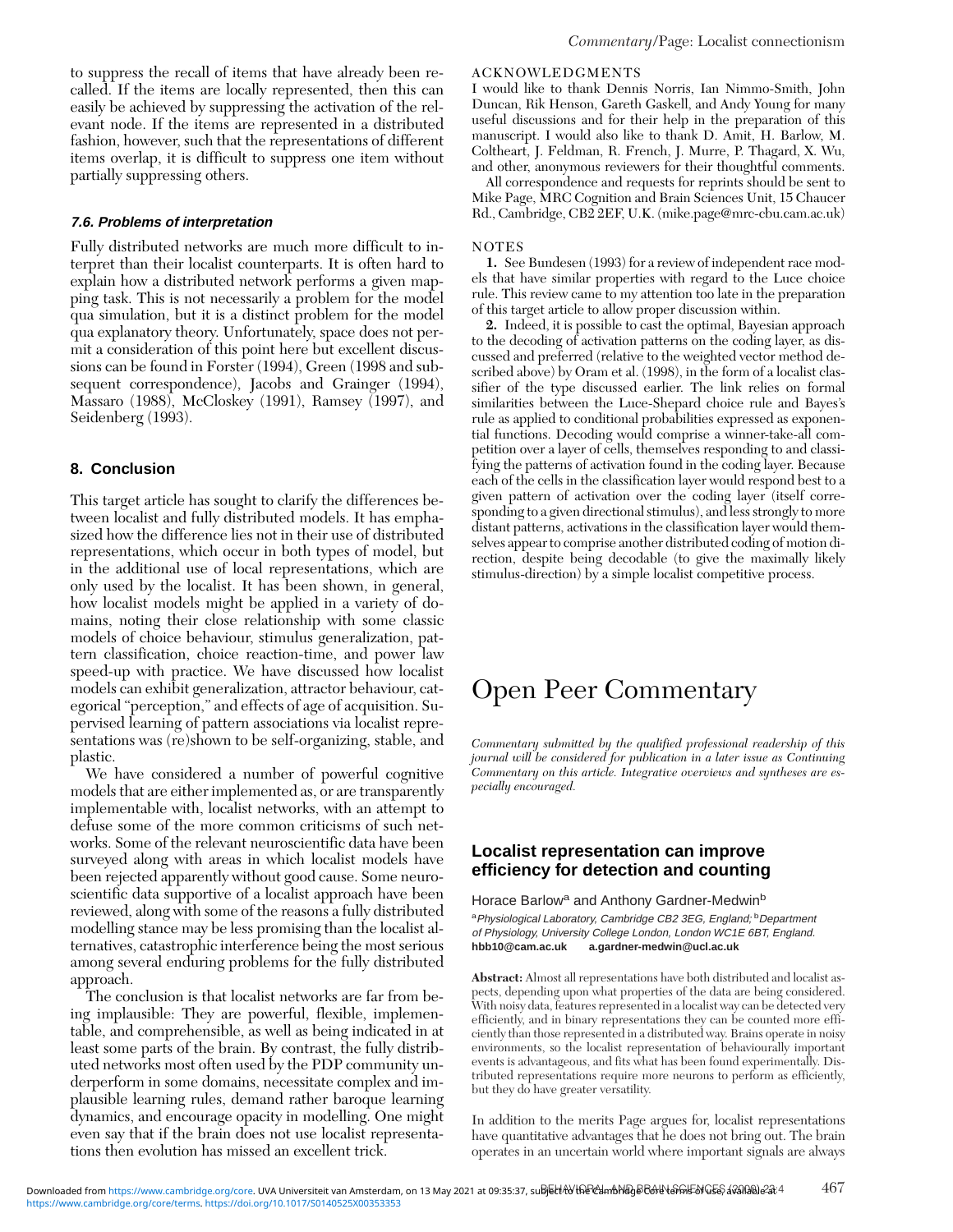#### *Commentary/*Page: Localist connectionism

liable to be contaminated and masked by unwanted ones, so it is important to consider how external noise from the environment affects the reliability and effectiveness of different forms of representation. In what follows, we shall adopt Page's definitions of localist and distributed representation, according to which almost any scheme or model has both components. In a scheme emphasising localist representation, the elements can nonetheless be used in combinations, and such combinations represent in a distributed way whatever input events cause them to occur. Similarly in a scheme emphasising distributed representation, each particular element is activated by a particular subset of the possible input patterns, and it represents this subset in a localist way; for example, a single bit in the ASCII code is a localist representation of the somewhat arbitrary collection of ASCII characters for which it is ON. We shall also assume for simplicity that the brain represents noisy data, but does not necessarily add noise; of course this is a simplification, but it is the appropriate starting point for the present problem.

**Localist representations and matched filters.** The principle of a matched filter is to collect *all* the signal caused by the target that is to be detected, and *only* this signal, excluding as much as possible signals caused by other stimuli. In this way the response from the target is maximised while pollution by noise from nontarget stimuli is minimised, yielding the best possible signal/noise ratio. Localist representations of features or patterns in the input data can be close approximations to matched filters. If the representation's elements are linear and use continuous variables, their outputs will be the weighted sums of their different inputs. If each weight is proportional to the ratio of signal amplitude to noise variance for that part of the input when the desired target is presented, the element will be a matched filter for that target.

Some neurons in sensory areas of the cortex follow this prescription well, and it makes good sense to regard them as members of a vast array of matched filters, each with slightly different parameters for its trigger feature or optimal stimulus. In V5 or MT (an area specialising in coherent motion over small regions of the visual field) the receptive fields of the neurons differ from each other in position, size, direction, and velocity of their preferred motion (Felleman & Kaass 1984; Maunsell & Van Essen 1983a; Raiguel et al. 1995), and preferred depth or disparity of the stimulus (DeAngelis et al. 1998; Maunsell & Van Essen 1983b). It has been shown that many individual neurons can detect coherent motion with as great sensitivity as the entire conscious monkey (Britten et al. 1992; Newsome et al. 1989). Furthermore, human performance in similar tasks varies with stimulus parameters (area, duration, dot density, etc.) as if it was limited by the noise or uncertainty inherent in the stochastic stimuli that are used, so external noise appears to be an important limit (Barlow & Tripathy 1997). On re-examination it also turns out that external noise is important in monkey MT neurons (Mogi & Barlow 1998). For neurons to perform as well as they do, they must have properties close to those of optimum matched filters, which suggests that the whole visual cortex is a localist representation of the visual field using numerous different arrays of filters matched to different classes of feature. This insight may well apply to all sensory areas of the cortex and even to nonsensory parts, in which case the cortex would be a strongly localist representation throughout.

Can efficient detection at higher levels always be done by the weighted combination of inputs from the elements of distributed representations at lower levels? This would require graded signals between the levels, and it is doubtful if those passing between cortical neurons have sufficient dynamic range. With binary signals, and a task of counting occurrences rather than extracting signals from noise, there is an analogous problem of diminishing the effects of overlap in distributed representations.

**Counting accuracy in localist and distributed representation.** For many of the computations that are important in the brain, such as learning, or detecting that two stimuli are associated, it is necessary to count or estimate how often a specific type of event has occurred. It is easy to see that, because the elements active in the distributed representation of an event that is to be counted also respond to other events, the mean response rates of those elements will be greater than the mean responses due solely to the event to be counted. The average effect of this inflation can readily be allowed for, but in a noisy environment the variance as well as the mean will be increased, and this cannot be corrected. The only way to avoid this problem completely would be to have localist representations for the counted events, though as shown elsewhere (Gardner-Medwin & Barlow, submitted), distributed representations can be efficient at counting if they employ enough elements with sufficient redundancy.

It may be suggested that brains often learn from a single experience and do not need to count accurately, but such an argument would be misleading. Efficient statistics are what an animal needs in order to make correct inferences with the minimum amount of data collection, and this is more, not less, important when the number of available trials is low. A system cannot use inefficient methods of representation if one-shot learning is to occur reliably when it is appropriate and not when it is not.

The relative merits of localist and distributed representations are sometimes finely balanced and are discussed in greater detail elsewhere (Gardner-Medwin & Barlow, submitted). Localist representations have the edge in terms of efficiency, but one must know in advance what needs to be detected and counted, so they are mainly appropriate for frequent, regularly recurring features of the environment. In spite of the large numbers of neurons required, the ability of distributed representations to handle unexpected and unprespecified events without ambiguity makes them better for handling novel experiences.

**The principle of local computation.** Finally it should be pointed out that the merit of localist representations stems from the fact that computation in the brain is done by local biophysical processes. Every element of a computation requires a locus in the brain where all the necessary factors are collected together so that they can take part in the biophysical process. As an example of the relevance of this principle, consider the Hebbian assumption about the locus of learning. Biophysical processes close to a synapse can readily be influenced by both pre- and postsynaptic activity, since the required information is present there in the way that the principle requires, but it would not be reasonable to assume that distributed patterns of synchronous activity in remote neurons could work in the same way. The implied ban on "action at a distance" may eventually need qualification through better understanding of neuromodulators and dendritic interactions, but localist representations have the advantage that they already collect at one element all the information required for detection and counting; this is what makes it possible for them to perform these jobs efficiently.

Page ends his manifesto by saying "if the brain does not use localist representations then evolution has missed an excellent trick." Plenty of neurophysiological evidence shows that it has not, in fact, missed this trick that is so valuable for achieving sensitive and reliable detection of weak signals in a noisy background, and for the frequency estimations needed for reliable and efficient learning. Doubtless evolution has also exploited the advantages that distributed representation can bring to the handling of the unexpected.

## **Neurons amongst the symbols?**

#### C. Philip Beaman

Department of Psychology, University of Reading, Reading, RG6 6AL, United Kingdom. **c.p.beaman@reading.ac.uk www.rdg.ac.uk/AcaDepts/sx/Psych/People/beaman.html**

**Abstract:** Page's target article presents an argument for the use of localist, connectionist models in future psychological theorising. The "manifesto" marshalls a set of arguments in favour of localist connectionism and against distributed connectionism, but in doing so misses a larger argument concerning the level of psychological explanation that is appropriate to a given domain.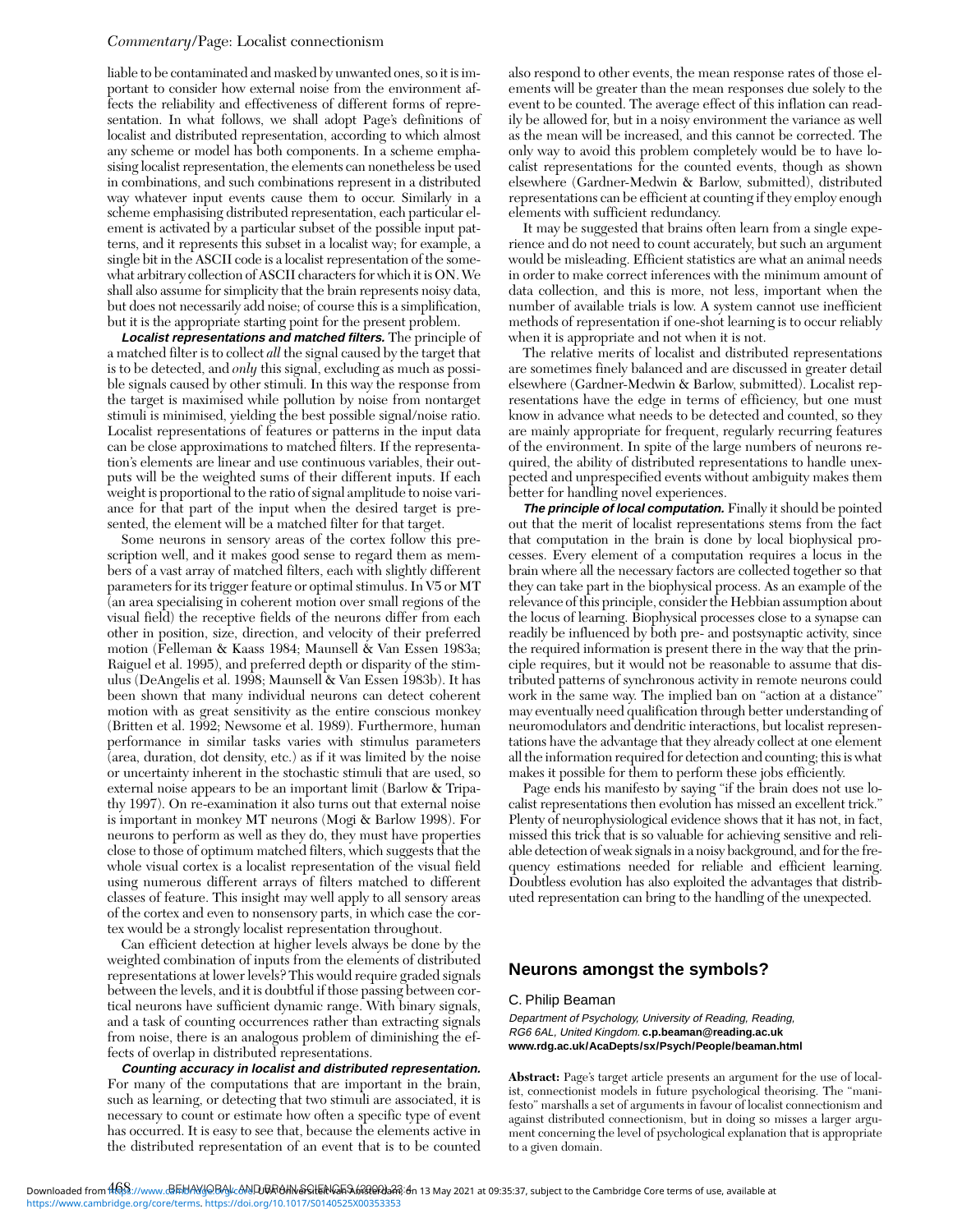The stance taken by Page in arguing for "localist" representations in psychological modeling has much to recommend it. Page notes that many of the models described in the PDP (Parallel *Distributed* Processing) books are localist in implementation. Indeed, prior to the publication of the PDP volumes there were a great many "localist" psychological theories, although theorists would perhaps have described themselves as "symbolic" rather than localist (e.g., Newell 1980).

"Localist" is defined by Page as a model in which one node responds maximally to a (learned) example of that type. If the quasibiological adherence to the "node" terminology is relaxed (sect. 2.1, para. 1), one could map Page's terminology readily enough onto an example of a production rule responding to a particular condition. On this basis it appears Page is not as isolated in his opinion as he seems to think. Localist is also a term that can be defined by opposition to "distributed" theories, yet Page explicitly states that "localist models almost always use both localist and distributed representations" (sect. 2.6, para. 1). The crux of the argument then is that *fully* distributed models, in which each representational unit responds to multiple instances of a particular type, are not as effective and/or useful as localist models in psychological theorising. A major part of the target article is spent defending the use of localist representations in connectionist network against imagined attacks of those committed to fully distributed representations. However, many of the criticisms Page anticipates are neatly circumvented by his original definition that localist models can use distributed representations. Page thus buys for himself many of the advantages claimed by advocates of the distributed representational approach while also retaining the advantages of localist, symbolic representations. The real question therefore seems to be, not "What are the advantages of this approach compared to its competitors?" but, on viewing the situation overall, does a choice have to be made?

Page's argument is that there is power in diversity. Within the same model there is space at one level for localist representations, and at another level for distributed representations. This is the "excellent trick" that evolution has not missed. However, the arguments are not entirely consistent. Localist representations are put forward as computationally useful devices with the implication that evolution is unlikely to have missed such efficient "tricks" (sect. 8, para. 3) yet at the same time, it is suggested that the brain employs some representationally inefficient solutions (sect. 6.2, para. 2). Although it is possible to reconcile these two arguments (e.g., by assuming that the representational inefficiency is more than made up for by the ease with which the representations can be employed), the apparent inconsistency is noteworthy since it mirrors a more fundamental inconsistency in the manifesto. The fundamental inconsistency is that the power in diversity argument regarding representations in individual connectionist models can also be applied to psychological theorising as a whole. There is no need at the present time to make the decision between localist and fully distributed models, and to make the attempt may be precipitous. Within the computational modeling there is space for fully distributed models and localist models, the trick is to spot which type of model is most appropriate to which situation.

It may be no accident that much of Page's previous research was concerned with models of immediate serial recall that are wellserved by architectures in which a local representation of an "item" is an appropriate atomic level (Page & Norris 1998) and manipulations of the item occur. It is instructive to examine this situation in some detail, as it provides an example of circumstances in which prior commitment to localist representations becomes counterproductive.

To model effects of confusion at the phonological level, a more fine-grained level than coded for by localist item nodes in the Page and Norris "primacy" model, Page and Norris found it necessary to posit a two-stage model. In the two-stage model localist item representations are transferred to a further stage in which confusion over similar items can occur (Fig. 1). The second stage tags onto the model – a breakdown of the localist item representations



Figure 1 (Beaman). The Page and Norris (1998) account of the phonological similarity effect. Initial choice of localist "item" representations requires an extra stage to be added to the model in which phonological similarity is computed. Phonological confusion follows naturally from distributed phonological representations.

into their constituent phonological parts. This stage is added because the experimental data demand that such a stage must exist if one starts with localist item coding: it is not a natural consequence of the model. If a more distributed approach were taken, one might expect phonological confusions to be an emergent property of the model, as for example shown in Burgess and Hitch (1999). This is not to deny that the Burgess and Hitch model is not also "localist." The point is simply that by breaking down the representations into lower levels initially, the behavior required of the model emerges as a natural consequence of the representations chosen, rather than because of post hoc modifications. The difficulty lies in identifying where the behavior required of a model is contingent upon a certain form of representation, and where issues of representation are incidental.

The central message of the target article – that localist models be taken seriously – is a tenable one. By the same token, however, it is also necessary to take other fully distributed and other computational approaches, not addressed here, into account. It seems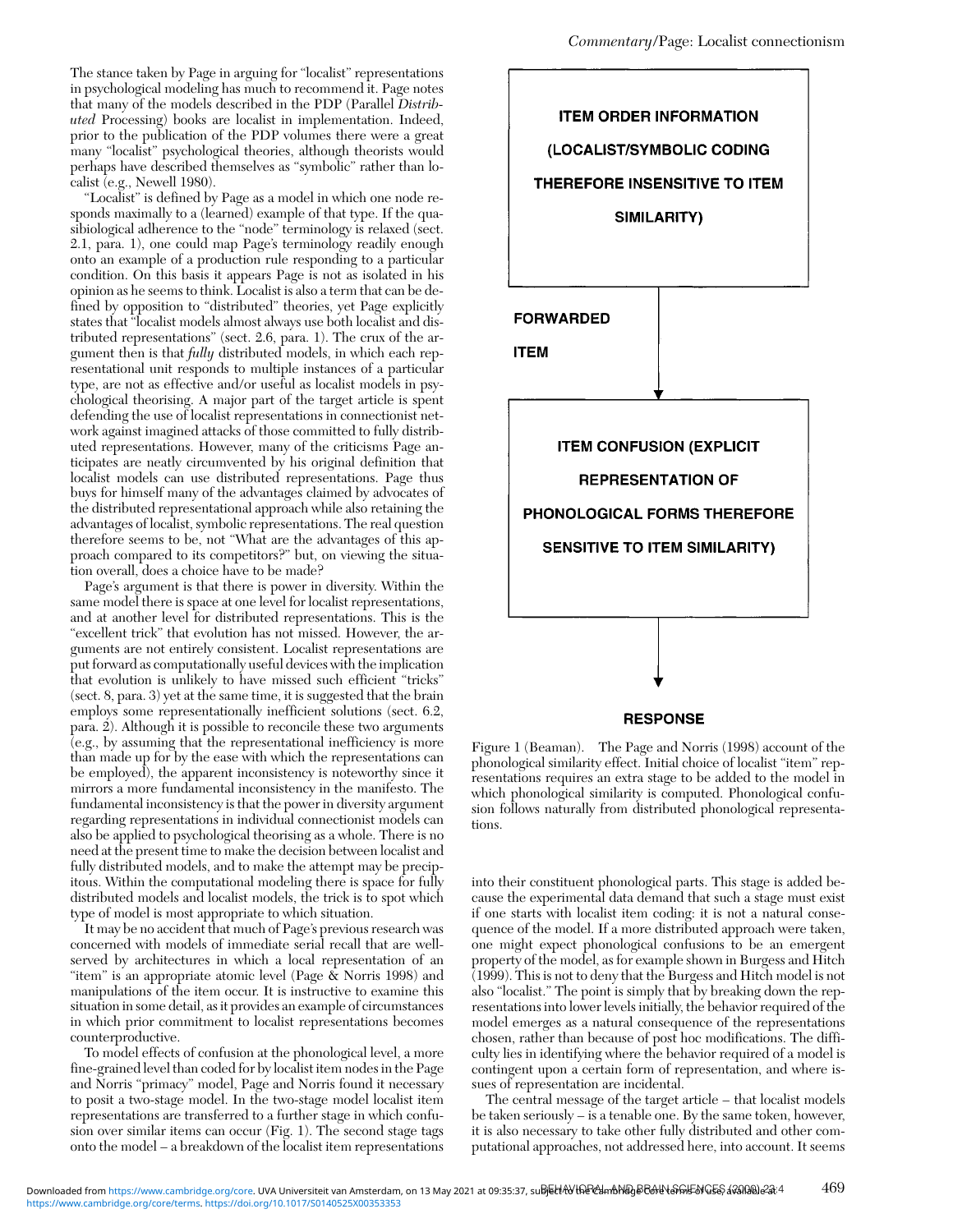#### *Commentary/*Page: Localist connectionism

likely that many representational tricks have been exploited by evolution, some as yet undiscovered and some (perhaps) underappreciated.

## **Some counter-examples to Page's notion of "localist"**

#### Istvan S. N. Berkeley

Department of Philosophy and The Institute of Cognitive Science, The University of Louisiana at Lafayette, Lafayette, LA 70504. **istvan@USL.edu www.ucs.usl.edu/~isb9112**

**Abstract:** In his target article Page proposes a definition of the term "localist." In this commentary I argue that his definition does not serve to make a principled distinction, as the inclusion of vague terms make it susceptible to some problematic counterexamples.

In his conclusion (sect. 8), Page tells us that "This target article has sought to clarify the differences between localist and fully distributed [connectionist] models." He makes similar claims in section 6.5.1. In this commentary, I will argue that Page has failed to adequately meet this goal. Page, however, does provide some interesting insight into a novel type of connectionist architecture in the rest of his paper.

Perhaps a useful place to start is to note that, although in current usage, the terms "connectionist" and "PDP" are often used as synonyms, the two terms once had distinct meanings that marked different approaches to network modeling. Originally, so-called "connectionist" models were associated with localist work of Ballard and others, from what Smolensky (1991) calls the "Rochester school." [See Ballard: "Cortical Connections and Parallel Processing" *BBS* 9(1) 1986; Smolensky: "On the proper treatment of connectionism" *BBS* 11(1) 1988.] Indeed, Smolensky (1991) goes on to note that the name "PDP" was intentionally chosen as a name to differentiate the much more distributed work of the "San Diego School," from that of the Rochester "connectionists." The fact that it has become common to use both terms almost interchangeably to describe a variety of approaches to network modeling suggests that maintaining this distinction does not serve any really useful purpose. Moreover, despite Page's attempts at clarifying the distinction, it has still not been shown to be a principled distinction.

Perhaps the clearest statement of Page's position (he himself in sect. 2.6, para. 7, refers to it as a "definition") runs as follows: "a localist model of a particular type of entity . . . is characterized by the presence of (at least) one node which responds maximally to a given familiar . . . example of that type . . . all familiar examples of that type  $\ldots$  being so represented" (sect. 2.6, para. 6).

In order for any proposed definition to be successful, it must include all objects and entities that intuitively fall within the scope

of a term, while ruling out those objects and entities which fall outside the scope of a term. Moreover, a definition should also be such that it appropriately attributes properties in a manner that is intuitive. Unfortunately, Page's definition, as formulated above, fails to meet these conditions of successful definition. This is perhaps best illustrated with a concrete example.

Berkeley et al. (1995) describe a network that was trained to determine the validity and type of a set of 576 logic problems, originally studied by Bechtel and Abrahamsen (1991). Berkeley et al. (1995) subjected the network to a detailed analysis using what has become known as the banding analysis technique (see also Berkeley 2000; Dawson 1998). One particular hidden unit of their network, hidden unit 8, was discovered to adopt three distinct levels or states of activation. These three levels of activation, along with their associated interpretations are illustrated in Table 1.

It appears, intuitively at least, that this unit is localist in nature and may naturally be interpreted as being a "connective detector" (indeed, this is the interpretation suggested by Berkeley et al. (1995). However, following Page's definition of localist above, although the unit appears to satisfy his criteria for being localist, the interpretation that should be applied to this unit is that it is an NOT BOTH . . . AND. . . detector. This is because it is this "familiar example" to which the node "responds maximally." Thus, as formulated, Page's definition seems to attribute properties incorrectly.

Part of the difficulty with Page's notion of a localist model comes from the fact that he intends the term "localist" to be applied at the level of entire models, whereas the properties that distinguish localist from nonlocalist models are specified at the level of the individual processing units. Although Page (sect. 2.6, para. 3) suggests that the term "localist" is used with some care and that it is important to be explicit about the entities under consideration, his notion of a localist model is still problematic. The difficulty arises due to the inherent vagueness of the phrase "familiar example" (see Pelletier & Berkeley 1995).

Consider the case of a simple network trained in the classic XOR problem. Should the inputs be considered as "localist" or not for the purposes of Page's definition? On one interpretation, where the "familiar example" was taken to be something like "single input to a two place function," the network would appear to clearly count as being localist. On the other hand, if our "familiar example" were taken to be something like "inputs to a two place function," the network would clearly not count as being localist. The problematic thing here is that XOR is just a low-order version of the parity problem. Moreover, parity problems are paradigm examples of the distributed problem type (see Rumelhart et al. 1986). This is because every single bit must be considered in order to determine the correct response to any particular input. Thus, it appears, due to the vagueness of the phrase "familiar example," Page's definition of "localist" fails to rule out even this limiting case.

Although Page's main discussion of novel network architectures

Table 1 (Berkeley). *Hidden unit activation bands along with the median activation values and range for each band and the interpretation supplied, for hidden unit 8 of the logic network described in Berkeley et al. (1995; p. 176)*

| Band         | Number of<br>patterns in<br>band | Median<br>activation | Activation<br>range | Interpretation                                   |
|--------------|----------------------------------|----------------------|---------------------|--------------------------------------------------|
| $\mathbf{A}$ | 192                              | 0.03                 | > 0.01              | Main Connective is OR                            |
| B            | 192                              | 0.11                 | $0.10 - 0.13$       | Main Connective is<br>$IF \dots THEN \dots$      |
| C            | 192                              | 0.82                 | $0.80 - 0.85$       | Main Connective is NOT<br>$BOTH \dots AND \dots$ |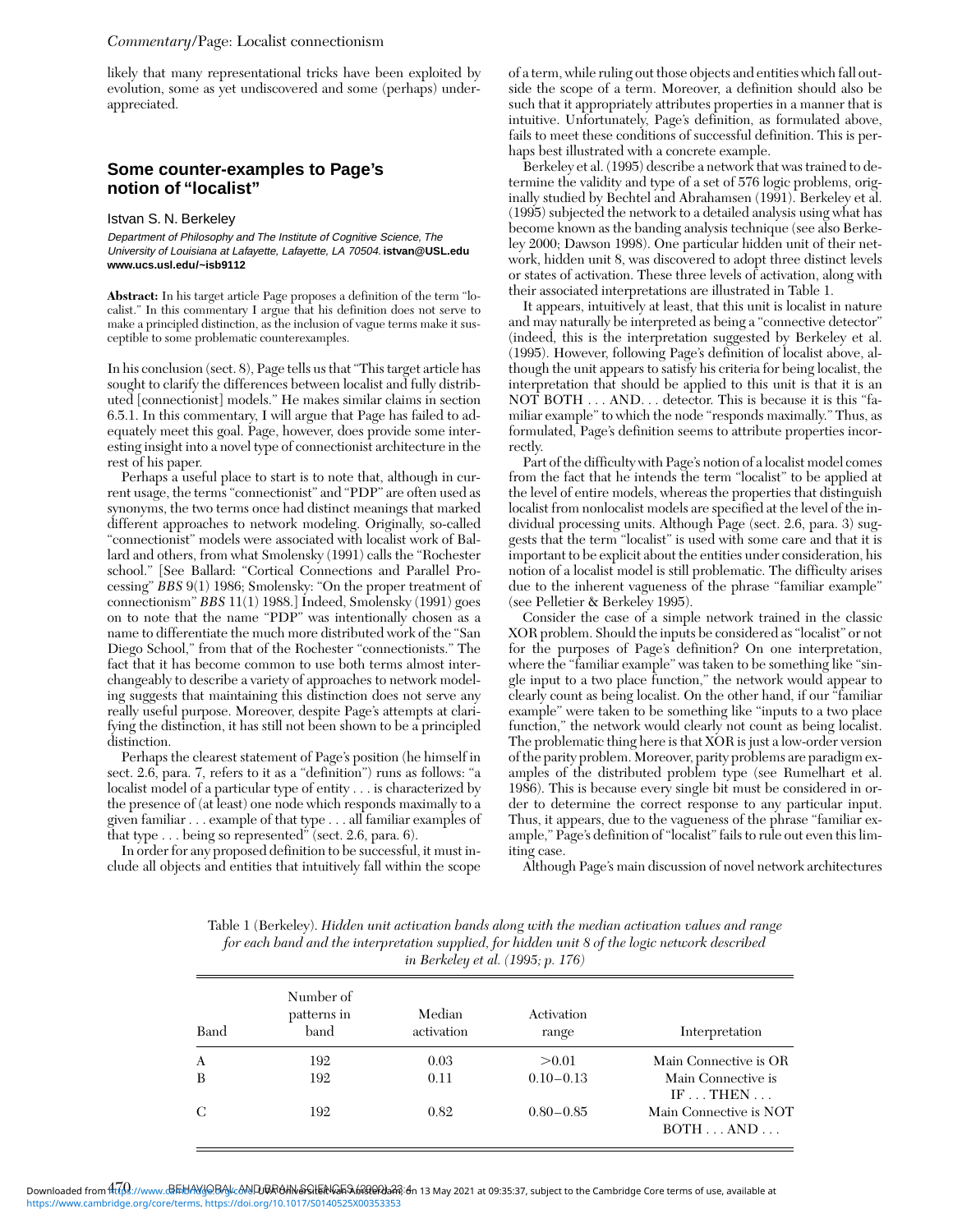is interesting and useful, He appears to have failed to reach one of his intended goals: the goal of clarifying the distinction between localist and fully distributed models. Perhaps he should have used some other terminology?

#### ACKNOWLEDGMENT

This work was funded in part by a grant from the Artificial Neural Network Analysis Project LEQSF(1998-0)-RD-A-35, awarded to ISNB by the Louisiana State Board of Regents Support Fund.

## **Further arguments in support of localist coding in connectionist networks**

#### Jeffrey S. Bowers

Department of Experimental Psychology, University of Bristol, BS8-1TN Bristol, United Kingdom. **J.bowers@bris.ac.uk eis.bris.ac.uk/~psjxb**

**Abstract:** Two additional sources of evidence are provided in support of localist coding within connectionist networks. First, only models with localist codes can currently represent multiple pieces of information simultaneously or represent order among a set of items on-line. Second, recent priming data appear problematic for theories that rely on distributed representations. However, a faulty argument advanced by Page is also pointed out.

Page's demonstration of the power, flexibility, and plausibility of connectionist models with local representations is an important contribution and should help bring back this class of models into the mainstream connectionist literature. In the present commentary, I point out an additional computational argument in support of his case, as well as describe some recent priming data that appears to provide further support for localist theories of visual word recognition.

But first, it should be noted that one of Page's key criticisms against distributed representations is mistaken (sect. 7.1). He argues that connectionist models with distributed codes cannot solve the stability-plasticity dilemma (or in other words, suffer from catastrophic interference). Although Page explicitly focuses on backpropagation models when making this criticism, the relevant point concerning the plausibility of distributed representations is that existing models that learn distributed representations do not suffer from this problem. In particular, the original ART network of Carpenter and Grossberg (1987) that solves the stability-plasticity problem with localist representations has been extended to cases in which it learns distributed patterns, in both unsupervised and supervised learning conditions (Carpenter 1997). It seems, therefore, that the stability-plasticity problem is not associated with distributed representations per se but rather the particular learning algorithms that tend to be used in the psychological literature.

Still, there are computational reasons to prefer models with localist representations, at least under some circumstances. A key point not sufficiently emphasized in the target article is that connectionist models that reject localist coding schemes do not do an adequate job of representing multiple pieces of information simultaneously, nor can they adequately represent order amongst a set of items. The reason is straightforward. If a pattern of activation across all the units defines a single concept, then overlapping two patterns on the same set of units will result in nonsense as there is no way of deciding which features go with which representation.

Of course, there are connectionist models that do represent multiple pieces of information simultaneously. But what is interesting to note about these networks is that they rely on localist codes in order accomplish this function. For example, Hummel and Holyoak (1997) developed a model of analogical reasoning that supports the co-activation of multiple semantic representations by relying on a complex interplay between distributed and localist codes, where localist representations function to bind together the semantic features that belong to one representation or another (thus avoiding the nonsense blends that result in networks

that avoid localist representations). In the domain of phonology, Page and Norris (1998) and Burgess and Hitch (1999) developed localist connectionist systems of phonological short-term memory in which order was represented in terms of the relative activation level of localist codes (also see Grossberg & Stone 1986; Nigrin 1993). Once again, these models depended on localist coding schemes in order to achieve success.

It might be objected that recurrent networks can store and reproduce sequences of items, and some of these represent information in a distributed fashion. But there are two things to note. First, these models are often more successful in representing order when the inputs are represented in a localist scheme (e.g., Elman 1990; cf. Marcus 1998). But more important for present purposes, the ability to represent sequential order in recurrent networks is the product of slow learning mediated by changes in the connection weights between units, producing a long-term representation of ordered information from the training set. What is needed to model analogical reasoning or phonological short-term memory (among many other capacities), however, is an ability to temporarily activate multiple items in real-time. For example, to model phonological short-term memory, a network must be able to reproduce a random sequence of seven or so inputs following a *single* presentation of the list, with the information quickly decaying from the system after recall. This function has yet to be modeled within a system that relies on distributed codes. Of course, the mere fact that current models rely on localist codes to support these functions does not imply that localist codes are required. But until a model with distributed codes can perform these computations, the common rejection of localist coding seems premature.

Finally, let me briefly note one finding reported by Bowers and Michita (1998) that may pose a problem for models of word identification that rely on distributed coding schemes, but which can readily be accommodated within localist approaches. Employing the lexical decision task, we compared long-term priming for Japanese words written in the same script at study and test (Kanji-Kanji or Hiragana-Hiragana) or in visually unrelated script (Kanji-Hiragana or Hiragana-Kanji). Averaging across the two studies, same script priming was 28 msec and cross-script priming was 24 msec, a difference that did not approach significance. In addition, little priming was obtained when items were spoken at study and written at test (6 msec averaging across studies), suggesting that cross-script priming was mediated by abstract and modality-specific orthographic codes. What is important to note about these scripts is that they do not share any letter-by-letter correspondences, as the individual characters in Hiragana and Kanji represent syllables and morphemes, respectively. Accordingly, the only level at which the two items can map together within the orthographic system is at the whole word *lexical* level, typically rejected by distributed connectionist models of reading (e.g., Plaut et al. 1996; Seidenberg & McClelland 1989). Whether connectionist models with distributed representations could accommodate these lexical priming effect seems doubtful (for similar results, see Brown et al. 1984; Feldman & Moskovljevic 1987).

## **Neural networks for selection and the Luce choice rule**

#### Claus Bundesen

Department of Psychology, University of Copenhagen, DK-2300 Copenhagen S, Denmark. **bundesen@axp.psl.ku.dk axp.psl.ku.dk/~cvc/cb/index.htm**

**Abstract:** Page proposes a simple, localist, lateral inhibitory network for implementing a selection process that approximately conforms to the Luce choice rule. I describe another localist neural mechanism for selection in accordance with the Luce choice rule. The mechanism implements an independent race model. It consists of parallel, independent nerve fibers connected to a winner-take-all cluster, which records the winner of the race.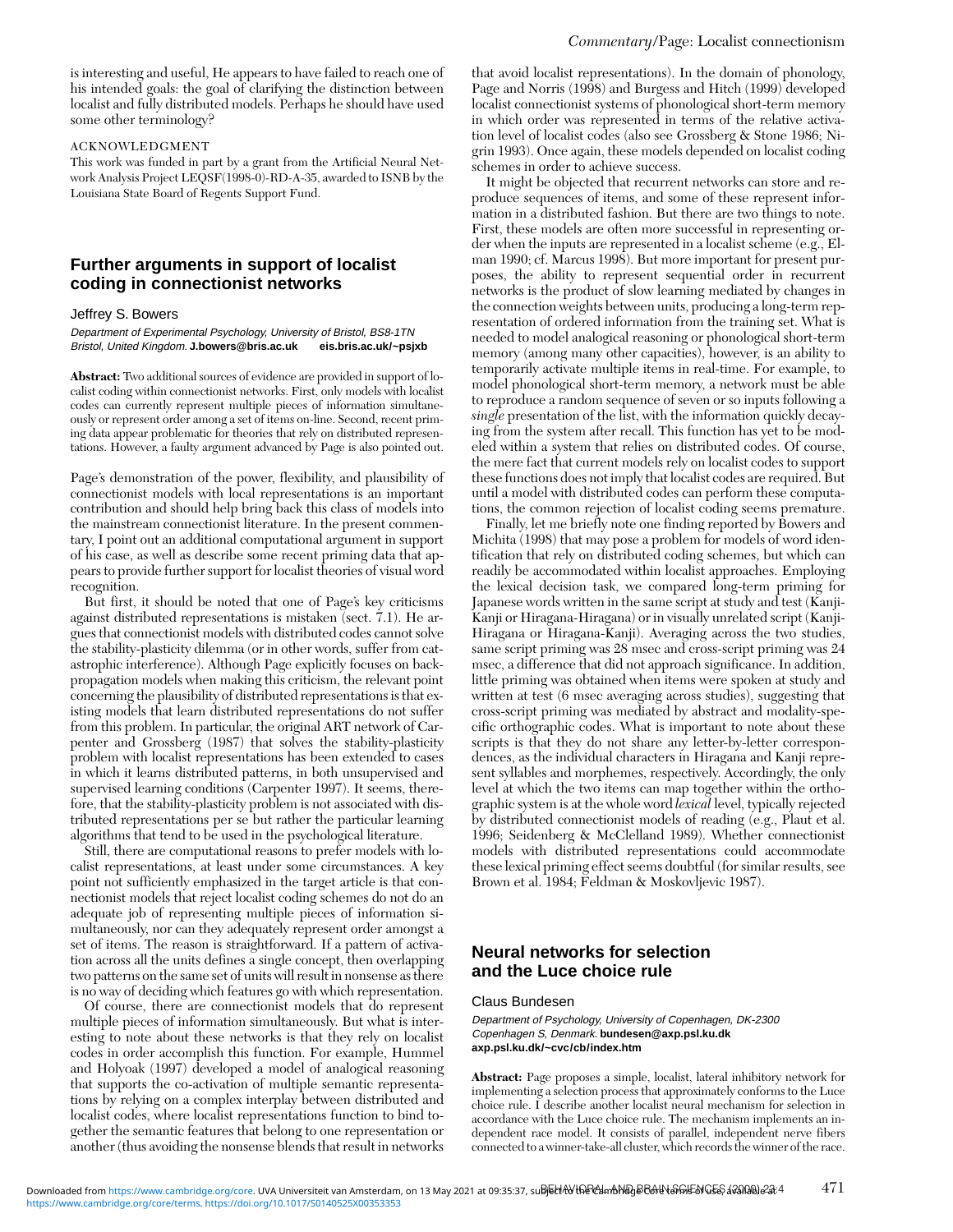#### *Commentary/*Page: Localist connectionism

In the target article, Page proposes a generalized localist model, which is a fairly simple, lateral inhibitory network. The network implements a Thurstone (1927, Case V) selection process by adding (zero-mean, constant-variance, uncorrelated) Gaussian noise to its inputs and selecting the unit that receives the maximal noisy input. Page points out that (a) the choice probabilities of a Thurstone (1927, Case V) selection process are close to probabilities predicted by a Luce (1959) choice rule and (b) the asymptotic choice probabilities of the Thurstone selection process, approached under uniform expansion (Yellott 1977) of the choice sets, are identical to probabilities predicted by a Luce choice rule. In section 4.2.3, Page states that, to his knowledge, no simple "neural" mechanism has previously been suggested for implementing selection in accordance with the Luce choice rule. In note 1, however, Page mentions that "independent race models . . . have similar properties with regard to the Luce choice rule," refers to Bundesen (1993), and suggests that this point should be further considered. I shall do so.

In the terminology of Bundesen (1987), a *race model* of selection is a model in which elements in the choice set are processed in parallel and selection is made of those elements that first finish processing (the winners of the race). If processing times for individual elements in the choice set are independent random variables, the model is called an *independent* race model. There are close relationships between independent race models and the Luce choice rule. Under weak, general assumptions, Bundesen (1993) proved that the Luce choice rule holds for an independent race model if, and only if, the hazard functions of the processing times of the elements in the choice sets are mutually proportional to each other. This implies, for example, that the Luce choice rule holds if the hazard functions are constant over time (i.e., if the processing times are exponentially distributed; cf. Bundesen et al. 1985; Luce & Green 1972). If the hazard functions vary over time, then the Luce choice rule holds if they vary in synchrony so that the ratios among the hazard rates are kept constant over time (cf. Bundesen 1990, Footnote 4; Marley & Colonius 1992). Bundesen (1993) further proved that, regardless of whether the hazard functions are mutually proportional, the Luce choice rule holds for the asymptotic choice probabilities approached under uniform expansion of the choice sets. Apparently, the Luce choice rule holds asymptotically for any plausible independent race model.

To make a neural network implementation of an independent race model, we need a device for recording the winner of a neural race (a firing race among independent neural fibers). Bundesen (1991) noted that a winner-take-all cluster of the general type proposed by Grossberg (1976; 1980) can be used for this purpose. The cluster consists of a set of units such that each unit excites itself and inhibits all other units in the cluster. Suppose that, when the cluster is initialized, a single impulse from the environment to one of the units is sufficient to trigger this unit. Also suppose that, once the unit has been triggered, it keeps on firing because of its selfexcitation. Finally suppose that, when the unit is firing, it inhibits the other units in the cluster so strongly that they cannot be triggered by impulses from the environment. If so, one can read from the state of the cluster which unit received the first impulse from the environment after the cluster was initialized. Thus, the cluster serves as a device for recording the winner of a race.

Neural fibers are stochastic latency mechanisms (McGill 1963). A typical neural fiber behaves approximately as a Poisson generator: To a first approximation, the latency measured from an arbitrary point of time (corresponding to the starting time of a race) to the first firing of the fiber is exponentially distributed. A set of parallel, independent nerve fibers (Poisson generators) connected to a winner-take-all cluster for recording the fiber that fires first (the winner of the race) forms a neural mechanism for implementing selection in strict accordance with the Luce choice rule (Bundesen 1991). This implementation of selection by the Luce choice rule is the most simple I can imagine. Approximations to selection by the Luce choice rule are obtained if the network is elaborated so that responses are based on the fiber that first

reaches a criterion of having fired  $\gamma$  times, where  $\gamma > 1$  (*gamma* race models in the terminology of Bundesen 1987). Other approximations to selection by the Luce choice rule are obtained if the network is elaborated so that responses are based on the fiber that first reaches a criterion of having fired *d* times more than any other fiber, where  $d > 1$  (random-walk models; cf. Bundesen  $\&$ Harms 1999; Logan 1996).

## **The many ways to distribute distributed representations**

#### A. Mike Burton

Department of Psychology, University of Glasgow, Glasgow, G12 8QQ, United Kingdom. **mike@psy.gla.ac.uk www.psy.gla.ac.uk/~mike/home.html**

**Abstract:** Distributed representations can be distributed in very many ways. The specific choice of representation for a specific model is based on considerations unique to the area of study. General statements about the effectiveness of distributed models are therefore of little value. The popularity of these models is discussed, particularly with respect to reporting conventions.

Page's localist manifesto does great service to the psychology community. He brings together a set of arguments which have previously existed largely as asides or unarticulated hunches accompanying certain modelling research. While agreeing with Page's analysis, I will make two additional comments, the first on a technical aspect of distributed representations, and the second on the reason for their appeal.

If we are told that a particular representation is distributed, then we know almost nothing about it. There is an important sense in which all localist models are alike, but all distributed models are distributed after their own fashion. Properties usually attributed to distributed representations, such as generalisability and graceful degradation, are in fact properties of specific representations, distributed in particular ways, for the purposes of a specific model. Learning algorithms designed to acquire a range of representations are designed to optimise the representational capacity of a particular network, given the range of representations required. Consider two of the influential connectionist models discussed by Page, the model of word recognition by Seidenberg and McClelland (1989) and the model of deficits in person recognition by Farah et al. (1993). These two models have such radically different learning algorithms, resulting in such different representations, that they seem to relate to each other not at all. It is certainly true that both represent information as patterns of activation across a simple set of processing units, and this is a beguiling similarity. However, the similarity is at surface level only. The underlying method by which unit activations are assigned a role in any given representation is so different in the two models, that they cannot be considered to share very much in common.

Despite the heterogeneity of distributed models, they are very often represented as providing general properties, and especially properties which emerge as a direct result of their distributed nature (e.g. see Farah 1994b). Since each distributed model achieves these properties in a different way, there is no general reason to be impressed by the approach. Instead, one must evaluate models individually.

In contrast, localist models are much more severely constrained. If one wants to build a model of (say) familiar person recognition, then it is clear that one must include a specific representational primitive corresponding to (say) Bill Clinton. Given that all localist models will have to include this representation, one is able to choose between models on the basis of how well they are structured, and how well they capture the data, rather than needing to enquire whether model behaviour is an artefact of the particular representational primitives one has chosen to use. Page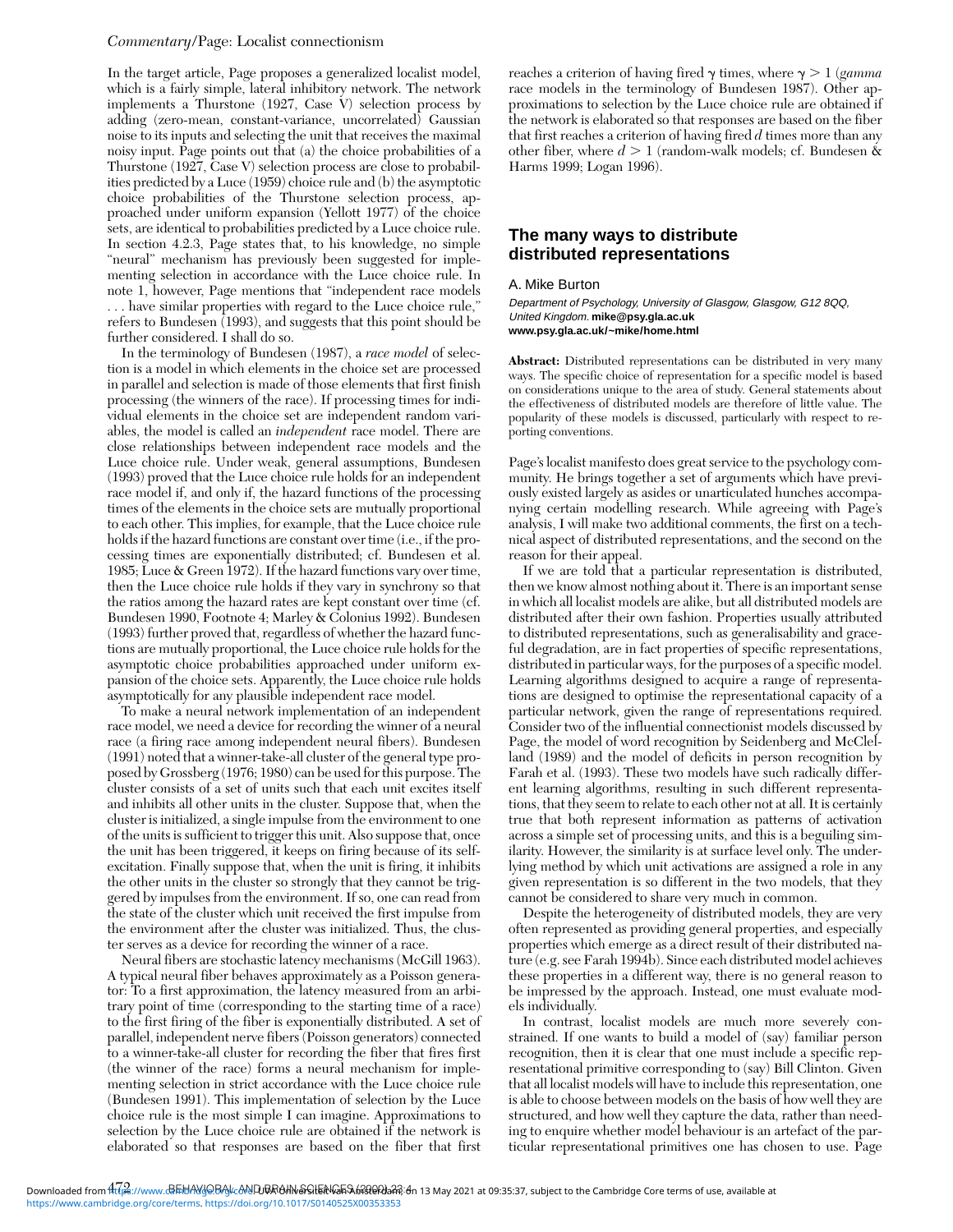correctly points out that many localist models have a distributed component. In the person recognition case, it would be absurd to suggest that one could arrive at a satisfactory model without frontend primitives which are distributed over inputs (e.g., pixels, or retinal activations). Some models of face recognition include these input representations, which are distributed, as well as localist representations of the "Bill Clinton" form (Burton et al. 1999). To my knowledge, no localist modeller has ever denied that big things are made up of little things. What divides localist and distributed modellers is whether we need explicit representations of "things" at all. Developments of these arguments can be found in Young and Burton (1999), and in subsequent discussion by O'Reilly and Farah (1999) and Burton and Young (1999).

Page asks why localist representations have not been popular recently, and lists some common misconceptions. There is a further point to add here. Psychologists have traditionally found it rather hard to evaluate models. There is a marked contrast between presentation of experimental work, and presentation of modelling work. Almost any trained psychologist, on reading an experimental paper, could replicate the experiments reported. There are two reasons for this. First, the psychologist will have been trained in experimental techniques and the analysis of data. Second, publication conventions have evolved which require detailed exposition of methods.

Unfortunately, it is much harder to reproduce simulations from the literature. Very many psychologists have not been trained in simulation techniques. University programmes in psychology emphasise empirical methodology, in many cases exclusively. This leaves researchers poorly equipped to evaluate claims made by computer modellers, or to replicate the models reported. Further, the reporting conventions concerning publication of simulations are not remotely as sophisticated as those for publication of empirical work. This often means that insufficient information is provided to allow replication, even for those with the technical training to do so.

The problem in evaluating models means that one can sometimes be impressed by the behaviour of a model one does not fully understand. Models, when demonstrated, certainly have an immediacy which can make them more compelling than other forms of theoretical development. I believe this is a general problem which results in the evaluation of modelling being much more susceptible to fashion than the evaluation of empirical work, and this may account for the popularity of distributed representations over the past fifteen years. Since this has been rather a critical passage, I should add that the fault has not lain exclusively with the modellers. McClelland and Rumelhart (1988) provided an extremely useful set of software demonstrations, designed explicitly to encourage researchers to learn the detailed workings of these models. It is ironic that some of the most vocal critics of distributed representations first came to modelling through this software.

These problems of reporting and expertise are not unique to psychology. McDermott (1981) provides an insightful analysis of reporting conventions in artificial intelligence, which is still of contemporary interest. His proposals include the notion that we can learn as much from an honest failure as from a working model. Further, he suggests that textual descriptions of models are no substitute for working versions, designed in such a way as to allow detailed inspection. Had these conventions been adopted, it seems unlikely that distributed representations would have been so dominant in recent research.

## **Combining distributed and localist computations in real-time neural networks**

#### Gail A. Carpenter

Department of Cognitive and Neural Systems, Boston University, Boston, MA 02215. **gail@cns.bu.edu cns.bu.edu/~gail/**

**Abstract:** In order to benefit from the advantages of localist coding, neural models that feature winner-take-all representations at the top level of a network hierarchy must still solve the computational problems inherent in distributed representations at the lower levels.

By carefully defining terms, demonstrating strong links among a variety of seemingly disparate formalisms, and debunking purported shortcomings of winner-take-all systems, Page has made a significant contribution toward the creation of a functional classification of the growing array of neural and cognitive models. One important feature of the target article is a clarification of terminology. For example, a model is here labeled "localist" when the representation at the top level (*n*) of a network hierarchy is localist (sect. 2.6, para. 1). This definition is based on the logical conclusion that, once a code representation has reached the limit of winner-take-all compression, additional network levels would be redundant. Conversely, any nonredundant localist system would normally have distributed representations at the lower levels  $1 \ldots n - 1$ . By considering systems in their hierarchical configurations, Page shows that models and related data previously viewed as "distributed" in fact derive essential properties from localist mechanisms.

Page's hierarchical definition of localist networks implies that any such system with more than two levels could inherit the computational drawbacks, as well as the benefits, of distributed networks. As Page points out (sect. 7.1), many distributed models are subject to catastrophic interference and require slow learning and multiple interleaved presentations of the training set. One of my research goals in recent years has been the development of realtime neural network systems that seek to combine the computational advantages of fully distributed systems such as multilayer perceptrons (Rosenblatt 1958; 1962; Rumelhart et al. 1986; Werbos 1974) with the complementary advantages of localist systems such as adaptive resonance theory (ART) networks (Carpenter & Grossberg 1987b; 1993; Carpenter et al. 1991; Carpenter et al. 1992). An initial product of this ongoing project was the distributed ART (dART) family of neural networks (Carpenter 1996; 1997; Carpenter et al. 1998), which permit fast as well as slow learning, and distributed as well as localist code representations, without catastrophic forgetting. Where earlier ART models, in order to help stabilize memories, employed strongly competitive activations to produce winner-take-all coding, dART code representations may be distributed across any number of nodes. In order to achieve its computational goals, the dART model includes a new configuration of the network architecture, and replaces the traditional path weight with a *dynamic weight,* which is a joint function of current coding node activation and long-term memory (LTM). The dART system also employs new learning rules, which generalize the instar (equation [10], sect. 4.4, para. 3) to the case where the target node activation patterns at layer  $L_2$  may be fully distributed. The original instar equation implies that, unless learning is very slow, all weight vectors  $\mathbf{w}_i$  would converge to the same input pattern **a** at every location where the target  $L_2$  node is active  $(a_i > 0)$ . With the distributed instar learning rule, dynamic weights automatically bound the sum of all LTM changes, even with fast learning. The computational innovations of the dART network would allow distributed representations to be incorporated at levels  $1 \ldots n - 1$  in a network hierarchy while retaining the benefits of localist representations at level *n.*

In contrast to the aim of the dART research program, which is to define a real-time, stand-alone neural network with specified properties, the primary aim of the target article is to unify diverse computational and conceptual themes. In the service of this goal, the corresponding learning module (sect. 4.1) is, by design, skele-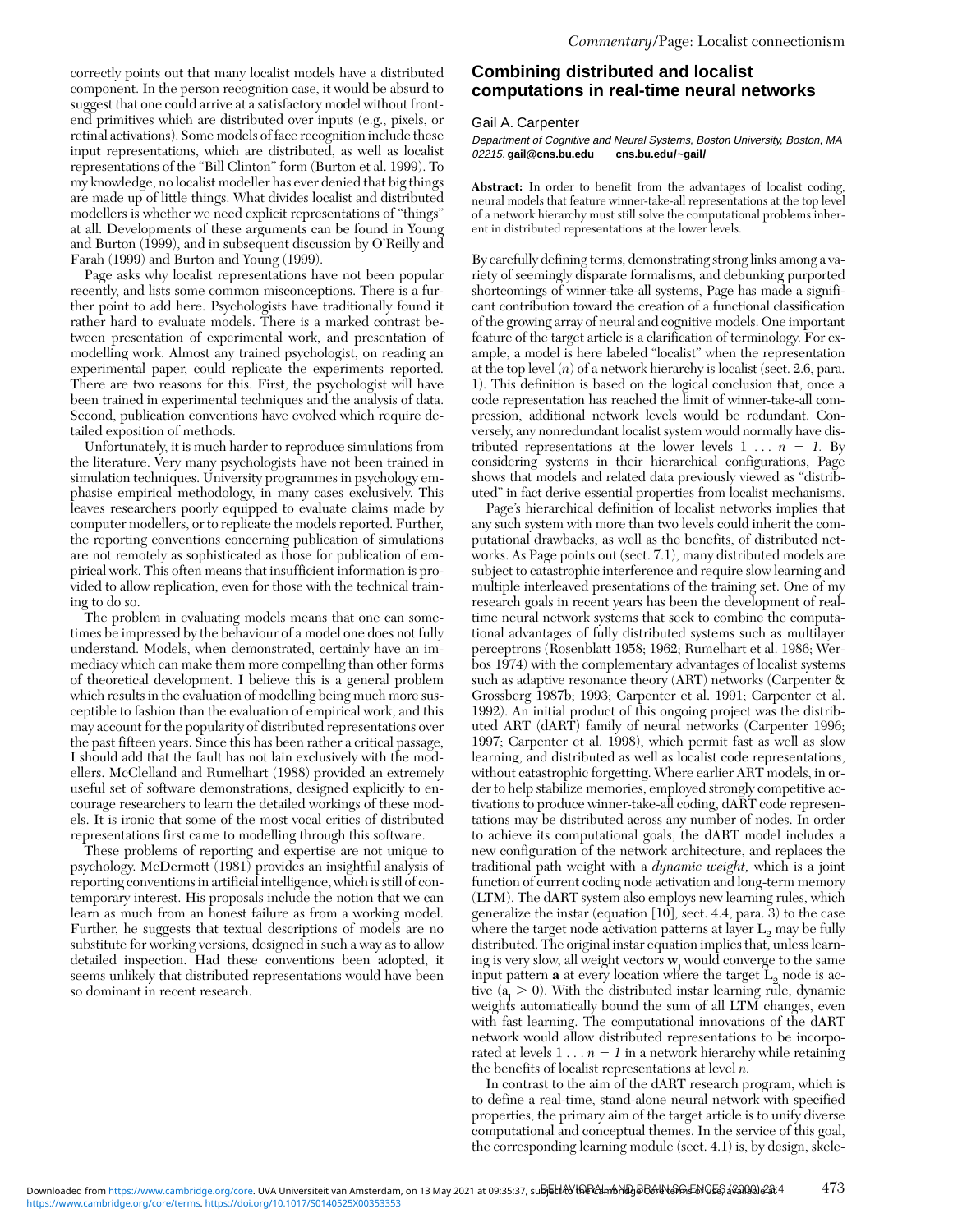#### *Commentary/*Page: Localist connectionism

tal. However, such a partially specified model might risk being unduly rejected on the basis of what it seems not to do, and some of the model's properties are subject to misinterpretation if taken at face value. For example, Page's localist model permits learning only at an uncommitted node, which then encodes the current input. The decision whether to activate an uncommitted node depends upon the value of the threshold  $\theta$ , which is somewhat analogous to the vigilance matching parameter  $\rho$  in an ART model. In particular: "If the threshold is set slightly lower [than 1], then only activation patterns sufficiently different from previously presented patterns will provoke learning" (sect. 4.1, para. 2). Page points out that this construction would help solve the problem of catastrophic interference, since coding a new pattern does not affect previous learning at all. On the other hand, this feature might also be the basis for rejecting this model, and by extension other localist models, since each category can be represented only as a single exemplar: there is no opportunity for new exemplars that correctly activate a given category to refine and abstract the initial learned representation. In contrast, a more fully specified localist model could permit controlled learning at committed nodes as well as at uncommitted nodes, hence creating prototype as well as exemplar memories while still retaining the ability to resist catastrophic interference. Even though this capability is not part of Page's simplified model, the possibility of learning at committed nodes is implied later in the article (sect. 4.5, para. 3): "when at least one of the associates is learned under low-vigilance (cf. prototype) conditions, remapping of items to alternative associates can be quickly achieved by rapid reconfiguration of connections to and from the mapping layer."

Similarly, a reader may be misled who takes seriously the assertion: "The extension [of the learning module in the target article] to continuous activations will usually be necessary and is easily achieved" (sect. 4.1, para. 1). This statement is true, but defining an extension of the simplified system is not a matter of straightforward substitution. In particular, the learning module is defined only for the case of binary inputs, and the validity of its computational properties relies implicitly on the assumption that  $\mathbf{a} \cdot \mathbf{a} = |\mathbf{a}|$  $= \|\mathbf{a}\|^2$ , which is true only when **a** is binary.

In summary, the simplified localist learning module defined by Page is a valuable tool for unifying and clarifying diverse formalisms, but a more complete computational development is needed to define stand-alone neural network systems that realize the promise of the localist analysis.

## **Localist representations and theoretical clarity**

#### Norman D. Cook

Faculty of Informatics, Kansai University, Takatsuki, Osaka, 569 Japan. **cook@res.kutc.kansai-u.ac.jp**

**Abstract:** In the Localist Manifesto, Page enumerated several computational advantages that localist representations have over distributed representations, but the most important difference between such networks concerns their theoretical clarity. Distributed representations are normally closed to theoretical interpretation and, for that reason, contribute little to psychology, whereas the meaning of the information processing in networks using localist representations can be transparent.

Page has clearly demonstrated that localist representations can accomplish as much as or more than fully distributed representations, and obligates us to reconsider the significance of the common, but facile arguments against the localist approach. Insofar as he argues that both local and distributed processes are often needed in neural networks, the manifesto means that modelers should not shy away from declaring that "this group of cells performs function X" or "represents information Y." I have no quarrel with those constructive arguments, but I think that Page has been too gentle on the negative aspects of fully distributed representations. He hints at the problem by referring to the "murkiness" of distributed representations (sect. 4.5), noting that "fully distributed networks are much more difficult to interpret than their localist counterparts" (sect. 7.6) and concludes that they "encourage opacity in modeling" (sect. 8). The relative clarity of local and distributed representation is important because the vast majority of neural network simulations in psychology are devised primarily to facilitate an understanding of brain processes. In other words, they are at some level explanatory theories, and not simply "behavioral" simulations intended to reproduce a particular data set. For this reason, although the technical advantages of localist modeling and learning algorithms that do not suffer from dispersion and catastrophic interference may be real, they are less important than the issue of the clarity of theory. Opacity is the connectionist's pregnancy test: a little bit is already too much. Unlike neural networks used as practical tools – where efficiency can be a relative measure, no level of murkiness can be tolerated in a theoretical model. The specific merit that the neural network methodology, in general, exhibits is that a highly interconnected, multineuron network can be constructed and all murkiness studied and manipulated until the ambiguities are understood and eliminated. Insofar as fully distributed representations allow results to be obtained without clarifying ambiguities, or permit the modeler to avoid directly confronting the nature of the information processing that is taking place, or allow "mysterious" effects that somehow fall out of a highly complex system, then the explanatory model fails to provide understanding and does not exploit the strengths that are uniquely possible in the neural network approach. A model that does not facilitate understanding is a waste of virtual processing and real time.

A still-prevalent pitfall of many neural networks is to produce results that rely crucially on an *inability* to explain what has occurred (Cook 1995a; 1995b; Cook et al. 1995). It is not a problem that the model does not explain everything or contains starting assumptions that are themselves debatable; that is always the case (Cook 1999). It is, however, a problem when unexamined (and, in the case of extremely large distributed-representations, effectively unexaminable) effects play a crucial role in holding the theoretical model together. At the other extreme, a localist model that requires even something as dubious as a unique "grandmother cell" (something that Page would say is unnecessary to postulate within a realistic localist framework) is still to be preferred because the problems, deficiencies and over-simplifications of the model are at least made explicit and placed face up on the table. In contrast, the worst-case distributed representation model will hide its weaknesses in the nonlocalized representation and allow the modeler to pretend that something profound has emerged mysteriously from the complexity of the system.

A simple example shown in Figure 1 illustrates how a localist representation produces a more transparent understanding of network dynamics, despite the fact that the computational results are identical using either local or distributed architectures. Both nets learned the "harmonicity" of simultaneous musical tones using similar learning rules and input stimuli, but in Network B a specific grouping of neurons was implemented and Dale's Law (any given neuron will have exclusively excitatory or inhibitory effects) was enforced. The networks underwent supervised learning such that the strength of activation of the output neuron corresponds to the degree of musical harmonicity (as determined in psychophysical experiments). Network B evolved a set of neurons that have the function of representing various musical concepts. Certain hidden layer neurons represent dissonance between tone pairs, others represent tension in three note chords, still others represent the consonance of tone combinations, and so on. Network B is in effect localist in so far as individual "hidden" neurons come to represent specific functions. Similar functions are in fact also realized in Network A, but in a distributed fashion that masks the cognitive meaning of what the network accomplishes. The architecture of Network B was designed with an explicit model of harmonicity in mind, but even when an explicit model is not the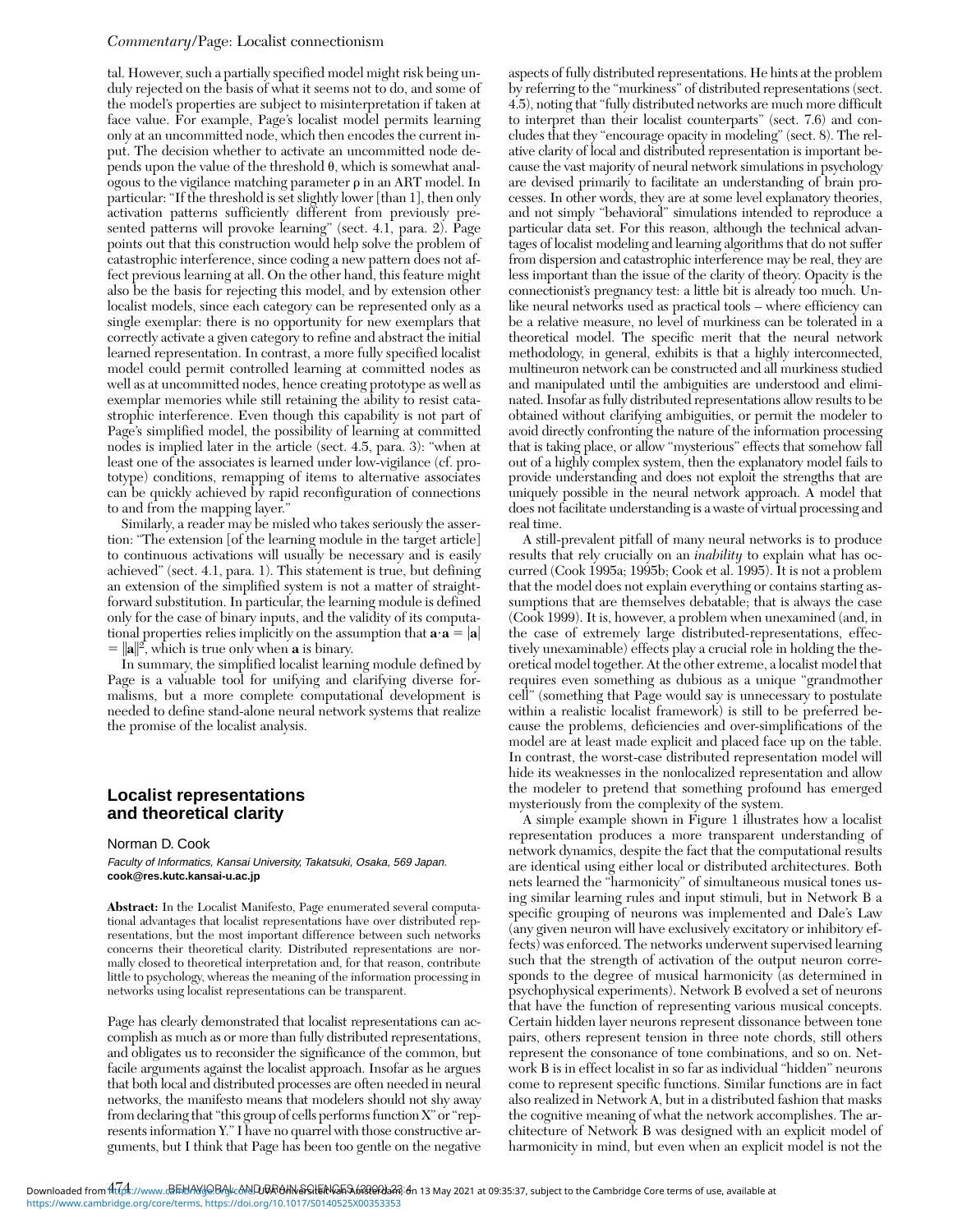

Figure 1 (Cook). Two networks that have been trained to learn the harmonicity of simultaneous tones. Network A has a distributed representation of all musical concepts – the relationships among which remain indecipherable in the network. In contrast, Network B learns the same data, but the qualitative and quantitative relationships among dissonance, chordal tension, and consonance are evident in the trained network. Here, grouping of neurons and enforcing Dale's Law are sufficient to give Network B a localist representation of the musical concepts that presumably Network A also learned. The networks are functionally identical, but the localist version has potential significance for the psychology of music that the distributed version lacks.

starting point of the simulation, enforcement of Dale's Law, the local grouping of neurons, and the usage of physiologically plausible learning rules all work to facilitate local representations and, as a consequence, theoretical transparency.

#### ACKNOWLEDGMENT

This work was supported by the Research for the Future Program, administered by the Japan Society for the Promotion of Science (Project No. JSPS-RFTF99P0140).

## **Efficiency, information theory, and neural representations**

## Joseph T. Devlin,<sup>a</sup> Matt H. Davis,<sup>b</sup> Stuart A. McLelland,<sup>a</sup> and Richard P. Russell<sup>a</sup>

aCentre for Speech and Language, Department of Experimental Psychology, University of Cambridge, Cambridge, CB2 3EB, England; <sup>b</sup>Medical Research Council, Cognition and Brain Sciences Unit, Cambridge, CB2 2EF England. **jtd21@cam.ac.uk csl.psychol.cam.ac.uk/~jdevlin** matt.davis@mrc-cbu.cam.26.ac **rpr23@cam.ac.uk**

Abstract: We contend that if efficiency and reliability are important factors in neural information processing then distributed, not localist, repre-

## *Commentary/*Page: Localist connectionism

sentations are "evolution's best bet." We note that distributed codes are the most efficient method for representing information, and that this efficiency minimizes metabolic costs, providing adaptive advantage to an organism.

According to Page, localist representations can be both efficient and reliable. Specifically, he argues that localist encodings require fewer computational resources than certain types of distributed models (e.g., Hopfield networks), they are easier to learn and interpret than distributed representations, and when augmented with repetition coding, they are robust to both noise and damage. In this commentary we challenge these claims and suggest that efficiency and reliability support distributed, rather than localist, representations yielding an adaptive advantage for an organism by reducing metabolic costs.

Information theory distinguishes between *source coding* and *channel coding.* Source coding is the process of representing information efficiently (i.e., with minimal length codes) while channel coding describes methods for introducing redundancy into a representation to make it robust to the effects of noise or damage. Page proposes localist source coding in which individual items are represented by a single binary unit or neuron. In such a system the resources required for representing information scale linearly with the number of items – in other words, the system is  $O(N)$ (read "order N"). In contrast, distributed representations require only  $O(log_{2}N)$  units to represent N items and therefore scale with the log of the number of units – a dramatic saving in computational resources. Furthermore there are minimal differences between these two coding schemes in terms of reliability. In the localist encoding, an incorrect bit can be detected but not corrected whereas in distributed representations, the error may not be detected or corrected.

Channel coding is used to both detect and correct errors. In general, these methods add systematic redundancy to the original code, improving reliability by increasing the cost of representing information. Page proposes a scheme in which units are repeated multiple times. Errors are corrected by taking a majority vote. For example, if each unit is repeated five times then noise which alters up to two bits per item can be corrected. While this technique is consistent with his "localist manifesto," it is not particularly efficient. More efficient channel coding schemes (e.g., Hamming coding) exist that add new units to a representation based on cooccurrence information (i.e., multiple active units). Of course, for co-occurrences to exist, the original pattern cannot be localist.

To reiterate, efficient source and channel coding techniques involve distributed, not localist, representations. In source coding, the efficiency of the representation is dramatically improved – from  $O(N) \rightarrow O(log_2 N)$ . In channel coding, the improvement is less dramatic but the most efficient codes rely on distributed representations.

Page raises three objections to this type of efficiency. First, "this notion of efficiency will count for nothing if the process by which the mapping must be learned is not only inefficient but also rather implausible" (sect. 6.2). Second, localist representations are more comprehensible than distributed codes. Finally, "efficiency in modelling, particularly when arbitrarily defined, is not necessarily an aim in itself" (sect. 6.2). We will focus primarily on this final point and only briefly address the other two issues.

Is efficiency per se beneficial to living organisms or just to satellite communications? The brain has evolved to perform certain functions and thus the efficiency of representations – in terms of number of neurons and robustness in the face of noise and damage – may not be of primary importance from a functional perspective. However, since the brain is one of the most energy-demanding organs of the body, adopting representations that reduce the metabolic demands associated with neural processes will almost certainly have survival value for an organism (Laughlin et al. 1998).

The metabolic costs associated with neural information processing come in two forms, the baseline metabolic costs of maintaining neurons and the additional costs incurred by neural activ-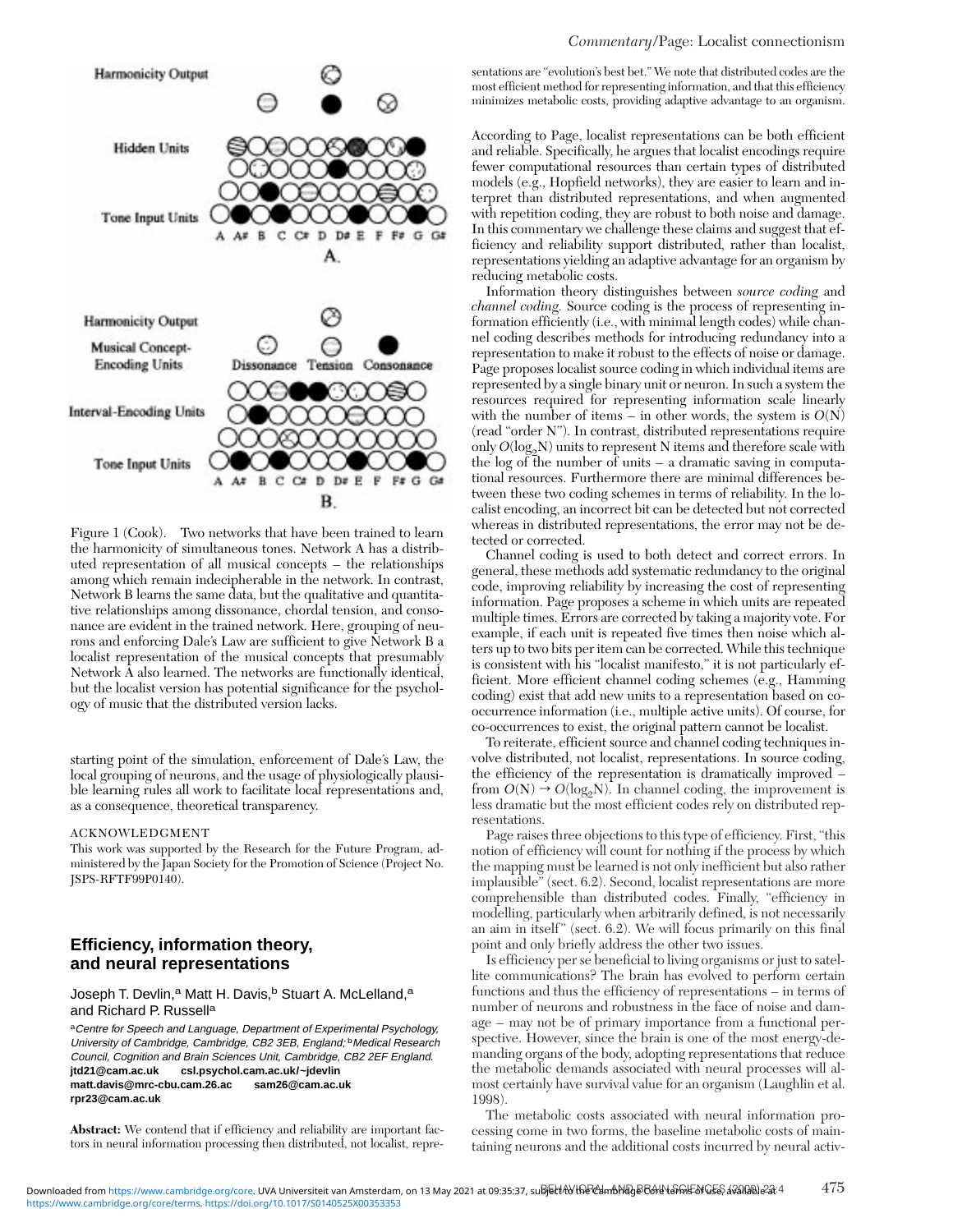#### *Commentary/*Page: Localist connectionism

ity. Localist representations increase the number of neurons required for information processing but decrease the average activity of individual neurons. Distributed representations do the opposite. Since baseline synaptic activity represents up to 75% of resting glucose utilization of the brain (Phelps et al. 1979), it is likely that significant reductions in metabolic cost can be obtained by minimizing the number of neurons. Hence efficient distributed representations will minimize metabolic costs.

Page raises two additional objections to this notion of efficiency: comprehensibility and learnability. Presumably both will be addressed in other commentaries so we will limit our response to two brief comments. First, although localist representations are often transparent and therefore can be interpreted by an outside observer much more readily than distributed representations, the important point to remember here is that this is not the purpose of neural representations. Instead, their purpose is to offer the maximal adaptive advantage to an organism. Second, Page claims that learning distributed representations is both inefficient and implausible. However, if McClelland et al. (1995) theory of complementary learning systems is correct, then the metabolic costs of maintaining a hippocampus must be outweighed by the massive reduction in neocortex which it allows. Furthermore, although backpropagation may be biologically implausible, more realistic algorithms do exist (e.g., Hinton et al. 1995). Thus learning distributed representations need not be an insurmountable problem.

In conclusion, we contend that both efficiency and reliability lead one to adopt distributed, not localist, representations. Distributed codes minimize metabolic costs and therefore provide an adaptive advantage to an organism. Let us be clear. We are not suggesting that the brain uses an efficient coding scheme because it is theoretically optimal. Instead, our claim is that evolution has developed schemes to help minimize the metabolic cost of neural computation. This is achieved through the use of sophisticated encoding schemes resulting in the use of distributed representations. Page (sect. 8) claims "that if the brain doesn't use localist representations then evolution has missed an excellent trick." We would like to suggest, however, that if efficiency and reliability are important factors in neural information processing, then distributed, not localist, representations are evolution's best bet.

#### ACKNOWLEDGMENT

This commentary was supported by a McDonnell-Pew grant and an MRC Program grant to L. K. Tyler.

## **The case against distributed representations: Lack of evidence**

Simon Farrell and Stephan Lewandowsky Department of Psychology, University of Western Australia, Nedlands, W.A. 6907, Australia. **{simon; lewan}@psy.uwa.edu.au www.psy.uwa.edu.au/user/{simon; lewan}**

**Abstract:** We focus on two components of Page's argument in favour of localist representations in connectionist networks: First, we take issue with the claim that localist representations can give rise to generalisation and show that whenever generalisation occurs, distributed representations are involved. Second, we counter the alleged shortcomings of distributed representations and show that their properties are preferable to those of localist approaches.

Page eloquently extolls the virtues of localist representations and their presumed superiority over distributed representations in connectionist networks. We focus on two aspects of the argument: First, we contend that generalisation cannot occur without involvement of distributed representations. Second, we refute six objections levelled against distributed representations.

**Localist representations do not generalise.** Page identifies a

representation as localist if it is "possible to interpret the state of a given node independent of the states of other nodes" (sect. 2.2., para. 7). For example, the representations  $\{0, 1\}$  and  $\{1, 0\}$  for items A and B would be considered localist, whereas {0, 1} and {1, 1} would be considered distributed. Critically, Page advocates a hybrid approach that "supplements the use of distributed representations . . . with the additional use of localist representations" (sect. 1, para. 3). In support, he presents a generic "localist" network that exhibits a number of desirable properties, among them the ability to generalise a learned response to noisy input. Critics have often questioned whether localist representations are capable of generalisation, so its occurrence in a localist network deserves scrutiny.

We contend that the network's ability to generalise arises entirely from the use of *distributed* representations at the input layer which "reflect, in a graded fashion, the degree of similarity that the current input shares with each of those learned patterns" (sect. 4.3.1, para. 2). Localist representations, as defined by Page, are necessarily orthogonal to each other. Hence, the graded similarity that Page identifies as critical for generalisation is inextricably linked to the presence of distributed representations at the input layer.

Although this supports our claim that generalisation requires distributed representations, other research shows that they need not be confined to the input layer. Hinton (1986) presented a multilayer network in which representations at the input layer were strictly localised whereas the hidden layer used distributed representations. The network was found to exhibit meaningful generalization. Subsequent analysis of the activation profiles of the hidden layer confirmed the crucial role of distributed representations.

**Distributed representations resist objections.** Page attributes six deficiencies to distributed representations (sects. 7.1–7.6), all of which revolve around the overlap of representations at the hidden layer. We counter these objections as follows.

7.1. Catastrophic interference. We concur with Page that interleaved learning, in particular as instantiated by McClelland et al. (1995), is not a preferred solution to catastrophic interference. We also agree that elimination of catastrophic interference requires minimisation of the overlap between representations at the hidden layer. However, it does not follow that localist representations are therefore preferable. First, as alluded to by Page, *distributed* solutions other than interleaved learning exist that reduce catastrophic interference (for a review, see Lewandowsky 1994). Second, localist solutions to the interference problem, as for example provided by ALCOVE (Kruschke 1992), have been shown to engender impaired generalisation (Lewandowsky 1994). By contrast, all available distributed solutions to interference are known to retain their ability to generalise (Lewandowsky 1994).

A careful consideration of catastrophic interference and generalisation therefore points to an advantage of distributed over localist representations.

7.2. Implausibility of the learning rule. This criticism rests entirely on the biologically dubious nature of the gradient-descent algorithm in back-propagation. However, other distributed learning rules, such as Hebbian learning, have been directly supported by biological research (e.g., Kelso et al. 1986). Moreover, at a psychological level, direct empirical support for distributed representations has been provided by the plethora of studies that have confirmed the predictions of the Rescorla-Wagner theory of learning (e.g., Shanks 1991). An essential element of the Rescorla-Wagner theory is that stimuli (e.g., in a categorisation task) are represented by ensembles of attributes or features.

7.3. The dispersion problem. Can distributed representations capture the similarity between sentences such as "John loves Mary" and "Mary loves John"? (sect. 7.3, para. 1). In agreement with Page, we find this question difficult to answer for all possible distributed schemes. However, we note that distributed linguistic parsers have been implemented that address this problem (e.g., Miikkulainen 1996). It follows that distributed schemes are not at a selective disadvantage in handling the dispersion issue.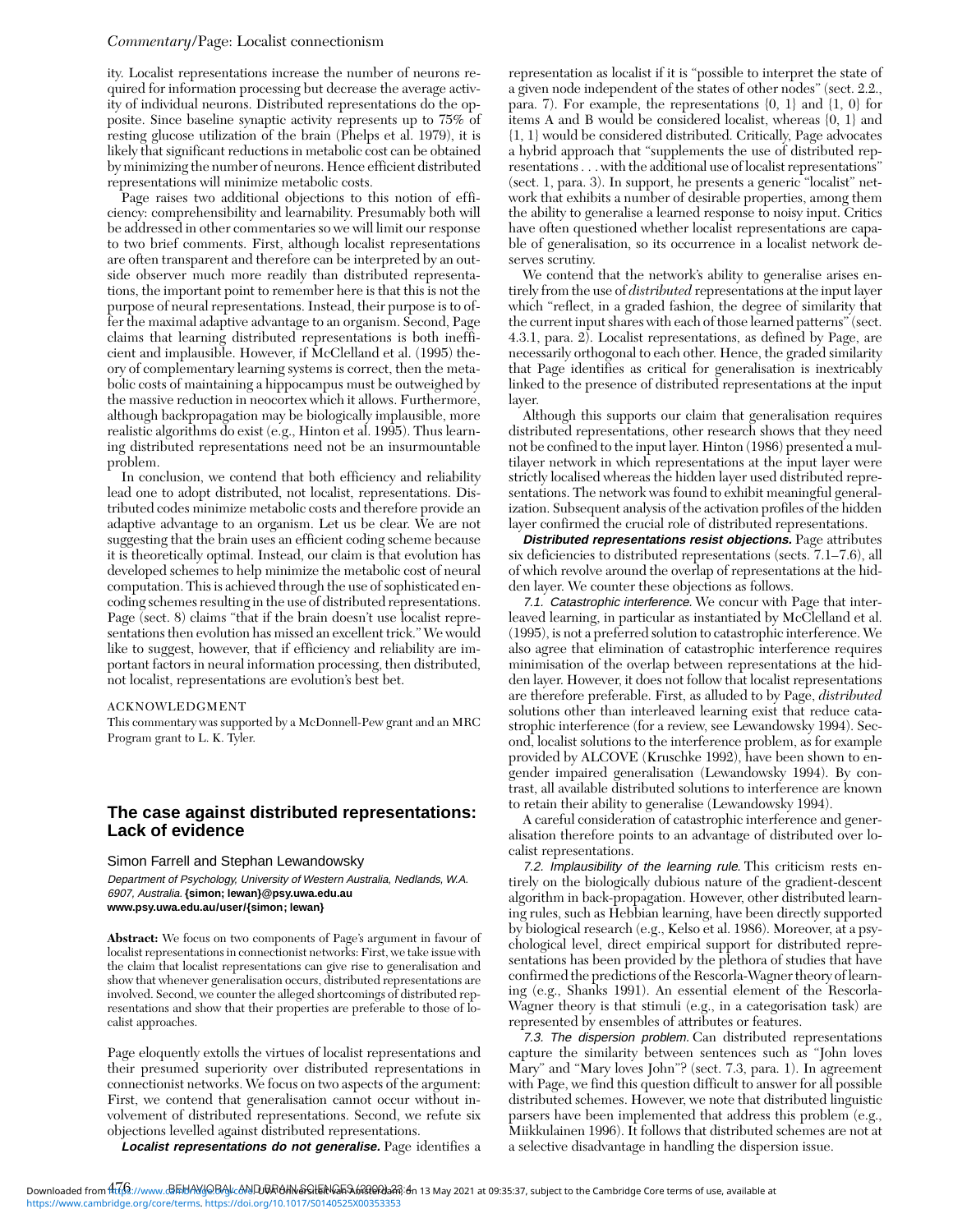7.4. Problems deciding "when" and "what." In many distributed networks, a response is identified by some extraneous process "done by the modeller rather than by the model" (sect. 7.4, para. 2). Page correctly identifies this as a serious problem. However, the solution to the problem need not be localist. Distributed networks that can unambiguously identify a response, without any extraneous mechanism or any of the other objections raised by Page, have been presented by Lewandowsky (1999), Lewandowsky and Farrell (in press), and Lewandowsky and Li (1994).

7.5. Problems of manipulation. Contrary to the claim in the target article, response suppression can demonstrably be accomplished in a distributed network using (Hebbian) "anti-learning" (e.g., Lewandowsky, in press; Lewandowsky & Li 1994). Page is correct in assuming that other items might be affected to the extent that they are similar to the suppressed target, but there is no evidence that this does not occur empirically. Indeed, this suppression of "neighbours" might explain why similar list items suffer more during serial recall than dissimilar ones.

7.6. Problems of interpretation. We agree that distributed models are more difficult to interpret than those with localist representations. This is because distributed models, unlike localist schemes, are capable of restructuring the input in interesting and novel ways that may at first glance escape interpretation.

Consider the distributed network presented by Hinton (1986). The network learned a set of input-output patterns whose semantic structure was not captured by the localist input and output representations. Through supervised learning alone, the network was found to organise its hidden layer into a distributed representation that captured the underlying semantic structure. While it required some analysis to visualise that distributed representation, the very fact that it was not immediately obvious implies that the network learned something novel and interesting.

**Conclusion.** We concur with Smolensky (1990) that representation is "crucial . . . , for a poor representation will often doom the model to failure, and an excessively generous representation may essentially solve the problem in advance" (p. 161). Unlike Page, we do not believe that localist representations are inherently preferable to distributed approaches. The alleged flaws of distributed schemes cited by Page are in fact desirable properties.

## **Why localist connectionist models are inadequate for categorization**

#### Robert M. French and Elizabeth Thomas

Psychology Department (B32), University of Liège, 4000 Liège, Belgium; Institut Léon Frédéricq, University of Liège, 4000 Liège, Belgium. **{rfrench; ethomas}@ulg.ac.be www.fapse.ulg.ac.be/Lab/cogsci/rfrench.html**

**Abstract:** Two categorization arguments pose particular problems for localist connectionist models. The internal representations of localist networks do not reflect the variability within categories in the environment, whereas networks with distributed internal representations do reflect this essential feature of categories. We provide a real biological example of perceptual categorization in the monkey that seems to require population coding (i.e., distributed internal representations).

Despite Page's bold frontal assault on distributed connectionism, we wish to point out what appear to us to be two significant problems with this type of localist network.

**The problem of category variability.** Consider two categories, "fork" and "chair." The variability within the first category is very low: there just aren't that many different kinds of forks. Chairs, on the other hand, come in all different shapes, sizes and materials: they range from beanbag chairs to barstools, from overstuffed armchairs to rattan chairs, from plastic lawn chairs to that paragon of ergonomic design, the backless computer chair that you kneel on; some have four feet, some three, some none; some have backs, some don't; some are made of metal, others plastic, others wood, others, cloth and Styrofoam pellets, and so on. In other words, the variability within the category of *chair* is enormous.

But in the localist model proposed by Page, and in localist models in general, *this information about category variability is lost.* In distributed models, it takes more hidden nodes to encode a category with high-variability than one with low variability. In other words, the internal representations reflect external category variability. However, the category nodes in localist networks are unable to reflect this differential variability-in-the-environment of various categories. The one-node internal "representation" corresponding to the extremely low-variability category "fork" is precisely the same as the one-node internal representation corresponding to the highly variable category "chair."

Why is this a problem? Most significantly, because of the welldocumented fact of category-specific losses: in general, naming of inanimate objects is found to be better preserved than naming of animate objects (Farah et al. 1996; Funnell & Sheridan 1992; Warrington & Shallice 1984). A model with distributed internal representations can handle this problem quite simply: low-variance categories (e.g., many natural kinds categories, like *cat, horse,* etc.) are encoded over fewer "units" than high-variance categories (e.g., many artificial kinds categories, like *chair, tool,* etc.) Random lesioning of the model will be more likely, on average, to destroy the representation of a category with low-variability (e.g., natural kinds categories) that is coded over a small number of units than a high-variability category (e.g., artificial kinds categories) coded over a large number of units. Localist models in which all the category nodes are the same will have considerable problems explaining category-specific deficits of this kind, especially when the featural inputs to the internal category representations remains intact. If, on the other hand, we assume differing degrees of variance associated with the internal encoding of different categories, these kinds of deficits can be predicted in a straightforward manner, as French (1997b) and French and Mareschal (1998) have shown using a dual-network architecture based on the hippocampal-neocortical separation proposed by McClelland et al. (1995).

As Page points out in his target article, we have argued for the necessity of "semi-distributed" representations in connectionist models for many years. But "semi-distributed" does not mean localist. "Semi-distributed" representations preserve category variance information; localist representations do not. Further, it seems crucial to us that these semi-distributed representations *emerge* as a result of learning.

**Biological category representations.** Page is right in pointing out that some of what is called population or ensemble coding in biological systems can be viewed as localist. For example, even though broadly tuned, cells of the motor cortex have their maximum activity tuned to a particular direction (Georgopoulos et al. 1993). One should therefore be able to ascertain the direction being represented by looking at the activity of individual neurons (or very small groups of neurons). However, an example of a cognitively relevant task that cannot be achieved in this fashion can be found in the anterior temporal cortex. Vogels (1999) reports on the responses of cells in this area during a tree, non-tree categorization task by a monkey. Most of the cells were stimulus selective, (i.e., they did not respond to all of the presented stimuli) and responded to both trees and non-trees. The maximum response of these neurons was not tuned to either category. Even though it was the case that certain (category-selective) neurons responded to particular subsets of tree exemplars, *no individual neuron (or small set of neurons) responded to all of the presented trees,* while not responding to any non-tree. These category-selective neurons alone did not appear to play an important role in the categorization performance of the monkey (Thomas et al. 1999). In other words, population coding was necessary for the monkey to correctly categorize all exemplars in the test set.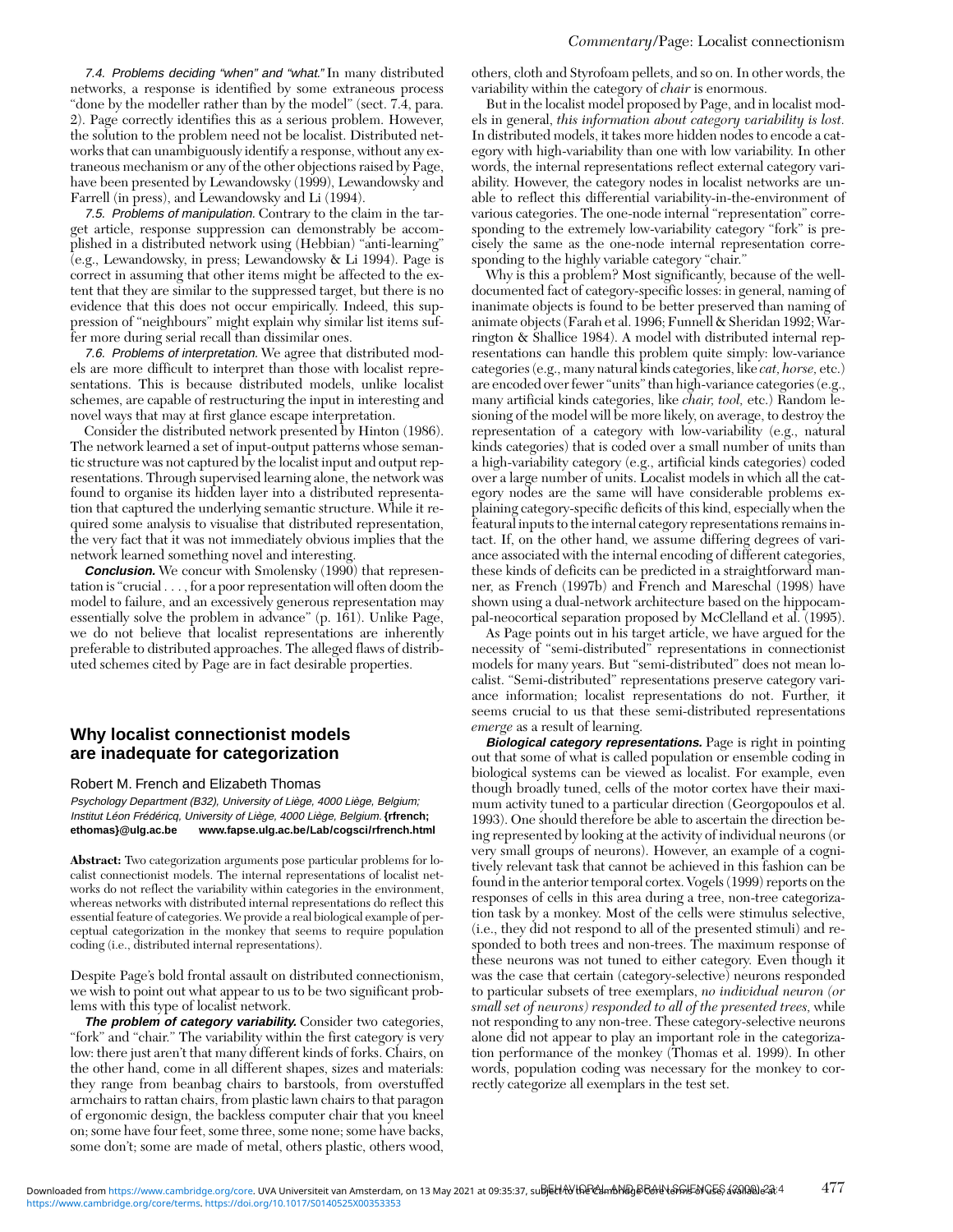## **Some cautionary remarks on the "localist model" concept**

#### Richard M. Golden

Cognition and Neuroscience Program, School of Human Development, GR4.1, University of Texas at Dallas, Richardson, TX 75083-0688. **golden@utdallas.edu www.utdallas.edu/~golden**

**Abstract:** The notion of a "familiar example" used in Page's definition of a "localist model" is shown to be meaningful only with respect to the types of tasks faced by the connectionist model. It is also shown that the modeling task ultimately dictates which choice of model: "localist" or "distributed" is most appropriate.

For the most part, I applaud Page on an excellent article. He correctly points out that localist representations have unfairly received a bad reputation. Page also correctly notes that localist representations not only can yield insightful and interpretable psychological theories, but neurally plausible theories as well.

In section 2.6, paragraph 2, Page also emphasizes that a model with a "localist representation" is not necessarily a "localist model" and suggests that "a localist model . . . is characterized by the presence of (at least) one node which responds maximally to a given familiar . . . example of that type, . . . all familiar examples of that type being so represented." I agree that a model with a "localist representation" is not necessarily a "localist model," but the notion of "localist model" as developed in the target article needs to be more carefully clarified before it can be practically used. I will illustrate those aspects of the "localist model" concept which I believe require clarification by considering the classic interactive activation (IA) model of context effects in letter perception (Mc-Clelland & Rumelhart 1981).

The terminology "pseudoword" in the following discussion will be used to refer to a string of letters that does not form a word yet has perceptual similarities common to words. A "nonword" will be defined as a string of letters that does not form a word and is not a pseudoword. An important finding in the literature concerned with context effects in letter perception is that letters in pseudowords are perceived more efficiently than letters in nonwords. Page refers to the IA model as a localist model and with respect to processing tasks involving the processing of a letter in the context of word (or nonword), I would agree with him. However, consider the case where a letter is processed in the context of a pseudoword. If the pseudoword letter string THIM is presented to the IA model, the word units THIS and SHIM might both become moderately activated, while the word units COME and THAT might be weakly activated. Here, it seems reasonable to consider the pattern of activation over all of the word units (and possibly the letter units as well) as a distributed representation of the concept THIM. That is, the IA model exploits its familiarity with pseudoword concepts represented, not as localistic activation patterns, but as distributed activation patterns.

This example suggests that, in practice, care must be paid to carefully defining the concept "familiar example." If a word is considered to be a "familiar example," then the IA model is a localist model according to the definition in the target article. If a pseudoword is considered to be a "familiar example," then the IA model is not a localist model since it employs distributed representations of pseudowords as well as local representations of words. One might argue that pseudowords are not technically "familiar examples," but the notion of familiarity really needs to be tied to what knowledge is embedded in the system as opposed to the relative frequency of events in the external environment.

Golden (1986) introduced a version of the IA model which was less localist in the sense that it consisted only of units that were "letter position specific feature detectors." That is, each unit was assigned a semantic interpretation of the form "horizontal line segment present in the third letter of the four letter word" or "vertical line segment present in the first letter of the four letter word." In the initial stages of learning, all units responded independently but as learning progressed, Golden's distributed IA model learned to exploit orthographic regularities in letter strings. Golden's model could account for letters being perceived more efficiently in the context of words and pseudowords relative to the context of nonwords.

Would Golden's model be considered a "localist" or "distributed" model? If one considers the "familiar examples" to be "letter position specific features" then Golden's model would be considered localist, but such a definition seems unsatisfying since the model's behavior is guided by its familiarity with the likelihood of particular spatial configurations of "letter position specific features" which make up "letter position specific letters" and "words." Thus, the essential "familiar examples" really are letters and words and in this sense Golden's model would be considered a distributed model.

Furthermore, one could argue that Golden's distributed model is neurally plausible since evidence of retinotopic cortical maps is consistent with the idea of spatial position specific feature detectors. So by this argument one might conclude that here is an example of a distributed model which provides a nice neurally plausible psychological account of how experience with letters in words could give rise to an explanation of the word superiority effect in a way that the original IA model could not.

In summary, I have tried to make two key points. First, the concepts of a "localist model" and a "distributed model" as introduced in the target article are largely dependent upon the notion of a "familiar example." Therefore, the notion of "familiar example" must be carefully considered within the context of the model's behavior. And second, although I agree "localist modeling" assumptions are generally preferable for theory development in psychology, the modeling task ultimately dictates which choice of model: "localist" or "distributed," is most appropriate.

## **Localist but distributed representations**

#### Stephen Grossberg

Department of Cognitive and Neural Systems, Boston University, Boston, MA 02215. **steve@bu.edu www.cns.bu.edu./Profiles/Grossberg/**

**Abstract:** A number of examples are given of how localist models may incorporate distributed representations, without the types of nonlocal interactions that often render distributed models implausible. The need to analyze the information that is encoded by these representations is also emphasized as a metatheoretical constraint on model plausibility.

Page presents a much-needed analysis of trade-offs between models such as back propagation (BP) which use purely feedforward yet nonlocal interactions, and models such as Adaptive Resonance Theory (ART) which use both feedforward and feedback interactions that obey local constraints. It needs to be emphasized that "localist" models do not necessarily compute winner-take-all categories, even though such categories have powerful computational properties; for example, Carpenter and Grossberg (1991). A key concern is that distributed models such as BP are defined by mechanisms whose information is not locally computed with respect to the underlying network architecture. This is biologically implausible and also hampers their implementation as VLSI chips.

Masking Fields (Cohen & Grossberg 1986; 1987; Grossberg 1978a; 1986) provided one early example of a competitive "localist" network that does not necessarily compute winner-take-all categories. Rather, it is a multiple-scale network that can "weigh the evidence" for representing multiple parts of an input pattern, with the various part representations activated to different degrees. Masking fields were introduced to explain how, under unsupervised learning conditions, an unfamiliar grouping of familiar items can ever overcome the salience of the familiar item representations so that a new representation of the unfamiliar grouping can be learned. This problem arises in both visual object recogni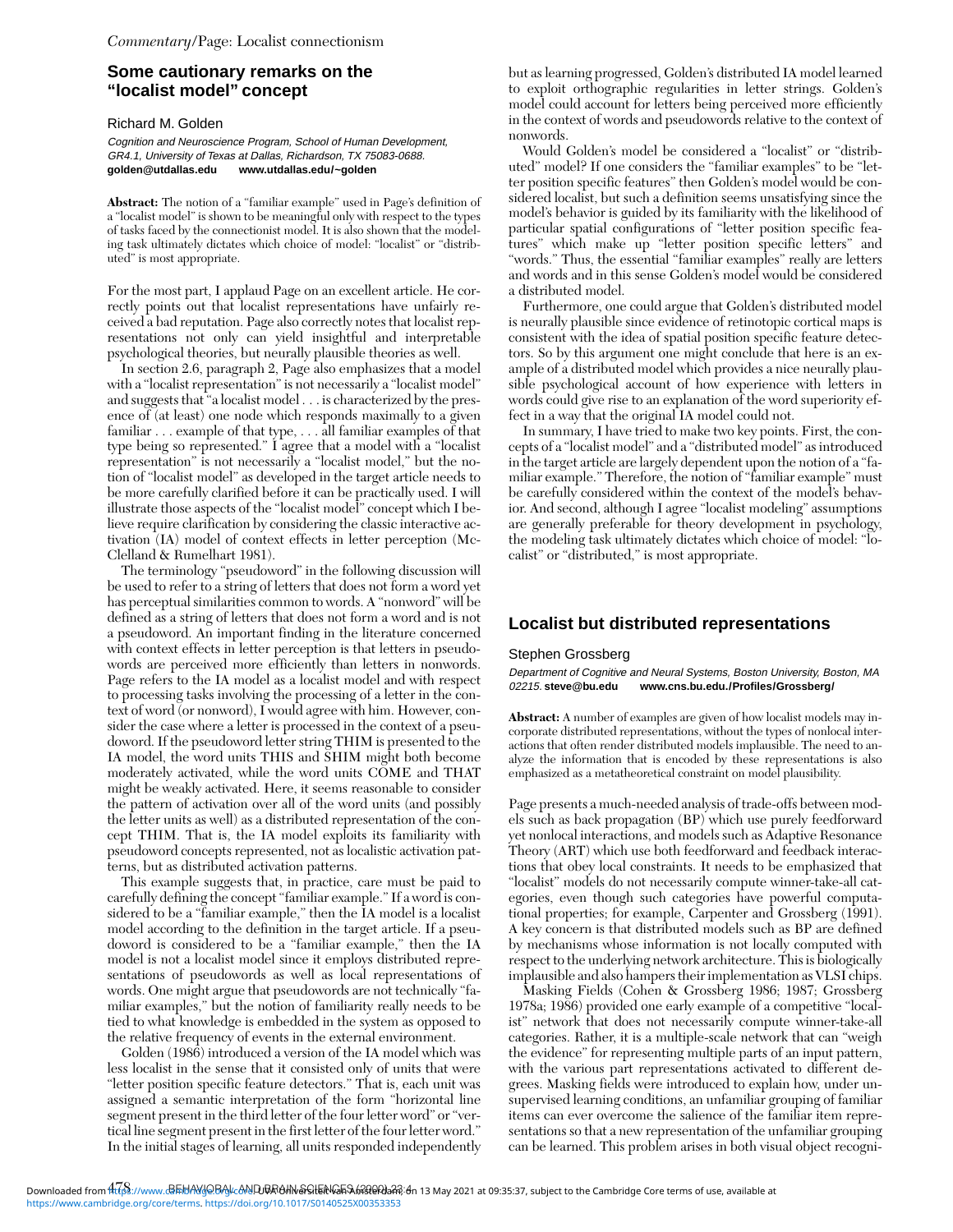tion and speech recognition. A masking field does this by giving the chunks that represent larger groupings, up to some maximal length, a prewired competitive advantage over those that represent smaller groupings. It was shown how this bias could develop from simple developmental growth laws (Cohen & Grossberg 1986). The network clarifies how the most predictive chunk can be maximally activated, while less predictive chunks are less activated, and chunks with insufficient evidence are merely primed. Such a network naturally explains such data as the Magic Number Seven (Grossberg 1978a; 1986; Miller 1956), and predicted data about the word length effect (Samuel et al. 1982; 1983), which shows that a letter can be progressively better recognized when it is embedded in longer words of lengths from 1 to 4. This is the speech analog of the word superiority effect, which it also explains, unlike the Seidenberg and McClelland (1989) model. Masking fields have recently been used, within an ART framework, to quantitatively explain data about how future word sounds can reorganize conscious percepts of earlier word sounds (Grossberg & Myers 1999; Repp et al. 1978). None of the distributed models mentioned by Page can explain these data. More recent developments of ART continue to analyse how a network can automatically discover, through incremental learning in real time, the optimal level of compression with which to represent different input environments.

Page mentions "binding" as one means of generating distributed representations. One mechanism for this is the horizontal connections that exist in neocortex, notably in layers 2/3. Recent modeling work has clarified how bottom-up, horizontal, and topdown interactions interact within the laminar circuits of neocortex, notably visual cortex, to bind together distributed activations into coherent boundary representations (Grossberg 1999; Grossberg & Raizada 1999). This work opens the way toward the very large task of showing how distributed information may be coherently bound in other parts of sensory and cognitive neocortex.

Page notes that both view-specific and view-invariant representations of familiar objects can be found in IT cortex. Such representations have been shown to self-organize in a number of ART-based models; see Bradski and Grossberg (1995) for one such model and related references. A key issue here is that working memories play a useful role in generating these representations. These working memories are "distributed," yet are also clearly localist.

Page quotes the assertion of McClelland and Rumelhart (1981) and Rumelhart and McClelland (1982) that their Interactive Activation (IA) model is a canonical model "that characterizes the qualitative behavior of other models." Actually, the original IA model had serious defects. These defects illustrate that all localist models are not created equal, and that one must exercise as much caution in choosing among them as one does between localist and nonlocal distributed models. In particular, I early noted that the IA model had unrealistic processing levels (phonemes, letters, words) and bottom-up input pathways (both excitatory and inhibitory). These properties were inconsistent with key data, and prevented the model from being able to stably learn from its inputs-even though the authors did not attempt to make the IA model learn (Grossberg 1984; 1987). Later versions of the model changed these properties to be consistent with previously published ART properties; e.g., those in Grossberg (1978a). In this sense, the IA model is dead, and has been subsumed by ART. Problems within models like IA can lead people who prefer nonlocal distributed models to conclude that their models are better. A more proper conclusion is that IA was not an adequate model, localist or not.

Page provides a useful critique of the McClelland et al. (1995) attempt to explain how interactions between the hippocampus and neocortex may control learning and memory. He leaves out at least one issue that I find devastating to all models of this type. Grossberg and Merrill (1996) provide a critique which builds upon this concern. It involves the issue of representation, which is key to all discussions of localist versus distributed coding. In par-

ticular, this model proposes that the hippocampus rapidly encodes information which is then later transferred to neocortex. But there is no evidence of which I am aware that the hippocampus can represent the types of information from vision, audition, and so on, that would need to be represented there for this proposal to be plausible. Saying that the information is represented by hippocampus in compressed form does not help, because then one needs to explain how it gets decompressed in the cortex. I am amazed that authors of such models have not bothered to respond to this critique. I hope that it does not take as long as it took the stability-plasticity issues to get discussed which were introduced with ART in 1976.

## **The Law of Practice and localist neural network models**

## Andrew Heathcote and Scott Brown

Department of Psychology, The University of Newcastle, Callaghan, 2308, NSW, Australia. **{heathcote; sbrown}@psychology.newcastle.edu.au psychology.newcastle.edu.au/**

**Abstract:** An extensive survey by Heathcote et al. (in press) found that the Law of Practice is closer to an exponential than a power form. We show that this result is hard to obtain for models using leaky competitive units when practice affects only the input, but that it can be accommodated when practice affects shunting self-excitation.

In a recent survey, Heathcote et al. (in press) analyzed the form of the Law of Practice in 7,910 practice series from 475 subjects in 24 experiments using a broad range of skill acquisition paradigms. When the practice series were not averaged over subjects or conditions, an exponential function (mean response time,  $RT = A +$  $Be^{-\alpha N}$ , where *A* is asymptotic *RT*, *B* is the amount that learning decreases *RT,* and *N* is practice trials) provided a better fit than a power function  $(RT = A + BN^{-\beta})$  for the majority of cases in every paradigm. The defining property of an exponential function is that its relative learning rate,  $RLR = -dRT/dN/(RT - A)$  equals a constant  $(\alpha)$ . In contrast, the power function's *RLR* decreases hyperbolically to zero,  $RLR = \hat{\beta}/N$ . Previous findings in favor of a power function (e.g., Newell & Rosenbloom 1981) used practice series averaged over subjects and/or conditions. When exponential practice series with different rates  $(\alpha)$  are averaged, the *RLR* of the average decreases, because fast learners (with large  $\alpha$ ) control the rate of change early in practice, while slow learners (with small  $\alpha$ ) dominate later in practice (see Brown & Heathcote, in preparation, for detailed analyses of averaging effects). As theories of skill acquisition model the behavior of individuals, not averages, Heathcote et al. concluded that the "Law of Practice" is better characterized by an exponential than a power function. Hence, the power function prediction made by Page's model does not accord with recent empirical results.

We believe that an exponential law of practice is extremely difficult to obtain using Page's approach to practice effects in competitive leaky integration networks (Equation 5). To see why, consider the time  $(t)$  it takes the activation  $(x(t))$  of a leaky integrator  $\frac{dx}{dt} = I - kx$ , where *I* is input and *k* is leakage rate and  $x(0) =$ 0) to reach a criterion  $\chi$ .

$$
t = \frac{1}{k} \ln \left( \frac{I}{I - k_{\chi}} \right) \tag{1}
$$

The *RLR* of (1) with respect to *I* decreases to zero. If we assume, as Page does, that practice decreases *t* by increasing *I,* the *RLR* of (Eq. 1.) with respect to N will decrease to zero unless  $I(N) \geq$  $O(N^2)$  for large *N*. Such a faster than linear increase in input is difficult to justify. The increase of *I* with *N* is slower than linear for Page's "noisy-pick-the-biggest" model. Even if all instances, rather than just the maximally activated instance, were to contribute to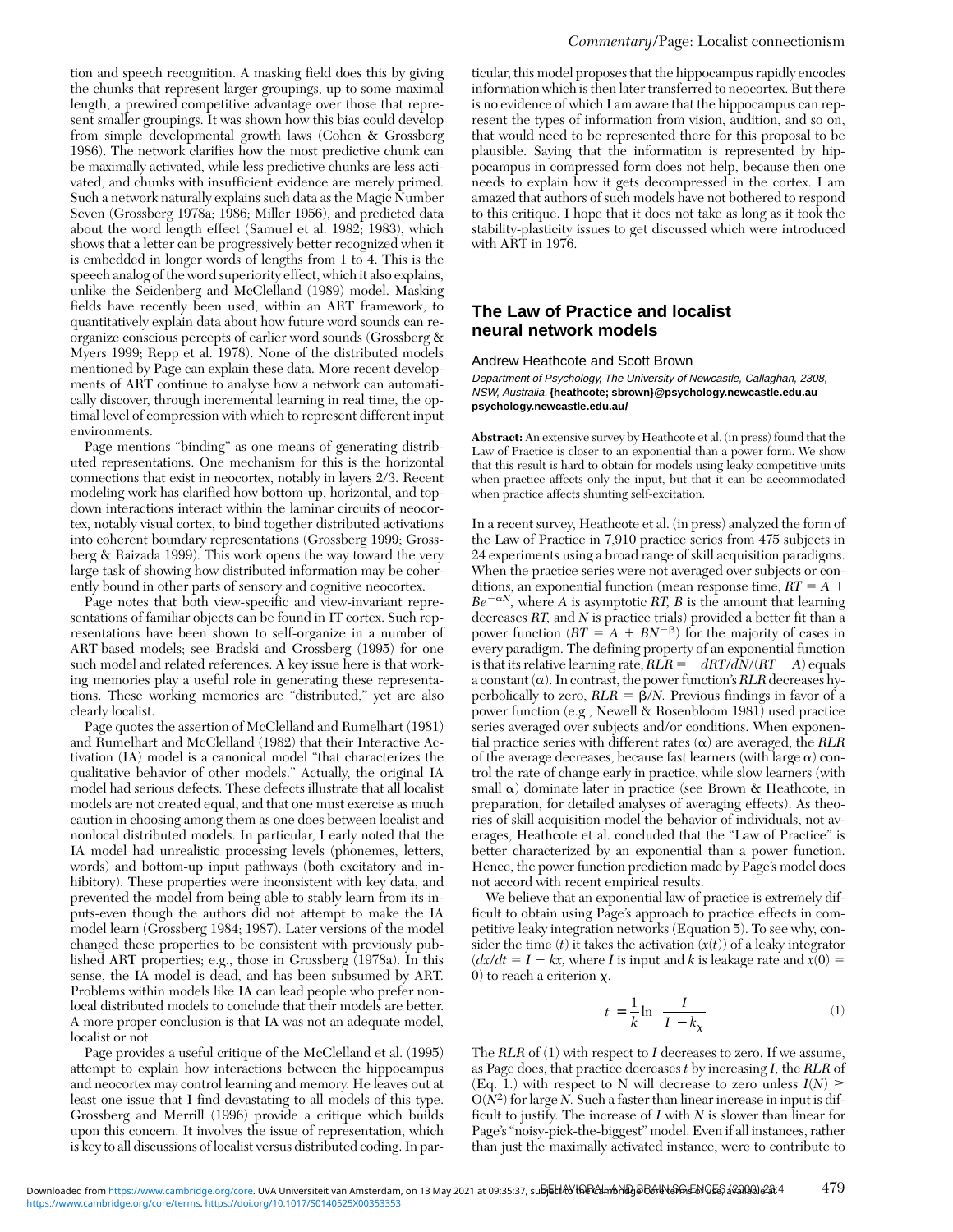*I,* the increase would be only linear. Page's simulation results (Fig. 6) indicate that the same power-like effects of increasing *I* apply to the time it takes competing leaky integrators to pass an activation criterion.

However, competitive leaky integrators can account for Heathcote et al.'s (in press) findings if practice alters shunting terms, such as the weights of self-excitatory connections.<sup>1</sup> Consider a two-unit system of the type discussed by Usher and McClelland (1995), with normalized inputs  $I$  and  $(1 - I)$  and linear threshold transfer functions:

$$
dx_1/dt=I-(k-\epsilon)x_1-\delta x_2 \eqno(2)
$$

$$
dx_2/dt = 1 - I - (k - \epsilon)x_2 - \delta x_1 \tag{3}
$$

A response is made when the activation of one unit exceeds a criterion,  $\chi$ . Assume that as practice proceeds, the self-excitatory weight, e, approaches the leakage rate *k,* using a weight-learning rule like Page's Equation 2:

$$
d\epsilon/dN = \lambda(k - \epsilon)
$$
 (4)

In simulations with Gaussian noise added (Eq. 2, 3) at each step of the integration (Page's  $N_1$  term in his Eq. 5) and larger values of *I* so errors did not occur, learning series were consistently better fit by an exponential than by a power function. Insight into this result can be gained from the analytic result for the one unit case (i.e., Eq. 2 with competitive weight,  $\delta = 0$ , which was also better fit by the exponential in simulations):

$$
t = \frac{1}{k} e^{\lambda N} \ln \left( \frac{I}{I - k_{\chi} e^{-\lambda N}} \right)
$$
 (5)

For a linear Taylor approximation to (Eq. 5), *RLR* decreases marginally with  $N$ , but asymptotically approaches  $\lambda$  rather than zero. Heathcote et al. (in press) found that an APEX function  $(RT = A)$  $+$   $Be^{-\alpha N}N^{-\beta}),$  which has a  $RLR$  that decreases to an asymptote greater than zero, consistently fit slightly better than an exponential function. We found the same pattern of fit to our simulation results for both the one and two-unit models. The parameter estimates for these fits also concurred with the survey results. Estimates of the power function *A* parameter were implausibly small (as *N* increases *t* approaches  $\chi$ /*I* for the linear Taylor approximation to [Eq. 5], whereas most power function *A* estimates were zero). Fits of a power function with an extra parameter (*E*) to account for prior practice  $(RT = A + B(N + \mathbf{\tilde{E}})^{-\beta})$  produced implausibly large *B* estimates, mirroring Heathcote et al.'s (in press) findings with the survey data.

Given limited space it is not possible to quantitatively examine this type of model further (see Heathcote 1998, for related findings and Heathcote & Brown, in preparation, for a detailed analysis). However, the findings presented are sufficient to demonstrate that Heathcote et al.'s (in press) results are not incompatible with the overall localist neural network approach. Indeed, learning in shunting connections, both self-excitatory and competitive, provides an adaptive mechanism for consolidating and differentiating local response representations (cf. Usher & McClelland 1995, who note that the "units" in such models may correspond to collections of neurons bound together by mutually excitatory connections). Reduced leakage with practice can also explain Jamieson and Petrusik's (1977) finding (cited in Usher & McClelland 1995) that the difference between error and correct RTs decreased with practice. As leakage approaches zero, a leaky integrator approximates a classical diffusion process, for which error and correct RTs are equivalent.

#### NOTE

**1.** We also obtained an exact exponential result for inputs that (1) increase with practice according to a learning rule like Page's Equation 2 (*I*  $= M(1 - e^{-\lambda N})),$   $(2)$  are nonstationary (decreasing with presentation time *t*, as  $I = 1/(t + (b - cI))$ ,  $b/c > M$ ), and (3) have a shunting effect on a single unit's activation  $\left(\frac{dx}{dt} = (U - x)I\right)$ . We will not pursue this model here, as it is very different from Page's approach (see Heath 1992, and Smith 1995, for more on nonstationary inputs, and Heathcote 1998 for more on shunting inputs).

## **Localism as a first step toward symbolic representation**

#### John E. Hummel

Department of Psychology, University of California, Los Angeles, CA 90095. **jhummel@lifesci.ucla.edu www.bol.ucla.edu/~hummel/**

**Abstract:** Page argues convincingly for several important properties of localist representations in connectionist models of cognition. I argue that another important property of localist representations is that they serve as the starting point for connectionist representations of symbolic (relational) structures because they express meaningful properties independent of one another and their relations.

Page's arguments and demonstrations make a compelling case for the essential role of localist representations in connectionist models of cognition (and cognition itself). One important property of localist representations that Page does not emphasize (although he mentions it at the end of sect. 7.3), concerns the role of localist nodes in the representation of relational structures. I argue that localist representations share a crucial property with the kinds of representations that are necessary for relational representation in connectionist systems – namely, independent representation of meaningful entities – and that they therefore play an essential role in the ability of connectionist models to account for symbolic aspects of cognition.

The notion of a "localist representation" is subtle because localism is not a property of a representation, but of the relationship between a representation and the entities it represents. To borrow Page's example, the activation pattern  $-voman$ , +politician, and 2*actor* is a distributed representation of Tony Blair, but a local representation of *woman, politician,* and *actor.* Every representation is local at some level. Even a "fully distributed" representation is localist with respect to some entities, in that each node has an equivalence class of entities to which it corresponds. The equivalence class may be difficult or impossible for the modeler to understand (as in the case of the hidden nodes in many BP networks), but unless a node is always active (in which case it carries no information), its activity will correspond to some state of affairs in the network's universe: The node is a localist representation of that state of affairs. As such, the important question is not whether a representation is localist or distributed, but whether it is localist *with respect* to a meaningful state of affairs in the network's universe.

In this sense, the question of localist versus distributed maps onto the question of *independence* (a.k.a., *separability;* Garner 1974) versus *nonindependence* (a.k.a., *integrality*) in mental representation. If meaningful concepts, entities or dimensions map onto individual nodes (or in the case of dimensions, nonoverlapping populations of nodes) – that is, if the system is localist with respect to those entities or dimensions – then the system represents those entities as independent of one another. To the system, the entities or dimensions are separable (cf. Cheng & Pachella 1984). If individual nodes respond to *conjunctions* of entities or properties, then the resulting representation is integral with respect to those properties (e.g., nodes that respond to specific conjunctions of shape and color constitute an integral representation of shape and color). One hidden limitation of many "fully distributed" representations (e.g., those that emerge in the hidden layers of BP networks) is not only that they lack individual nodes to respond to individual entities (the limitation Page emphasizes), but also that they typically constitute integral, rather than separable representations of the important entities or properties in the network's universe.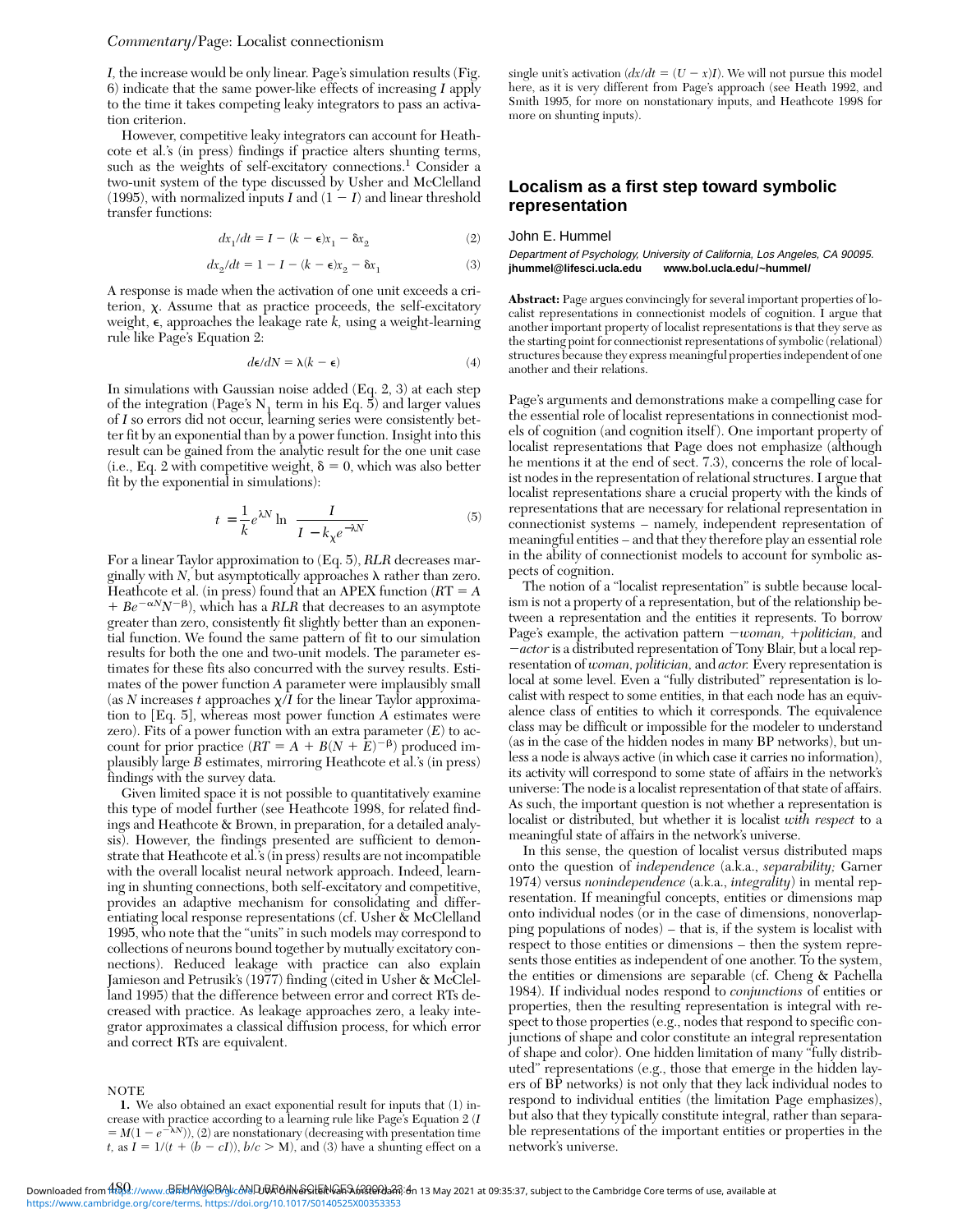This limitation is important because separability is crucial for generalization (cf. sect. 7.3). A network will generalize with respect to what it represents, so if its units do not represent meaningful entities, the network will not generalize with respect to meaningful entities. Consider the simplified example of a network learning to categorize colored shapes, and let categories be defined by color, with shape irrelevant but free to vary. If the network represents color independent of shape, then learning to place, say, all red objects into category A and all blue objects into category B is a simple matter of learning connections from the node(s) representing "red" to the node representing "category A," and from the node(s) representing "blue" to the node representing "category B." Once these connections are in place, learning will generalize to any new red and blue objects, regardless of their shapes: the network will generalize the functions  $red(x) \rightarrow cate$ *gory-A(x)* and  $blue(x) \rightarrow category-B(x)$  universally. A network that violates color-shape independence will not generalize universally. If nodes represented, for example, conjunctions of shapes and colors, then categorizations learned in the context of one set of shapes would not necessarily generalize at all to novel shapes.

The role of separability in generalization makes localism (or at least a form of localism) a necessary ingredient in connectionist representations of relational structures, such as propositions and variablized rules (cf. Holyoak & Hummel 2000). To appreciate what "John loves Mary" has in common with "Mary loves John" a representational system must be able to represent people independent of their relations. Similarly, to represent a variablized rule (such as *for any x, red*(*x*)  $\rightarrow$  *category-A*(*x*)), a network must be able to represent variables independent of their values. Of course, localism by itself is not sufficient for symbolic connectionist representations. Representing variables independent of their values (or roles independent of their fillers) makes it necessary to actively bind them together (e.g., by synchrony of firing; see Hummel & Holyoak 1997). But localism – in the sense of placing units into correspondence with meaningful equivalence classes in the network's universe – is a necessary first step.

#### ACKNOWLEDGMENT

Preparation of this commentary was supported by NSF Grant 9729023.

## **Integrating exemplars in category learning: Better late than never, but better early than late**

J. Eric Ivancich,<sup>a</sup> David A. Schwartz,<sup>b</sup> Stephen Kaplan<sup>a,b</sup> aDepartment of Electrical Engineering and Computer Science, The University of Michigan, Ann Arbor, MI 48109; **bDepartment of Psychology**, The University of Michigan, Ann Arbor, MI 48109. **ivancich@eecs.umich.edu {david.a.schwartz; skap}@umich.edu**

**Abstract:** Page's target article makes a good case for the strength of localist models. This can be characterized as an issue of *where* new information is integrated with respect to existing knowledge structures. We extend the analysis by discussing the dimension of *when* this integration takes place, the implications, and how they guide us in the creation of cognitive models.

In years past, these pages witnessed a heroic struggle between symbolists and connectionists. The fact that we now find different schools of neural network modelers challenging each other's assumptions within the same pages certainly signals a growing acceptance of the connectionist perspective. In this context Page does the connectionist community a great service by demonstrating the power of localist models and how they address specific weaknesses in models that rely strictly on distributed representations. And Page is right in reminding us that localist models predate distributed models. We applaud this effort, and wish to suggest another dimension that could help localist models handle cognitive phenomena more effectively.

**Dimensions of where and when.** In one sense, the distinction between distributed models and localist models centers on *where* new information is integrated into existing knowledge structures, that is, whether new information has distributed effects or localized effects. This distinction in integration will also affect how the network will work. When a given concept is being used, will activity be distributed widely or narrowly?

Another important dimension in the analysis of forms of knowledge integration concerns whether new information is integrated directly into existing units of knowledge, or whether this integration happens later, perhaps not even structurally but in the process of using the network. This dimension focuses on *when* this integration takes place. We will use the terms *early integration* and *late integration* to describe extremes on this continuum.

An extreme example of a late integration model would be one in which the network records each individual exemplar encountered. The very processes of generalization, so fundamental to cognition, would thereby occur late in the game, perhaps not until the knowledge is used. In this extreme case, a category would not exist as an identifiable structure, but instead be represented by prior exemplars. When a sensory pattern is encountered, a process of scanning and aggregating the exemplars would take place in order to determine the category. Other, nonsensory knowledge related to the category would also have to be aggregated through a similar scanning process. Clearly this is an extreme case, if not a caricature, of late integration, and the problems are readily apparent.

By contrast, a model that relies on early integration would start the formation of a category – an identifiable structure in the network – as soon as possible. As new exemplars are encountered the categorical knowledge is modified in place. Rather than growing ever larger, the categorical knowledge would undergo refinement through learning. The sensory features most commonly found in the category's exemplars would be reinforced, while the rare and incidental would be discarded. In other words, not only does the categorical structure come to emphasize the general properties of the category, its signal/noise ratio is improved in the process.

Page's generalized localist model has some flexibility along this early to late integration continuum, given its underlying architecture and parameters. The vigilance parameter affects whether existing knowledge is determined adequate and thus whether any learning needs to take place. The higher the vigilance parameter, the more likely a new exemplar will be recorded, and the later any integration is forced to occur. The learning rate parameter determines whether few or many exemplars contribute to a single node. The fewer exemplars contributing to a node, the later the integration.

While having a generalized model can be useful in showing breadth of possible behaviors, in the challenging enterprise of understanding the brain it is perhaps more important to narrow down the space in which to focus our efforts. And in the process of applying this focus, we may find that the generalized model may not be so easily adapted. We will now discuss three areas of psychological considerations that highlight some advantages of early integration. We conclude by describing how one of the earliest localist models still holds remarkable potential in these respects.

**Prototype effects.** There is much evidence that human categories display a number of prototype effects (see Rosch 1977 for a nice summary). These effects would seem unlikely to emerge from a late integration process, and it is far easier to account for all of them if a structure is created that encodes the prototype directly.

The prototype refers to the encoding of the central tendency of a category along with some measure of its breadth. It thus requires time and a multitude of exemplars to form. Once it forms, the prototype plays a key role in numerous psychological phenomena.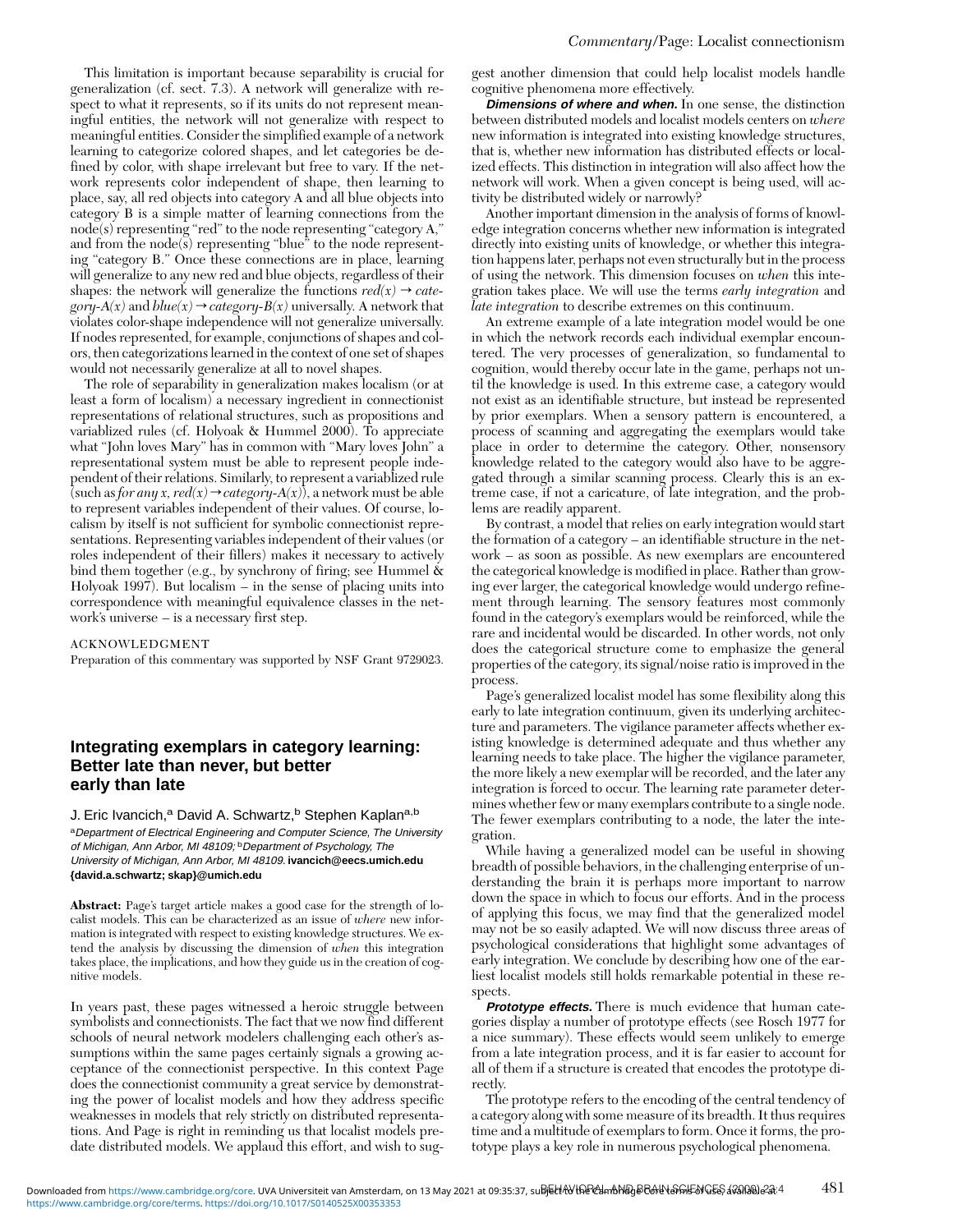## *Commentary/*Page: Localist connectionism

For example, people easily recognize prototypes even if they have never been encountered (Posner & Keele 1968). People will rate an unencountered prototype as more likely to have been previously encountered than a nonprototypic exemplar actually encountered (Bransford & Franks 1971). People more quickly recognize exemplars closer to the central tendency (Rosch 1975). Moreover, certain psychological phenomena suggest a structural reality underlying prototype effects. People fill in missing details of an exemplar its category's prototype (Bruner 1973). In a similar phenomenon, people, when recalling a specific exemplar, will shift it towards the prototype (Bruner & Minturn 1955).

**Differentiation or enrichment.** If a prototype is ultimately encoded in the network directly, it then becomes important to understand the process by which integration would create it. Many have argued that perceptual learning of a category is better viewed as a process of enhancing discrimination rather than simply as an additive process (e.g., Gibson & Gibson 1955; Hall 1991).

It is often the case that early attempts at categorization are overly broad and that over time perceptual categorization becomes more discriminatory (Mackintosh et al. 1991). Gibson and Gibson offer the example of developing the ability to distinguish different varieties of wine.

Clearly, features most common to the exemplars must be directly encoded within a prototype structure. It is also important, however, that features that are rare or incidental not hold the prototype hostage; they must be minimized. An additive process, which late integration favors, has greater difficulty in accounting for this process of subtraction.

**Category drift.** Categories change over time. Take, for example, an individual's face or a specific street corner. With late integration an ever growing number of exemplars will be recorded over an extended period of time. With early integration, however, the category will update and shift in place, through the aforementioned process of refinement. This process allows the prototype to track the environment's changes. Moreover, late integration suffers from the costly impact of perpetually needing to allocate new areas to remember new exemplars.

**Hebb's cell assembly.** The route we suggest to achieving all this is, perhaps surprisingly, a historical one. As our final point, we would like to remind the connectionist community of a specific localist model of neural structures that has been in existence since the 1940s. Despite its important advantages in several crucial domains, it has largely been ignored.

Donald Hebb (1949), created the notion of the cell assembly, a learned conglomeration of neurons that act in concert as a unit representing a category. While many in the connectionist field use and cite Hebb's learning rule, few (although it appears to be a growing number) refer to or use the cell assembly. The cell assembly is a neural structure that responds to a set of exemplars. It is a unitary structure that encodes the variety of exemplars encountered. And if constructed appropriately, it will display prototype effects.

Hebb's cell assembly is intimately connected with his learning rule. We believe, however, that his learning rule is incomplete, and that it requires a synaptic weakening component (examples are discussed in Hetherington & Shapiro 1993). The synaptic weakening component provides a mechanism for Hebb's fractionation concept. Fractionation makes possible the simplification and differentiation necessary to develop a prototype in the process of early integration. And finally, new information can always shape a cell assembly, allowing it to drift in parallel with its real-world correlate.

Hebb's cell assembly is a localist model that offers a number of distinct advantages. Our discussion, though, is not intended to detract from the central thrust of Page's analysis. Dispensing with fallacies regarding localist models is an important element in the debate within connectionism. And if the debate shifts from being primarily between localist and distributed models towards the possibilities within the space of localist models, much will have been accomplished.

#### ACKNOWLEDGMENT

We would like to thank Mark Weaver and the other members of the Seminar on Environmentally Sensitive Adaptive Mechanisms for their helpful comments.

## **Instance-based manifesto?**

#### Márk Jelasity

Research Group of Artificial Intelligence, József Attila University, Szeged H-6720, Hungary. **jelasity@inf.u-szeged.hu www.inf.u-szeged.hu/~jelasity/**

**Abstract:** Page's definition of localism is inspired by the instance-based paradigm. However, the locality of *representations* is not necessary for a model to be instance-based and, on the other hand, explicit featural representations are generally considered local. The important distinction is between instance-based and noninstance-based paradigms and not between distributed and local representations as Page claims.

Page's discussion of localist models in section 2.6 and his list of references makes it clear that when giving his definition he had the instance-based paradigm in mind. His localist model supports this interpretation, because its knowledge representation scheme is instance-based (weights of output units), its learning method is a version of vector quantization, and its decision method is in fact the simple first-nearest-neighbor algorithm with some noise added (Mitchell 1997).

Though Page concentrates on psychological modeling where delicate details are important, I would like to comment on his article from the more general standpoint of artificial intelligence and mathematics. The problem that connects these two fields is catastrophic inference. From a mathematical point of view, all learning methods are function approximators. Given the exemplars of some concept (i.e., a subset of a general category), they form a function that can classify all possible inputs. There are differences between the methods but practically every method can be applied to every problem or every modeling task in psychology; there is nothing in principle that could prevent this free applicability and, indeed, this is what we see happening in practice. (For example, Page demonstrates that his instance-based model can indeed explain different phenomena.) However, there is a major borderline between instance-based methods and others: the amount of knowledge stored by the instance-based models can be increased any time while the latter forget everything when taught new examples; this is the price to pay to have fast and effective algorithms. Instance-based methods typically run slower and need much more memory but they are flexible and extendable.

Based on the above observations my (simplified) interpretation of Page's suggestion is that – since in psychological modeling computational efficiency is not very important – we should choose instance-based models. If this interpretation is correct (which I shall assume henceforth), I agree with the suggestion. My problem is that Page handles the concept of local representation and instance-based modeling equally, which is unfortunately not true. The dimension of the distributed/nondistributed nature of representation and the dimension of the instance-based/noninstancebased nature of the paradigm are independent.

To show this independence in a brief technical paragraph, I will sketch the basic idea of a truly distributed implementation of an instance-based memory model. Let us represent our learning samples as vectors of features. Let the values of features be real numbers. Now, let the representation of our knowledge be the sum of these vectors. The recognition operation can simply be taken as the following: if the dot product of the test sample (presented as a vector) and our memory (i.e., the sum of all exemplars) is small then we say the sample is not in the memory; if it is large, then we say it is in the memory (i.e., it is recognized). A mathematical assumption is necessary in order to make the model func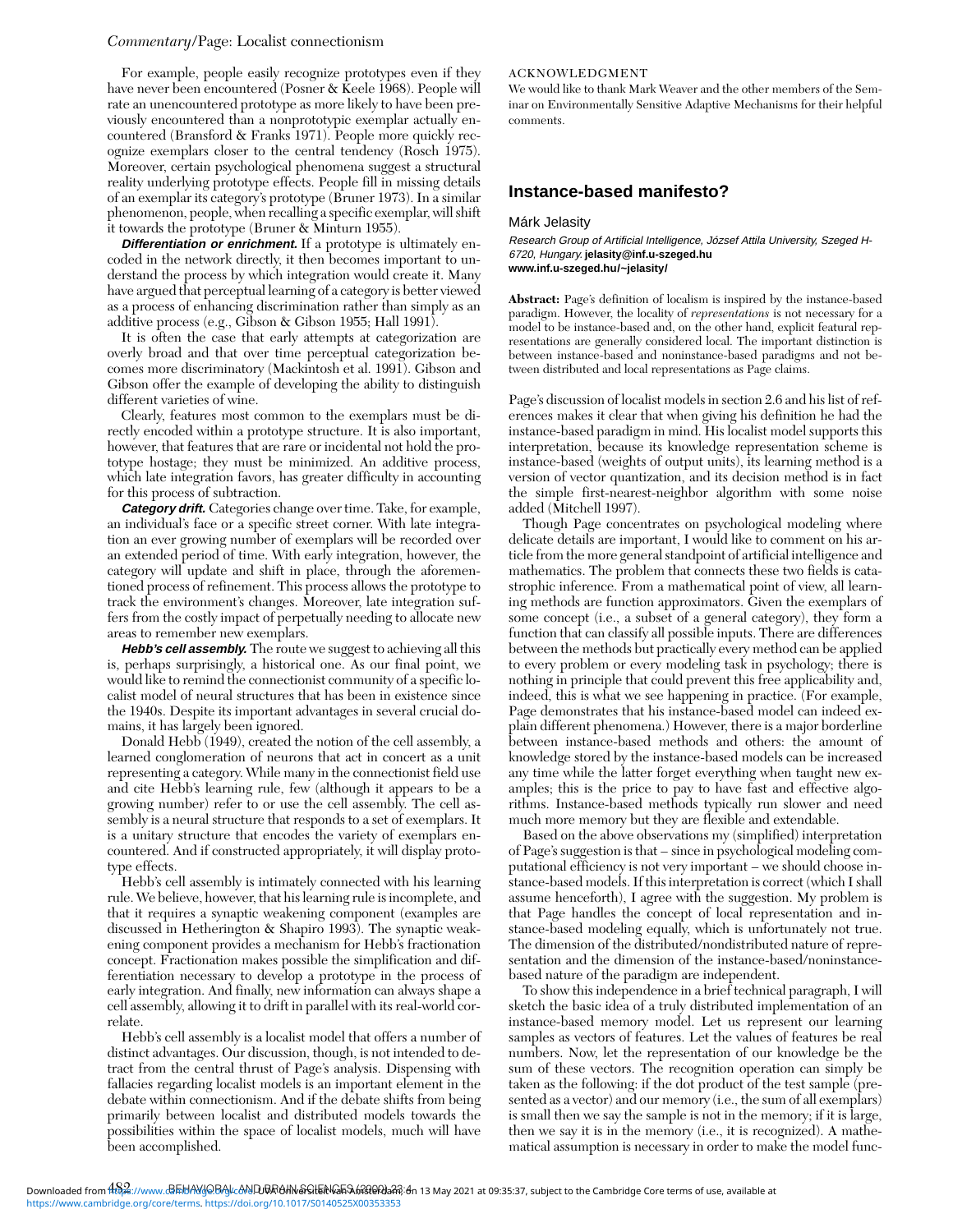tion properly: the vectors involved must be pairwise (approximately) orthogonal. The number of vectors stored is limited as a function of their length (i.e., the number of features). This model has most of the properties of usual instance based models, e.g., it does not suffer from the catastrophic inference problem, since one can always add new vectors to the memory (until its capacity is exceeded). In this framework, generalization and other phenomena can be modeled too. The model is for illustration only. More sophisticated models based on linear algebraic properties of vectors and matrices exist, see for example (Kohonen et al. 1981; Murdock 1982; Pike 1984).

To summarize: the two dimensions of modeling (the distributed/nondistributed nature of representation and the chosen paradigm) are independent. The instance-based paradigm does not exclude distributed implementations, whereas – unlike Page – many of us would consider, e.g., explicit featural representations (in models that are not necessarily instance-based) localist. Finally, the debate is certainly not confined to the field of connectionism, although instance-based models can have connectionist implementations (or visualizations) as in Page's model. Psychological models and learning algorithms should be classified at a more abstract level. The properties of the actual units do not necessarily reflect the behavior of a model in certain situations. I think – clarifying the terminology – "Modelling in psychology: An instance-based manifesto," would have been a better title for what Page may have wanted to say.

#### ACKNOWLEDGMENTS

I would like to thank George Kampis and Csaba Pléh for their valuable contributions to this work.

## **The elementary units of meaning**

#### Paul J. M. Jorion

Théorie et Praxis, Maison des Sciences de l'Homme, 75270 Cedex 6, Paris, France. **paul jorion@email.msn.com aris.ss.uci.edu/~jorion**

**Abstract:** Examining the implications of a localist model for linguistic performance, I show the strengths of the P-graph, a network of elementary units of meaning where utterance results from relaxation through the operation of a dynamics of affect values. A unit of meaning is stored in a synaptic connection that brings together two words. Such a model, consistent with the anatomy and physiology of the neural tissue, eschews a number of traditional pitfalls of "semantic networks": (1) ambiguity ceases to be an issue, as similar uses of a word are automatically clustered together; (2) faster retrieval of words acquired early is explained by the larger number of their instances. In addition the P-graph takes advantage of a plausible form of information storage: the local topology of the neural tissue.

**The elementary units of meaning.** The trouble with localist hypotheses is that one is making oneself vulnerable to embarrassing questions such as "All right, one instance of the word 'cat' is associated with a single neuron. So, how do you do this?" Ten years ago I offered a localist model for knowledge representation (Jorion 1989); I evaded the issue of implementation. I still do today. If on the contrary one claims that "The acoustic imprint 'cat' emerges in a holographic manner from the collaborative effort of a set of neurons associated with the word 'cat'" you are spared the thorny issue of "how?" as all will consent that such complex matters will be dealt with . . . in due course.

The stumbling block remains the physiology/chemistry of the storage process of memory traces and until someone comes up with an explanation, or at least a valid testable model, researchers will remain reluctant to commit themselves to localist models. As shown by Page, those of us who believe in their ultimate vindication need to keep building a body of converging evidence. Part of the process consists of refuting commonly assumed obstacles and other misconceptions.

Because I am taking exception to one of Page's statements in this issue, I will sketch how to flesh out a localist approach to linguistic performance. In my 1989 conference paper (Jorion 1989) and in further developments in my book (Jorion 1990) I put forward a template for linguistic performance (both speech and writing) as a dynamics operating on a network of memory traces made of individual words. This P-graph model differs from the classical "Quillian" semantic network that contains, in addition to words as acoustic or visual imprints, "meta-information" in the shape of speech part categorization or syntactic cues. It assumes nothing more than words being stored and being activated by a dynamics of affect values leading to relaxation through word utterance. Words are represented as vertices of a graph and their relationships as nodes: it is the dual graph of the traditional semantic network where words are nodes and relationships between them, vertices.

The P-graph model has specific strengths: (1) it is consistent with the currently known properties of the anatomy and physiology of the nervous system, (2) because the P-graph is the dual of a classical semantic network, (2.1) a word is automatically distributed between a number of instances of itself; (2.2) these instances are clustered according to individual semantic use, (2.3) the scourge of knowledge representation, ambiguity, is automatically ruled out; for example, kiwi the fruit and kiwi the animal being associated only through one relationship, the "superficial" (meaningless) one of homophony, their confusion does not arise: they reside in distant parts of the P-graph, and (3) the growth process of the graph explains why early word traces are retrieved faster than those acquired later: their number of instances is of necessity large because they have acted repeatedly as an "anchor" for the inscription of new words in the process of language acquisition. This allows us to do without Page's extraneous hypothesis that "a node of high competitive capacity in one time period tends to have high competitive capacity in the next" (sect. 4.4).

The loss of synaptic connections that accompanies knowledge acquisition corresponds to increased organization of the neural tissue (negentropy). This also means that the topology of the surviving connections carries significant information. As long as we remain ignorant of how memory traces are stored in the brain, that is, as long as we are unable to read the information encapsulated within the neural tissue, its very configuration is bound to appear meaningless, as if the pattern of its existing connections were haphazard. I claimed in my 1989 paper that it would be negligent for evolution to ignore a highly economical mechanism for information storage such as the topology of the neural tissue (Jorion 1989). I also showed how a simple rule for neuron colonization, that is, a "has a . . ." relationship establishing a symmetrical connection between two words (undirected graph) and an "is a . . ." relationship, an asymmetrical one (directed graph), inscribes topological information into a P-graph while ensuring redundancy in the representation of any individual word, confirming Page's insight that "localist models do not preclude redundancy" (sect. 6.3).

The "paradigm shift" necessary to implement the P-graph alternative to a classical semantic network is that neuron nuclei cease to be the locus of choice for information storage, synaptic connections between two neighboring neurons emerging as stronger candidates. The elementary structure of meaning is no longer the stand-alone, self-contained concept, but instead the relationship connecting two concepts (rat-rodent; mommy-baby bottle; piano-horrible); a view reminiscent of Aristotle's *categories* (cf. Jorion 1996).

In this new perspective the meaning of a word equates with the composite picture emerging from the set of associative units of two to which it belongs (see Jorion 1990, p. 88). This conception is remarkably close to Wittgenstein's view of the meaning of a word as the resultant of its possible uses: "The meaning is the use." Resemblance is no longer only a question of distances measured over a neural network, it also covers topological similarities. For example, synonyms do not need to be stored physically close to each other in the brain (indeed it is unlikely they would be, as syn-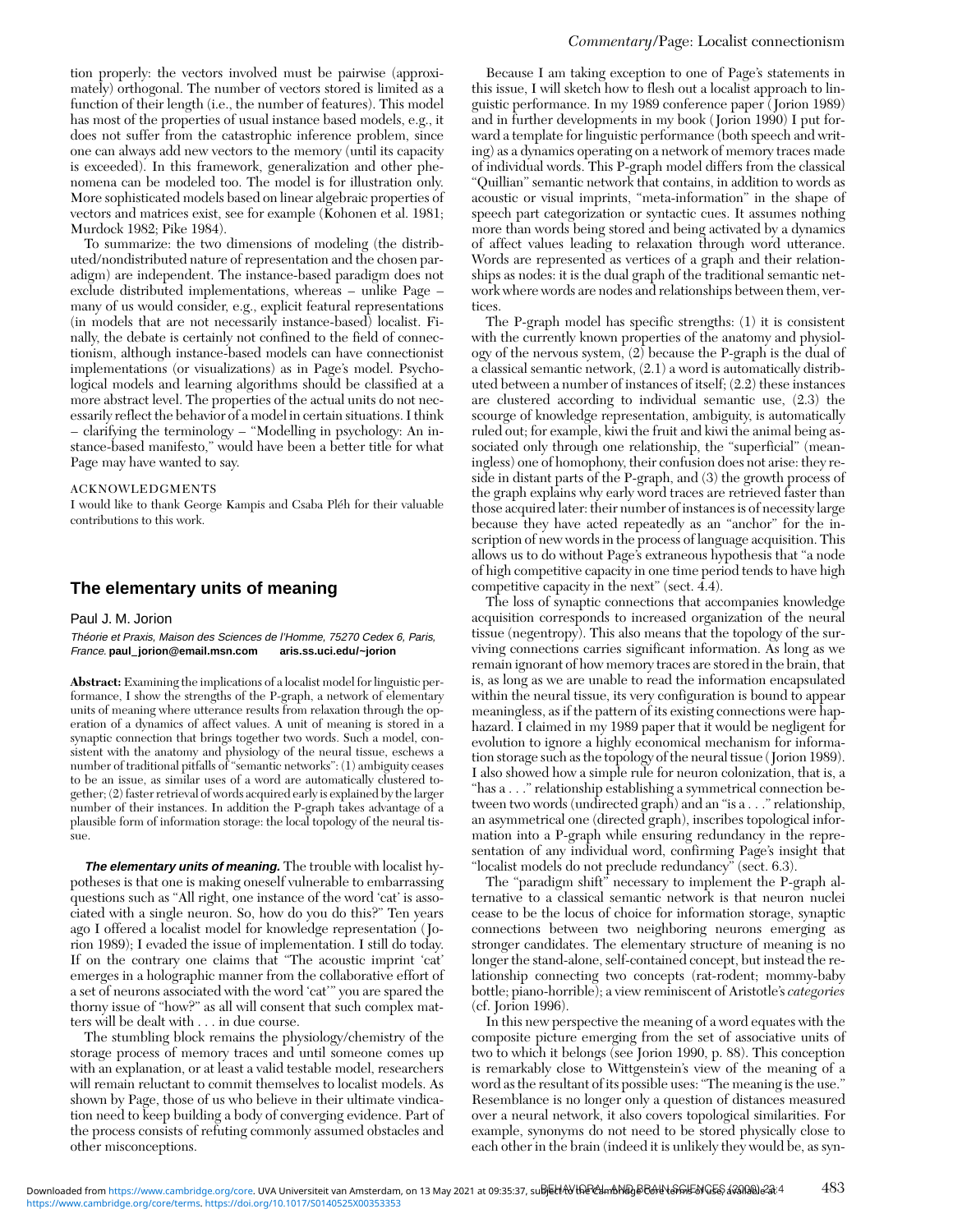#### *Commentary/*Page: Localist connectionism

onyms are typically acquired at different times in life rather than simultaneously) as long as they are part of isomorphic configurations of elementary units of meaning. Topological similarity may suffice for harmonics to develop between homological subnetworks, allowing synonyms to vibrate in unison.

## **Can we do without distributed models? Not in artificial grammar learning**

#### Annette Kinder

Department of Psychology, Philipps-University, D-35032 Marburg, Germany. **kinder@mailer.uni-marburg.de**

**Abstract:** Page argues that localist models can be applied to a number of problems that are difficult for distributed models. However, it is easy to find examples where the opposite is true. This commentary illustrates the superiority of distributed models in the domain of artificial grammar learning, a paradigm widely used to investigate implicit learning.

In his target article, Page impressively demonstrates the explanatory power of localist models. Given the many problems of distributed models, Page's conclusion that localist models should be preferred over distributed ones seems to be totally justified. However, although it is true that various psychological processes can be successfully simulated by localist networks (even more successfully than by distributed ones), there are other processes for which localist models are not adequate. One example is implicit learning, which recently has become a popular research topic in cognitive psychology. In implicit learning, knowledge about complex sequential material is acquired under incidental training conditions. A paradigm widely used to investigate implicit learning is artificial grammar learning (AGL). This commentary illustrates how the existing localist models fail to account for AGL and why it would be difficult to conceive more adequate localist models.

In AGL, strings of letters (or other symbols) are presented that were generated according to an artificial grammar. This kind of grammar comprises a complex set of rules which constrain the order of the letters in the strings. In an AGL experiment, participants first have to memorize a subset of all strings which can be generated by a particular grammar, the so-called grammatical strings. Only after this training stage is over, they are informed about the existence of the rules. Subsequently, they are asked to categorize new grammatical and nongrammatical strings as following or violating these rules, which they normally can do well above chance level. It has been shown that participants use several different sources of information to accomplish this task (Johnstone & Shanks 1999; Kinder 2000; Knowlton & Squire 1996). AGL is considered as a typical example of implicit learning because the learning conditions are incidental and the acquired knowledge seems to be difficult to verbalize.

Two types of connectionist models of AGL have been proposed, a simple recurrent network (SRN) model and several autoassociator models. Whereas most autoassociator models of AGL can be described in purely localist terms, the SRN model mainly relies on distributed representations. An SRN (Elman 1990) comprises a minimum of four layers of processing units, an input layer, a hidden layer, an output layer, and a context layer. The context layer contains a copy of the hidden layer's activation pattern on the last stimulus presentation. Because of this feature, the network can learn to predict a stimulus in a sequence not only from its immediate predecessor but from several stimuli presented before. Although the SRN is not fully distributed because it also contains localist representations, it is closer to the distributed end than to the localist end of the scale: It learns by backpropagation, and the representations of the stimulus sequence, which are the crucial ones in an SRN, are distributed.

When AGL is simulated in an SRN, the network is trained with the same stimuli as the participants (Dienes et al. 1999; Kinder

2000). The letters of each string are coded one at a time, from left to right in the input layer. The network is trained always to predict the next letter in the string. That way, the network gradually becomes sensitive to the absolute and conditional probabilities of letters within the set of training strings. If a network trained that way is tested subsequently, it is capable of discriminating between grammatical and nongrammatical strings. More important, it makes correct predictions about the kind of information participants use at test. For example, it predicts that participants will endorse test items comprising a higher number of familiar string fragments more readily than those comprising a lower number of familiar fragments (Dienes et al. 1999). Furthermore, it correctly predicts that a test string's similarity to a specific training item will influence its endorsement rate only to a very small extent (Kinder 2000).

The only existing localist models of AGL are autoassociator models (Dienes 1992). These models contain a single layer of units each of which represents a letter in a particular position. Every unit is connected to every other unit except to itself. During training, the connection weights are changed in such a way that the network reproduces its input activation pattern as accurately as possible. Since all units are connected to all other ones, the autoassociator models erroneously predict that participants are capable of learning relations between two distant letters even if the intervening letters are not systematically related to either of them (St. John & Shanks 1997; Redington & Chater, submitted). Furthermore, they falsely predict that information about entire training items will be important in grammaticality judgments (Kinder 2000). Both problems could be solved by allowing only associations between representations of adjacent letters. However, this would lead to the false prediction that participants learn information only about letter bigrams. Although it might be possible to conceive a model in which all of these false predictions are avoided, rather complicated assumptions about the impact of spatial vicinity on weight change would have to be made. By contrast, such assumptions are not necessary in the SRN model. As a result of the network's architecture, its learning mechanism, and the fact that letters are presented one after another, spatial vicinity influences the network's behavior quite naturally.

To summarize, there is neither an acceptable localist alternative to the SRN model of AGL nor could such an alternative be conceived easily. In another type of implicit sequence learning (e.g., Cleeremans & McClelland 1991), SRNs are the only existing models. Thus, when we try to explain the (implicit) acquisition of sequences, we cannot do without distributed models.

## **Localist network modelling in psychology: Ho-hum or hm-m-m?**

#### Craig Leth-Steensen

Department of Psychology, Northern Michigan University, Marquette, MI 49855-5334. **clethste@nmu.edu**

**Abstract:** Localist networks represent information in a very simple and straightforward way. However, localist modelling of complex behaviours ultimately entails the use of intricate "hand-designed" connectionist structures. It is, in fact, mainly these two aspects of localist network models that I believe have turned many researchers off them (perhaps wrongly so).

From a cognitive modeller's perspective, localist network modelling makes life easy and makes life hard. It makes life easy because the representational properties of localist network models are so well and easily defined. The modeller needs only to separate the representation underlying a cognitive process into its higher and lower level featural components and then to superimpose those components on the (hierarchically arranged) units of a localist network. The task of modelling then involves determining the appropriate set of connections (in terms of both their structure and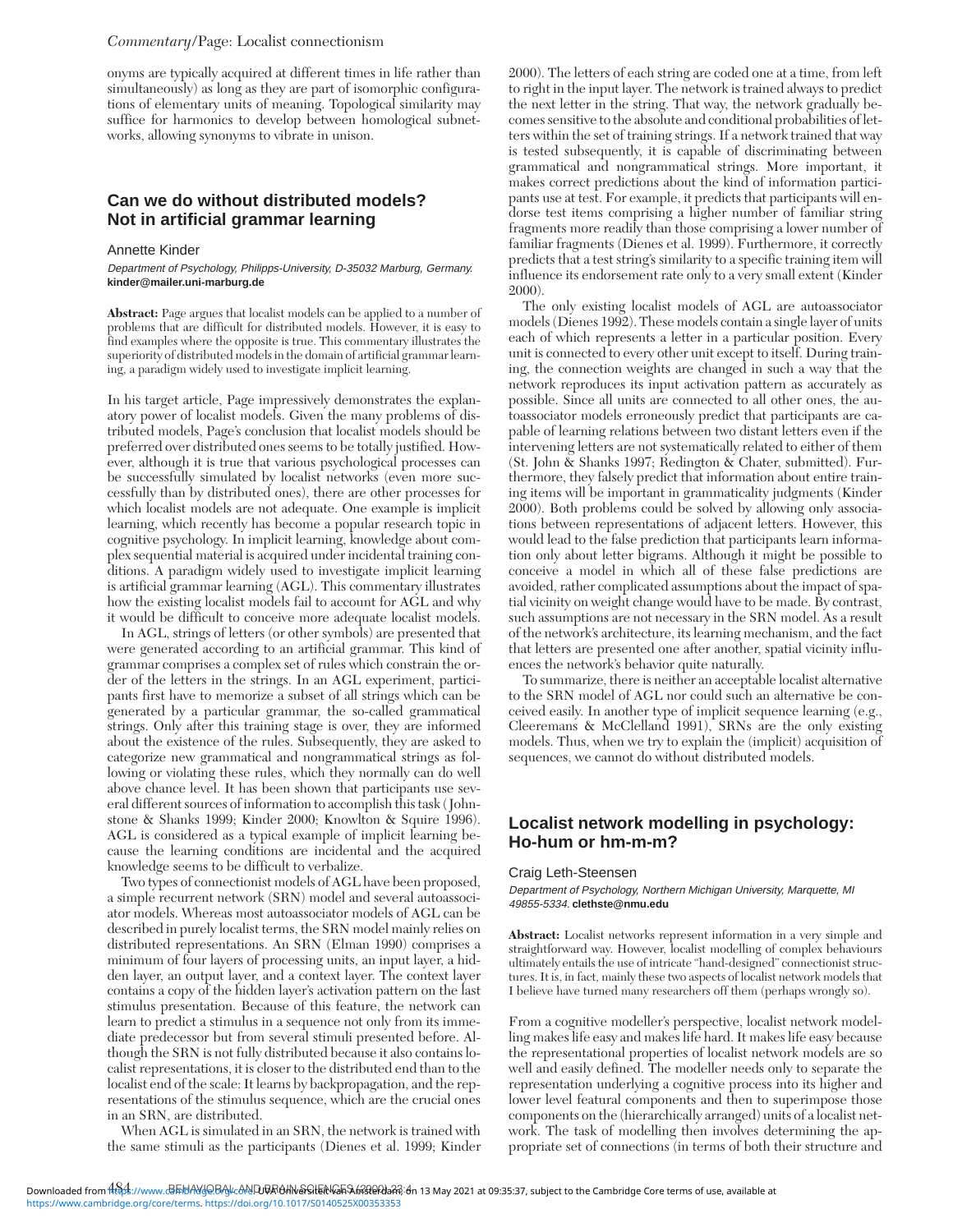their strengths) between the units that, along with the appropriate set of activation processing assumptions, will result in a successful simulation of the behaviour in question. With respect to actual localist modelling endeavours, these behaviours typically include some form of recognition, recall, identification, or categorization performance within either a memory or a perceptual/ semantic classification task; behaviours which Page shows are well served by being modelled within a localist network scheme. It is when the modeller tries to simulate more complex kinds of behavioural phenomena (e.g., see the Shastri & Ajjanagadde 1993 connectionist model of reasoning; and the "back end" of the Leth-Steensen & Marley 2000 connectionist model of symbolic comparison) that life becomes hard. Ultimately, localist attempts to solve the modelling problems invoked by complex behaviours entail the use of intricate "hand-designed" connectionist structures. Although I think that most would (should?) agree that designing such structures is a useful scientific exercise in and of itself, there are likely to be many different ways to design a set of connections between localist representations that will solve such problems, but only a limited number of ways in which they are "solved" by the brain in actuality.

It is my belief that a general feeling of disdain for localist network modelling has arisen within some members of the cognitive community for two basic reasons. First, it is precisely this handdesigned, or *a priori* defined nature of most of the available localist network models that has turned many researchers off them. Cognitive modelling using distributed network representations almost invariable begins from the very strong position that the learning of those representations is always part of the modelling enterprise. One is never in the position of staring at a set of network connections and their weights and wondering how they got to be that way. In this article, Page goes a long way toward presenting a very stimulating, generalized approach to the learning of localist representations; one that one hopes can be appreciated by both novice and expert network modellers alike. However, because this approach is applied here only to fairly simple kinds of two- and three-layer network modules, it is not immediately clear how it can then be *scaled up* in order to generate more complex localist structures such as that of the commonly used interactive activation (IA) model (particularly with respect to the seemingly necessary inclusion of multiple localist instances).

Second, there seems to be a generalized intellectual bias against connectionist models that use strictly localist representations in favour of those using distributed ones precisely because of the simple and straightforward way in which information is represented within localist networks. In other words, because the brain is such a complex organ, the belief (hope?) is that neural representation just can't be that simple. For example, as expressed by M. I. Jordan (1990 – to whom, however, I do not presume to ascribe any such bias) – "[distributed] networks with hidden units are worthy of study . . . because their structural and dynamic properties are more *interesting* [emphasis added] than those of simpler systems" (p. 497). With respect to actual behavioural phenomena, however, networks with hidden units also tend to have so much processing power that they often can substantially outperform the learning and processing capabilities of humans and, hence, must then be scaled down to more localist-like systems in order to capture human performance (e.g., see Lacouture & Marley's model of absolute identification, 1991).

In conclusion, let me observe that as intellectually tantalizing as distributed representational systems are, all of us still owe it to behavioural and brain science to fully look into and *exhaust* the possibility that the majority of representation within the brain might just be as simple and straightforward as localist models presume it to be.

## **Localist representations are a desirable emergent property of neurologically plausible neural networks**

#### Colin Martindale

Department of Psychology, University of Maine, Orono, ME 04469. **rpy383@maine.maine.edu**

Abstract: Page has done connectionist researchers a valuable service in this target article. He points out that connectionist models using localized representations often work as well or better than models using distributed representations. I point out that models using distributed representations are difficult to understand and often lack parsimony and plausibility. In conclusion, I give an example – the case of the missing fundamental in music – that can easily be explained by a model using localist representations but can be explained only with great difficulty and implausibility by a model using distributed representations.

For reasons that I have never understood, localist representations are virtually taboo in neural-network theory even though as Page points out in the target article, they offer some distinct advantages over distributed representations. One very big advantage is that people can understand connectionist theories that employ localist representations. Even if such representations served no purpose, they would be a convenient fiction. As far as I know, I am the author of the only two undergraduate cognition texts that consistently use a neural-network approach. Martindale (1981) was written because I felt that students should be presented with a state-of-the-art text rather than one using the thoroughly discredited computer metaphor of mind. I used localist representations, as they were not frowned upon at that time. In the following years, I tried presenting some models using distributed representations in my lectures and was confronted with a sea of completely confused faces. Martindale (1991) also uses localist representations, although I did say in the preface that this was a simplification and that the "grandmother" node was just a stand-in for a pattern of activation across a field of nodes. (I did not fully believe that but was hoping that instructors would see the comment and adapt the book.)

Students are not the only ones who do not understand models using distributed representations. Unless they are experts, professors do not understand them either. Several years ago, I wrote a chapter in which I set forth a model of creativity using distributed representations in a Hopfield (1984) net and simulated annealing (Hinton & Sejnowski 1986) to avoid local minima (Martindale 1995). A year or so later, I was asked to give an invited address on creativity; however, the invitation was contingent: "don't talk about that neural-network stuff, because no one understands it." I have just finished a chapter on neural networks and aesthetic preference (Martindale, in press). I wanted to use the model that I had used to explain creativity, but I also wanted people to understand me. Thus, I ended up using a neural-network model with localist representations. This model could easily be translated into a Hopfield energy-minimization model, but the latter would be very difficult for most psychologists to understand. Professors are not stupid, but they have a passion for parsimony and an aversion to mathematical gymnastics that complicate rather than simplify matters.

In general, connectionist theorists use a brain *metaphor.* We do not usually put forth models where one node corresponds to one neuron, because we don't know enough about how neurons work. A node is thought of being like a neuron or made up of a group of neurons. Theorists who use distributed representations want to stop one step short of saying that this distributed set of neurons will be referred to as the grandmother node. We all agree that nodes are made up of distributed sets of neurons. Why stop at feature nodes? As Page points out, those who suggest localized representations are always confronted with the fact that no one has ever found a grandmother neuron. This is not a relevant question, as we are talking about nodes rather than neurons. However, cells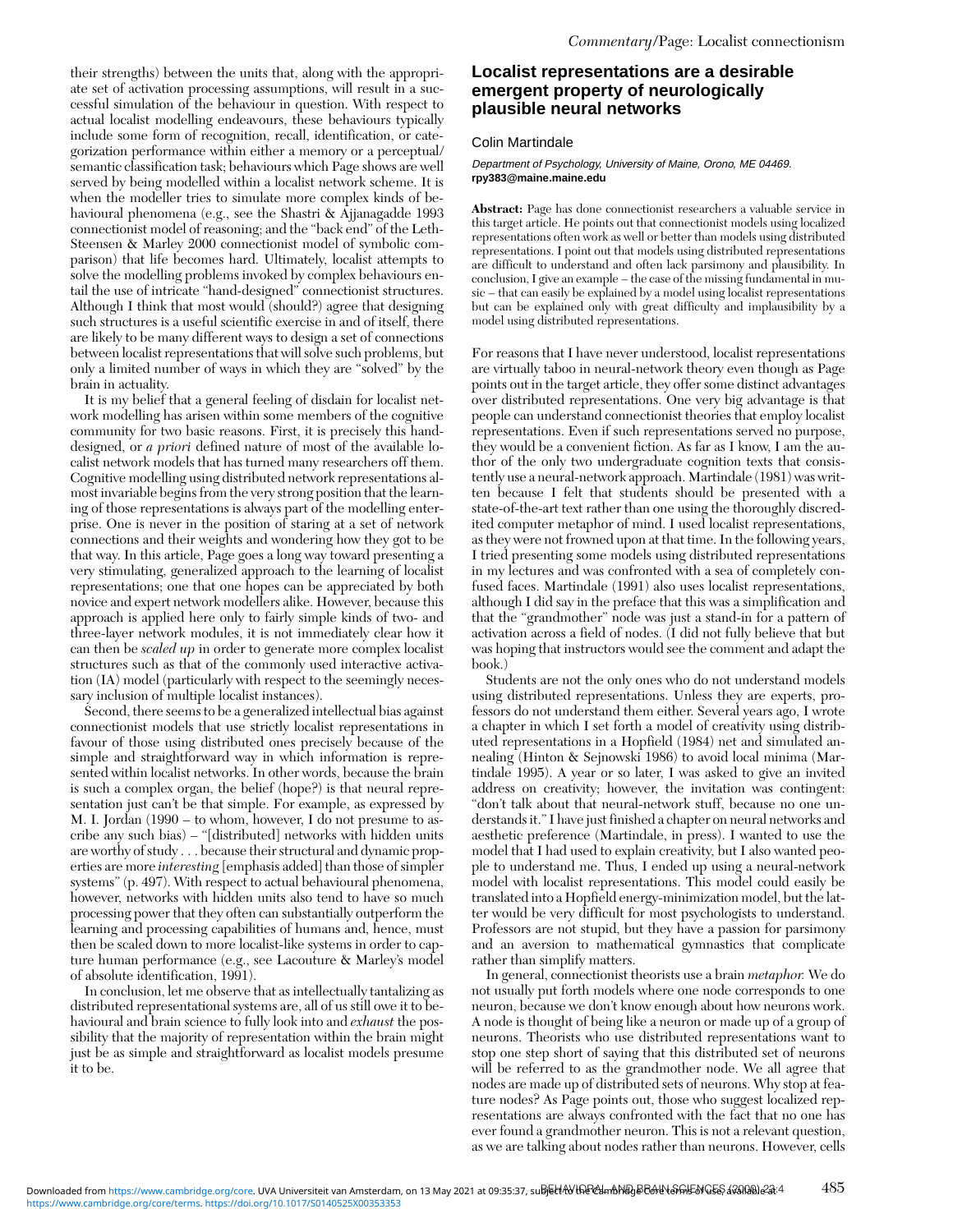## *Commentary/*Page: Localist connectionism

fairly close to grandmother neurons have in fact been found. Young and Yamane's (1993) "particular-Japanese-man" neuron is an example. Logothetis et al. (1995) showed monkeys a variety of objects. Single-cell recordings from the inferotemporal cortex were made. Most neurons responded to only a given object shown from a particular viewpoint. However, a small portion responded in a view-invariant fashion to the objects to which they had been tuned. This should not be surprising.

Any neurologically plausible neural network (several layers of nodes, lateral inhibition on each layer, bidirectional vertical excitatory connections among nodes on different layers, massive but not absurd interconnections) is bound to generate some localist representations. Consider hearing the musical note C (66 Hz). It is composed of not only this fundamental pure tone but also of its upper partials, which are integer multiples:  $C'$  (132 Hz),  $G'$  (198 Hz),  $C''$ (264 Hz), E" (330 Hz), and so on (Helmholtz 1885/1954). Consider a C-major net that consists of nodes for all of the notes in the Cmajor scale on layer L1. Well, the brain doesn't have just one layer, but several. What will happen? Given the Hebb learning rule and its revisions (the correct citation is actually Thorndike 1911), we would expect the fundamental frequency and the upper partials to form excitatory connections with one or more nodes on level L2. These would be localist nodes coding the musical note C (66 Hz) and its upper partials. If we were to remove the fundamental frequency of 66 Hz, common sense would suggest that we should hear C". In fact, we still hear C. This is easy enough to explain: the upper partials have excited the L2 C node, and it has activated the missing fundamental. This explanation is analogous to the localist explanation of the word-superiority effect. The reader may think that a distributed representation model of the sort proposed by McClelland and Rumelhart (1985) could handle this problem: we connect all the L1 nodes in an excitatory fashion and use the Hebb rule to train the net. This will give us an  $N \times N$  matrix of connection weights. It will also give us a mess that would not restore the missing fundamental. The notes in C-major (or any other scale) share too many upper partials. They are not orthogonal enough, so would interfere with each other too much. It might be possible to solve this problem using only distributed representations, but the solution would be neither parsimonious nor plausible.

## **A phase transition between localist and distributed representation**

Peter C. M. Molenaar and Maartje E. J. Raijmakers Department of Psychology, University of Amsterdam, 1018 WB Amsterdam, The Netherlands. **op–molenaar@macmail.psy.uva.nl**

**Abstract:** Bifurcation analysis of a real-time implementation of an ART network, which is functionally similar to the generalized localist model discussed in Page's manifesto shows that it yields a phase transition from local to distributed representation owing to continuous variation of the range of inhibitory connections. Hence there appears to be a qualitative dichotomy between local and distributed representations at the level of connectionistic networks conceived of as instances of nonlinear dynamical systems.

This manifesto presents a clear specification and some very challenging implications of localist representation in connectionist psychological modelling. Unfortunately, within the limited confines of this commentary we will have to restrict ourselves to a single aspect of this excellent manifesto.

Section 4 of the manifesto introduces a generalized localist model, the architecture of which is reminiscent of an ART network (e.g., Grossberg 1980). Like ART, the generalized localist model depicted in Figure 3 has two layers for input representation and coding, respectively. Figure 5 shows an extension of this generalized localist model involving an additional coding level, like in ART 2 networks (e.g., Carpenter & Grossberg 1987).

Hence, in conformance with several indications given by the author, the generalized localist model and ART models share the same functional architecture.

Given this equivalence between the generalized localist model and ART, including equivalent local representation at the coding level(s) equipped with competitive interactions, and because the distinctions between localist and distributed representations constitute a basic tenet of the manifesto, it might be an interesting question whether ART can also give rise to distributed representations. The scenario we have in mind is one in which an ART network starts with regular local coding, but under continuous variation of a subset of the network parameters suddenly undergoes a transition to distributed coding. Such a scenario is prototypical of a mathematical bifurcation analysis of ART, aimed at the detection and consequent specification of phase transitions in its performance.

Such a bifurcation analysis of ART has been carried out by Raijmakers et al. (1997), using a real-time implementation of ART as a system of coupled nonlinear differential equations (exact ART, cf. Raijmakers & Molenaar 1996). Based on empirical evidence obtained in the developmental neurosciences (e.g., Purves 1994), the range and strength of excitatory and inhibitory connections, arranged in on-center-off-surround competitive fields, were continuously varied as in actual brain maturation. A number of socalled fold bifurcations were thus detected, one of which would seem to be of particular importance for the present discussion. This concerns the bifurcation marking a phase transition between local coding and distributed coding owing to a continuous decrease of the range of inhibitory connections.

A bifurcation or phase transition is indicative of a qualitative change in the behavior of a nonlinear dynamic system (e.g., van der Maas & Molenaar 1992). That is, the dynamic organization of a system's behavior suddenly shows qualitatively new properties like the emergent new types of attractors in phase space (e.g., Thelen & Smith 1994). Hence the phase transition obtained in exact ART owing to a continuous decrease of the range of inhibitory connections in the competitive field is also indicative of a qualitative change, in this particular case a qualitative change marking the transition from local coding to distributed coding. What could this imply for the distinction between local and distributed representation?

At the level of ART as a system of differential equations, and given the equivalence noted above also at the level of the generalized localist model as a system of differential equations, the bifurcation marking the transition between local and distributed coding involves a qualitative change in the sense indicated above. Consequently, there appears to be discontinuous border between local coding and distributed coding. At least at this level of connectionistic models, conceived of as particular instances of nonlinear dynamic systems, there appears to be some kind of dichotomy between local representation on the one hand and distributed representation on the other hand. Of course this leaves completely open the question whether such a dichotomy also exists at other, for instance, more functionally defined, levels. The manifesto presents strong arguments that no such dichotomy between "distributed" and "localist" may exist at these other levels.

## **Localist models are already here**

## Stellan Ohlsson

Department of Psychology, University of Illinois at Chicago, Chicago, IL 60607. **stellan@uic.edu www.uic.edu/depts/psch/ohlson-1.html**

**Abstract:** Localist networks are symbolic models, because their nodes refer to extra-mental objects and events. Hence, localist networks can be combined with symbolic computations to form *hybrid models.* Such models are already familiar and they are likely to represent the dominant type of cognitive model in the next few decades.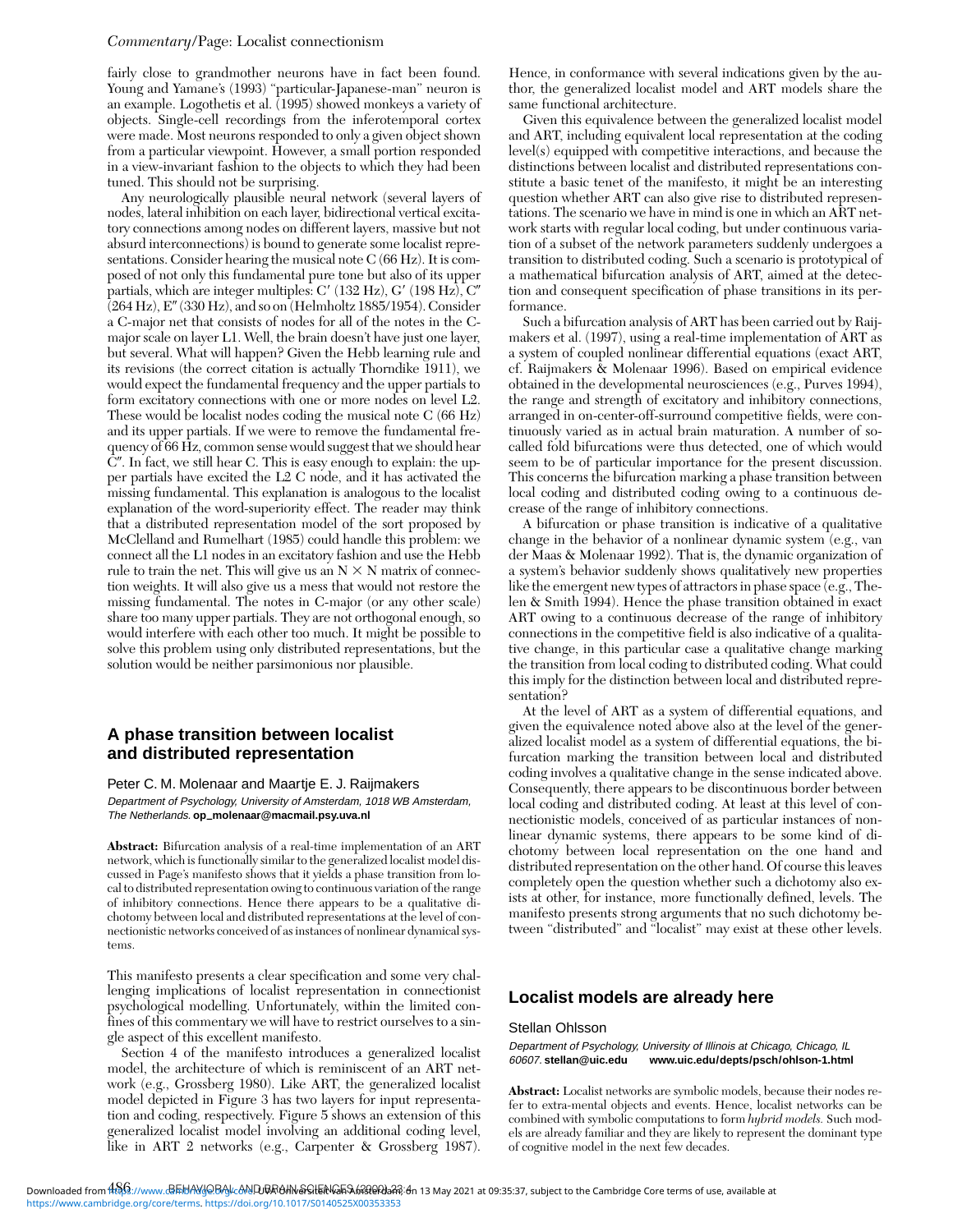Connectionist models are of limited interest to the student of higher-order human cognition for three reasons.

1. Human cognition – particularly as expressed in art, literature, mathematics, technology, and science – is not a reflection of the perceived environment. It is driven by goals and by the imagination, that is, by mental representations that go beyond experience. Human behavior is not adaptive or reactive but *centrally generated.* Hence, it cannot be explained in terms of mappings of input patterns onto output patterns, regardless of the mechanism by which those mappings are obtained.

2. Human behavior is both hierarchical and sequential. Elementary actions are orchestrated both in space and over time. Hierarchical, sequential processes that extend over time are precisely the kind of processes that connectionist networks – of whatever kind – do a poor job of modeling. In contrast, these fundamental features of human behavior are quite naturally and unproblematically represented in symbolic models.

3. Connectionist models represent learning in terms of quantitative calculations over network parameters (weights, strengths, activation levels). Changes in these parameters influence how the relevant nodes and links enter into a given cognitive process, that is, they explain how a piece of knowledge is used. However, the more fundamental question in learning is how knowledge is constructed in the first place. That is, why is this node connected to that node? Network models – of whatever kind – have no answer to this question and finesse it by assuming that every node is connected to every other node and by allowing link strengths to take zero as their value.

However, this subterfuge is untenable. There is not the slightest reason to believe that every neuron in the human brain (or neural column or any other functional unit) is connected to every other neuron. In fact, what we do know about transmission pathways within the brain indicates that this is precisely how the brain is *not* wired. Hence, a fundamental assumption, without which most of the theoretical machinery of connectionist modeling becomes irrelevant or unworkable, is not satisfied.

I take these three observations as sufficient proof that connectionist models cannot succeed as models of higher cognition. It does not follow that such models are without lessons to teach. First, network modeling has brought home, as only actual exploration of such models could have brought home, a realization of exactly how much cognitive work can be accomplished by the manipulation of network parameters. Second, the contrast between symbolic models and network models has served to highlight severe weaknesses in the symbolic approach. Enduring lessons include the need to assume distributed rather than serial processing, the need for robust computational techniques, and the quantitative nature of phenomena such as familiarity effects, recognition, priming, typicality in categorization, metacognitive judgments, and so on. There is no doubt that such *graded phenomena* are better explained in terms of adjustments of quantitative network parameters than in terms of symbolic computations as classically understood.

The obvious response to this situation is to conclude that a model of higher-order cognition must include both symbolic computations and quantitative adjustments of the representational network over which those computations are defined. However, such a *hybrid model* was until recently difficult to conceptualize, due to the connectionists' insistence that network models had – or should have – distributed representations as well as distributed processing, a stance that cannot be reconciled with the symbolic assumption that there are atomic symbols that refer to extra-mental objects and events.

Mike Page's localist manifesto provides a welcome resolution of this dilemma. In a localist network, as defined in the target article, the nodes are symbols – they refer to things – and localist models are therefore symbolic models. It then becomes natural to envision a cognitive system in which a localist network is responsible for graded cognitive phenomena while symbolic computations over that network are responsible for phenomena in which

compositionality and systematicity are important (deductive reasoning, heuristic search during problem solving, planning, skilled action, etc.).

However, this move reveals that localist networks are less than revolutionary. Ideas about strength adjustments and changing activation levels have played central roles in semantic networks, production systems and other types of symbolic models from the start. The most recent version of the ACT-R model (Anderson & Lebiere 1998) operates both with subsymbolic, quantitative processes (shaped by a different mathematical rationale than the one behind connectionist models) and symbolic operations on chunks and rules. Theoretical discussions of such *hybrid systems* are already in full swing (Sloman & Rips 1998) and empirical evidence for them is accumulating (e.g., Jones & McLaren 1999). Although Page's article thus comes too late to pioneer the hybrid approach that no doubt will dominate cognitive modeling in the next few decades, his article is nevertheless extremely useful in laying out the arguments why network modelers should abandon the idea of distributed representations and return to symbolic modeling, augmented and strengthened by the lessons taught by connectionism.

## **A competitive manifesto**

#### R. Hans Phaf<sup>a</sup> and Gezinus Wolters<sup>b</sup>

aPsychonomics Department, University of Amsterdam, 1018 WB Amsterdam, The Netherlands; **bDepartment of Psychology, Leiden University, 2300 RB** Leiden, The Netherlands. **pn–phaf@mac/mail.psy.uva.nl wolters@fsw.leidenuniv.nl**

**Abstract:** The distinction made by Page between localist and distributed representations seems confounded by the distinction between competitive and associative learning. His manifesto can also be read as a plea for competitive learning. The power of competitive models can even be extended further, by simulating similarity effects in forced-choice perceptual identification (Ratcliff & McKoon 1997) that have defied explanation by most memory models.

The relationship between input pattern and node activation centers in the discussion of localist versus distributed representations. If for a given input pattern a single node in either a (hidden) layer or subdivision of a layer (i.e., a module; see Murre et al. 1992; Phaf et al. 1990) is activated, the representation is called local. Page forcefully argues for localist models. We believe, however, that the representational issue is not the core of the debate. The representational issue hinges on the specific labeling of input and representational patterns, which does not in a principled way relate to internal network design. The McClelland and Rumelhart (1981) and Rumelhart and McClelland (1982) model for context effects in letter recognition, for instance, has local representations in the third (word level) layer when single words are presented, but distributed representations when exposed to four-letter nonwords. So, localist representations in this model seem to depend on deciding that among all possible four-letter strings only those strings that result in a single activation in the third layer are relevant. By the same operation, many distributed models can, in principle, be made localist. If, for instance, a back-propagation network has been trained on at least as many independent patterns as there are hidden nodes, new input patterns can be constructed that have single node representations. This eventually boils down to solving n (the number of hidden nodes) equations with *n* unknown variables. We can label the newly constructed patterns (e.g., as particular words), and choose to ignore (e.g., call these nonwords) all patterns with distributed representations on which the network was initially trained. So, by subsequently changing the relevance of the input patterns, a back-propagation network may become localist.

However, which input patterns are relevant and which are not is usually not determined after learning has taken place. The issue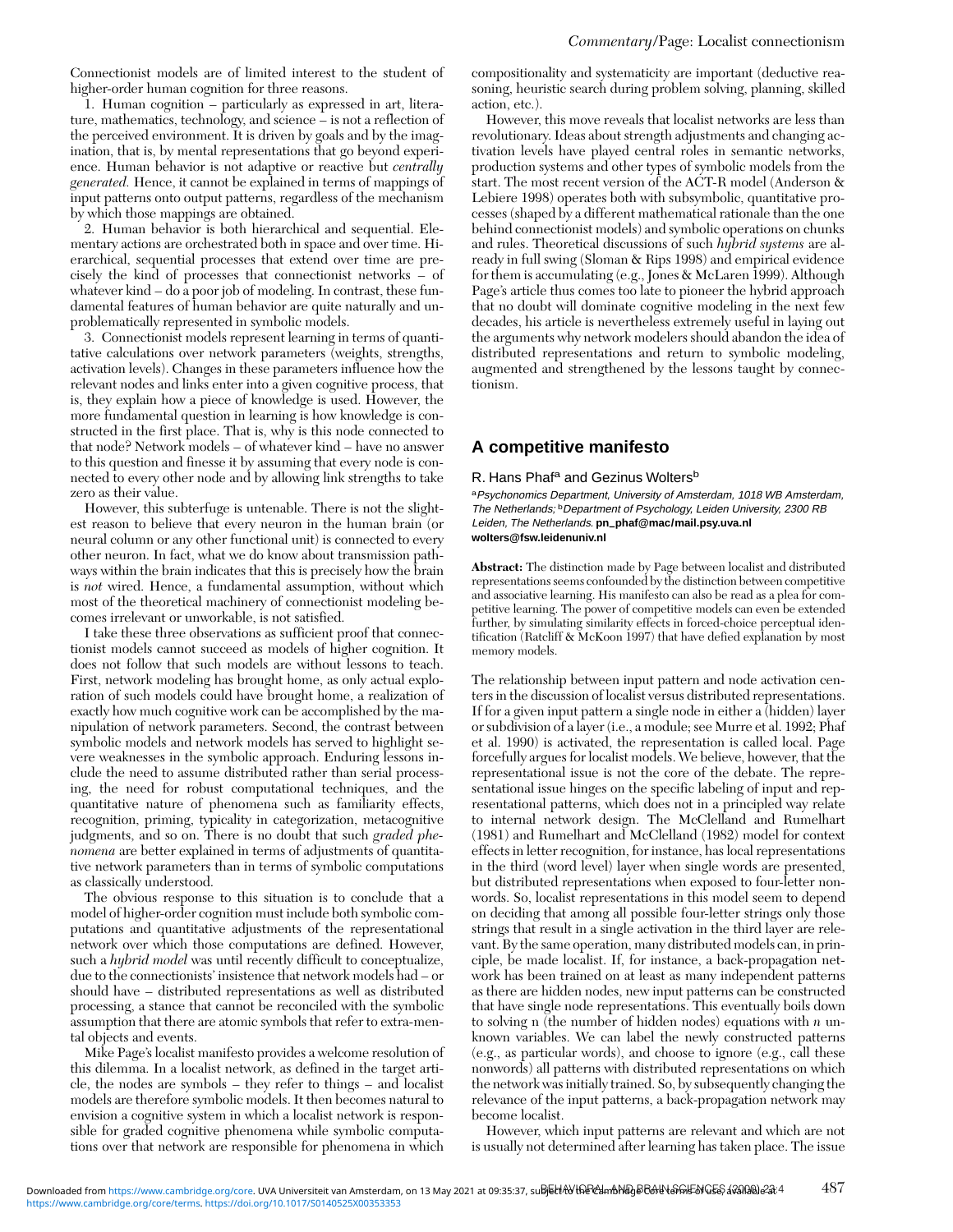## *Commentary/*Page: Localist connectionism

then changes to the question what kinds of representations develop for relevant input patterns during learning, and it focuses "thus" on the learning procedure. We agree with Page that a broad distinction can be made between (supervised) associative learning and (largely unsupervised) competitive learning. Associative learning couples two activation patterns (i.e., generally input and output patterns) and does not put restrictions on the number of activated nodes forming the association. Competitive learning functions to classify, or categorize, input patterns in distinct classes. By its very nature, competition works to select single nodes or neighbourhoods of nodes (e.g., Kohonen 1995) for these classes and thus leads to the development of local (or even topologically organized) representations for the preselected input patterns. It is, probably, no coincidence that Page extensively discusses competitive learning under the heading of "A generalized localist model" (sect. 4).

One of the many interesting applications of competitive learning that are dealt with by Page is the effect of similarity on practice (sect. 4.2.5). We suggest here that a similar competitive model can account for similarity effects in forced-choice perceptual identification (Ratcliff & McKoon 1997), which has proved a stumbling block for many computational models of memory. Generally, previous study facilitates identification of a briefly presented word (Jacoby & Dallas 1981). Such facilitation, or repetition priming, is also found when after a brief target presentation, a choice has to be made between the target word and a foil, but only when target and foil are similar. More precisely, when the target is studied beforehand there is facilitation, and when the (similar) foil has been studied there is inhibition in forced-choice identification. Both facilitation and inhibition disappear, however, when target and foil are dissimilar. This is often interpreted as evidence that previous study does not strengthen perceptual fluency (which should result in priming also with dissimilar alternatives), but that it induces a response bias (Ratcliff & McKoon 1997). The fluency versus bias issue may reflect the distinction between associative and competitive learning, especially if it is realized that in connectionist terms there is no need to restrict the bias in competition to a response level.

In models using associative learning, facilitation of target identification owing to previous study should be found, irrespective of similarity to a foil. In competitive models reaction times (and errors) do not depend on the extent of the input per se, but on the time it takes to solve competition (e.g., Phaf et al. 1990). Whereas associative models tend to rely on absolute levels of activation, similarity and comparing activations play a more important role in competition. If in the model of Figure 5, topological ordering is introduced in the second layer according to a competitive learning scheme (e.g., Kohonen 1995; Phaf & van Immerzeel 1997), evidence for both target and foil may accrue there in a topologically organized fashion. The two nodes in the third layer represent the choice of either target or foil. When target and foil are similar, they will compete heavily in the middle layer and an increase in weights to the target will speed up the resolution of competition. Increases in weight to the foil will slow the resolution of competition. The competition between dissimilar targets and foils, however, is solved almost immediately and will not be influenced by changes in weights to either target or foil.

In this manner, the rather elusive phenomenon of similarity effects on forced-choice perceptual identification may be modeled quite directly in competitive models. The relative ease of applying these models to experimental data, as in the previous example, justifies the challenging tone of the paper by Page, but we think the title should be changed in "a competitive manifesto."

## **Dynamic thresholds for controlling encoding and retrieval operations in localist (or distributed) neural networks: The need for biologically plausible implementations**

#### Alan D. Pickering

Department of Psychology, St. George's Hospital Medical School, University of London, London SW17 0RE, United Kingdom. **a.pickering@sghms.ac.uk www.sghms.ac.uk/depts/psychology/aphome.htm**

**Abstract:** A dynamic threshold, which controls the nature and course of learning, is a pivotal concept in Page's general localist framework. This commentary addresses various issues surrounding biologically plausible implementations for such thresholds. Relevant previous research is noted and the particular difficulties relating to the creation of so-called instance representations are highlighted. It is stressed that these issues also apply to distributed models.

The target article by Page is a welcome advertisement for an older, alternative tradition in neural net research, previously championed by Grossberg and others, and which usually employs localist representations. Page shows clearly that one cannot justify ignoring this older work on the grounds that it uses localist representations.

This commentary will focus on the general localist framework developed by Page, and especially on its central construct: a dynamic threshold,  $\theta$ , which controls the course and nature of the learning and performance of the system. There are a number of problems with the article's description of threshold operations. The model described in section 4.1, where considerable detail is given, will not work. In a later brief section (4.4), an outline of an improved model is given. Nonetheless, specific details, concerning a series of critical issues, are not provided. This commentary will suggest that thinking about the biological implementation of these thresholds can be helpful in solving the psychological and computational problems posed by the target article.

The issues identified here apply equally to the ART architectures (Carpenter & Grossberg 1987a) and other localist models (e.g., Pearce 1994) that are very similar to Page's account. However, it must be stressed that any difficulties encountered in implementing these thresholds will not be specific to localist models. Distributed models face identical issues concerning the timecourse and dynamics of learning (Hasselmo & Schnell 1994; Hasselmo & Wyble 1997; Hasselmo et al. 1995).

**What is the threshold?** In section 4.1, Page considers how localist representations may be learned in an L2 layer driven by feedforward input from a (distributed) L1 layer. Computationally speaking, the threshold parameter is the minimum feedforward input required for L2 nodes to be activated by input from L1. Biologically speaking, one might think of the threshold as a property of the L2 neurons themselves: for example, it might reflect the minimum synaptic current required before any change in the membrane potential of L2 neurons can occur. It may be more useful, however, if the threshold reflects the action of an inhibitory interneuron or neuromodulatory signal, projecting diffusely across the L2 layer. Furthermore, the activation of the threshold cells needs to be driven by the outputs of the L2 neurons. Examples of neuromodulatory thresholds exist in the literature.

In a recent work (Salum et al. 1999), my coauthors and I have proposed that inhibition of firing in striatal neurons by dopaminergic inputs from ventral tegmental area (VTA) or substantia nigra pars compacta (SNc) may serve a threshold function. The tonic level of dopaminergic output from VTA/SNc is initially low. However, as cortical (L1) inputs activate the striatal (L2) neurons, functionally excitatory feedback pathways allow striatal output to increase VTA/SNc firing and hence to increase the threshold. This mechanism turns off many of the initially active striatal (L2) nodes, with sustained activity remaining in those with strongest inputs from cortex (L1); these are the nodes that undergo L1-L2 learning.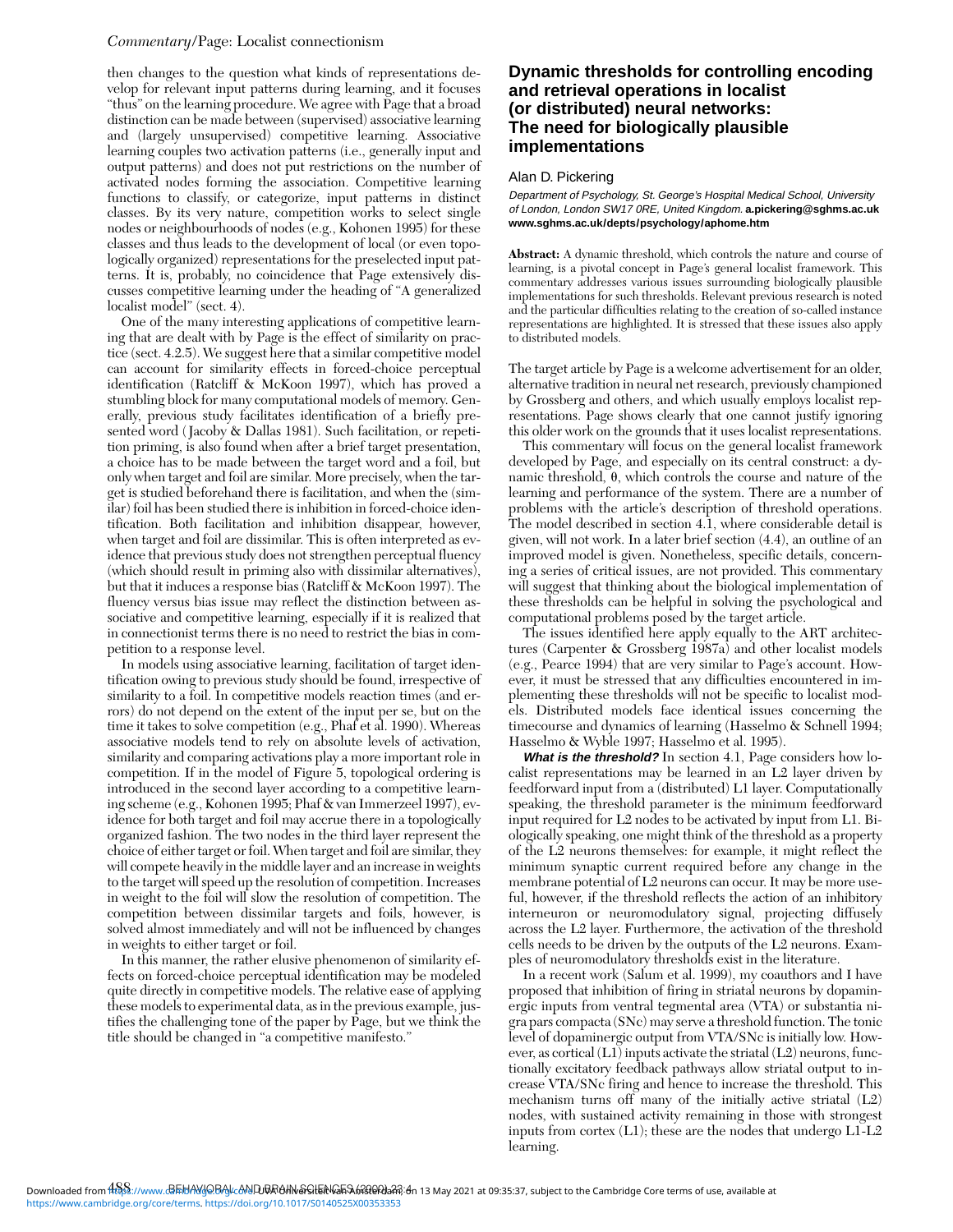A similar mechanism can be seen in the (distributed) models of cholinergic suppression of synaptic transmission within the hippocampus (Hasselmo & Schnell 1994; Hasselmo et al. 1995). In these models, diffuse cholinergic projections modulate synapses employing other neurotransmitters. An initially high level of cholinergic cell firing sets a high threshold so that only the strongest inputs can begin to activate the equivalent of the L2 layer. Outputs from this layer then feed back and reduce cholinergic firing, thereby lowering the threshold so that the L2 neurons can activate fully and undergo learning.

**Different thresholds for different L2 nodes?** Next we consider when an L1 input vector, *S,* has been learned by an L2. Page describes the node (the *S*-node) as being "committed" to the input *S.* The system may subsequently experience a similar vector, *S*\*, and there will be input to the *S*-node in L2 only if the similarity between *S* and *S*\* exceeds the threshold setting. In this case, the weights to the *S*-node will be recoded to reflect *S*\*, interfering with previous learning about *S.* If *S*\* is sufficiently dissimilar from *S,* so that the threshold is not exceeded, Page argues (sect. 4.1) that *S*\* will come to be represented by an uncommitted L2 node, thereby preventing interference with prior learning. This is a "crucial point" of the paper, but it begs several questions. The similarity between the input vector *S*\* and the weight vector projecting to an uncommitted node will usually be much lower than the similarity between *S*\* and the weight vector projecting to the *S*-node. With equal thresholds across L2, the net input to the committed node will therefore be greater than that to uncommitted nodes and so uncommitted nodes will not activate and undergo learning in the presence of *S*\*. In section 4.4, Page implies that uncommitted nodes have lower thresholds than committed nodes, which could solve this problem, although no details about how this could be achieved are given.

A paper by Hasselmo and Wyble (1997) suggests how high thresholds for committed nodes may be achieved in the hippocampal system. They employed an inhibitory interneuron, I, projecting to all nodes in the equivalent of the L2 layer. The inhibitory weights from I to active L2 nodes were strengthened at the same time as the excitatory L1-L2 weights were learned. In the current scenario, this ensures that when *S*\* is subsequently presented, the output from I creates a higher threshold for the committed *S*-node (owing to the strengthening of the inhibitory weight between I and the *S*-node, which occurred when *S* was presented) than for uncommitted nodes. If this increase in threshold offsets the increased excitatory input to the *S*-node (based on the excitatory L1-to-L2 weights learned when *S* was presented), then a new L2 node will be recruited to represent *S*\*.

How to make the system generalise. The foregoing suggestions lead to a system that can create orthogonal representations, without interference, from very similar stimulus inputs. However, such a stimulus will not generalise its prior learning about *S* in response to the similar stimulus, *S*\*. This has been a central criticism of localist models (see sect. 6.2).

A solution to this problem seems to require that, on a particular trial, the L2 threshold start at a low level. This permits activation of L2 nodes based on prior learning. These activations then feed forward and enter into competition at other layers, where the response is selected. When L1-to-L2 weight learning subsequently takes place, the L2 threshold needs to be switched to a higher setting so that a new representation can be added in the L2 layer. Once again, this computational solution is briefly mentioned by Page in section 4.4. He appears to suggest that a reinforcement signal following the response (correct or incorrect) may raise the threshold appropriately. Interestingly, there is evidence that dopamine cells in VTA/SNc increase firing in response to primary rewards (Schultz et al. 1995). Page's suggestion would therefore fit with Salum et al.'s (1999) account of VTA/SNc dopamine cell firing as providing a threshold for learning in the striatum. Furthermore, the striatum is clearly implicated in the paradigm task for Page's model: human category learning (Ashby et al. 1998). Unfortunately, these dopamine cells stop responding to reward after a modest degree of training (Schultz et al. 1995) and there is no evidence that their projections to the striatum have the plasticity required to differentiate the thresholds for committed and uncommitted nodes.

**Are instance representations biologically plausible?** Instance representations (IRs) are central to the models of Logan (1988; 1992), Nosofsky and Palmeri (1997), and to parts of Page's article. IRs are formed when repeated occurrences of the same stimulus are represented by different L2 nodes. In principle, this is just an extension of the case in section 2, but with the threshold raised so high that even the same stimulus fails to undergo further learning at the previously committed L2 node. Even modifying Page's model as suggested in this commentary, I have not been able to achieve IRs in a stable, biologically plausible simulation. The need to show that this can be done is an important challenge for the above theorists.

## **Stipulating versus discovering representations**

David C. Plaut and James L. McClelland

Departments of Psychology and Computer Science and the Center for the Neural Basis of Cognition, Mellon Institute, Carnegie Mellon University, Pittsburgh, PA 15213-2683. **plaut@cmu.edu jlm@cnbc.cmu.edu www.cnbc.cmu.edu/~plaut www.cnbc.cmu.edu/people/mcclelland.html**

**Abstract:** Page's proposal to stipulate representations in which individual units correspond to meaningful entities is too unconstrained to support effective theorizing. An approach combining general computational principles with domain-specific assumptions, in which learning is used to discover representations that are effective in solving tasks, provides more insight into why cognitive and neural systems are organized the way they are.

Page sets up a fundamental contrast between localist versus distributed approaches to connectionist modeling. To us there appear to be several dimensions to the actual contrast he has in mind. Perhaps the most fundamental distinction is whether it is stipulated in advance that representational units be assigned to "meaningful entities" or whether, as we believe, it is better to discover useful representations in response to task constraints. We agree with Page that localist connectionist models have made important contributions to our understanding of many different cognitive phenomena. However, we think the choice of representation used in the brain reflects the operation of a set of general principles in conjunction with domain characteristics. It is a program of scientific research to discover what the principles and domain characteristics are and how they give rise to different types of representations. As a starting place in the discovery of the relevant principles, we have suggested (McClelland 1993b; Plaut et al. 1996) that the principles include the following: that the activations and connection weights that support representation and processing are graded in nature; that processing is intrinsically gradual, stochastic, and interactive; and that mechanisms underlying processing adapt to task constraints.

**Constraint versus flexibility.** Page's suggestion that we stipulate the use of representations in which the units correspond to meaningful entities would appear on the face of it to be constraining, but in practice it appears to confer too much flexibility. Indeed, throughout his target article, Page applauds the power and flexibility of localist modeling, often contrasting it with models in which representations are discovered in response to task constraints. A particularly telling example is his treatment of ageof-acquisition effects (which he considers to be "potentially difficult to model in connectionist terms," sect. 4.4). Page describes a localist system, incorporating three new assumptions, that would be expected to exhibit such effects. However, it would have been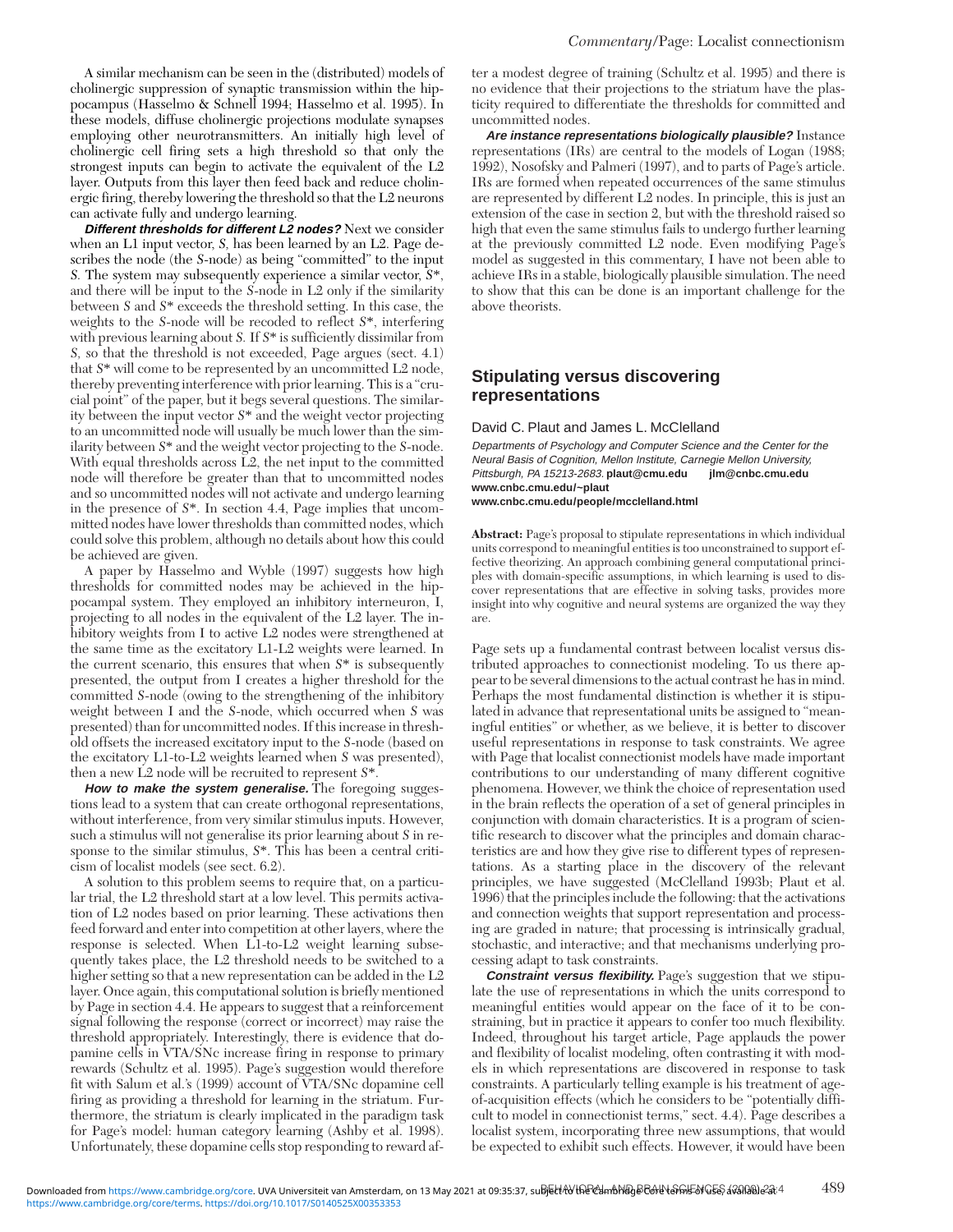#### *Commentary/*Page: Localist connectionism

even easier for Page to formulate a model that would not exhibit such effects – a localist model without the additional assumptions might suffice. A critical role of theory is to account not only for what does occur but also for what *does not* (see Roberts & Pashler, in press); the localist modeling framework provides no leverage in this respect. In contrast, the distributed connectionist model, which is more constrained in this regard, is potentially falsifiable by evidence of the presence or absence of age-of-acquisition effects. In fact, Page has it exactly backwards about the relationship between such effects and connectionist models that discover representations via back-propagation. Ellis and Lambon-Ralph (personal communication) have pointed out that age of acquisition effects are actually intrinsic to such models, and their characteristics provide one potential explanation for these effects.

Page is exactly right to point out that "it sometimes proves difficult to manipulate distributed representations in the same way that one can manipulate localist representations" (sect. 7.5). In other words, the learning procedure discovers the representations subject to the principles governing the operation of the network and the task constraints, and the modeler is not free to manipulate them independently. Far from being problematic, however, we consider this characteristic of distributed systems to be critical to their usefulness in providing insight into cognition and behavior. By examining the adequacy of a system that applies a putative set of principles to a model that addresses performance of a particular task, we can evaluate when the principles are sufficient. When they fail, we gain the opportunity to explore how they may need to be adjusted or extended.

These considerations are relevant to Page's analysis of the complementary learning system hypothesis of McClelland et al. (1995). These authors made the observation that connectionist networks trained with back-propagation or other structure-sensitive learning procedures (a) discover useful representations through gradual, interleaved learning and (b) exhibit catastrophic interference when trained sequentially (McCloskey & Cohen 1989). Based on these observations, and on the fact that the gradual discovery of useful representations leads to a progressive differentiation of conceptual knowledge characteristic of human cognitive development, McClelland et al. (1995) suggested that the neocortex embodies the indicated characteristics of these learning procedures. One implication of this would be that rapid acquisition of arbitrary new information would *necessarily* be problematic for such a system, and that a solution to this problem would be provided if the brain also exploited a second, complementary approach to learning, employing sparse, conjunctive representations, that could acquire new arbitrary information quickly. The argument was that the strengths and limitations of structuresensitive learning explained *why* there are two complementary learning systems in hippocampus and neocortex.

In contrast, Page goes to some length to illustrate how a localist approach to learning could completely avoid the problem of catastrophic interference that arises in connectionist networks trained with back-propagation. Indeed, in his approach, the hippocampal system is redundant with the neocortex as there is no need for cortical learning to be slow. Thus, within the localist framework, the existence of complementary learning systems in the hippocampus and neocortex is completely unnecessary, and hence the existence of such a division of labor in the brain is left unexplained.

**Learning representations versus building them by hand.** A common approach in the early days of connectionist modeling was to wire up a network by hand, and under these circumstances there seemed to be a strong tendency among researchers to specify individual units that correspond to meaningful entities (see, e.g., Dell 1986; McClelland & Rumelhart 1981). However, learning is a central aspect of many cognitive phenomena, so it is essential that a modeling framework provide a natural means for acquiring and updating knowledge. Once one turns to the possibility that the knowledge embodied in a connectionist network might be learned (or even discovered by natural selection), one immediately has the chance to revisit the question of whether the individual units in a network should be expected to correspond to meaningful entities. It is not obvious that correspondence to meaningful entities per se (or the convenience of this correspondence for modelers) confers any adaptive advantage.

To his credit, Page acknowledges the central role that learning must play in cognitive modeling, and presents a modified version of the ART/competitive learning framework (Carpenter & Grossberg 1987b; Grossberg 1976; Rumelhart & Zipser 1985) as a proposal for learning localist representations. However, there are a number of difficulties with this proposal, all of which point to reasons for continuing to pursue other alternatives. We consider three such difficulties here.

(1) On close examination, most of the positive aspects of the proposal derive from properties of the assumed distributed representations that are input to the localist learning mechanism. For example, Page points out that localist models permit graded, similarity-based activation. It is crucial to note, however, that the pattern of similarity-based activation that results depends entirely on the similarity structure of the representations providing input to the localist units. Unfortunately, nowhere in Page's target article does he indicate how his localist approach could solve the problem of discovering such representations.

In contrast, a key reason for the popularity of back-propagation is that it is effective at discovering internal, distributed representations that capture the underlying structure of a domain. For example, Hinton (1986) showed that a network could discover kinship relationships within two analogous families, even in the absence of similarity structure in the input representations for individuals. Although some runs of the network produce internal representations with "meaningful" units (e.g., nationality, generation, gender, branch-of-family), the more general situation is one in which the meaningful features of the domain are captured by the *principal components* of the learned representations (Mc-Clelland 1994; see also Anderson et al. 1977; Elman 1991).

(2) Page notes that localist models are capable of considerable generalization. This again arises from the similarity-based activation due to the distributed patterns of activation that are input to the localist units. We suggest that one reason localist-style models (e.g., the generalized context model, Nosofsky 1986, or ALCOVE, Kruschke 1992) have proven successful in modeling learning in experimental studies is because they apply to learning that occurs within the brief time frame of most psychology experiments (1 hour up to at most about 20 hours spread over a couple of weeks). Within this restricted time frame, we expect relatively little change in the relevant dimensions of the representation, so the generalization abilities of models that learn by adapting only the relative salience of existing dimensions may be sufficient.

What seems more challenging for such approaches is to address changes in the underlying representational dimensions themselves. Such shifts can occur in our task-driven approach through the progressive, incremental process by which learning assigns representations in response to exposure to examples embodying domain knowledge (McClelland 1994). On our view, the establishment of appropriate representations is a developmental process that takes place over extended periods of time (months or years), allowing models that develop such representations to account for developmental changes such as progressive differentiation of conceptual knowledge (Keil 1979) and developmental shifts in the basis of categorization of living things from superficial to a metabolic/reproductive basis (Johnson & Carey 1998).

(3) Within the above limitations, Page's proposed localist learning procedure sounds like it might work on paper, but it is telling that he discusses in detail how the learning process might proceed only for the case in which every presentation of an item in a psychological experiment results in a separate localist representation. This form of localism – the idea that every experience is assigned a separate unit in the representation – seems highly implausible to us. It is difficult to imagine a separate unit for every encounter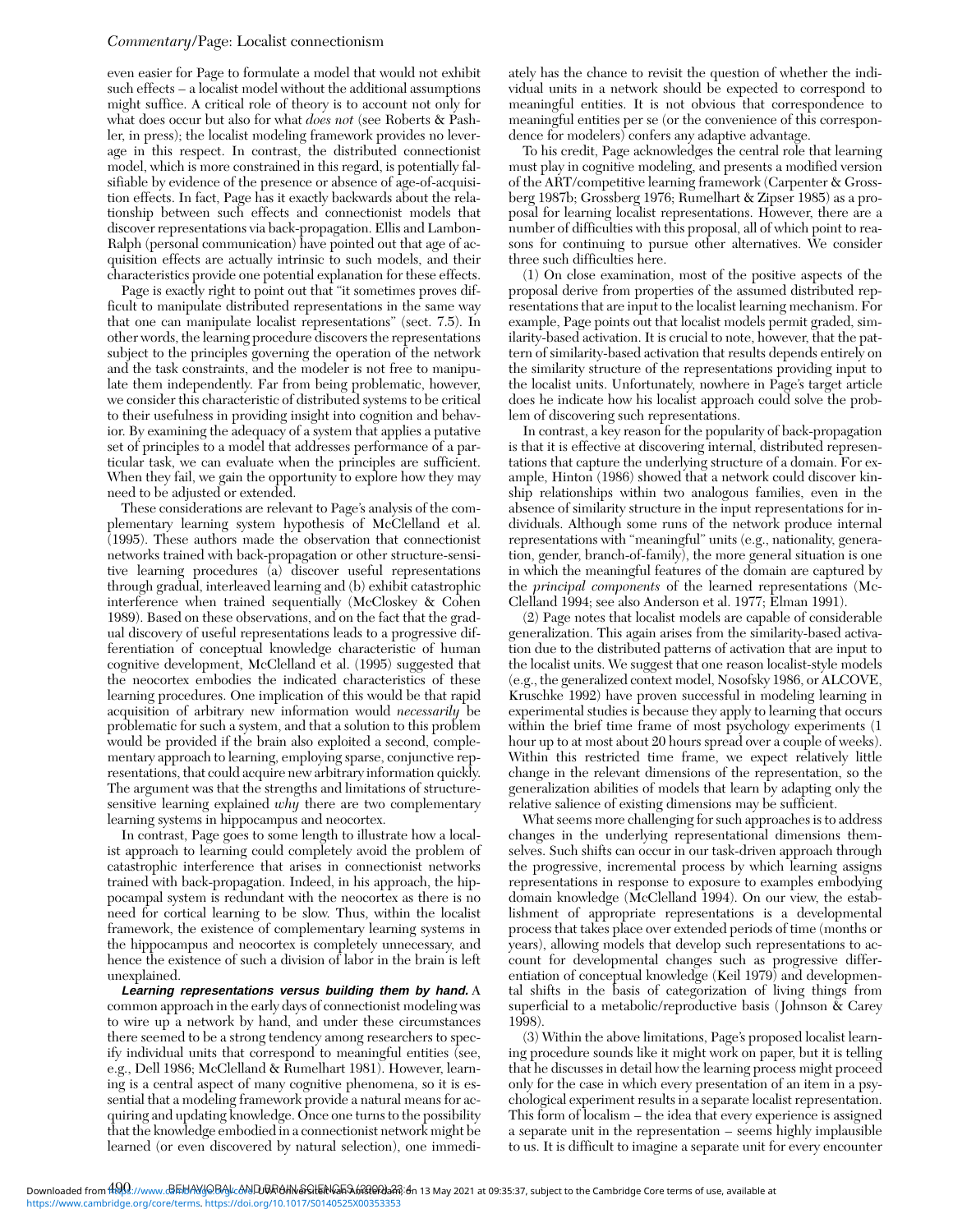with every object or written or spoken word every moment of every day. Such instance-based approaches have led to some interesting accounts of psychological data (by Logan and others, as Page reviews), but in our view it is best to treat this form of localist modeling as an interesting and useful abstraction of an underlyingly distributed, superpositional form of representation. More specifically, we agree there is a trace laid down in the brain resulting from each experience and that localist models can approximate how these traces influence processing. We believe, however, that the traces are actually the adjustments to the connections in a distributed connectionist system rather than stored instances. McClelland and Rumelhart (1985), for example, showed how a simple superpositional system can capture several patterns of data previously taken as supporting instance-based theories, and Cohen et al. (1990) demonstrated that distributed connectionist models trained with back-propagation can capture the power law of practice just as Logan's instance models do.

It seems somewhat more plausible to us that multiple occurrences of a meaningful cognitive entity such as a letter or word might be mapped onto the same unit. However, the ability of models that exploit the kind of procedure Page proposes to actually produce such representations is unclear. In our experience, to obtain satisfactory results with such models it is necessary to tune the "vigilance" parameter very carefully, and often in ways that depend strongly on specifics of the training set. But there is a deeper problem. Whenever there is any tolerance of variation among instances of a particular item, one immediately runs into the fact that the modeler is forced to decide just what the acceptable level of mismatch should be. If, for example, a reader encounters a misspelling of the word ANTARTICA, should we necessarily imagine that the cognitive system must create a separate unit for it? Or if, in a certain Wendy's restaurant, the salad bar is not immediately opposite the ordering queue, should we create a new subcategory of the Wendy's subcategory of restaurants? Within a task-driven learning approach, in which robust patterns of covariation become representationally coherent, and in which subpatterns coexist within the larger patterns of covariation, such otherwise thorny issues become irrelevant (McClelland & Rumelhart 1985; Rumelhart et al. 1986).

**Task-driven learning can discover localist-like representations.** As we have noted, whereas Page would stipulate localist representations for various types of problems, our approach allows an appropriate representation to be created in response to the constraints built into the learning procedure and the task at hand. At a general level, distributed representations seem most useful in systematic domains in which similar inputs map to similar outputs (e.g., English word reading), whereas localist representations (and here we mean specifically representations involving one unit per entire input pattern) are most useful in unsystematic domains in which similar inputs may map to completely unrelated outputs (e.g., word comprehension, face naming, episodic memory). It is thus interesting (although, to our knowledge, not particularly well documented) that standard connectionist learning procedures tend to produce dense, overlapping internal representations when applied to systematic tasks, whereas they tend to produce much sparser, less overlapping representations when applied to unsystematic tasks. Although Page considers the latter to be functionally equivalent to localist representations, there are at least two reasons to reject this equivalence. First, sparse distributed representations scale far better than strictly localist ones (Marr 1970; McClelland & Goddard 1996; Kanerva 1988). Second, and perhaps more important, sparse distributed representations are on one end of a continuum produced by the same set of computational assumptions that yield more dense, overlapping representations when these are useful to capture the structure in a domain.

**Other comments on Page's critique of "distributed" approaches.** In rejecting what he calls the distributed approach, Page levels several criticisms that are either incorrect or overstated, partly because he seems to adopt an overly narrow view of the approach. For one thing, Page appears to equate the distrib-

uted approach with the application of back-propagation within feed-forward networks. He then raises questions about the biological plausibility of back-propagation but fails to acknowledge that there are a number of other, more plausible procedures for performing gradient descent learning in distributed systems which are functionally equivalent to back-propagation (see, e.g., O'Reilly 1996). Page questions whether distributed systems can appropriately fail to generalize in unsystematic domains (e.g., mapping orthography to semantics for pseudowords [sect. 4.3.1]) when such behavior has already been demonstrated (Plaut 1997; Plaut & Shallice 1993). He also questions how a distributed system can decide when and how to respond without some sort of homuncular energy-monitoring system (although see Botvinick et al. 1999, for recent functional imaging data supporting the hypothesis that the anterior cingulate may, in fact, play such a role). In fact, no such explicit decisions are required; all that is needed is that the motor system be sufficiently damped that it initiates behavior only when driven by strongly activated, stable internal representations (see Kello et al., in press, for a simple demonstration of this idea).

Based on the above, we suggest that the representations used by the brain in solving a particular task are not something we should stipulate in advance. Rather, they are selected by evolution and by learning as solutions to challenges and opportunities posed by the environment. The structure of the problem will determine whether the representation will be localist-like or more distributed in character.

#### ACKNOWLEDGMENT

We thank the CMU PDP research group for helpful comments and discussion.

## **What is the operating point? A discourse on perceptual organisation**

#### Simon R. Schultz

Howard Hughes Medical Institute and Center for Neural Science, New York University, New York, NY 10003. **schultz@cns.nyu.edu www.cns.nyu.edu/~schultz**

**Abstract:** The standard dogmatism ignores the fact that neural coding is extremely flexible, and the degree of "coarseness" versus "locality" of representation in real brains can be different under different task conditions. The real question that should be asked is: What is the operating point of neural coding under natural behavioural conditions? Several sources of evidence suggest that under natural conditions some degree of distribution of coding pervades the nervous system.

When the task that a monkey is required to perform is reduced to that undertaken by a single neuron, single neurons perform as well as the monkey (Newsome et al. 1989). This is interesting not only in that it tells us that we have managed to find a task that fairly accurately isolates the perceptual decision made by the cell; it also tells us that the coding régime in which neurons operate is adjusted in a task-dependent manner. Clearly there are situations in which whole animals make discriminations based upon the output of more than one cell (see sect. 2.5). Further evidence for the task dependence of coding strategies comes from more recent experiments from the Newsome laboratory (Newsome 1999), which provide evidence that both winner-take-all and weighted output decoding strategies are utilised by rhesus macaques depending upon the task being performed. Information can be sparsely or coarsely distributed across populations of neurons depending upon the stimulation conditions. The critical question that must be asked is: What kind of coding (representational) régime does natural stimulation and behaviour invoke?

It is still not yet understood whether perception is mostly due to small numbers of optimally tuned neurons, or the much larger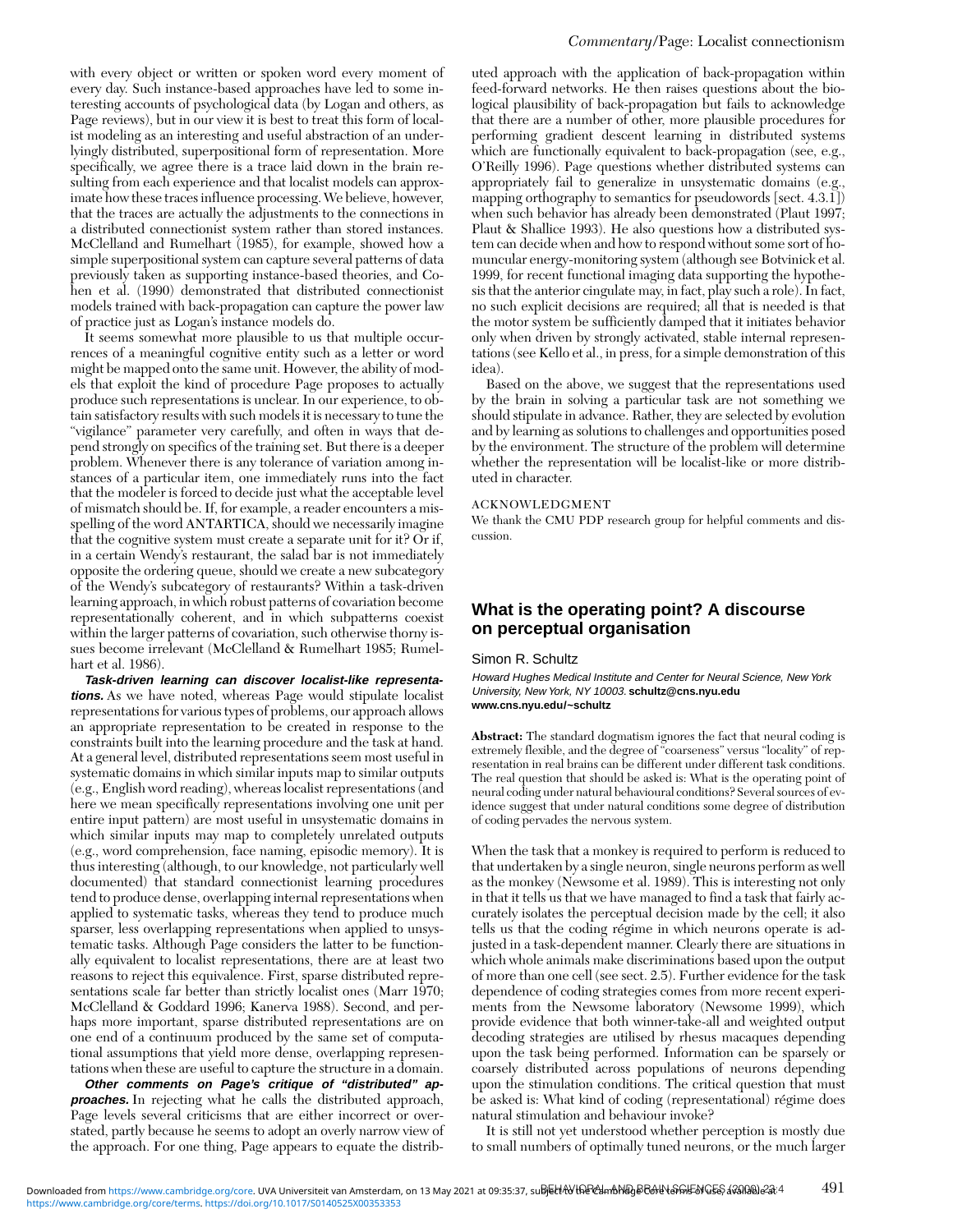## *Commentary/*Page: Localist connectionism

number of neurons that must be suboptimally excited by a given stimulus. Where is the natural "operating point" on the tuning curve? This provides a way of quantifying precisely how "localist" the representations are in a naturalistic paradigm. A useful way to study this operating point is in terms of information theory. Each neuron that responds must contribute some amount of information, measured in bits, to the overall percept. Neurons that respond with higher firing rates will, in general, contribute more information to the percept than those that elevate their firing rates only marginally above their spontaneous activity level. Thus along a given stimulus dimension, the information per neuron will be higher at the centre (peak) of the tuning curve than further out. However, substantial discrimination performance is maintained at some distance from the centre of the tuning curve, as is demonstrated by the sensitivity MT neurons show to opposed directions of motion quite far from the preferred-null axis (Britten & Newsome 1999). In general, there will be many more neurons operating further from the centre of the tuning curve, and the sum of many lesser contributions may be enough to make up for – or even overwhelm – the contributions of the high-firing neurons to the total information represented. This is shown schematically in Figure 1. Evidence suggesting that this may indeed be the case comes from inferior temporal cortex recordings by Rolls et al. (1997), in which low firing rates were found to contribute more to the total Shannon information than high firing rates, due to both their greater number and the larger noise at high firing rates.

The preceding discussion largely focused on a single-stimulus dimension; however, the principle should be even more applicable to the more realistic situation of multidimensional stimulation. In this case a given neuron, even if "matched" on one dimension, is extremely likely to be responding submaximally on at least one other dimension. Indeed, computer simulations have indicated that for multidimensional stimuli, a large population of cells is re-





Arbitrary tuning dimension

Figure 1 (Schultz). A schematic figure portraying the total information represented in a percept from all cells operating at different portions of their tuning curve, and thus at different firing rates. This could be considered to be a cross-section through a multidimensional tuning curve. Cells with very low firing rates (far from the center of the tuning curve) cannot provide much information; although cells with high firing rates do, there are not many of them, and thus their total contribution cannot be high either. The percept must be mostly contributed to by cells somewhere in between; precisely where is an empirical issue for further study.

quired to code stimulus attributes accurately and to account for known behavioural performance (Zohary 1992). Studies of the correlation between simultaneously recorded neurons suggested that the outputs of hundreds of neurons can be effectively pooled together for perception (Zohary et al. 1994). However, that work may significantly underestimate the number of neurons that can be usefully pooled when naturalistic, multidimensional stimulation is taken into account (Panzeri et al. 1999; Schultz & Panzeri 1999): larger dimensionality decreases the signal correlation and increases drastically the range over which the information increases linearly (i.e., factorially) with the number of neurons pooled.

It has been suggested that localist coding is particularly important in higher visual areas such as the anterior inferotemporal cortex. However, one should consider that studies of coding receive a strong bias from single unit recording strategies themselves. It has recently been shown that IT cells are in fact arranged in a columnar structure based on stimulus attributes (Wang et al. 1998). However, unlike in early sensory brain areas, our experiments on higher areas do not directly manipulate the dimensions along which this spatial organisation occurs – instead, we may present different faces or objects that change many stimulus dimensions at once. This will lead inevitably to apparent "grandmother-cell-like" encoding, where in fact a very similar coding organisation to early visual areas may exist.

Of course, it is important that we understand what aspects of the neuronal response can be decoded (although we must not neglect the fact that responses at the level of the cortical heterarchy we are considering may "enter perception" in themselves). If only bursting responses were decoded, for instance, this would be likely to bias coding in the direction of localism. If on the other hand every spike is important, as seems reasonable for metabolic reasons, then some degree of distribution of coding must be taken into account. What is important is that we understand where the operating point for natural behaviour lies, which is the task that the system has evolved to undertake. Evidence of the task-dependence of the sparsity of coding and of the flexibility of decoding strategies raises a further intriguing hypothesis: that the degree of distribution of coding is actually dynamic, and may adapt to the nature of the perceptual task at hand.

## ACKNOWLEDGMENT

I gratefully acknowledge many useful discussions with Andrew Metha on this topic.

## **An extended local connectionist manifesto: Embracing relational and procedural knowledge**

Lokendra Shastri

International Computer Science Institute, Berkeley, CA 94704. **shastri@icsi.berkeley.edu www.icsi.berkeley.edu/~shastri**

**Abstract:** Page has performed an important service by dispelling several myths and misconceptions concerning the localist approach. The localist position and computational model presented in the target article, however, are overly restrictive and do not address the representation of complex conceptual items such as events, situations, actions, and plans. Working toward the representation of such items leads to a more sophisticated and articulated view of the localist approach.

Page has performed an important service to the connectionist and cognitive science community by dispelling several myths and misconceptions concerning the localist approach. Over the years, these myths and misconceptions have acquired the status of selfevident truths and it has become almost obligatory for connectionist models to display the "distributed representations inside" logo in order to lay claim to being the genuine article.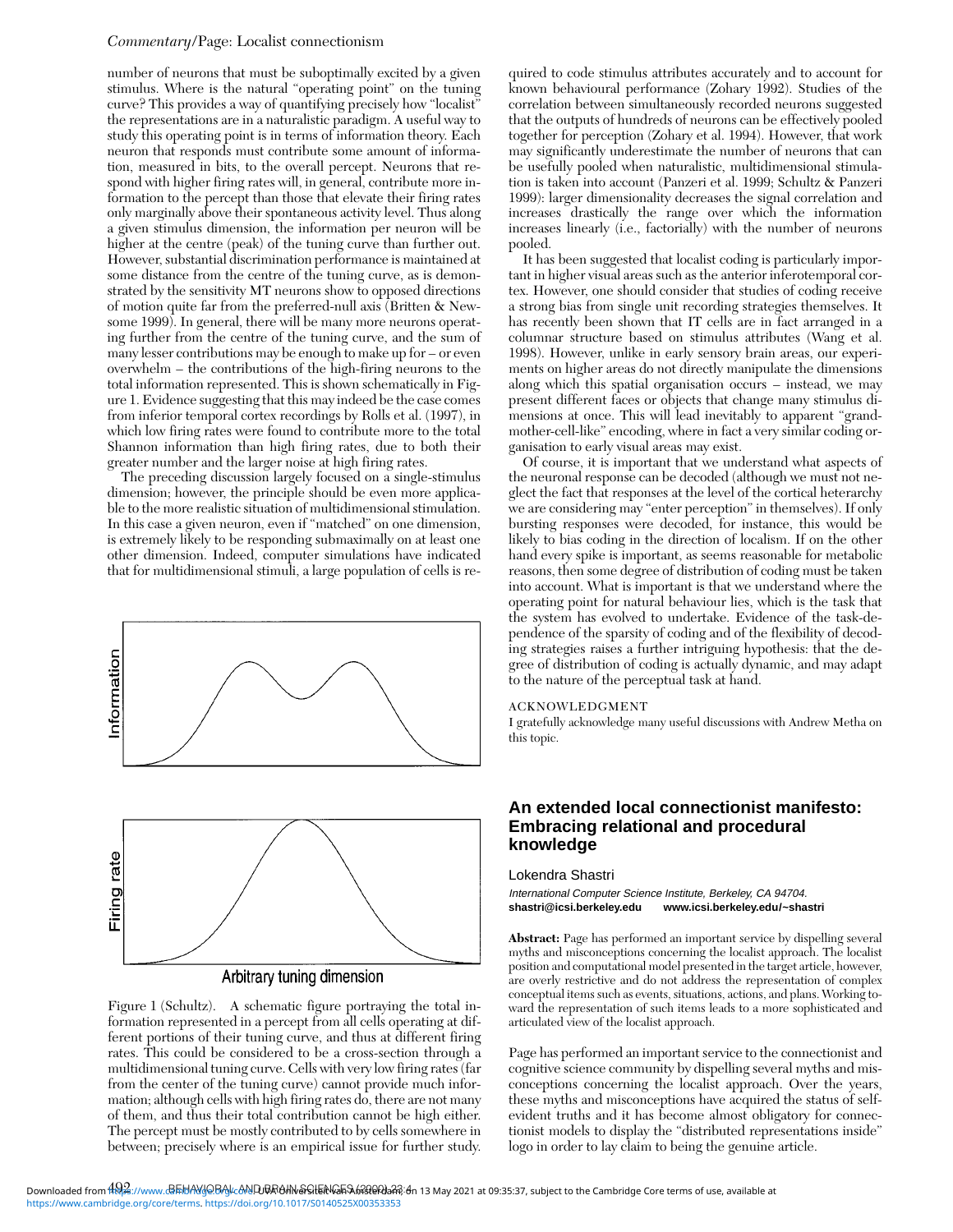I enthusiastically concur with the bulk of what Page has to say, but I would like to elaborate on the localist approach outlined in the target article based on my own involvement with the approach. In my opinion, the localist position and the localist computational model presented in the target article are overly restrictive. The author has focused primarily on the representation of entities that can be expressed as soft (weighted) conjunctions of features. The localist model described in section 4 deals almost exclusively with the acquisition and retrieval of higher-level concepts (nodes) that are soft conjunctions of lower-level features. Even the more advanced example discussed in section 4.5 focuses on learning associations between such entities. This limited representational focus is also reflected in the examples of entities enumerated by the author, namely, "words, names, persons, etc." (sect. 2.5). What Page leaves out are more complex conceptual items such as events, situations, actions, and plans, which form the grist of human cognition.

Events, situations, actions, and plans involve *relational* and *procedural* knowledge, and hence, cannot be encoded as mere soft conjunctions of features; their encoding requires more *structured* representations. Working toward a representation of such complex and structured items leads to a more articulated view of the localist approach than the one presented in the target article. I will briefly comment on this view. For more details, the reader is referred to specific models that instantiate this view (see Ajjanagadde & Shastri 1991; Bailey 1997; Shastri 1991; 1997; 1999a; 1999b; 1999c; Shastri & Ajjanagadde 1993; Shastri et al., in press).

In the enriched representational context of events, situations, actions, and plans the operative representational unit is often a *circuit* of nodes rather than a node. Moreover, only some of the nodes in such a circuit correspond to cognitively meaningful entities (as the latter are characterized in sect. 2.5). Most of the other nodes in the circuit serve a *processing* function or perform an ancillary representational role. For example, such nodes glue together simpler items in systematic ways to form composite relational items, they provide a handle for systematically accessing specific components of a composite item, they provide a handle for systematically accessing specific components of a composite item, and they allow actions and plans to be expressed as partially ordered structures of subactions and subplans. Thus the encoding of an event (E1) "John gave a book to Mary" in long-term memory would involve not only nodes corresponding to cognitively meaningful entities such as John, Mary, book, giver, recipient, and object, but also *functionally* meaningful nodes such as: a node for asserting belief in E1, a node for querying E1, *binder* nodes for encoding role-entity bindings in E1 (for example, a node for encoding the binding giver = John), *binding-extractor* nodes for selectively retrieving role-fillers in E1 (for example, a node for activating "John" in response to the activation of the role "giver" in the context of E1), and nodes for *linking* the encoding of E1 to a generic perceptual-motor schema for the *give* action. Furthermore, the localist encoding of the *give* schema would involve specific nodes and circuits for encoding a partially ordered sequence of perceptual-motor subactions comprising the *give* action.

In the expanded localist framework, individual nodes continue to have well-defined localist interpretations. However, these interpretations are best couched in terms of a node's *functional* significance rather than its semantic significance (cf. sect. 2.5).

The learning framework presented by the author has a strong overlap with work on recruitment learning (Diederich 1989; Feldman 1982; Shastri 1988; 1999b; 1999c; Valiant 1994; Wickelgren 1979). The architecture described in Figure 9 of the target article is in many ways analogous to that sketched out in (Shastri 1988, pp. 182–92). This overlap merits further exploration. In the recruitment learning framework, learning occurs within a network of quasi-randomly connected nodes. Recruited nodes are those nodes that have acquired a distinct meaning or functionality by virtue of their *strong* interconnections to other recruited nodes and/or other sensorimotor nodes. Nodes that are not yet recruited are nodes "in waiting" or "free" nodes. Free nodes are connected via weak links to a large number of free, recruited, and/or senso-

rimotor nodes. These free nodes form a primordial network from which suitably connected nodes may be recruited for representing new items. For example, a novel concept *y* which is a conjunct of existing concepts  $x_1$  and  $x_2$  can be encoded in long-term memory by "recruiting" free nodes that receive links from both  $x_1$  and  $x<sub>2</sub>$  nodes. Here recruiting a node simply means strengthening the weights of links incident on the node from  $x_1$  and  $x_2$  nodes. In general, several nodes are recruited for each item.

The recruitment process can transform quasi-random networks into structures consisting of nodes tuned to specific functionalities. Typically, a node receives a large number of links, and hence, can potentially participate in a large number of functional circuits. If, however, the weights of selected links increase, and optionally, the weights of other links decrease, the node can become more selective and participate in a limited number of functional circuits.

In Shastri (1999b; 1999c) it is shown that recruitment learning can be firmly grounded in the biological phenomena of *long-term potentiation* (LTP) and *long-term depression* (LTD) that involve rapid, long-lasting, and specific changes in synaptic strength (Bliss & Collingridge 1996; Linden 1994). Moreover, as explained in Shastri (1999c) the specification of a learning algorithm amounts to choosing a suitable network architecture and a set of appropriate parameter values for the induction of LTP and LTD.

The recruitment learning framework also offers an alternate explanation for the age-of-acquisition effect discussed in section 4.4. It suggests that (on an average) more cells are recruited for items acquired earlier in a learning cycle than for items acquired later in the cycle. Thus items acquired earlier in the learning cycle have greater neuronal mass and it is this greater mass that gives these items their competitive edge.

To conclude, Page must be commended for systematically and comprehensively presenting a strong case for the localist models. The localist position and computational model presented in the target article, however, can be enriched by considering the representation of complex items involving relational and procedural knowledge. Work on representing such items leads to a more articulated view of the localist approach than that presented in the target article.

#### ACKNOWLEDGMENT

This work was supported in part by NSF grants SBR-9720398 and ECS-9970890.

## **Prototypes and portability in artificial neural network models**

#### Thomas R. Shultz

Department of Psychology, McGill University, Montreal, Quebec, Canada H3A 1B1. **shultz@psych.mcgill.ca www.psych.mcgill.ca/labs/lnsc/html/Lab-Home.html**

**Abstract:** The Page target article is interesting because of apparent coverage of many psychological phenomena with simple, unified neural techniques. However, prototype phenomena cannot be covered because the strongest response would be to the first-learned stimulus in each category rather than to a prototype stimulus or most frequently presented stimuli. Alternative methods using distributed coding can also achieve portability of network knowledge.

The Page target article is surprisingly interesting. I use the term "surprisingly" because, with all of the deep controversies in cognitive science, it is difficult to care much about whether network representations are local or distributed. In any given simulation, choice of representation is of key importance, but it is rarely regarded as a life-and-death ideological issue whether these codes are local or distributed. Many modelers adopt an eclectic approach that enables them to use representations that (a) work in terms of covering psychological data and (b) can be justified by psychological evidence.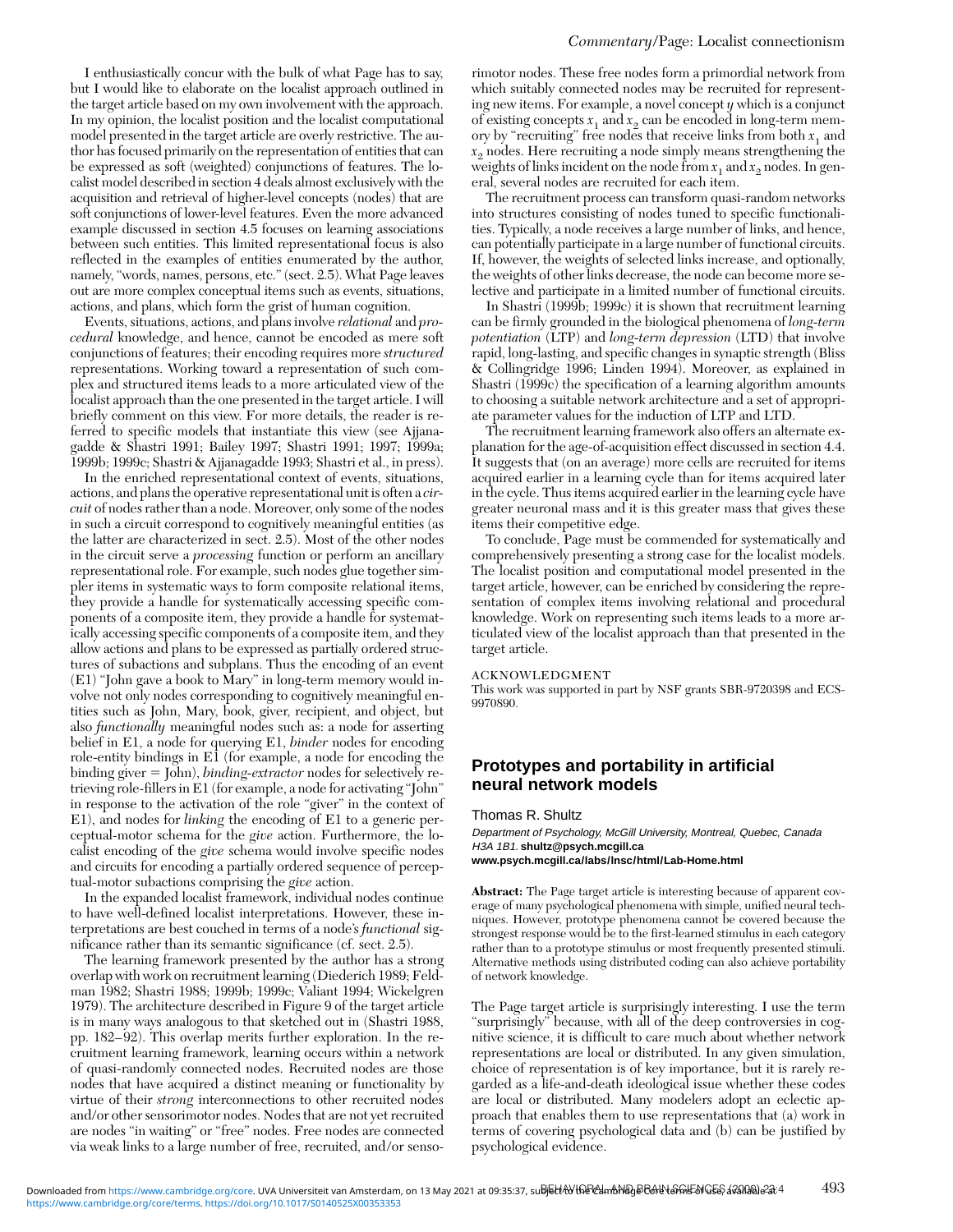## *Commentary/*Page: Localist connectionism

What is significant about Page's article is the fact that such a simple, unified, nonmainstream neural model can apparently capture so many phenomena, from unsupervised learning to age-ofacquisition effects, in such a natural fashion. That the coding is local is somewhat incidental to that source of interest, even though local coding happens to be critical to the functioning of Page's particular networks.

It might be that Page has dichotomized and polarized the field too much. For example, a reader could easily get the impression from section 4.3.2 that conventional attractor networks always or typically employ distributed codes. But there are many instances of local encoding in successful attractor network models that are quite different from the networks that Page proposes. Such models cover, for example, analogical retrieval and mapping (Holyoak & Thagard 1989; Thagard et al. 1990), explanation (Read & Marcus-Newhall 1993; Thagard 1989), decision making (Thagard & Millgram 1995), attitude change (Spellman et al. 1993), person impression (Kunda & Thagard 1996; Read & Miller 1998; Smith & DeCoster 1998), and cognitive dissonance (Shultz & Lepper 1996).

Page argues that local coding is to be preferred for psychological modeling over distributed coding. A less polarizing conclusion would be that both local and distributed encoding techniques are legitimate within a variety of different neural network techniques. Page himself notes that many localist models use some distributed coding. Because eclectic use of local and distributed codes is so common, it is somewhat difficult to accept Page's strongly localist argument. In the end, Page is willing to call a coding system local even if only some of its codes are local. With so many modelers willing to use both local and distributed codes, a strict dichotomy seems unwarranted.

Because Page's models can apparently cover such a wide range of effects, it would be useful to examine this coverage in more detail than was possible in his article. For example, the basic learning module described in section 4.1 would seem to have considerable difficulty simulating common prototype effects. This difficulty stems from the fact the strongest second-layer (output) responses would be the first stimulus learned in each category, rather than to a prototype stimulus or the most frequent stimuli. This is because each new stimulus is responded to most by the second-layer unit that first learned to respond to the most similar previously learned stimulus. Only stimuli that are sufficiently different from previously learned stimuli will provoke new learning by an uncommitted second-layer unit. In contrast, psychological evidence has found the largest recognition responses to occur to prototypic or especially frequent stimuli, not to first-learned stimuli (Hayes-Roth & Hayes-Roth 1977). These psychological prototype findings are more readily accounted for by a variety of neural network models that are different from Page's models. For example, auto-associator networks learning with a Hebbian or delta rule (McClelland & Rumelhart 1986) or encoder networks learning with the back-propoagation rule can cover prototype phenomena. Interestingly, it does not matter whether these successful network models use local or distributed codes. It might prove interesting to examine in more detail the psychological fitness of the rest of Page's models, all of which build on this basic learning module.

One of the major apparent advantages of Page's localist models is the relative ease with which local representations can be manipulated (sect. 7.5), as compared to representations that are distributed over many units. It is possible that this feature could be exploited to achieve portability of knowledge. People seem capable of porting their knowledge to novel problems in creative ways, and this portability is sometimes regarded as a significant challenge for artificial neural network models (Karmiloff-Smith 1992). Local representations like those advocated by Page might be good candidates for portability. Building or learning connection weights from a single unit, perhaps representing a complex idea, seems much easier than establishing connection weights from many such representation units.

This is not to admit, however, that local coding is required for

knowledge portability in neural networks. Alternative techniques for achieving knowledge portability with distributed codes might well be possible too. One example is the work we are currently doing on a system called Knowledge-based Cascade-correlation (KBCC) Shultz 1998). Ordinary Cascade-correlation (CC) is a generative feed-forward network algorithm that grows as it learns, by recruiting new hidden units into a network as needed to reduce error (Fahlman & Lebiere 1990). The hidden units recruited by CC are virginal, know-nothing units until they are trained to track current network error during the recruitment process. However, KBCC has the ability to store and possibly recruit old CC networks that do already know something. In KBCC, old networks compete with new single units to be recruited. This makes old knowledge sufficiently portable to solve new problems, if the old knowledge is helpful in tracking and ultimately reducing network error. Moreover, because the stored networks are retained in their original form, KBCC is much more resistant to the catastrophic interference caused by new learning in most static feed-forward networks. It is noteworthy once again that all of this can be accomplished regardless of whether the coding is local or distributed in KBCC systems. Actually, even ordinary CC networks are quite resistant to catastrophic interference because of the policy of freezing input weights to hidden units after recruitment (Tetewsky et al. 1994). This ensures that each hidden unit never forgets its original purpose, even though it may eventually play a new role in learning to solve current problems.

## **Hidden Markov model interpretations of neural networks**

#### Ingmar Visser

Developmental Psychology Institute of the University of Amsterdam, 1018 WB Amsterdam, The Netherlands. **ingmar@dds.nl develop.psy.uva.nl/users/ingmar/op–visser@macmail.psy.uva.nl**

**Abstract:** Page's manifesto makes a case for localist representations in neural networks, one of the advantages being ease of interpretation. However, even localist networks can be hard to interpret, especially when at some hidden layer of the network distributed representations are employed, as is often the case. Hidden Markov models can be used to provide useful interpretable representations.

In his manifesto for the use of localist neural network models, Page mentions many advantages of such a scheme. One advantage is the ease of interpretation of the workings of such a network in psychologically relevant terms (sect. 7.6).

As Page justly remarks, a localist model does not imply that distributed representations are not used in *any* part of the model; rather a localist model is characterized by employing localist representations at some (crucial) points such as the output level of the network. More specifically he states that "any entity that is locally represented at layer *n* of the hierarchy is sure to be represented in a distributed fashion at layer  $n - 1$ " (sect. 2.6). Why should the problem of interpretation not apply to these distributed representations at lower levels as well? I think it does, and it's best to illustrate this with an example.

Following the work of Elman (1990), Cleeremans and McClelland (1991) used a simple recurrent network SRN to model implicit learning behavior using localist representations at both input and output layers, but a distributed representation at the hidden layer of the network. As they show in their paper the SRN model captures the main features of subjects' performance by "growing increasingly sensitive to the temporal context [of the current stimulus]." This sensitivity to the temporal context of stimuli is somehow captured by representations formed at the hidden layer of the network. In exactly what sense differences in temporal context affect activity at the hidden layer is unclear: What does a certain pattern of activity of the hidden layer units mean?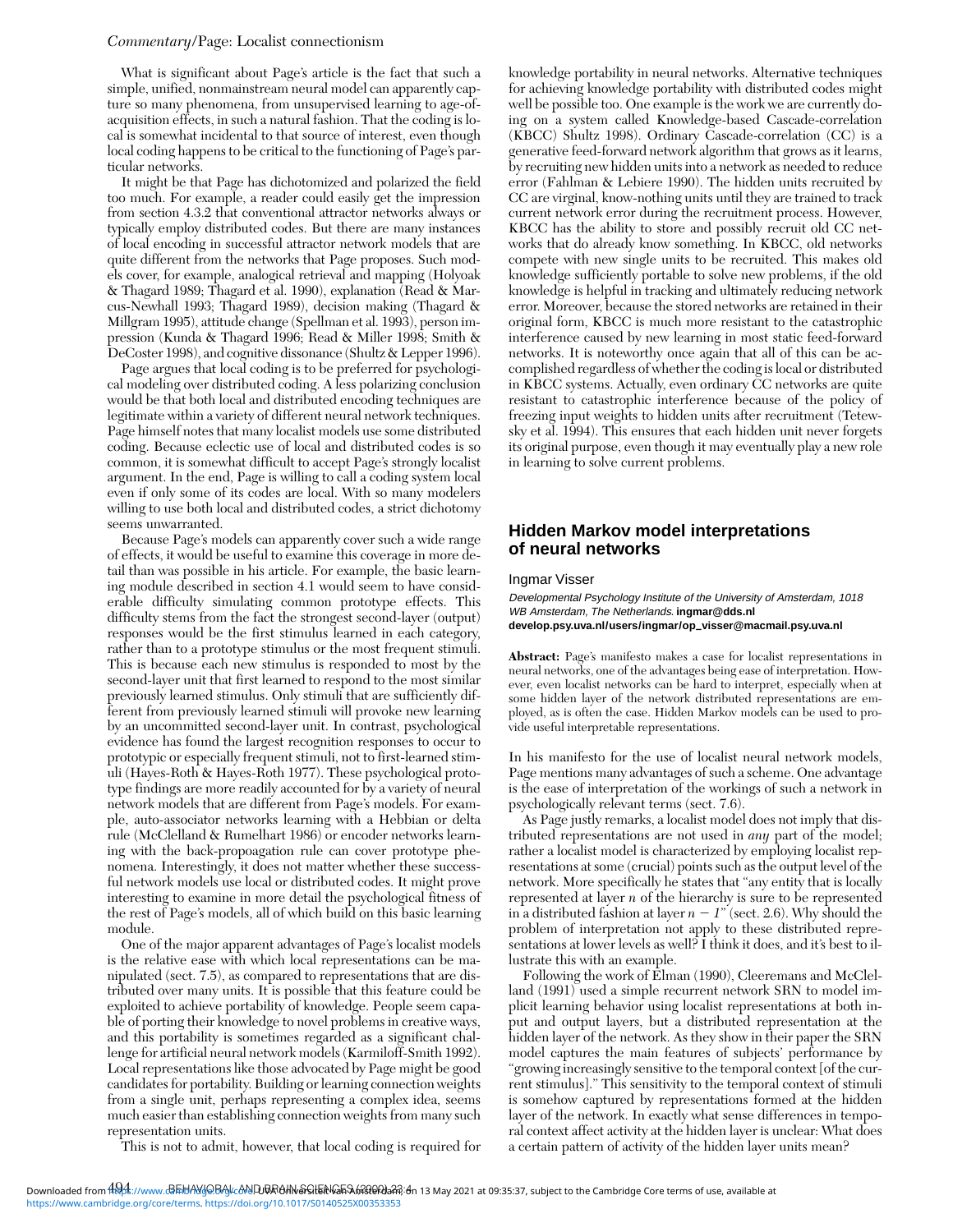Visser et al. (1999) uses hidden Markov models to characterize learning of human subjects. By analyzing a series of responses it is possible to extract a hidden Markov model that is, in its general form, closely related to the sequence of stimuli that were used in the sequence learning experiment. In fact a hidden Markov model is a stochastic version of a finite state automaton, the kind of automaton used by Cleeremans and McClelland (1991) to generate the stimuli for their implicit sequence learning experiment.

Such a procedure can also be used in analyses of a neural network by having the network generate a series of responses or predictions. Using a version of the EM algorithm a hidden Markov model can be extracted from the network (see, e.g., Rabiner 1989). Extraction of a hidden Markov model of the network partitions the state space of the hidden layer of the network in discrete (hidden) states. This model is then interpretable in the sense that the presence or absence of connections between states indicates which sequences of stimuli are admissible and which are not; that is, the states can be regarded as statistically derived proxies of local representations. In addition, the extraction procedure does not rely on inspection of the activities at the hidden layer of the network as is done for example by Cleeremans et al. (1989) and Giles et al. (1992).

Extraction of hidden Markov models, and by implication of finite state machines, can in principle be applied to any neural network but is especially suitable for those that are used for modelling sequential behaviors. This is not to say that those networks should be replaced with HMMs. For example the work of Cleeremans and McClelland (1991) shows that their SRN model is very successful in describing subjects' behavior in implicit sequence learning. Although I strongly support Page's manifesto for localist modelling, it does not solve all problems of interpretation that arise in neural networks. Hidden Markov models are a highly useful tool to gain a better understanding of the internal workings of such networks in terms of proxies of local representations.

## **A population code with added grandmothers?**

Malcolm P.Young, Stefano Panzeri, and Robert Robertson Neural Systems Group, Department of Psychology, University of Newcastle, Newcastle upon Tyne, NE1 7RU, United Kingdom. **m.p.young@ncl.ac.uk www.psychology.ncl.ac.uk/neural–systems–group.html**

**Abstract:** Page's "localist" code, a population code with occasional, maximally firing elements, does not seem to us usefully or testably different from sparse population coding. Some of the evidence adduced by Page for his proposal is not actually evidence for it, and coding by maximal firing is challenged by lower firing observed in neuronal responses to natural stimuli.

Neurophysiologists have for some time entertained the idea that there is graded dimension between grandmother cell codes and very coarse population codes (e.g., Fotheringhame & Young 1996). At one extreme, all information about a stimulus is to be found in the firing of a very small number of neurons, and very little is to be found in the firing of the many cells that are relatively unexcited by it. At the other extreme, all information is to be found in the graded firing of very many cells, and very little in the firing of any single cell. The idea of this "sparseness" dimension has the virtue of suggesting readily testable measures of where neurological reality lies along it, such as the ratio between information in the population at large and that in single unit's responses. Experimental investigation of the various proposals that have populated this dimension has been quite fruitful, and it is not often now contended that there is information carried by the unenthusiastic responses of large numbers of cells. It is also not often contended that sufficient information for most behavioural tasks can be car-

ried by small numbers of cells, some tens of them in several cases (e.g., Shadlen & Newsome 1998; Young & Yamane 1992; 1993). Hence, in visual neuroscience, at any rate, there seems presently not to be great conflict on this particular issue (as once there certainly was): codes appear to be populational, but the populations involved can be very small indeed, particularly toward the top of any sensory system.

Page's thinking seems in one way different from that outlined above. His redefinitions of key terms, such as "localist," are different from those that have exercised experimenters over the last decade or so, and the experiments have tested different ideas than his. Page's idea (hereinafter "localist" with scare quotes) seems to be that a "localist" code possesses both distributed and grandmotherish aspects, rather than supposing that it is one or the other, or some specifiable balance between the two. In this sense he is mistaken that the "localist" position has been "misconstrued," and that there is a widespread tendency to assume that neurophysiological results speak against "localist" representation. His particular avowed position has not previously been in the minds of experimenters. Page's comments about extracts from Young and Yamane (1992) illustrate this mistake particularly clearly. The fact that IT neurons' suboptimal responses are systematically graded, and not random, indicates that information is carried at the population level. The idea ruled out by these results is that of extreme, single-cell coding, in which all of the information is carried by grandmother cells, and which was very much alive at the time, but now is not. Information being carried at the population level (i.e., nonrandom, suboptimal responses) does not bear on Page's new and versatile redefinition of "localist."

In another way, however, we wonder whether his "localist" position is *really* anything usefully different from the sparse population coding that some cortical neurophysiologists think they see, notwithstanding his various comments to the contrary. Page's "localist" code seems to be a population code with occasional, maximally firing, highly informative elements – which appears to us to be very similar to a population code in which a fairly small proportion of the population carries most of the information. The only difference seems to be that "localist" coding commits itself to the claim that there should be at least one maximally firing cell for every familiar stimulus, whereas sparse population coding doesn't care one way or the other whether any cell is firing maximally. If this is the only difference, it is not a very useful or testable one for brain scientists: How could one know whether a cell is firing maximally? For example, the apparently very selective cell reported by Young and Yamane (1993) is the best evidence for "localist" coding that Page can conceive. But "localist" coding involves "the presence of at least one node that responds maximally," and this cell's modest 37 Hz is most unlikely to be its maximum. Many IT cells respond above 100 Hz in the same circumstances and, given sufficient time to characterise its preferences, there is no reason to suppose that this cell could not be driven three times as hard. Hence, this is no evidence at all for "localist" coding. If there are more important differences than the claim of maximal firing, Page should specify in what way "localist" is different from sparse population coding, and in sufficiently clear terms so that we could test which scheme it is (perhaps in IT). We think that being right and being wrong are about equally valuable, while being unspecific or untestable is less valuable. Being right provides a useful foundation for further work to build on; being wrong is useful because in finding out you're wrong, generally you or your rivals find out a lot of interesting things; but being unspecific, untestable or unstimulating doesn't get anyone anywhere. Meeting the challenge of specifying testable distinctions would reassure us that Page's thesis does not reside in the latter category.

Finally, there is increasing evidence that neurons respond at lower rates when processing natural scenes, or indeed any other scenes about which the visual system can apply prior knowledge (e.g., Baddeley et al. 1997; Gallant et al. 1998; Scannell & Young 2000), when compared to the extra-ordinary stimuli traditionally employed by neurophysiologists and psychophysicists. This chal-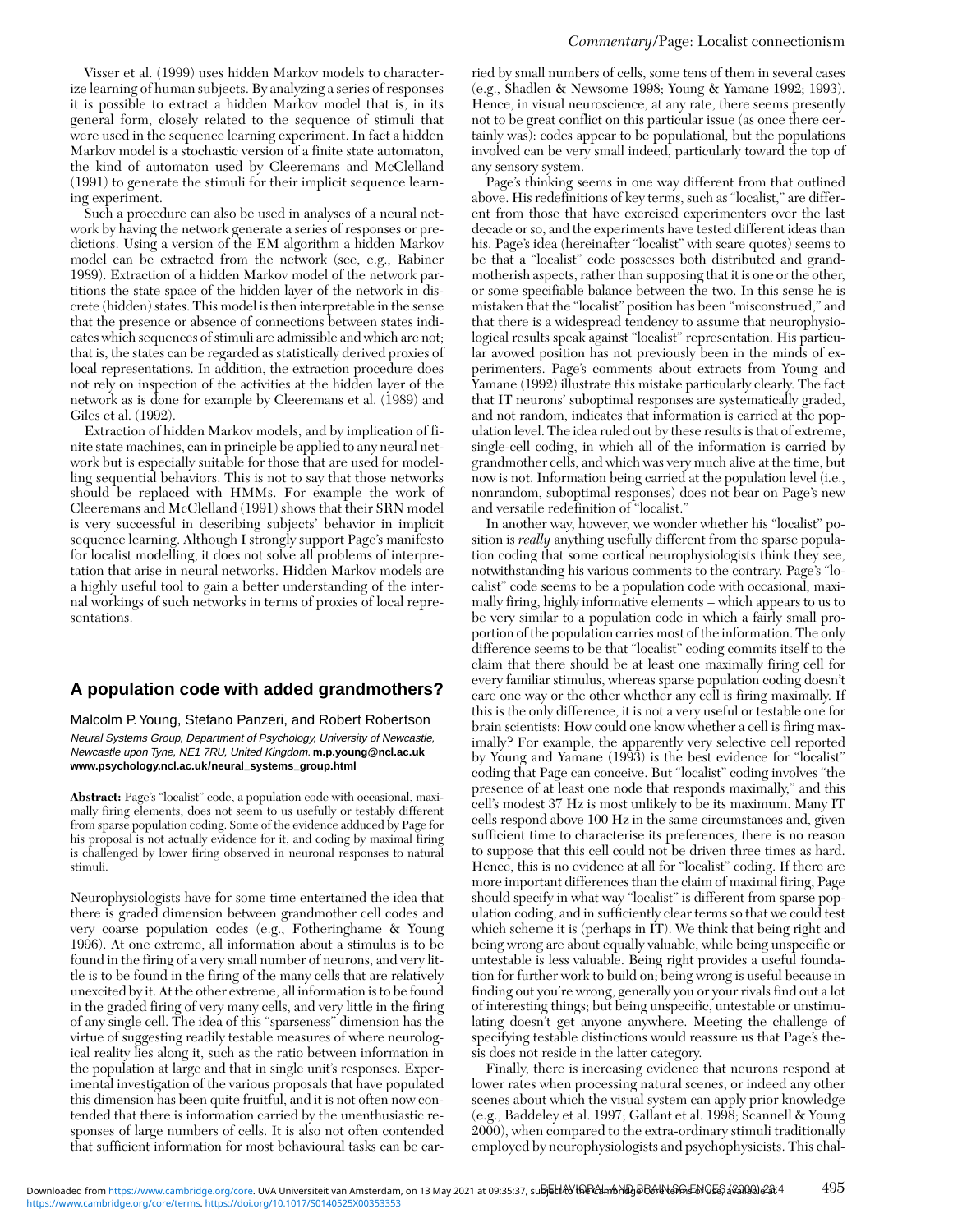#### *Response/*Page: Localist connectionism

lenges Page's idea of coding being undertaken by maximally firing units, as the lower firing rates observed in response to natural stimuli carry more information (Buracas et al. 1998; Rieke et al. 1996), and there are strong theoretical reasons to suspect that generally lower firing accompanies normal vision (Rao & Ballard 1999; Scannell & Young 2000). These reasons are connected to the fact that neurons can take advantage of prior knowledge of the world, and make inferences on it; suggest that visual neurophysiology is again entering an unusually exciting time, in which many of the old certainties are giving way; and that representation and processing of visual information is increasingly unlikely to be mediated in the ways championed by Page.

## Author's Response

## **Sticking to the manifesto**

Mike Page

Medical Research Council Cognition and Brain Sciences Unit, Cambridge, CB2 2EF, United Kingdom. **mike.page@mrc-cbu.cam.ac.uk www.mrc-cbu.cam.ac.uk/**

**Abstract:** The commentators have raised some interesting issues but none question the viability of a localist approach to connectionist modelling. Once localist models are properly defined they can be seen to exhibit many properties relevant to the modelling of both psychological and brain function. They can be used to implement exemplar models, prototype models and models of sequence memory and they form a foundation upon which symbolic models can be constructed. Localist models are insensitive to interference and have learning rules that are biologically plausible. They have more explanatory value than their distributed counterparts and they relate transparently to a number of classic mathematical models of behaviour.

## **R1. Introduction**

The commentators raise some interesting points regarding the benefits, or otherwise, of a localist modelling approach. I have divided my reply into a number of sections that broadly reflect concerns shared by more than one commentator. There are sections on definitional matters, on distributed processing over localist representations, and on the distinction between prototype and exemplar models. Other topics include models of sequence memory, catastrophic interference, and the interpretability of connectionist models. I briefly discuss the notion of efficiency with regard to biological systems and address the issues raised by those commentators involved in mathematical modelling. On occasion I have stretched the section headings somewhat to allow me to deal in one place with different issues raised in a single commentary. In addition, I have devoted a whole section of my reply to the commentary by **Plaut & McClelland:** these commentators are two of the principal proponents of the fully distributed modelling approach and I felt it necessary to address their arguments in a very direct way. I begin by tackling some problems regarding the definition of terms.

## **R2. The concept of a localist model has not been redefined, nor is the proposed model a hybrid model**

Several commentators (**Beaman; Farrell & Lewandowsky; Plaut & McClelland; T. Shultz; Young et al.**) make one, or both, of two related points. First, that the concept of a localist model has been redefined in the target article. Second, that this new definition permits the inclusion of distributed representations at many (though not all) levels of a localist model and that it is this fact that underlies any advantageous aspects of the "hybrid" model's performance. For example, **Young et al.** find my redefinition of key terms such as "localist" so "new and versatile" that they recommend placing the word within scare quotes. Beaman notes that "many of the criticisms Page anticipates are neatly circumvented by his original definition that localist models can use distributed representations." The impression given by these commentators is that "redefining" localist representations in this way is not quite fair play, allowing the localist modeller to enjoy the benefits of distributed representation without properly subscribing to a fully distributed approach.

This criticism is unsustainable, not least because no *redefinition* of the term "localist" has been either attempted or achieved in the target article. My definitions of localist representation and of a localist model were intended to be clear rather than novel; indeed, it is difficult to see where the above commentators identify the supposed novelty. From their commentaries one might surmise that it is the inclusion of distributed representations in localist models that is novel but, as is stated in the target article, localist models have always included distributed representations of entities at all levels "below" that at which those same entities are locally represented. Taking the same example as I did in section 2.6 of the target article, namely, the interactive activation (IA) model of visual word recognition (Mc-Clelland & Rumelhart 1981), this localist model contained distributed word-representations at both letter and visual feature levels. IA was nevertheless a localist model of words because it also contained a level at which words were locally represented. The idea that a model that includes both distributed representations and localist representations of a given class of entity should best be described as a hybrid model misses the point: a localist model of a given entity class is defined (and has been for a long time) by the presence of localist representations of members of that class, not by the absence of their distributed representation.

**Young et al.** state that "[Page's] particular avowed position has not previously been in the minds of experimenters." If my position is no more than a clear statement of a long-held localist position, then this raises the question of which localist position has been experimentally (i.e., neurophysiologically) tested. If, as **Young et al.** imply, experimenters have been interested solely in ruling out "grandmotherstyle" localist representation, in which no information is transmitted by suboptimal responses, then there has been a tragic lack of communication between the experimental and the connectionist theoretical work. As far as I can tell, few, if any, localist connectionist modellers in the last thirty years have believed in such a style of representation.

To illustrate again the important point regarding the informational content of "neural" responses, suppose one has a localist representation for each familiar orthographic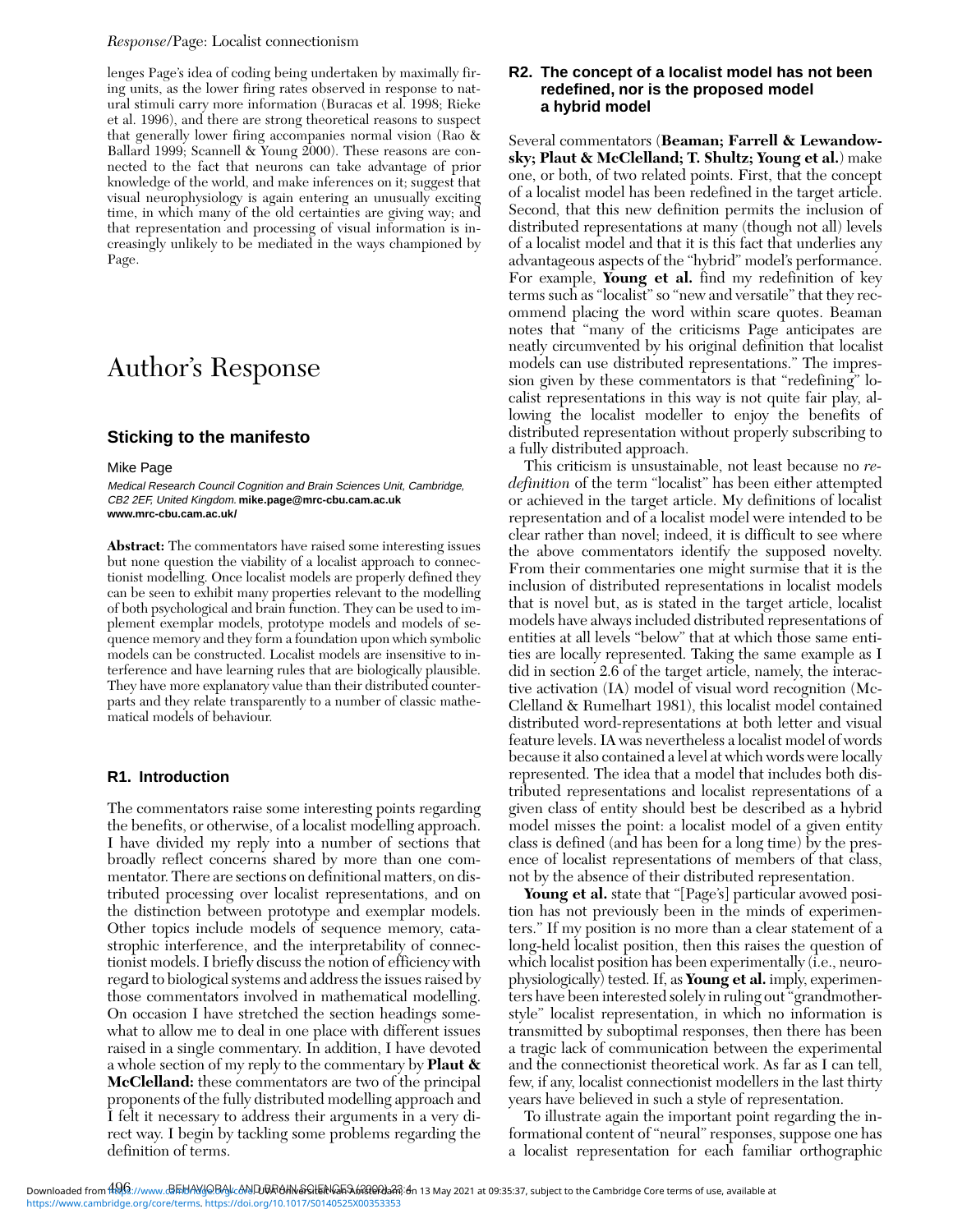word form, such that each activates to a degree dependent on its orthographic similarity to a test word. So presented with the word "MUST," the node representing the word "MUSE" (henceforth the MUSE-node) will activate to degree  $0.75 \pm 0.05$ ; the same node presented with the word "MAKE" will activate to  $0.5 \pm 0.05$  and presented with the word "MUSE" it will, of course, activate optimally at  $1.0 \pm$ 0.05. Now suppose we present one of these three words while measuring the activation of this MUSE-node and find that it activates to degree 0.8. Does this nonoptimal response give us any information about which of the three words was presented? It is clear that it does – the test word is most likely to have been "MUST." Now suppose the test word could have been any four letter word – in this circumstance a MUSE-node activation of 0.8 would not help us decide between, say, MULE, FUSE, or MUST, though we would still have enough information effectively to rule out MAKE as the test stimulus. More information will be derived if activation of another node, for example the FUSE-node, were simultaneously measured at, say, 0.98. Such levels of activation are only expected if the orthographic match is perfect. Thus, highly active nodes are informative because high activation is rare. In circumstances where a very low activation is rare, low activations can also be highly informative. In general, though, less active nodes are, individually, rather less informative because their activation can be caused by a larger number of different states of affairs. Remembering that there are likely to be many more partially active nodes than fully active ones for any given test stimulus (see commentary by **S. Schultz**), it is easy to see how any reasonable localist model would be consistent with a finding that a good deal of stimulus information is present in nonoptimal responses.

Young et al. contend that the distinction between localist coding and sparse population coding is not a very useful or testable one. There is one sense in which I agree: if a sparse population code (that remains undefined by **Young et al.** in spite of their recommending clear, testable definitions) is defined as one for which a small number of nodes activate to varying and differing extents to various stimuli, with the more active cells carrying somewhat more (per cell) of the stimulus information, then a localist code is a particular kind of sparse distributed code and it will be difficult to get data preferring one over the other. It is only if a sparse population code is defined exclusively as a code that is not localist, that is, a code that in **Young et al.'s** phrase "doesn't care one way or another whether any cell is firing maximally," that the difference becomes testable. Indeed, it not only becomes testable but also, to some extent, tested. I refer to the work of Sakai et al. (1994), described in section 6.5.2 of the target article, about which **Young et al.** are, perhaps understandably, silent. (Though they both misquote and misapprehend when they claim that the Young & Yamane, 1993, result is the best evidence for localist coding that I can conceive.) Sakai et al. have sought to test whether recently learned and otherwise arbitrary patterns are represented by cells in IT cortex that are maximally active to the trained patterns and thus less active in response to minor variations of those patterns. In **Young et al.'s** view there needn't be any such cells, let alone at least one for each learned pattern as the results indicate. Being testable and specific is indeed of advantage when it comes to hypotheses – making the right predictions is an added bonus. Doing so while stating clearly how a given code

might be decoded in vivo (another feature lacking from Young et al.'s characterization of sparse population coding) is better still.

A final point on taxonomy. **Molenaar & Raijmakers** observe that variation of a parameter representing inhibitory range in an exact implementation of ART causes a bifurcation in the behaviour of the network. They label this bifurcation as a transition between localist and distributed coding and use this to infer that there is a genuine dichotomy between the two coding styles. While I agree that there is such a dichotomy, I find their argument circular. In the very act of labelling a transition as being one from localist to distributed coding, one is assuming a dichotomy between the two. One cannot then go on to use this characterization as evidence that the dichotomy is, in some sense, real. Perhaps I have missed the point here.

## **R3. A pattern of activation across localist representations can indicate uncertainty but does not imply a fully distributed model**

Another point that arises in a number of commentaries, relates to the fact that winner-takes-all dynamics is not a necessary feature at all levels of a localist model. For example, **Grossberg** refers to the masking field model of Cohen and Grossberg (1987) as one that weighs the evidence for various parts being present in a multipart input pattern, such as that corresponding to a sequence of words. I am less convinced than **Grossberg** that the masking field, as originally implemented, is as powerful as he suggests – my concerns relate particularly to learning issues that are avoided by Cohen and Grossberg in favour of a "developmental prewiring" scheme that is clearly impractical in general and that is abandoned in later, and more implementationally explicit, developments of the masking-field principles (Nigrin 1993; Page 1993; 1994). Nonetheless, it is certainly the case that such evidential weighing can be envisaged as resulting in a pattern of activation across different candidates. This should not conceal the fact that the evidence-based distribution of activation is over localist representations of the candidate words (cf. Shortlist, Norris 1994b). Moreover, when and if the time comes to decide which words are most likely present, those candidates that are mutually inconsistent (i.e., that seek to account for some common portion of the input pattern) must indeed compete in some way before a best-guess parsing can be made. In localist modelling it is usually appropriate to reserve winner-takes-all dynamics for a level(s) and a time at which a categorical response must be made. The level and time at which such dynamics are initiated will be determined by the task demands. Thus, a layer that is capable of winner-takes-all dynamics might not be obliged to employ such dynamics at all times and in all tasks. Under the appropriate task demands, such a layer might process a stimulus as a distributed pattern of activation across localist representations. This is consistent with **S. Schultz's** reference to recent work by Newsome (1999). In tasks such as velocity matching in visual tracking (e.g., Groh et al. 1997), where the response is an analogue quantity rather than a categorical one, generalization by weighted activation would be a more reasonable strategy than one based on winner-takes-all dynamics.

**Phaf & Wolters** rather confuse the issue when they observe (para. 1) that a localist model of word recognition will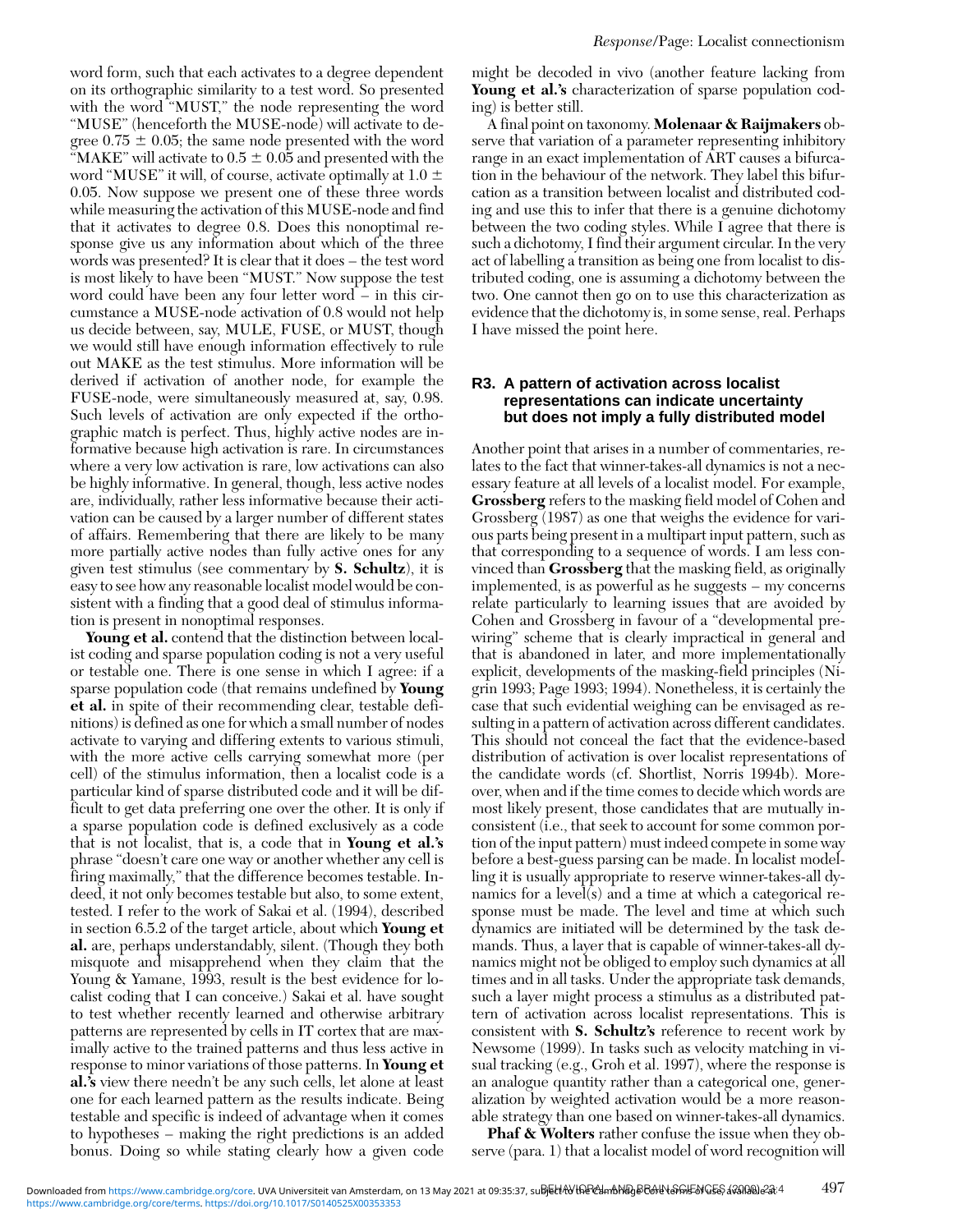## *Response/*Page: Localist connectionism

exhibit "distributed representations when exposed to fourletter nonwords." Certainly, such exposure will result in a distributed pattern of activation over the word layer, but this is hardly relevant to whether the model is localist at the word level. Being localist at the word level requires that each known (i.e., learned) word results in the maximal activation of at least one word node. Indeed, learning in a localist model comprises the establishment of such a tuned word node. It makes no sense to talk about a model that is localist at the nonword level, since this would require that all known nonwords – a meaningless concept – have a local representation. **Golden** (para. 4) makes the same confusion when he effectively raises the possibility that a pseudoword (word-like nonword) might be considered a "familiar example" of the entity-type "word," which by definition it cannot. The confusion partly springs from **Golden's** omission of the words "of a particular type of entity" from the definition quoted in his second paragraph. A localist model of words will not represent nonwords locally, neither would one expect it to. To answer **Golden's** question regarding his own model, I would consider it distributed both at the letter level and at the word level. As a general model of letter/word recognition, however, it has most of the problems of fully distributed attractor models to which I allude in the target article.

## **R4. Localist representations must be defined relative to meaningful entities**

**Berkeley** finds my definition of a localist model unsuccessful. He illustrates this with the example of a network trained to validate and categorize logic problems (Berkeley et al. 1995). Subsequent analysis of one of the hidden units revealed that it activated within one of three activation bands (defined post hoc) depending on whether the logical connective was OR, IF  $\ldots$  THEN, or NOT BOTH  $\ldots$ AND . . . (in order of increasing activation, the last being assumed to be maximal activation). **Berkeley** claims that by my definition of localist, the node should be deemed a NOT BOTH . . . AND . . . detector, whereas it is most "naturally" interpreted as a connective detector. Although it is true that one can discern the current connective by examining the state of this hidden unit, whether one would really want to dub such a unit a "connective detector" is debatable. Suppose that there were only two types of animals, a dog and a cat, and that you possessed a node that activated strongly when presented with a cat, but weakly when presented with a dog. Would you call the node a "cat detector," an "animal detector" (on the grounds that you can infer the presence of either cat or dog from its level of activation) or perhaps even a "dog detector"? I prefer the former and certainly find it the most "natural" description, but I am not sure it matters much. The "X-detector" terminology is not part of my definition. A localist representation of item X is defined as a representation that activates maximally in the presence of X. A localist model of the class of entities to which X belongs, has a localist representation for each learned entity in the class. Using this definition, Berkeley et al.'s (1995) network does happen to be a localist model of connectives because it has at least one hidden node that is maximally active for each of the three connectives.

As **Hummel** points out, even the hidden units in a fully distributed model are "localist" in the weak (and untenable)

sense that there will be some vector, or set of vectors, to which any given hidden unit responds maximally. The model will only be meaningfully localist with respect to a given entity class if this optimal vector, or set of vectors, corresponds to an example of that class, with all learned members of that class being similarly represented. **Barlow & Gardner-Medwin** make a similar point with regard to the ASCII code for computer characters. For any given bit of the 8-bit code, there will be a set of letters for which that bit is set to 1. Unless the members of that set match some other meaningful criterion (e.g., they are all vowels) then it is not useful or appropriate to describe that bit as a localist representation of members of the set.

## **R5. On exemplars and prototypes**

Several commentators (**Carpenter; French & Thomas; Ivancich et al.; T. Shultz**) discuss the benefits of a prototype coding of categories. Ivancich et al. describe a number of so-called "prototype" effects, for example, the fact that prototype patterns are easily recognized even if these have never been previously encountered. My reading of the large literature on prototype versus exemplar coding suggests that the issue is far from as straightforward as these commentators assume. For example, there have been a number of demonstrations that exemplar models are perfectly able to simulate most, perhaps all, of these "prototype" effects (see e.g., Lamberts 1996, and the literature reviewed therein; Dopkins & Gleason 1997). Good recognition of a previously unseen prototype can be explained by its relatively large mean similarity to exemplars in its class. The apparent problem noted by **T. Shultz** (para. 5) would not apply in a high vigilance regime when the localist model described in the target article behaves like a classic exemplar model. The contrast between prototype, exemplar, and decision-bound models is the focus of much current work, both experimental and computational. Although it would be unwise to attempt a synopsis here, it is my impression that exemplar models are more than holding their own.

In recent work, Smith and Minda (1998) and Nosofsky et al. (1994) have sought to moderate the rather strong exclusivity that has characterized the prototype/exemplar debate. The former suggest that both prototype- and exemplar-based mechanisms might be employed depending on factors such as the category structure and the stage at which learning is tested. The latter describe a "rule-plus-exception" model in which patterns are classified using simple logical rules, with exceptions to those rules being individually stored and applied appropriately. Given the mathematical analysis presented in the target article, neither of these models would present too great a challenge with regard to their localist connectionist implementation. Indeed, there is nothing in the localist position generally, nor in the generalized model that I present, that forbids the use of prototype or rule representations (a point also made by **Jelasity**). Some confusion may have been caused in this regard when, in the passage in the target article describing the learning rule (sect. 4.4), I referred to the effective prevention of further learning at a committed node. This requirement is more stringent than is necessary in general and it was suggested specifically with reference to the implementation of an exemplar model, for which it is appropriate. By lowering vigilance and allowing some slow modulation of the weights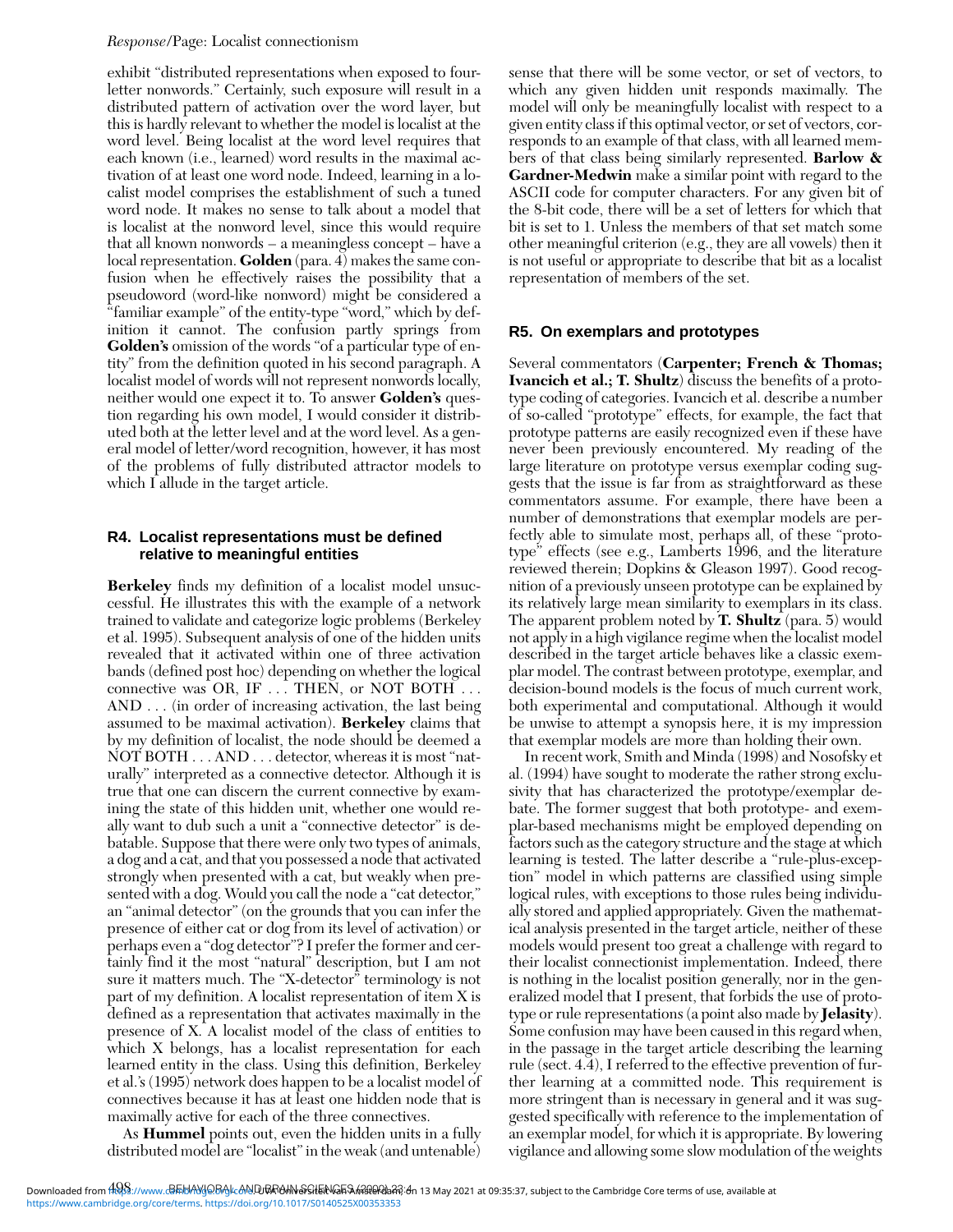to a committed node, something more akin to prototype learning is made possible within the localist framework (see **Carpenter; T. Shultz**). In section 7.1 of the target article, I suggest that the distinction between exemplar and prototype might be mirrored by a dual-store (hippocampal-cortical) memory system – the slower store would be dedicated to the evolution of context-free and hence more prototypical representations, as is commonly assumed.

Of course, prototype or rule establishment are not necessarily slow processes. For example, Smith and Minda (1998) suggest that prototype coding dominates in the *early* learning of more highly differentiated categories. Models such as those in the ART family, very similar to the one I describe, are able to establish and refine localist representations of category prototypes (see **Carpenter's** commentary). One principle that has been employed in the ART2A (Carpenter et al. 1991) network, is that of fast commitment and slow recoding. This involves a new pattern, sufficiently different from any established category, being able to become represented quickly by a previously uncommitted node. Subsequent modification of the incoming weights to this node during the presentation of sufficiently wellmatched patterns, can be slowed so as allow the weights to track a running average (or prototype) of the patterns that excite it. Implementation of fast learning at an uncommitted node together with slow learning once committed might involve no more than modulating the learning rate,  $\lambda$ , in Equation 10 by some decreasing function of the sum of its bottom-up weights (see sect. R9). Such a mechanism would allow the category drift referred to by **Ivancich et al.,** but is not the only way to do so. Category drift might also be modelled using an exemplar model in which older exemplars drop out while new exemplars are learned. This is because, contrary to **Carpenter's** interpretation (**Carpenter** para. 3), every category in an exemplar model is represented by the many exemplars or instances to which that category node is connected. Such a mechanism would cause the "implied prototype" (not itself represented) to drift in the direction of more recent exemplars of the relevant class.

**Ivancich et al.** are right that localist category learning can be difficult in circumstances where multidimensional input stimuli include many dimensions that are either irrelevant, or even positively unhelpful, to the categorical distinction that is being learned. Bishop (1995) makes a similar point (with regard to the application of radial basis function networks, p. 184) and **Plaut & McClelland** raise related concerns in their commentary. To be more specific, while an exemplar or instance model is guaranteed to be able to learn the members of any given training set, simply by learning the instance and connecting the relevant node to the corresponding category, if many of the dimensions across which this instance is defined carry information related to some other aspect of the stimulus, then generalization to new instances is likely to be poor. Kruschke (1992), in his ALCOVE model, implemented a system that learned to focus "attention" only on dimensions relevant to the task in hand. In that implementation, the attentional learning was carried out using a backprop-like learning rule. I am currently working on a similar attentional learning system that uses a learning rule more consonant with the localist networks espoused in the target article.

**French & Thomas** have a different criticism of the localist model of category learning. They seem to assume the

opposite view to that of the commentators described above, in that they assume that the only hardware available for representing, say, the categories "fork" or "chair" is a single, appropriately labelled node for each – what one might call two ultraprototypes. Given this assumption, they reflect that such a localist model and, indeed, localist models in general must lose information relating to category variability. I find their position somewhat puzzling. The model I describe in the target article is capable of being run as an exemplar, or even an instance model with each instance being learned before the relevant node (a unitized representation of that instance) is connected to another node representing the category label. Assuming the model is run as a high-vigilance exemplar model, a large proportion of all chairs so far experienced will be represented in memory and associated with the chair category. Even in more realistic circumstances, when vigilance is relaxed somewhat, one would expect many different subcategories of chair to be so represented. Not only that, but one would further expect the number of memorized subcategories of the category "fork" to be rather fewer, given the presumed relative lack of variability in that category. This difference in the number of nodes devoted to each category is consistent with **French & Thomas's** explanation for category specific anomias, though the fact that the reverse deficit (inanimate named worse than animate; e.g., Lambon-Ralph et al. 1998; Tippett et al. 1996) can also be found suggests that this issue is not as straightforward as they maintain. In the limit, the exemplar model described in the target article is capable of representing in memory exactly as much variability as exists among the learned examples of a given labelled category. Not only that, but it is capable (with a little extra mechanism) of doing as **French & Thomas** do, and generating (i.e., listing) a good number of specific instances of different types of chair. One wonders how the generic (though rather ill-specified) distributed network that **French & Thomas** prefer might manage that.

**French & Thomas** also summarize some data from Vogels (1999) and make much of the fact that "no individual neuron (or small set of neurons) responded to all of the presented trees, while not responding to any non-tree." I would say only this: when single-cell recording, it is extremely easy *not* to find the cells participating, perhaps in a localist fashion, in a given task. It would continue to be difficult even if one knew those cells to exist.

## **R6. Models of sequence memory**

Both **Visser** and **Kinder** raise questions about the capabilities of localist models with respect to memory for sequences. Visser describes the simple recurrent network (SRN) used by Elman (1990) and Cleeremans and Mc-Clelland (1991) in the modelling of sequence learning. **Visser** points out that both used localist representations of the sequence items, but further notes that the representation at the hidden units, presumed to encode the learned sequential dependencies, is a distributed one and hence rather resistant to interpretation. **Visser** suggests the extraction of a hidden Markov model of the network that permits its description in terms of transitions between hidden states, each state corresponding to a configuration of the hidden units. **Kinder** also refers to the SRN in the context of artificial grammar learning (AGL). She too notes the dis-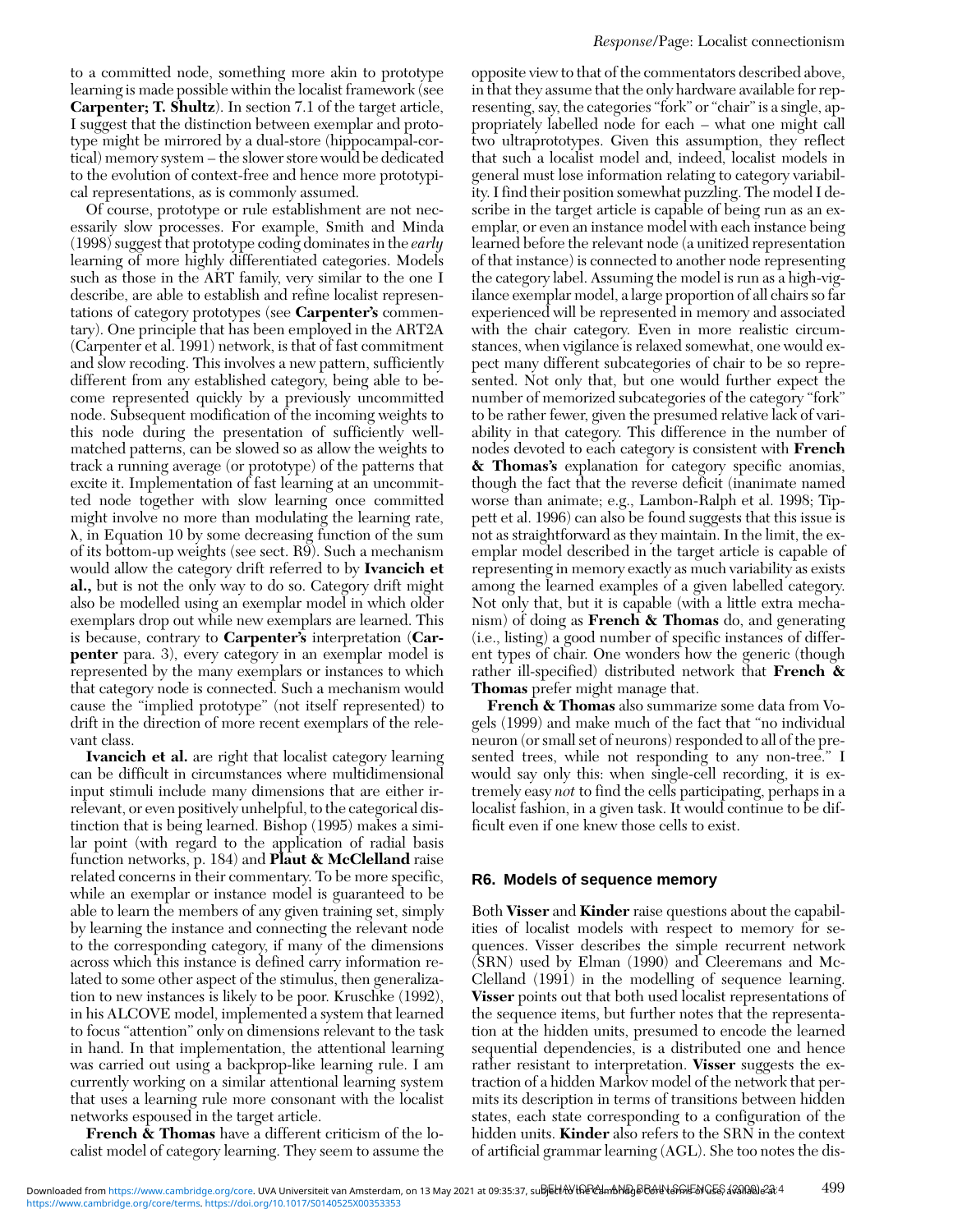#### *Response/*Page: Localist connectionism

tributed representation of sequence information at its hidden layer.

With regard to the simple recurrent network I agree with both **Visser** and **Kinder** that the sequence information is represented in a distributed fashion. As a consequence, the SRN is subject to many of the criticisms of fully distributed networks evinced in the target article. Most notably, the SRN has a serious problem with catastrophic interference and with the plausibility of its learning rule. Other connectionist models of general sequence learning (e.g., Nigrin 1993; Page 1993; 1994 – both based on the masking field principles cited by **Grossberg**) allow for localist representations of lists, or more particularly list-chunks, in addition to the localist representation of list items. A sequence of list chunks can itself be learned, with the lists of lists equivalently represented by higher-order chunk nodes. Page (1994) applied such networks to the learning of simple melodies and to the musical expectations that can be evoked by the incomplete presentation of familiar melodic phrases. These networks have none of the problems of interpretation or interference of their SRN counterparts. Some of the principles of sequence representation used in this work, and in the earlier work of Grossberg (1978b), have been used in the modelling of short-term memory (STM) for serial order (e.g., Page & Norris 1998). It is interesting that in this field there is no experimental evidence that supports the "chaining-style" sequential representation implicit in work using the SRN (Henson et al. 1996). While the localist networks described above have not, to my knowledge, been applied to the AGL task, it would seem premature to be as confident as is **Kinder** that modelling this task requires distributed networks. This is particularly so when one considers that much of the experimental work that has been used to support the "grammar learning" interpretation does not clearly favour such an interpretation over one based on the learning and subsequent recognition of familiar lists/list-chunks (see e.g., Johnstone & Shanks 1999 for a recent review). This is precisely the sort of function for which the localist alternatives were developed.

**Bowers** points out that several of the more successful connectionist models of short-term memory for serial order are localist models. He also notes the requirements of the task, namely, the repetition of a list immediately after one presentation, are not particularly suited to simulation using distributed representations and networks such as that used by Elman (1990). **Beaman,** however, seems rather confused about the use of localist representations in models such as those found in Burgess and Hitch (1999) and Page and Norris (1998). These models assume that order is held over unitized representations of list items (e.g., words). Obviously this requires that these unitized items must be "unpacked" during the generation of, say, a spoken response. Such phonological unpacking is commonplace in models of speech production, where the intended utterance is represented initially across localist representations of lexical items (e.g., Dell 1986; 1988; Levelt 1989). Indeed, in Page and Norris (1997) we used a Dell-like speech production stage as the output stage for our memory model – hardly an optional extra, as **Beaman** implies. It does not contain "distributed phonological representations" (see **Beaman,** figure caption) but localist representations of output phonemes driven by localist representations of the words of which they form part. Both our and Burgess and Hitch's (1999) short-term memory models assume such a two-stage

process of recall, with order being initially determined over unitized items and with possible additional componential (e.g., phonemic) errors occurring during the unpacking process. This is to allow the models to simulate some otherwise difficult data relating to the phonological similarity effect (PSE; Baddeley 1968; Henson et al. 1996). Other models that do not adopt this strategy have so far been unable to simulate these data. For example, **Farrell & Lewandowsky's** suggestion that interference caused by "anti-Hebbian" suppression might underlie the PSE, fails to acknowledge that the PSE has its locus primarily on order errors rather than item errors.

## **R7. Catastrophic interference**

**Carpenter** illustrates by reference to the dART model (Carpenter 1997; Carpenter et al. 1998) that catastrophic interference (CI) is not an inevitable consequence of using fast learning to associate distributed patterns (see also **Bowers**). The dART framework contains several features novel to connectionist modelling and is sufficiently complex that I cannot honestly claim to be in a position to judge here its strengths and its weaknesses (if any). Nonetheless, as **Carpenter** makes clear in her commentary, there are benefits in having additional localist representations in a model beyond the avoidance of catastrophic interference. Some of these benefits were discussed in sections 7.2–7.6 of the target article.

**Farrell & Lewandowsky** claim that there are more conventional distributed solutions to the problem of CI and cite Lewandowsky (1994) in support. In fact, most of the networks investigated by Lewandowsky, which employed versions of the BP learning algorithm modified in various ways to reduce overlap in hidden unit representations, were not particularly good at avoiding CI. The best used Kortge's novelty rule, which can be applied only to autoassociative networks (or approximations thereof), and Lewandowsky showed that this functioned by transforming the input patterns so that their hidden-layer representations were mutually near-orthogonal. **Jelasity** also describes a distributed model that, nonetheless, requires that its representations are mutually orthogonal if interference is to be minimized. This functional orthogonality is what is achieved in localist networks such as those described in the target article. The localist solution is more general than that using the novelty rule in that it is applicable to tasks other than autoassociation. Moreover, although **Farrell & Lewandowsky** showed that ability to generalize is impaired in certain localist models (such as ALCOVE implemented with sharply tuned "hidden" units), the same problem does not occur in models like that suggested in the target article for which the functional gradient of generalization can be varied. There is no justification, therefore, for **Farrell & Lewandowsky's** conclusion that consideration of CI and generalization favours distributed models over localist.

**Farrell & Lewandowsky** make a number of other points that I shall address here for convenience. They point out that my criticism of the biological plausibility of the learning rule is focussed on the BP learning rule. I make the same point in the target article, noting that the BP learning rule has, nonetheless, been the one most often employed for fully distributed models. **Farrell & Lewandowsky** favour a Hebbian learning rule, again echoing the target ar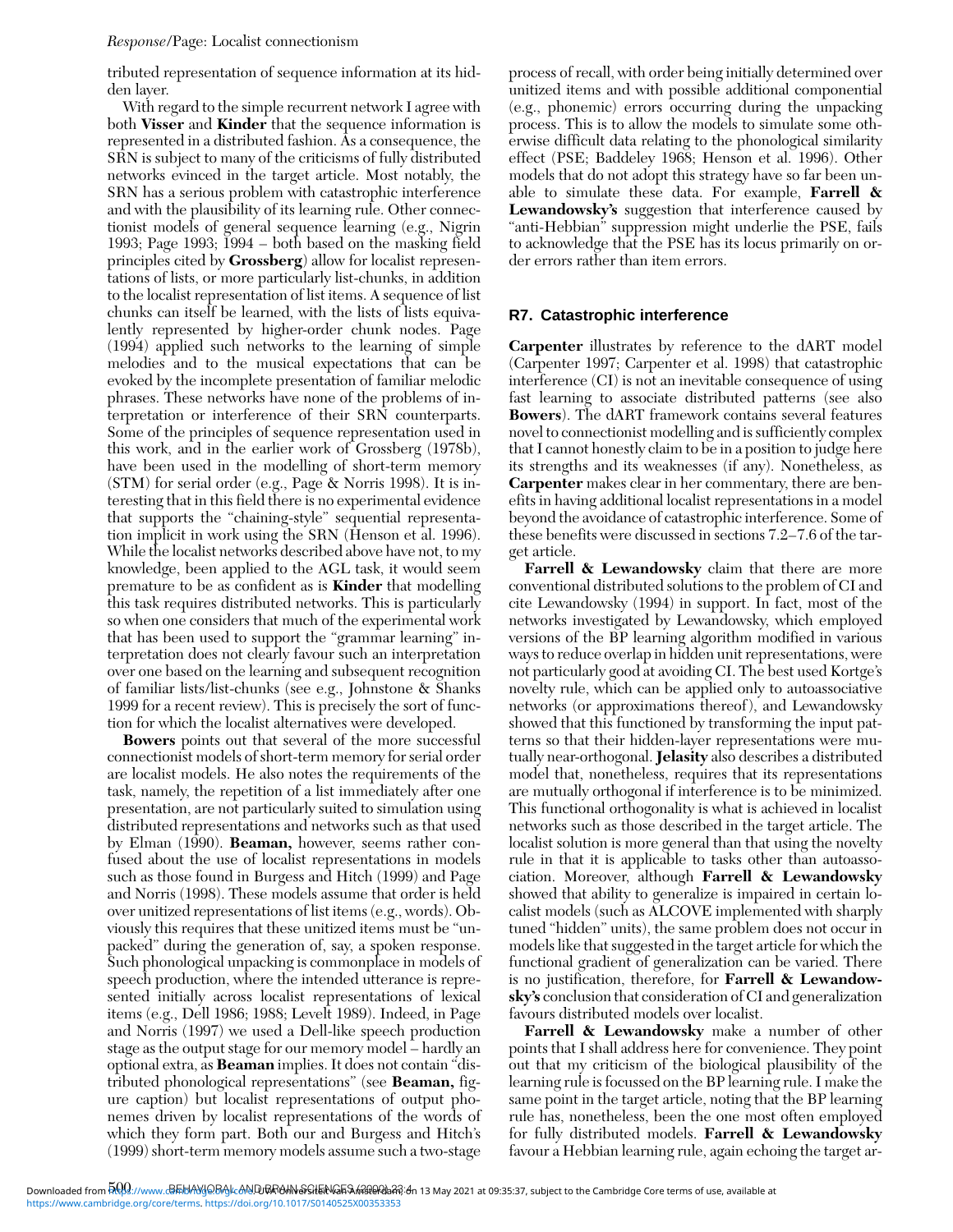ticle. They do not acknowledge properly that the Hebbian learning rule applied to, say, the association of distributed representations, can lead to implausible levels of crosspattern interference. **Farrell & Lewandowsky's** point about the Rescorla-Wagner (RW) learning rule is invalid: not only does the RW theory often apply to situations in which target patterns are locally represented, but it also suffers from catastrophic interference (López et al. 1998). More recent developments of similar models (e.g., Pearce 1994 – a localist model) do not share this problem.

**Farrell & Lewandowsky** refer to Miikkulainen's (1996) "distributed linguistic parser" as an existence proof that distributed schemes are not at a disadvantage in this area. Miikkulainen's work is indeed impressive but I would hesitate to draw **Farrell & Lewandowsky's** conclusion. The sphere of application of Miikkulainen's network is quite limited, and a good deal of special purpose control structure is built in. Miikkulainen acknowledges (p. 63) that the way in which the model learns is nothing like the way in which the equivalent facility is acquired in vivo. Moreover, the structure of the resulting network suggests that it succeeds in its task by acquiring the ability to copy word representations into role-defined slots, with the relevant channelling closely specified by short word sequences (e.g., "who the") in its highly stereotyped input sequences. It is repeatedly asserted by Miikkulainen that the network is not an implementation of a symbolic system but the very opacity of the learned network leaves the reader unable to assess the justifiability of this claim. Because we are not told in sufficient detail how the network actually functions in carrying out its role-assignments, we are left wondering whether, on close analysis, it would prove isomorphic to a symbolic system, in which copy operations were conditionally triggered by well-specified word sequences. The fact that parsing is helped somewhat by semantic attributes encoded in the distributed input patterns to the network is used by Miikkulainen to emphasize the subsymbolic nature of the resulting processing. It would be a mistake, however, to believe that such gradedness is the sole preserve of the distributed subsymbolic model (see commentaries by **Hummel, Shastri,** and **Ohlsson**). It would also be instructive to confirm that the network was not over-reliant on semantics to the extent that the case-role parsing of sentences with either unusual meaning (man bites dog) or no meaning (the plig wugged the hab) remained possible.

## **R8. The interpretability of localist models**

**Barlow & Gardner-Medwin, Cook, Leth-Steensen,** and **Martindale** all identify the interpretability of localist models as one of their major advantages. Martindale gives as an example a model of restoration of the missing fundamental to a musical tone, his suggested model being very similar to those proposed by, for instance, Taylor and Greenhough (1994) and Cohen et al. (1995). Cook even accuses me of having been a little gentle on the negative aspects of fully distributed representations. If I have done so then it is because I feel uncomfortable in defending the localist position simply because it is easier to understand. To give an example from physics, the quantum theory of matter is notoriously hard to understand, certainly more difficult than the classical theories that preceded it. Nobody would conclude from this that classical theories are actually better than

quantum theory as a description of reality. Quantum theory is held to be a better theory, despite its additional complexity, because it accounts for more data in the realm of its application. For this reason, I am reluctant to overplay the interpretability argument. It is at least possible that the brain functions, like fully distributed networks, in a way that is difficult to interpret (**Farrell & Lewandowsky** make a similar point). It is also possible, however, that the brain turns out to be rather more interpretable, and perhaps for Jordan 1990 (cited by **Leth-Steensen,** para. 3) less "interesting," than has been widely imagined. For the more complex and less explanatory accounts to be attractive, one would like them to be bolstered either by sound arguments from the point of view of biological plausibility, or (as for quantum physics) by clearly favourable experimental data, or preferably by both. At the moment we have neither.

**Leth-Steensen** also suggests that a general disdain for localist modelling among some members of the cognitive community has emerged because of the "hand wiring" of some of the better known localist models. His claim is that models using distributed representations start from the "very strong position" that learning of those representations is a fundamental part of the learning process. This claim is weakened, however, if one considers that most applications of fully distributed modelling techniques are set up extremely carefully. Sometimes they employ featural (i.e., localist) representations (whose existence their learning theory cannot begin to explain) in their input and output representations (e.g., Elman 1990; Plaut et al. 1996). Sometimes, as in the passage quoted from Farah (1994a) in section 7.2 of the target article, the learning rule used is explicitly disavowed as a plausible biological mechanism. This leaves us very much, as **Leth-Steensen** puts it (para. 2), "in the position of staring at a set of network connections and their weights wondering how they got to be that way." In the target article I attempted to lay out some general strategies for the learning of localist representations: this review was in no way exhaustive. So, while I agree with **Leth-Steensen** that the scaling up of localist models is a challenging exercise (though somewhat less challenging than the scaling-up of fully distributed approaches), I am optimistic that it can be achieved.

On the question of interpretation, I concur with **Barlow & Gardner-Medwin's** view of localist representations as closely analogous to matched filters. This analogy sharpens the discussion in section 7.4 of the target article, regarding the establishment of *what*stimulus is present and *when* that decision can be made. For an array of matched filters overlooking a given stimulus pattern at a lower layer, "what" can be determined by looking for the best-matched filter, and "when" can be determined by the time at which the activation of that filter meets some criterion (see e.g., Hanes & Schall 1996; and Carpenter & Williams 1995 for experimental evidence supporting similar models of reaction time in vivo).

Finally, **Burton** makes a number of points relating to definition and interpretability. I agree to such an extent that I have nothing useful to add to his comments.

## **R9. The implementation of symbolic models**

**Hummel, Shastri, Ohlsson,** and **Bowers** all see localist connectionist models as a useful first step in the building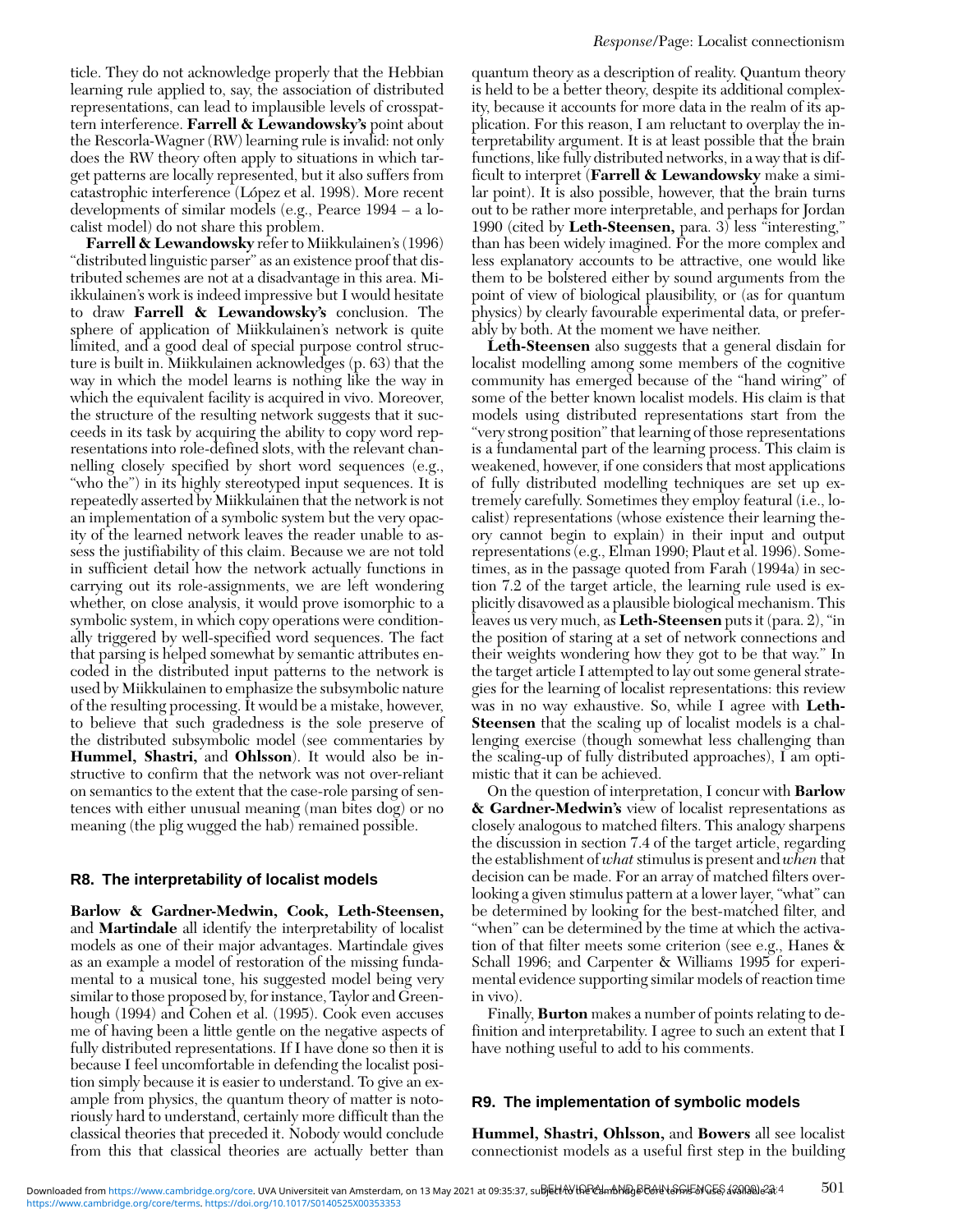## *Response/*Page: Localist connectionism

of symbolic and relational models that "form the grist of human cognition" (**Shastri,** para. 2). I agree with their analysis. Clearly, the modelling of "higher cognition" introduces complexities that could only be mentioned briefly in the target article (e.g., sects. 2.2 and 7.3). I am therefore grateful to these commentators for making more explicit the nature of this added complexity. What they all agree is that localist models form a natural and convenient foundation on which to build models of higher cognition. **Hummel** attributes this advantage to the separability of localist representations that permits generalization across symbolically defined classes. He gives the example of a network applied to the classification of red shapes differently from blue shapes and notes that a localist (or otherwise separable) solution is readily achieved by connecting a red-node and a blue-node to nodes corresponding to their respective categories. It is my feeling that getting a localist network to learn to ignore the shape dimension (among others) and to base its categorization solely on colour, is an attentional learning task that is quite challenging for the sort of localist models I describe, at least in the general case. The challenge can be seen clearly in the case where the input stimulus is a vector in which those dimensions relevant to colour are heavily outnumbered by, say, those relevant to shape. Unless attentional weighting can be learned, the "closest" stimulus to a (novel) red star, will be likely be a (learned) blue star, leading to an incorrect classification. As noted in section R5, this attentional learning is the subject of current work.

**Shastri** also gives more references to "recruitment learning" and explores the overlap with the learning mechanisms suggested in the target article. In particular he identifies more clearly than I had, the fact that recruited, or what I called "committed" nodes, can be distinguished from free nodes on the basis of the strength of their incoming weights. **Pickering's** commentary adds a detailed neurobiological perspective to this discussion and he suggests various ways in which nodes might be marked as committed in a way that allows a threshold mechanism to act differentially on committed and uncommitted cells. In the target article, I suppose that uncommitted nodes should have an effective activation threshold of zero (sect. 4.4). This is to allow them to activate and learn under circumstances in which no committed node generates superthreshold activation in response to a given stimulus. **Pickering** is justified in thinking that I did not give enough prominence to this aspect of the model's functioning in the target article and I am grateful to him for proposing several biologically plausible means by which this functionality might be effected. The one most closely related to my suggested mechanism involves the idea that as the bottomup weights increase to a previously uncommitted node, an inhibitory connection to a "threshold-controlling" node is also strengthened. (In fact, it would be helpful if the learning on the inhibitory connection lagged the bottom-up excitatory learning slightly, so as to prevent its interfering with this learning.) Uncommitted cells will have a weak connection to the inhibitory threshold node and so will be able to activate in the absence of active committed nodes. As **Pickering** notes, a very similar mechanism was proposed by Hasselmo and Wyble (1997), although I was unaware of this when I made my suggestion. (The fact that the learning scheme I suggested converges with one closely based on neurophysiological observation suggests

that **Jorion** is overly pessimistic in his desire to avoid implementational issues – **Jorion,** para. 1–2.) The mechanism underlying the committed/uncommitted distinction might also be usefully co-opted in the modulation of learning rate on the bottom-up weights. If a strong connection to the threshold-controlling node were able to decrease the rate of bottom up learning, this would provide a mechanism for the fast-commitment, slow-recoding strategy described earlier in section R5.

Last, I must question **Ohlsson's** assumption (para. 4) that the sort of networks I propose (or indeed other networks) assume that every functional unit in the brain is connected to every other. In fact, in the networks I describe it is traditionally assumed that every node is connected to all nodes in adjacent layers – this is a very different assumption from **Ohlsson's.**Indeed, even this assumption is overly prescriptive. There only need be sufficient connections between adjacent layers to make it likely that novel patterns at lower layers can be well represented by previously uncommitted nodes. This does not require full connection though the lower limit for viable connectivity will likely vary depending upon the details of the task in hand.

## **R10. Efficiency**

**Devlin et al.** make some points about the efficiency of distributed representations. I agree with much of what they say but feel their commentary is missing five crucial words, namely, "all other things being equal." To parody somewhat, all the events that occur at a rate of 10 per second over a lifespan of 100 years, can be uniquely labelled with a binary, distributed representation across 35 nodes. All the words in an average vocabulary would need 16 nodes to be so represented. No one is suggesting that these levels of compression are approached, let alone achieved, in the brain. So issues other than simply abstract efficiency of representation must be germane – the target article suggests what some of those issues might be. Put simply, evolution will only prefer a compact, efficient and, according to **Devlin et al.,** metabolically cheap code if that code is capable of doing what is demanded of it. No matter how theoretically elegant a code might be, if it is not capable of supporting arbitrary mappings, or does not afford good discrimination in noisy environments, or is not learnable (perhaps at speed), and so on, then it will not last long in the evolutionary mix. Efficiency can only be used to choose between models that work.

## **R11. A reply to Plaut & McClelland**

**R11.1. Stipulating representations or stipulating properties?** It is suggested by **Plaut & McClelland** that I am overstipulative in postulating that representational units be assigned to meaningful entities. I think they misapprehend the motivations that drive a localist approach. At core, localists are interested in ensuring that the networks they develop are at least consistent with some general precepts of biological plausibility: that they use learning rules that use only locally available information; that they can perform unsupervised and supervised learning; that they can learn quickly if necessary; that their learning rule does not result in catastrophic levels of retroactive interference. It is these things that inform the modelling approach; the postulation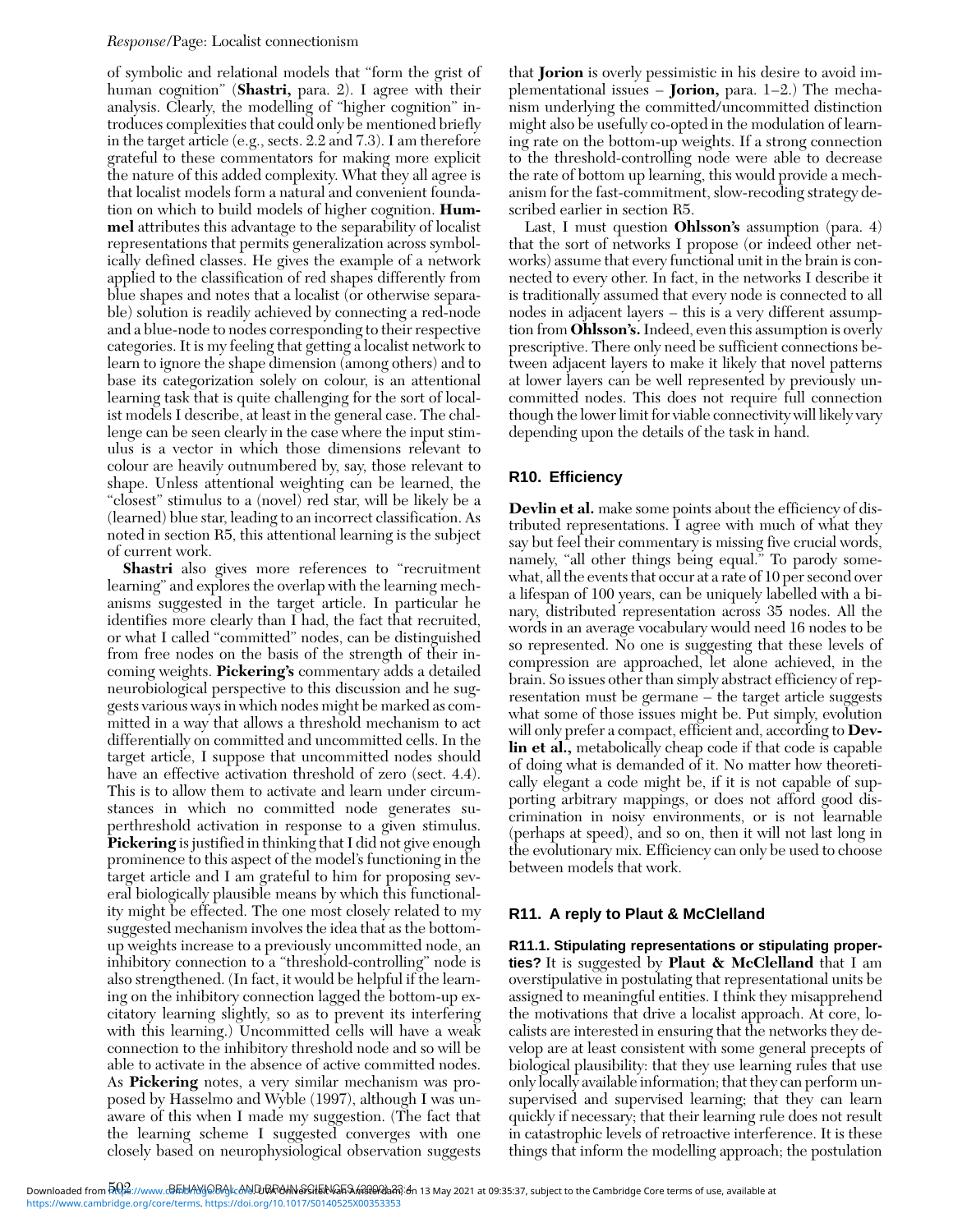of localist representations is not itself stipulated, rather it is a proposed mechanism consistent with these constraints. Localist representation should not be ruled out a priori in favour of other less constrained approaches.

I also find **Plaut & McClelland's** views on stipulation somewhat inconsistent. In their continued adherence to a learning rule that, by its very nature, makes the emergence of localist representations unlikely, they are in effect stipulating that representational units should not be assigned to meaningful units (except when convenient, e.g., Plaut et al. 1996). **Plaut & McClelland** (para. 1) give a list of the principles underlying their approach to modelling but strangely omit distributed representation from this list. The principles that remain (viz., graded activations and weights, gradual, stochastic and interactive processing, and adaptation to task constraints) are perfectly compatible with localist modelling and, indeed, have been features of various localist models for many years.

I described above some of the motivations behind a localist modelling approach. What might the motivation be underlying a fully distributed approach that all but forbids localist representation, even in circumstances where this might be useful and appropriate? It cannot be a concern for biological plausibility because such considerations weigh against this approach. It cannot be study of the brain in vivo because what evidence there is seems more consistent with a localist strategy. It cannot be explanatory value because fully distributed networks are notoriously poor explanatory devices. Could it be that for **Plaut & McClelland** and others (e.g., Seidenberg 1993), distributed representation is simply axiomatic? If so, it is hard to know what evidence or argument would force a reappraisal.

**R11.2. Over-dependence on task constraints.** Advocated by **Plaut & McClelland** is the idea of representations that are discovered in response to task constraints. This seems to characterize all representations as intermediaries in the performance of some task, presumably, given the nature of their preferred learning rule, a supervised learning task. But this highlights a major limitation of their approach. Any intermediate (e.g., hidden layer) representation that emerges by slow gradient descent in the context of a given task is likely to be of use only in the performance of that task. In other words, the representations are optimized to the task. Were they to be applied in the context of some other task, they would either be ineffective or, if learning of the new task were permitted, vulnerable to catastrophic interference. Unsupervised learning, resulting in localist or featural representations that can be flexibly applied to novel tasks, is simply not a feature of **Plaut & McClelland's** preferred models. This makes it all the more surprising that later in their commentary they say of the input patterns to a localist network "nowhere in Page's article does he indicate how his localist approach could solve the problem of discovering such representations." If the structured input patterns to which they refer are featural (i.e., localist representations at a lower level), as they were for Plaut et al. (1996), then I go to some lengths to describe how such representations might arise. They, however, do not. How do they explain the existence of localist letter/phoneme nodes in the input/output layer of their own model? And if their answer involves, as I suspect it might, some idea of unsupervised localist learning then exactly what is it about localist learning that they are against?

**R11.3. Flexibility in modelling.** With regard to **Plaut & McClelland's** point concerning flexibility, they highlight my suggested account of age-of-acquisition (AOA) effects, noting that I make three modelling assumptions. They, like **Jorion,** seem to exaggerate the arbitrariness of these assumptions. The first assumption is that there is some enduring variability in the competitive capacities of the nodes in a given layer. The alternative assumption, either that there is no variability or that there is no enduring component in what variability exists, seems even more unlikely to be the case. The second assumption is that word acquisition is a competitive process – this is not an additional assumption at all, and is fundamental to the whole localist model that I propose. The third assumption is that word naming/ recognition is also a process involving competition – I am hardly alone in this proposal, competition forming an important part of many, perhaps most, models of the naming/ recognition process. So **Plaut & McClelland's** claim that it would have been much easier to have a model without these assumptions is very questionable, particularly when one seeks consistency with existing models. And what of their own preferred model? Any distributed model of the age-of-acquisition effect must solve the problem of catastrophic interference. As I note in the target article, this involves additional assumptions galore (and even these are insufficient). Applying **Plaut & McClelland's** test, would it not have been easier to have a model that did not make these assumptions and thus failed to avoid catastrophic interference and to show AOA effects?

**R11.4. Complementary learning systems do not imply completely different learning rules.** The complementary learning system hypothesis of McClelland et al. (1995) is defended by **Plaut & McClelland,** who suggest that the deficiencies of distributed learning techniques give a reason for having two complementary learning systems in the neocortex and the hippocampus. They do not seem to consider that there might be other reasons for such a distinction, one that boils down to there being a system for fast, one-shot episodic learning and another for more long-term averaging. It may well be that the hippocampus is specialized towards fast learning of individual events – it is well placed in the brain for the learning of such multimodal configurations and it appears to implement a sparse conjunctive coding appropriate for such a task. This does not mean that all other parts of the brain that use a localist learning rule have to specialize in exactly the same way. Indeed if they did, one could not really call it specialization. The neocortex doesn't do the same thing as the hippocampus – that really would be redundant – but that doesn't mean that it must use a completely different type of learning rule. If **Plaut & McClelland** really believed that parts of the brain with the same type of learning rule would necessarily have to perform the same task, then presumably they would deny different specializations across different areas of neocortex – an untenable position.

**Plaut & McClelland** state that rapid acquisition of arbitrary new information would *necessarily* be problematic for their conception of neocortex. Yet recent in vivo studies of lateral prefrontal cortex (see, e.g., Asaad et al. 1998) show that this region of neocortex has exactly this specialization. Whether it can be viably maintained that the rapid changes seen in prefrontal cortex are all due to fast learning in the hippocampus is, as far as I am aware, an open question.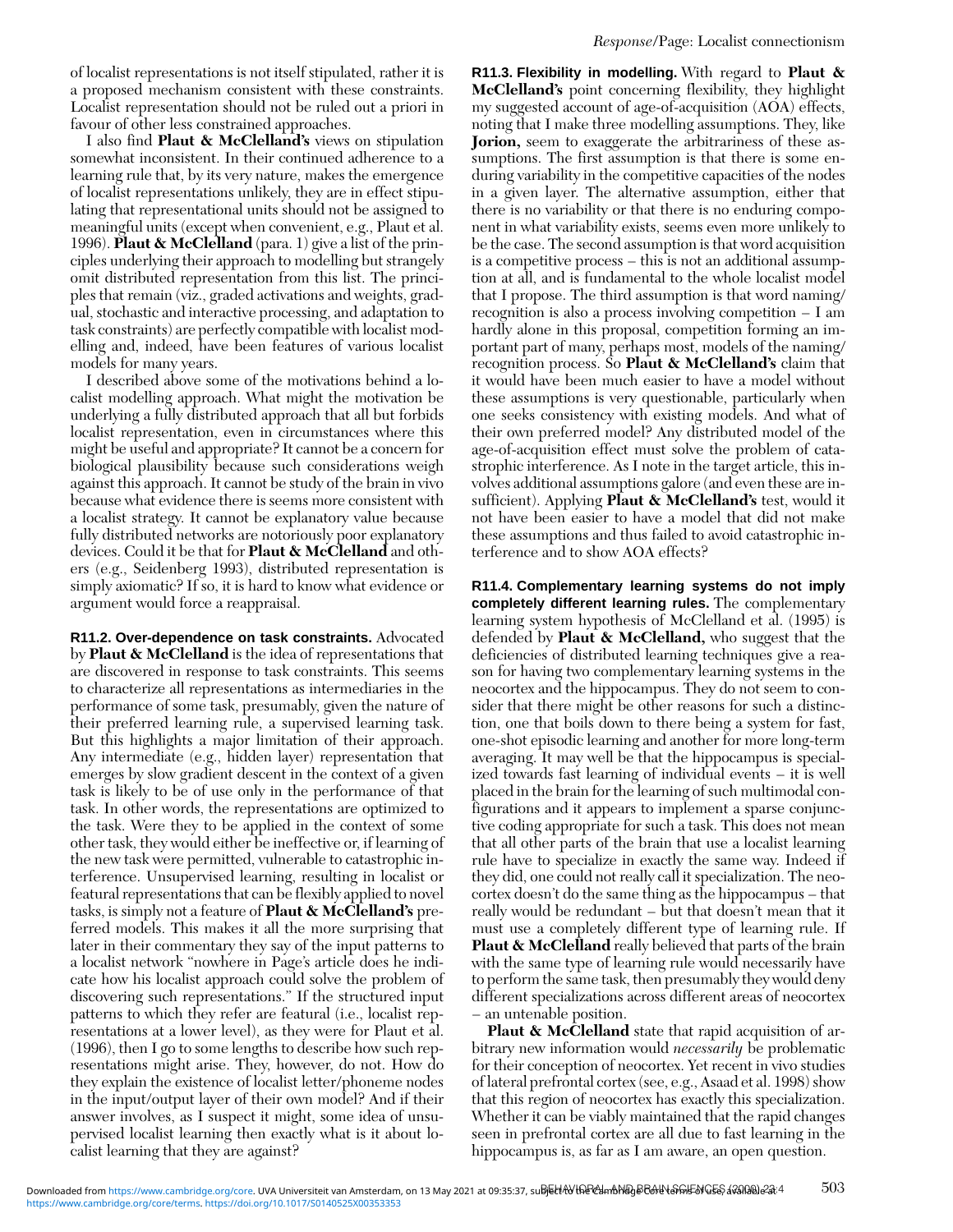## *Response/*Page: Localist connectionism

**R11.5. The plausibility of exemplar memory.** Localist modelling is not necessarily exemplar-based (see sect. R5), but it can be. **Plaut & McClelland** ask what is an acceptable level of mismatch before a new node is formed. In the target article I make it clear that the level of vigilance is likely to be set by task requirements. If in reading a text we come across a word that is mildly misspelled, so that the intended word is clear, the task demands (i.e., comprehension) are not likely to be such that a high vigilance regime is effected so as to ensure learning of the "new" word. This said, it would be interesting to know how many people reading this response who also read **Plaut & McClelland's** commentary, can remember which word (misspelled) they gave as an example, and how that word was misspelled. If some readers can remember these details, as I anticipate, we might ask how a slow learning system, or indeed one that cannot store exemplars, could have performed such oneshot learning and retained the detail relevant to specifying the misspelling. One might claim that this is episodic memory (perhaps implemented with a localist system), but if this is the claim then the encounter with the misspelled word has indeed created a separate memory. It is inconsistent to admit the possibility of episodic memory but find exemplar memory (for perhaps a proportion, rather than the entirety, of what is encountered) "highly implausible."

**R11.6. Biological plausibility.** It is suggested by **Plaut & McClelland** that in using the back propagation (BP) algorithm as my example in section 7 of the target article, I appear to equate the distributed approach with the application of this algorithm. They seem to have missed the point made in the introduction to that section where I explicitly state that all the deficiencies of BP do not necessarily apply to other distributed learning rules. As an example **Plaut & McClelland** cite O'Reilly's (1996) GeneRec algorithm that avoids the use of nonlocal information in its implementation of gradient descent by running its network in two phases and by mirroring forward going connections with backward going connections of (ideally) the same weight. O'Reilly's suggested mechanism is convincing enough as a means of avoiding nonlocality in the learning rule. But even if we assume that the more complicated network is biologically plausible, the five other problems outlined in section 7 remain. Most important, O'Reilly's network has exactly the same problem with catastrophic interference as does the standard BP network. **Plaut & McClelland** do not respond to the argument in section 7.1 of the target article, in which I question the plausibility of supplying different output and training patterns for a given (old) input pattern presented to a neocortical learning network. I assume, therefore, that catastrophic interference remains a problem for such networks.

**R11.7. Inappropriate generalization and the "what" and "when" problems.** I agree that Plaut (1997) offered a means by which the semantic representations generated by nonwords were differentiable from the semantic representations generated by words. Making the word/nonword distinction involved the introduction of a new variable called the "stress" of a pattern; this is the degree to which the semantic pattern is far from being a binary pattern. It is not that a nonword gives no semantic pattern, just one that is less binary. Such a mechanism requires not just an extra mechanism for calculation of stress values but also that all genuine semantic patterns be binary, which places quite a severe constraint on featural models of semantic memory. If, alternatively, the semantics of nonwords are considered weak if they are a long way from being what they should be, or a long way from the nearest learned semantic vector, then we're back to the question of how such measurements are implemented in the absence of localist representations.

In response to section 7.4 of the target article ("Deciding what and when"), **Plaut & McClelland** make two points. First, there is some recent functional imaging data supporting an "energy-monitoring" role for the anterior cingulate. Second, no such explicit decisions are required. Taking the first point, the paper referred to (Bottvinick et al. 1999) does not give any more evidence of an energy-monitoring system (which Plaut 1997, considers biologically implausible, p. 791), than of any number of alternative interpretations. On the second point, **Plaut & McClelland** claim that "all that is needed is that the motor system be sufficiently damped that it initiates behaviour only when driven by strongly activated, stable internal representations." But the notion of a strongly activated internal representation controlling motor response is only practical, in the context of distributed representation, if the network can also act differently in response to different stable states. For example, a calculation of the length of a vector might tell you when to make a response (e.g., when the length exceeds a criterion, although this assumes that the learned patterns are longer than other nonlearned patterns) but it cannot tell you which response to make. The response itself is determined by the pattern across the whole vector, and the best way to signal the presence of a given pattern is to use a localist representation (cf. a matched filter – **Barlow & Gardner-Medwin**). Similar problems apply to the attractor networks favoured by **Farrell & Lewandowsky.** Of course, one could extensively train a network to respond to each of a number of distributed stimulus patterns with a given distributed response pattern, but for a fully distributed network this learning is necessarily a slow process. Yet if I ask you to perform the rather Pythonesque task of raising your left foot every time you hear the word "mattress," you can learn the task in one trial. Being intrigued as to how Kello et al. (in press) had implemented their "simple demonstration," I referred to the simulations presented therein. They model a Stroop response using localist output units, one for each colour – reaction time is simulated as the time at which the activation of a unit passes a threshold. Their reason for using such a scheme was "to make the measurement of response latency and duration straightforward." Quite.

## **R12. Mathematical considerations**

**R12.1. The power law of practice.** I am grateful to **Heathcote & Brown** for drawing my attention to the ongoing debate regarding the power law of practice. Being a law-abiding citizen I had taken for granted that the ability of the generalized localist models to show power-law effects was a good thing. **Heathcote & Brown** (and, in more detail, Heathcote et al., in press) maintain that power-law fits have been artefactually improved by fitting to an average subject rather than individually to each subject. When individual fits are performed they find an exponential model is more appropriate. If they are correct, then the model's treatment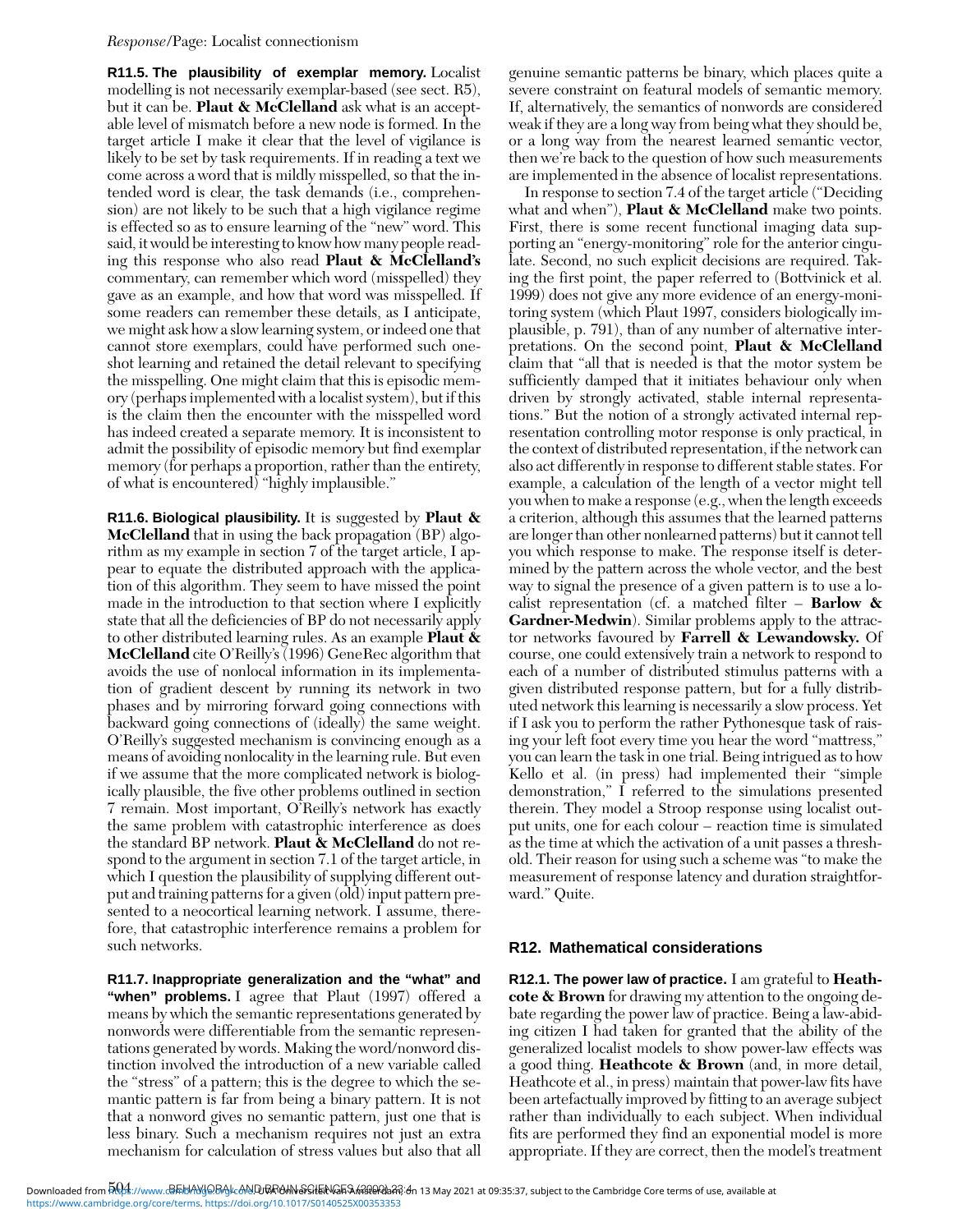Downloaded from [https://www.cambridge.org/core.](https://www.cambridge.org/core) UVA Universiteit van Amsterdam, on 13 May 2021 at 09:35:37, su<del>bject NY InPelanBNagBRoILVeFnJEMGES රැනි!ඔඩ</del>ළෙදි රුක්ස්විමේ අත [https://www.cambridge.org/core/terms.](https://www.cambridge.org/core/terms) <https://doi.org/10.1017/S0140525X00353353>

of practice effects will have to be modified. I am doubly grateful to these commentators for giving an account of the sort of modifications that might be necessary. They demonstrate the important point that an exponential improvement with practice can be obtained with a localist model similar to the one I suggest. Of course, I am not claiming that other learning rules cannot model either a power law or an exponential law of practice. **Plaut & McClelland** cite Cohen et al. (1990) who use a BP learning rule to achieve power-law behaviour, albeit by using what they call "simple and interpretable" localist output units, presumably to circumvent the "what and when" problems of section 7.4 of the target article.

The fact that **Heathcote & Brown** demonstrate a localist model capable of an exponential speed-up with practice means that my defence of localist models does not need to extend to a defence of the power law of practice. Nonetheless, it is worth making one point. For many tasks, instance theory suggests that performance is actually due to a mixture of algorithmic and memorial processes. Algorithmic processes dominate early in practice, before a sufficient stock of memorized responses has been accumulated. Logan (1988; 1990; 1992) has suggested that algorithmic and memorial processes race to respond. Rickard (1997) has suggested that both algorithmic and memorial processes speed-up as a power function of practice, but that a decision is made on each trial as to which type of process is used. A variety of other models are possible. In either case, the combined curve can differ in its form from the component curves from which it is made. Heathcote et al. (in press) are, of course, well aware of this. They present evidence from a number of studies in which participants were asked to specify how they dealt, or intended to deal, with a given trial, either by algorithm or by memory. In some studies this judgement was given retrospectively, after the relevant response had been given. In other cases participants were asked to make a rapid strategy assessment before responding. When Heathcote et al. (in press) fitted the algorithm and memory trials separately, they still found a considerable advantage for the exponential over the power-law practice function. There are a number of assumptions underlying their analysis: that participants can accurately gauge their strategy, which might be difficult if both strategies were operative and racing; or that the algorithmic path does not itself contain memory-based components, as might be imagined in the case of, say, multidigit arithmetic. Nonetheless, they make their case for an exponential function convincingly. It will be interesting to see how the proponents of a powerlaw respond to this legal challenge. In the context of my target article, Heathcote et al.'s (in press) work does not challenge a localist position (any more than it challenges a distributed one) though it would require modifications to my suggested model, perhaps of the sort they suggest.

Heathcote (personal communication) also pointed out an error in the target article where I used a mathematical argument to suggest that the Thurstone model is asymptotically identical to the Luce choice rule under uniform expansion of the set of instances. In fact, as Heathcote (personal communication and Colonius 1995) point out, the extreme value distribution (e.g., the distribution of the maximum of *N* values drawn from a given normal distribution) is degenerate as *N* approaches infinity. A more accurate statement of my point is that the Thurstone model becomes increasingly difficult to distinguish from the Luce

choice model as the number of instances of each exemplar *N* increases.

**R12.2. The Luce choice rule.** An alternative "neural" formulation of the Luce choice rule in terms of independent race models is described by **Bundesen.** The analysis presented in Bundesen (1993) is extremely powerful and suggests a Luce implementation that is even simpler than, and just as localist as, the one described in the target article. Let us assume that nodes are Poisson generators and that, on presentation of a test stimulus in a classification or identification task, each fires with a rate proportional to a Gaussian function of the distance between its learned weight vector and the test vector, that is each has a Gaussian tuning curve with distance. Under these circumstances **Bundesen's** suggested mechanism for registering the first spike will choose a given identification/classification according to the Shepard-Luce-Nosofsky (SLF) formula given in Equation 8 with *d* representing a squared Euclidean distance. I have chosen to describe the model with a squared Euclidean distance here, because it implies a Gaussian tuning curve for the node: the Gaussian distribution is often used to model neural tuning curves. For an SLF model using a linear (rather than squared) distance measure, **Bundesen's** model would need to have nodes whose tuning curves approximated a negative exponential of the distance. This tuning function was used in Kruschke's (1992) ALCOVE model, but is rather less neurally plausible than the Gaussian, due to its being very sharply peaked at zero distance.

In his final paragraph, **Bundesen** notes a number of elaborations of the first-to-fire criterion. These models, which require integration over several spikes and which give approximations to the Luce choice rule, are more like the model that I present in the target article. It is clear that a variety of localist networks are able accurately and naturally to model the Luce choice rule.

## **R13. Conclusion**

Having set out my case in the target article, and having read the commentaries that it elicited, I am still firmly of the opinion that localist models have much to recommend them in the field of psychological modelling. Connectionist modelling received a boost in popularity with the appearance (or reappearance) of the BP learning algorithm, but this has tended to lead to the overshadowing of older, localist approaches. With the growing prominence of other investigative techniques applied to the understanding of brain function, a localist modelling perspective will, I believe, prove increasingly valuable.

## References

**Letters "a" and "r" appearing before authors' initials refer to target article and response, respectively.**

Aggleton, J. P. & Brown, M. W. (1999) Episodic memory, amnesia, and the hippocampal-anterior thalamic axis. *Behavioral and Brain Sciences* 22(3):425–89. [aMP]

- Ajjanagadde, V. & Shastri, L. (1991) Rules and variables in neural nets. *Neural Computation* 3:121–34. [LS]
- Amit, D. J. (1989) *Modeling brain function: The world of attractor neural networks.* Cambridge University Press. [aMP]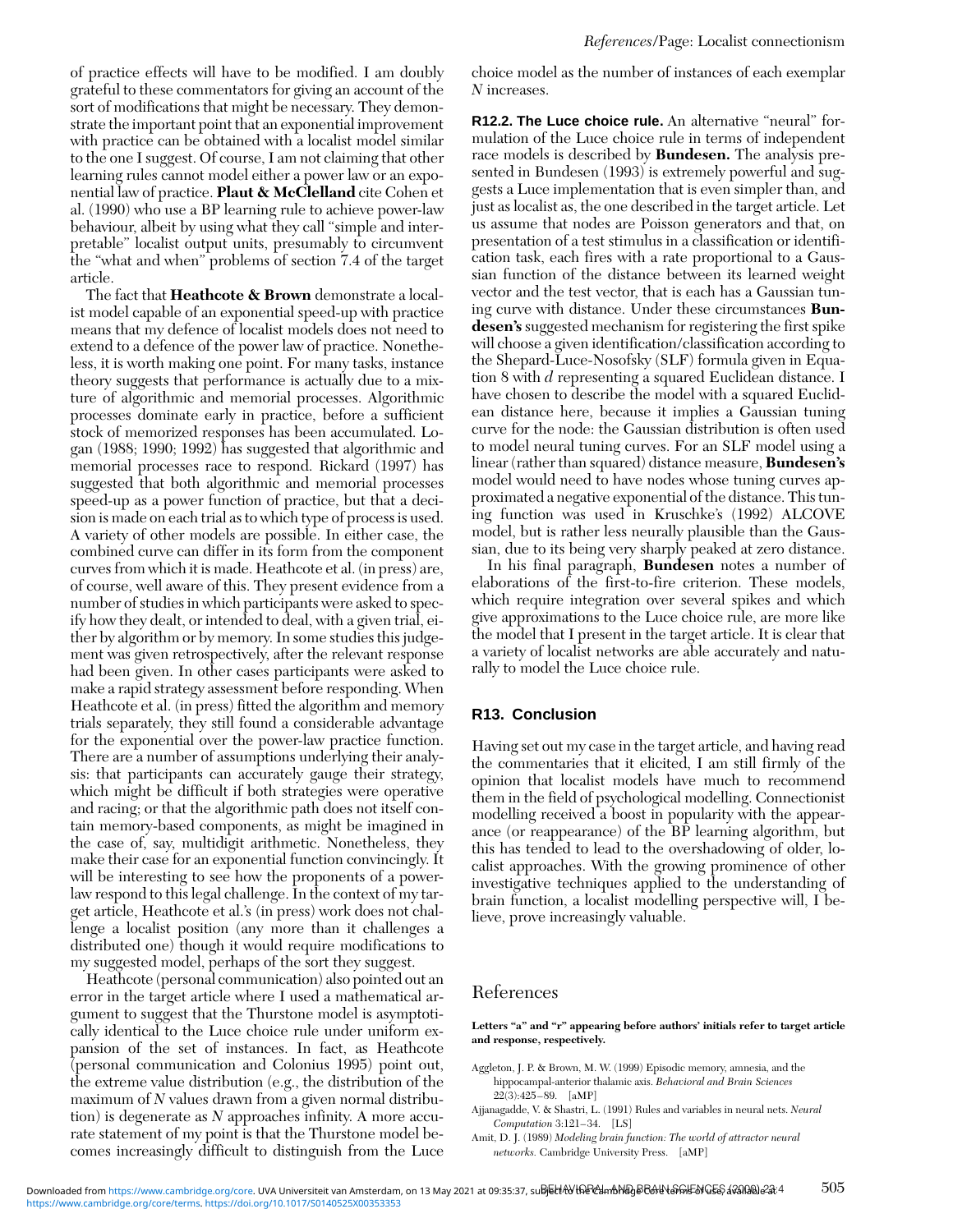#### *References/*Page: Localist connectionism

(1995) The Hebbian paradigm reintegrated: Local reverberations as internal representations. *Behavioral and Brain Sciences* 18:617–57. [aMP]

- Amit, D. J., Fusi, S. & Yakovlev, V. (1997) Paradigmatic working memory (attractor) cell in its cortex. *Neural Computation* 9:1071–92. [aMP]
- Anderson, J. A., Silverstein, J. W., Ritz, S. A. & Jones, R. S. (1977) Distinctive features, categorical perception, and probability learning: Some applications of a neural model. *Psychological Review* 84:413–51. [DCP]
- Anderson, J. R. & Lebiere, C. (1998) *The atomic components of thought.* Erlbaum.  $[SO]$
- Asaad, W. F., Rainer, G. & Miller, E. K. (1998) Neural activity in the primate prefrontal cortex during associative learning. *Neuron* 21:1399–407. [rMP]
- Ashby, F. G., Alfonso-Reese, L. A., Turken, A. U. & Waldron, E. M. (1998) A neuropsychological theory of multiple systems in category learning. *Psychological Review* 105:442–81. [ADP]
- Baddeley, A. D. (1968) How does acoustic similarity influence short-term memory? *Quarterly Journal of Experimental Psychology* 20:249–63. [rMP]
- Baddeley, R. J., Abbot, I. F., Booth, M. C. A., Sengpiel, F., Freeman, T., Wakeman, E. A. & Rolls, E. T. (1997) Responses to neurons in primary and inferior temporal visual cortices to natural scenes. *Proceedings of the Royal Society of London Series B* 264:1775–83. [MPY]

Bailey, D. (1997) When push comes to shove: A computational model of the role of motor control in the acquisition of action verbs. Ph. D. dissertation, Computer Science Division, University of California, Berkeley. [LS]

- Barlow, H. (1972) Single units and sensation: A neuron doctrine for perceptual psychology. *Perception* 1:371–94. [aMP]
- (1995) The neuron doctrine in perception. In: *The cognitive neurosciences,* ed. M. S. Gazzaniga. MIT Press. [aMP]
- Barlow, H. B. & Tripathy, S. P. (1997) Correspondence noise and signal pooling as factors determining the detectability of coherent visual motion. *Journal of Neuroscience* 17:7954–66. [HB]
- Bechtel, W. & Abrahamsen, A. (1991) *Connectionism and the mind.* Blackwell. [ISNB]
- Berkeley, I. (1999) What the  $#$ <sup>\*</sup>%! is a subsymbol? *Minds and Machines*. (forthcoming). http://www.ucs.usl.edu/~isb9112/dept/phi1341/subsymbol/ subsymbol.html [ISNB]
- Berkeley, I., Dawson, M., Medler, D., Schpflocher, D. & Hornsby, L. (1995) Density plots of hidden unit activations reveal interpretable bands. *Connection Science* 7(2):167–86. [ISNB, rMP]
- Bishop, C. M. (1995) *Neural networks for pattern recognition.* Oxford University Press. [rMP]
- Bliss, T. V. P. & G. L. Collingridge (1993) A synaptic model of memory: Long-term potentiation in the hippocampus. *Nature* 361:31–39. [LS]
- Booth, M. C. A. & E. T. Rolls (1998) View-invariant representations of familiar objects by neurons in the inferior temporal visual cortex. *Cerebral Cortex* 8:510–23. [aMP]
- Botvinick, M., Nystrom, L., Fissell, K., Carter, C. S. & Cohen, J. D. (1999) Conflict monitoring versus selection-for-action in anterior cingular cortex. *Nature* 402:149. [DCP, rMP]
- Bower, G. H. (1996) Reactivating a reactivation theory of implicit memory. *Consciousness and Cognition* 5:27–72. [aMP]
- Bowers, J. S. & Michita, Y. (1998) An investigation into the structure and acquisition of orthographic knowledge: Evidence from cross-script Kanji-Hiragana priming. *Psychonomic Bulletin and Review* 5:259–64. [JSB]
- Bradski, G. & Grossberg, S. (1995) Fast-learning VIEWNET architecture for recognizing three-dimensional objects from multiple two-dimensional views. *Neural Networks* 8:1053–80. [SG]
- Bransford, J. D. & Franks, J. J. (1971) The abstraction of linguistic ideas. *Cognitive Psychology* 2:331–50. [JEI]
- Britten, K. H. & Newsome, W. T. (1999) Tuning bandwidths for near-threshold stimuli in area MT. *Journal of Neurophysiology* 80:762–70. [SRS]
- Britten, K. H., Shadlen, M. N., Newsome, W. T. & Movshon, J. A. (1992) The analysis of visual motion: A comparison of neuronal and psychophysical performance. *The Journal of Neuroscience* 12(12):4745–65. [HB, aMP]
- Brown, H. L., Sharma, N. K. & Kirsner, K. (1984) The role of script and phonology in lexical representation. *Quarterly Journal of Experimental Psychology* 36A:491–505. [JSB]
- Brown, S. & Heathcote, A. (in preparation) The effects of averaging on the determination of curve form. [AH]
- Bruner, J. S. (1973) Going beyond the information given. In: *Beyond the information given,* ed. J. S. Bruner & J. M. Anglin. Norton. [JEI]
- Bruner, J. S. & Minturn, A. L. (1955) Perceptual identification and perceptual organization. *Journal of General Psychology* 53:21–28. [JEI]
- Buckley, M. J. & Gaffan, D. (1998) Perirhinal cortex ablation impairs configural learning and paired-associate learning equally. *Neuropsychologia* 36:535–46. [aMP]
- Bundesen, C. (1987) Visual attention: Race models for selection from multielement displays. *Psychological Research* 49:113–21. [CB] (1990) A theory of visual attention. *Psychological Review* 97:523–47. [CB]
- (1991) Towards a neural network implementation of TVA. Paper presented at the First Meeting of the HFSP Research Group on Brain Mechanisms of Visual Selection, School of Psychology, University of Birmingham, UK. [CB]
- (1993) The relationship between independent race models and Luce's choice axiom. *Journal of Mathematical Psychology* 37:446–71. [CB, arMP]
- Bundesen, C. & Harms, L. (1999) Single-letter recognition as a function of exposure duration. *Psychological Research/Psychologische Forschung* 62:275– 79. [CB]
- Bundesen, C., Shibuya, H. & Larsen, A. (1985) Visual selection from multielement displays: A model for partial report. In: *Attention and performance XI,* ed. M. I. Posner & O. S. M. Marin. Erlbaum. [CB]
- Buracas, G. F., Zador, A., DeWeese, M. & Albright, T. (1998) Efficient discrimination of temporal patterns by motion-sensitive neurons in the primate visual cortex. *Neuron* 20:959–69. [MPY]
- Burgess, N. & Hitch, G. J. (1992) Towards a network model of the articulatory loop. *Journal of Memory and Language* 31:429–60. [aMP]
- (1999) Memory for serial order: A network model of the phonological loop and its timing. *Psychological Review* 106:551–81. [CPB, JSB, arMP]
- Burton, A. M. (1994) Learning new faces in an interactive activation and competition model. *Visual Cognition* 1(2/3):313–48. [aMP]
- Burton, A. M., Bruce, V. & Hancock, P. J. B. (1999) From pixels to people: A model of familiar face recognition. *Cognitive Science* 23:1–31. [AMB]
- Burton, A. M., Bruce, V. & Johnson, R. A. (1990) Understanding face recognition with an interactive activation model. *British Journal of Psychology* 81:361–80. [aMP]
- Burton, A. M. & Young, A. W. (1999) Simulation and explanation: Some harmony and some discord. *Cognitive Neuropychology* 16:73–79. [AMB]
- Carpenter, G. A. (1996) Distributed activation, search, and learning by ART and ARTMAP neural networks. *Proceedings of the International Conference on Neural Networks (ICNN '96): Plenary, Panel and Special Sessions,* 244–49. IEEE Press. [GAC]
- (1997) Distributed learning, recognition, and prediction by ART and ARTMAP neural networks. *Neural Networks* 10:1473–94. [JSB, GAC, rMP]
- Carpenter, G. A. & Grossberg, S. (1987a) ART2: Self-organization of stable category recognition codes for analog input patterns. *Applied Optics* 26:4919– 30. [PCMM, ADP, aMP]
	- (1987b) A massively parallel architecture for a self-organizing neural pattern recognition machine. *Computer Vision, Graphics and Image Processing* 37:54–115. [JSB, GAC, aMP, DCP]
- (1991) *Pattern recognition by self-organizing neural networks.* MIT Press. [SG]
- (1993) Normal and amnesic learning, recognition, and memory by a neural model of cortico-hippocampal interactions. *Trends in Neuroscience* 16:131– 37. [GAC]
- Carpenter, G. A., Grossberg, S., Markuzon, N., Reynolds, J. H. & Rosen, D. B. (1992) Fuzzy ARTMAP: A neural network architecture for incremental supervised learning of analog multidimensional maps. *IEEE Transactions on Neural Networks* 3:698–713. [GAC]
- Carpenter, G. A., Grossberg, S. & Reynolds, J. H. (1991) ARTMAP: Supervised real-time learning and classification of nonstationary data by a self-organizing neural network. *Neural Networks* 4:565–88. [GAC]
- Carpenter, G. A., Grossberg, S. & Rosen, D. B. (1991) ART 2-A: An adaptive resonance algorithm for rapid category learning and recognition. *Neural Networks* 4(4):493–504. [arMP]
- Carpenter, G. A., Milenova, B. L. & Noeske, B. W. (1998) Distributed ARTMAP: A neural network for fast distributed supervised learning. *Neural Networks* 11:793–813. [GAC, rMP]
- Carpenter, R. H. S. & Williams, M. L. L. (1995) Neural computation of log likelihood in the control of saccadic eye movements. *Nature* 377:59–62.  $\vert$ rMP $\vert$
- Cheng, P. W. & Pachella, R. G. (1984) A psychophysical approach to dimensional separability. *Cognitive Psychology* 16:279–304. [JEH]
- Cleeremans, A. & McClelland, J. L. (1991) Learning the structure of event sequences. *Journal of Experimental Psychology: General* 120:235–53. [AK, rMP, IV]
- Cleeremans, A., Servan-Schreiber, D. & McClelland, J. M. (1989) Finite state automata and simple recurrent networks. *Neural Computation* 1:372–81. [IV]
- Cohen, J. D., Dunbar, K. & McClelland, J. L. (1990) On the control of automatic processes: A parallel distributed processing account of the Stroop effect. *Psychological Review* 97(3):332–61. [rMP, DCP]
- Cohen, M. A. & Grossberg, S. (1983) Absolute stability of global pattern formation and parallel memory storage by competitive neural networks. *IEEE Transactions on Systems, Man, and Cybernetics* 13:815–26. [aMP]
- (1986) Neural dynamics of speech and language coding: Developmental programs, perceptual grouping, and competition for short-term memory. *Human Neurobiology* 5:1–22. [SG]
- (1987) Masking fields: A massively parallel neural architecture for learning,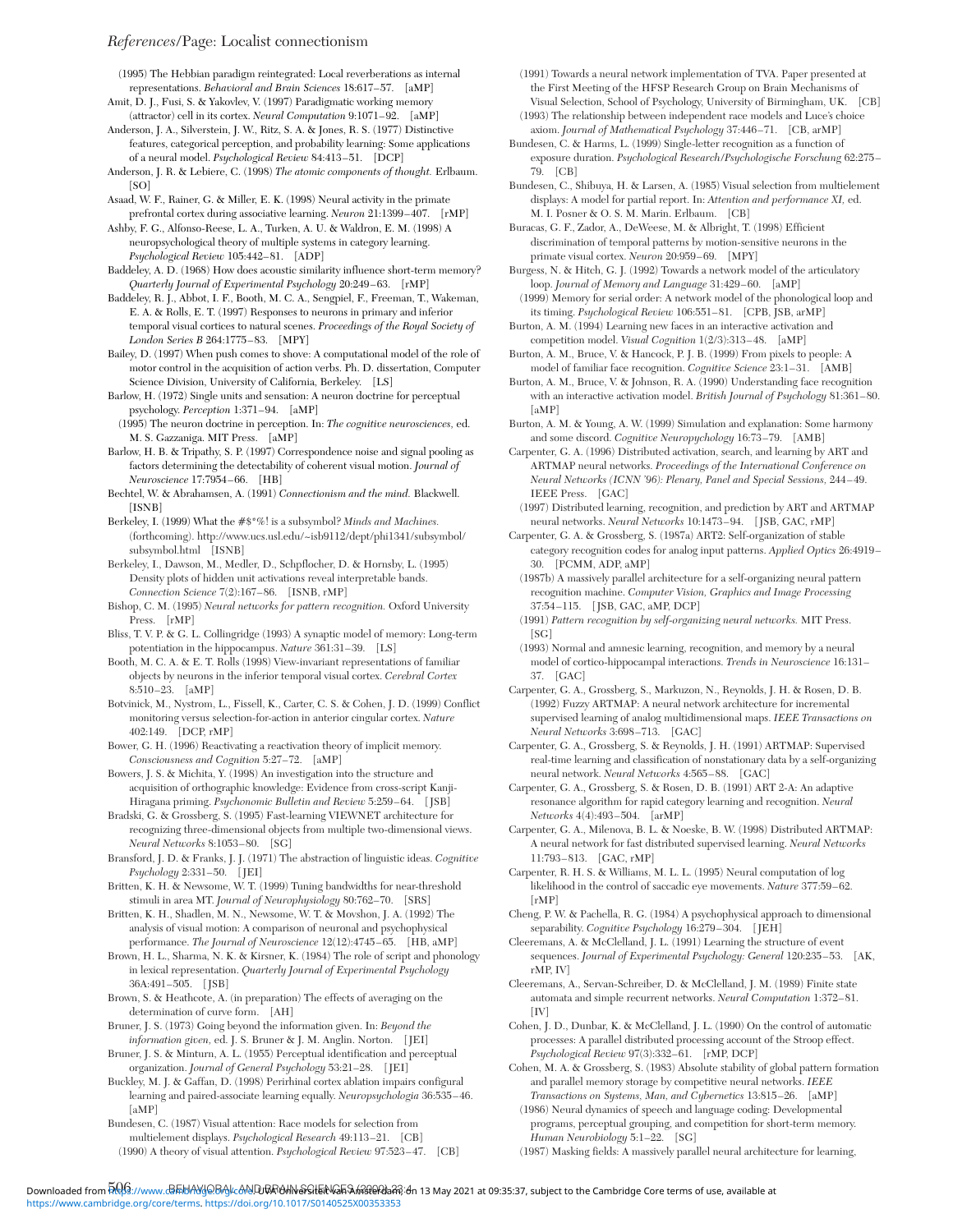recognizing, and predicting multiple groupings of patterned data. *Applied Optics* 26:1866–91. [SG, rMP]

Cohen, M. A., Grossberg, S. & Wyse, L. (1995) A spectral network model of pitch perception. *Journal of the Acoustical Society of America* 98:862–79. [rMP]

Colonius, H. (1995) The instance theory of automaticity: Why the Weibull? *Psychological Review* 102:744–50. [rMP]

Coltheart, M., Curtis, B., Atkins, P. & Haller, M. (1993) Models of reading aloud: Dual route and parallel-distributed-processing approaches. *Psychological Review* 100(4):580–608. [aMP]

Cook, N. D. (1995a) Artefact or network evolution? *Nature* 374:313. [NDC] (1995b) Correlations between input and output units in neural networks. *Cognitive Science* 19:563–74. [NDC]

(1999) Simulating consciousness in a bilateral neural network: "Nuclear" and "fringe" awareness. *Consciousness and Cognition* 8:62–93. [NDC]

Cook, N. D., Früh, H. & Landis, T. (1995) The cerebral hemispheres and neural network simulations: Design considerations. *Journal of Experimental Psychology: Human Perception and Performance* 21:410–22. [NDC]

Dawson, M. (1998) *Understanding cognitive science.* Blackwell. [ISNB] DeAngelis, G. C., Cummins, B. G. & Newsome, W. T. (1998) Cortical area MT and the perception of stereoscopic depth. *Nature* 394:677–80. [HB]

Dell, G. S. (1986) A spreading-activation theory of retrieval in sentence production. *Psychological Review* 93(3):283–321. [arMP, DCP] (1988) The retrieval of phonological forms in production: Tests of predictions from a connectionist model. *Journal of Memory and Language* 27:124–42. [arMP]

Diederich, J. (1989) Instruction and high-level learning in connectionist networks. *Connection Science* 1:161–80. [LS]

Dienes, Z. (1992) Connectionist and memory array models of artificial grammar learning. *Cognitive Science* 16:41–79. [AK]

Dienes, Z., Altmann, G. T. M. & Gao, S. (1999) Mapping across domains without feedback: A neural network model of transfer of implicit knowledge. *Cognitive Science* 23:53–82. [AK]

Dopkins, S. & Gleason, T. (1997) Comparing exemplar and prototype models of categorization. *Canadian Journal of Experimental Psychology* 511(3):212–30. [rMP]

Elman, J. L. (1990) Finding structure in time. *Cognitive Science* 14(2):179–211. [JSB, AK, IV, rMP]

(1991) Distributed representations, simple recurrent networks, and grammatical structure. *Machine Learning* 7:195–225. [DCP]

Estes, W. K. (1972) An associative basis for coding and organization in memory. In: *Coding processes in human memory,* ed. A. W. Melton & E. Martin. V. H. Winston. [aMP]

(1986) Array models for category learning. *Cognitive Psychology* 18:500–49. [aMP]

Fahlman, S. E. & Lebiere, C. (1990) The Cascade-correlation learning architecture. In: *Advances in neural information processing systems 2,* ed. D. S. Touretsky. Morgan Kaufmann. [TRS]

Farah, M. J. (1994a) Interactions on the interactive brain. *Behavioral and Brain Sciences* 17(1):90–104. [arMP]

(1994b) Neuropsychological inference with an interactive brain: A critique of the "locality" assumption. *Behavioral and Brain Sciences* 17:43–104. [AMB]

Farah, M. J., Meyer, M. & McMullen, P. (1996) The living/non-living distinction is not an artefact: Giving an a priori implausible hypothesis a strong test. *Cognitive Neuropsychology* 13:137–54. [RMF]

Farah, M. J., O'Reilly, R. C. & Vecera, S. P. (1993) Dissociated overt and covert recognition as an emergent property of a lesioned neural network. *Psychological Review* 100:571–88. [AMB]

Feldman, J. A. (1982) Dynamic connections in neural networks. *Biological Cybernetics* 46:27–39. [LS]

(1988) Connectionist representation of concepts. In: *Connectionist models and their implications,* ed. D. Waltz & J. A. Feldman. Ablex. [aMP]

(1989) Neural representation of conceptual knowledge. In: *Neural connections, mental computation,* ed. L. Nadel, L. A. Cooper, P. Culicover & R. M. Harnish. MIT Press. [LS]

Feldman, L. B. & Moskovljevic, J. (1987) Repetition priming is not purely episodic in origin. *Journal of Experimental Psychology: Learning, Memory and Cognition* 13:573–81. [JSB]

Felleman, D. J. & Kaas, J. H. (1984) Receptive field properties of neurons in middle temporal visual area (MT) of owl monkeys. *Journal of Neurophysiology* 52:488–513. [HB]

Fodor, J. & Pylyshyn, Z. (1988) Connectionism and cognitive architecture: A critical analysis. *Cognition* 28:3–71. [aMP]

Foldiak, P. (1991) Models of sensory coding. Technical Report CUED/F-INFENG/TR 91, Physiological Laboratory, University of Cambridge. [aMP]

Forster, K. I. (1994) Computational modeling and elementary process analysis in visual word recognition. *Journal of Experimental Psychology: Human Perception and Performance* 20(6):192–310. [aMP]

Fotheringhame, D. K. & Young, M. P. (1996) Neural coding and sensory

representations: Theoretical approaches and empirical evidence. In: *Cognitive neuroscience,* ed. M. D. Rugg; *Studies of Cognition* series, ed. G. Humphreys. Psychology Press. [MPY]

French, R. M. (1991) Using semi-distributed representations to overcome catastrophic interference in connectionist networks. In: *Proceedings of the Thirteenth Annual Conference of the Cognitive Science Society,* 173–78. Erlbaum. [aMP]

(1992) Semi-distributed representations and catastrophic forgetting in connectionist networks. *Connection Science* 4:365–77. [aMP]

(1994) Dynamically constraining connectionist networks to produce orthogonal, distributed representations to reduce catastrophic interference. In: *Proceedings of the Sixteenth Annual Conference of the Cognitive Science Society,* 335–40. [aMP]

(1997a) Pseudo-recurrent connectionist networks and the problem of sequential learning. Paper presented at the Fourth Neural Computation and Psychology Workshop, London, April 1997. [aMP]

(1997b) Pseudo-recurrent connectionist networks: An approach to the "sensitivity-stability" dilemma. *Connection Science* 9(4):353–79. [RMF]

French, R. M. & Mareschal, D. (1998) Could category-specific semantic deficits reflect differences in the distributions of features within a unified semantic memory? In: *Proceedings of the 20th Annual Conference of the Cognitive Science Society, 1998, New Jersey,* 374–79. LEA. [RMF]

Fried, L. S. & Holyoak, K. J. (1984) Induction of category distributions: A framework for classification learning. *Journal of Experimental Psychology: Learning, Memory and Cognition* 10:234–57. [aMP]

Funnell, E. & Sheridan, J. (1992) Categories of knowledge? Unfamiliar aspects of living and non-living things. *Cognitive Neuropsychology* 9:135–53. [RMF]

Gallant, J. L., Connor, C. E. & Van Essen, D. C. (1998) Neural activity in areas V1, V2, and V4 during free viewing of natural scenes compared to controlled viewing. *NeuroReport* 9:85–90. [MPY]

Gardner-Medwin, A. R. & Barlow, H. B. (submitted) The limits of counting accuracy in distributed neural representations. *Neural Computation.* [HB]

Garner, W. R. (1974) *The processing of information and structure.* Erlbaum. [JEH]

Georgopoulos, A. P., Kettner, R. E. & Schwartz, A. B. (1988) Primate motor cortex and free arm movements to visual targets in three-dimensional space. *The Journal of Neuroscience* 8:298–. [aMP]

Georgopoulos, G., Masato, T. & Lukashin, A. (1993) Cognitive neurophysiology of the motor cortex. *Science* 260:47–51. [RMF]

Gibson, J. J. & Gibson, E. J. (1955) Perceptual learning: Differentiation or enrichment? *Psychological Review* 62:32–41. [JEI]

Giles, C. L., Miller, C. B., Chen, D., Chen, H. H., Sun, G. Z. & Lee, Y. C. (1992) Learning and extracting finite state automata with second-order recurrent neural networks. *Neural Computation* 4:393–405. [IV]

Gluck, M. A. & Myers, C. E. (1997) Extending models of hippocampal function in animal conditioning to human amnesia. *Memory* 5(1/2):179–212. [aMP]

Golden, R. M. (1986) A developmental neural model of visual word perception. *Cognitive Science* 10:241–76. [RMG]

Graham, K. S. & Hodges, J. R. (1997) Differentiating the roles of the hippocampal complex and the neocortex in long-term memory storage: Evidence from the study of semantic dementia and Alzheimer's disease. *Neuropsychology* 11(1):77–89. [aMP]

Grainger, J. & Jacobs, A. M. (1996) Orthographic processing in visual word recognition: A multiple read-out model. *Psychological Review* 103(3):518–65. [aMP]

(1998) On localist connectionism and psychological science. In: *Localist connectionist approaches to human cognition,* ed. J. Grainger & A. M. Jacobs. Erlbaum. [aMP]

Green, C. D. (1998) Are connectionist models theories of cognition? *Psycoloquy* 9. ftp://ftp.princeton.edu/pub/harnad/Psycoloquy/1998.volume.9/ psyc.98.9.04.connec tionist-explanation.1.green [aMP]

Groh, J. M., Born, R. T. & Newsome, W. T. (1997) How is a sensory map read out? Effects of microstimulation in visual area MT on saccades and smooth pursuit eye movements. *Journal of Neuroscience* 17:4312–30. [rMP]

Gross, C. G. (1992) Representation of visual stimuli. *Philosophical Transactions of the Royal Society London, Series B* 335:3–10. [aMP]

Grossberg, S. (1972) Neural expectation: Cerebellar and retinal analogy of cells fired by learnable or unlearned pattern classes. *Kybernetik* 10:49–57. [aMP]

(1976) Adaptive pattern classification and universal recoding. I: Parallel development and coding of neural feature detectors. *Biological Cybernetics* 23:121–34. [CB, DCP]

(1978a) A theory of human memory: Self-organization and performance of sensory-motor codes, maps and plans. In: *Progress in theoretical biology, vol. 5,* ed. R. Rosen & F. Snell. Academic Press. Reprinted in: Grossberg, S. (1982) *Studies of mind and brain.* Kluwer/Reidel. [SG]

(1978b) Behavioral contrast in short-term memory: Serial binary memory models or parallel continuous memory models. *Journal of Mathematical Psychology* 17:199–219. [rMP]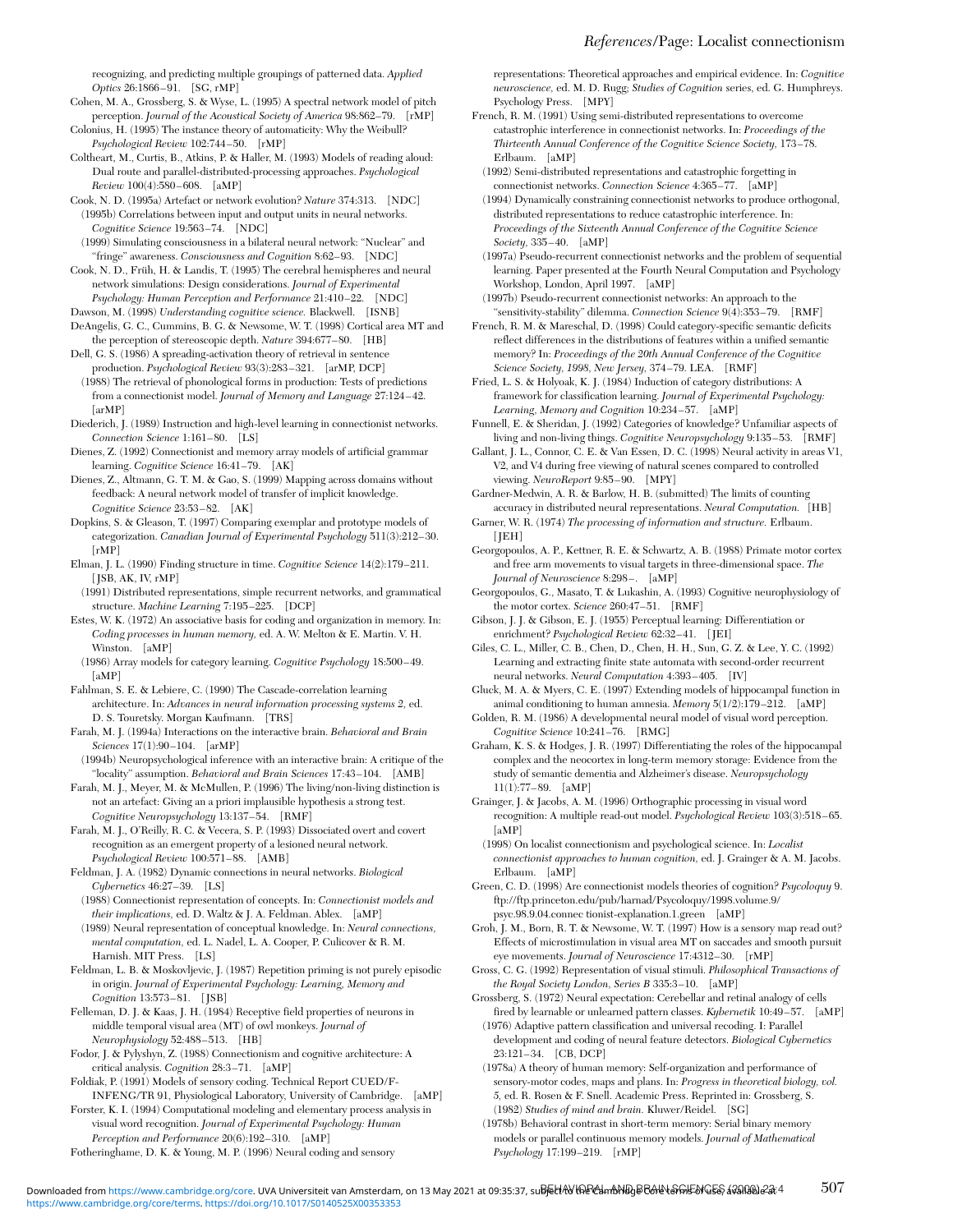## *References/*Page: Localist connectionism

- (1980) How does a brain build a cognitive code? *Psychological Review* 87:1–51. [CB, PCMM]
- (1982) *Studies of mind and brain.* Reidel. [aMP]

(1984) Unitization, automaticity, temporal order, and word recognition. *Cognition and Brain Theory* 7:263–83. [SG]

- (1986) The adaptive self-organization of serial order in behavior: Speech, language, and motor control. In: *Pattern recognition by humans and machines, vol. 1: Speech perception,* ed. E. C. Schwab & H. C. Nusbaum. Academic Press. [SG]
- (1987) Competitive learning: From interactive activation to adaptive resonance. *Cognitive Science* 11:23–63. [SG, aMP]
- (1997) Neural models of development and learning. *Behavioral and Brain Sciences* 20:566. [aMP]
- (1999) How does the cerebral cortex work? Learning, attention, and grouping by the laminar circuits of visual cortex. *Spatial Vision* 12:163–86. [SG]
- Grossberg, S. & Merill, J. W. L. (1996) The hippocampus and cerebellum in adaptively timed learning, recognition, and movement. *Journal of Cognitive Neuroscience* 8:257–77. [SG]
- Grossberg, S. & Myers, C. W. (1999) The resonant dynamics of speech perception: Interword integration and duration-dependent backward effects. *Psychological Review.* (in press). [SG]
- Grossberg, S. & Raizada, R. D. S. (1999) Contrast-sensitive perceptual grouping and object-based attention in the laminar circuits of primary visual cortex. *Vision Research.* (in press). [SG]

Grossberg, S. & Stone, G. (1986) Neural dynamics of attention switching and temporal-order information in short-term memory. *Memory and Cognition* 14(6):451–68. [JSB]

- Hall, G. (1991) *Perceptual and associative learning.* Oxford University Press. [JEI]
- Hanes, D. P. & Shall, J. D. (1996) Neural control of voluntary movement initiation. *Science* 274:427–30. [rMP]
- Harnad, S., ed. (1987) *Categorical perception: The groundwork of cognition.* Cambridge University Press. [aMP]

Harris, C. S. (1980) Insight or out of sight: Two examples of perceptual plasticity in the human adult. In: *Visual coding and adaptability,* ed. C. S. Harris. Erlbaum. [aMP]

Hartley, T. & Houghton, G. (1996) A linguistically constrained model of short-term memory for nonwords. *Journal of Memory and Language* 35:1–31. [aMP]

Hasselmo, M. E. & Schnell, E. (1994) Laminar selectivity of the cholinergic suppression of synaptic transmission in rat hippocampal region CA1: Computational modelling and brain slice physiology. *The Journal of Neuroscience* 14:3898–914. [ADP]

Hasselmo, M. E., Schnell, E. & Barkai, E. (1995) Dynamics of learning and recall at excitatory recurrent synapses and cholinergic modulation in rat hippocampus region CA3. *The Journal of Neuroscience* 15:5249–62. [ADP]

Hasselmo, M. E. & Wyble, B. (1997) Free recall and recognition in a network model of the hippocampus: Simulating effects of scopolamine on human memory function. *Behavioural Brain Research* 89:1–34. [ADP, rMP]

Hayes-Roth, B. & Hayes-Roth, F. (1977) Concept learning and the recognition and classification of exemplars. *Journal of Verbal Learning and Verbal Behavior* 16:321–38. [TRS]

- Heath, R. A. (1992) A general nonstationary diffusion model for two-choice decision-making. *Mathematical Social Sciences* 23:283–309. [AH]
- Heathcote, A. (1998) Neuromorphic models of response time. *Australian Journal of Psychology* 50:157–64. [AH]

Heathcote, A. & Brown, S. (in preparation) Neuromorphic models of the law of practice. [AH]

Heathcote, A., Brown, S. & Mewhort, D. J. K. (in press) The Power Law repealed: The case for an exponential law of practice. *Psychonomic Bulletin and Review.*  $|AH, rMP|$ 

Hecht-Nielsen, R. (1987) Counterpropagation networks. *Applied Optics* 26:4979– 84. [aMP]

Henson, R. N. A., Norris, D. G., Page, M. P. A. & Baddeley, A. D. (1996) Unchained memory: Error patterns rule out chaining models of immediate serial recall. *Quarterly Journal of Experimental Psychology* 49A:80–115. [rMP]

Hetherington, P. A. & Shapiro, M. L. (1993) Simulating Hebb cell assemblies: The necessity for partitioned dendritic trees and a post-not-pre LTD rule. *Network* 4:135–53. [JEI]

Hinton, G. E. (1986) Learning distributed representations of concepts. In: *Proceedings of the Eight Annual Conference of the Cognitive Science Society,* 1–12. Erlbaum. [SF, DCP]

Hinton, G. E., Dayan, P., Frey, B. & Neal, R. (1995) The "wake-sleep" algorithm for unsupervised neural networks. *Science* 268:1158–61. [JTD]

Hinton, G. E., McClelland, J. L. & Rumelhart, D. E. (1986) Distributed representations. In: *Parallel distributed processing: Explorations in the microstructure of cognition, vol. 1: Foundations,* ed. D. E. Rumelhart, J. L. McClelland and the PDP Research Group. MIT Press. [aMP]

- Hinton, G. E. & Sejnowski, T. J. (1986) Learning and relearning in Boltzman machines. In: *Parallel distributed processing: Explorations in the microstructure of cognition. Vol. 1: Foundations,* ed. D. E. Rumelhart & J. L. McClelland. MIT Press. [CM]
- Hintzman, D. L. (1986) Schema abstraction in a multiple-trace memory model. *Psychological Review* 93(4):411–28. [aMP]
- Hoguchi, S.-I. & Miyashita, Y. (1996) Formation of mnemonic neural responses to visual paired associates in inferotemporal cortex is impaired by perirhinal and entorhinal lesions. *Proceedings of the National Academy of Sciences USA* 93:739–43. [aMP]
- Holyoak, K. J. & Hummel, J. E. (in press) The proper treatment of symbols in a connectionist architecture. In: *Cognitive dynamics: Conceptual change in humans and machines,* ed. E. Dietrich & A. Markman. Erlbaum. [JEH]

Holyoak, K. J. & Thagard, P. (1989) Analogical mapping by constraint satisfaction. *Cognitive Science* 13:295–355. [TRS]

Hopfield, J. (1982) Neuronal networks and physical systems with emergent collective computational abilities. *Proceedings of the National Academy of Sciences USA* 79:2554–58. [aMP]

(1984) Neurons with graded response have collective computational properties like those of two-state neurons. *Proceedings of the National Academy of Sciences USA* 81:3058–92. [CM, aMP]

Houghton, G. (1990) The problem of serial order: A neural network memory of sequence learning and recall. In: *Current research in natural language generation,* ed. R. Dale, C. Mellish & M. Zock. Academic Press. [aMP]

Howard, D. (1995) Lexical anomia: Or the case of the missing lexical entries. *Quarterly Journal of Experimental Psychology* 48A(4):999–1023. [aMP]

- Hummel, J. E. & Biederman, I. (1992) Dynamic binding in a neural network for shape recognition. *Psychological Review* 99(3):480–517. [aMP]
- Hummel, J. E. & Holyoak, K. J. (1997) Distributed representations of structure: A theory of analogical access and mapping. *Psychological Review* 104(3):427– 66. [JSB, JEH, aMP]

Jacobs, A. M. & Grainger, J. (1994) Models of visual word recognition–sampling the state of the art. *Journal of Experimental Psychology: Human Perception and Performance* 20(6):1311–34. [aMP]

Jacoby, L. L. & Dallas, M. (1981) On the relationship between autobiographical memory and perceptual learning. *Journal of Experimental Psychology: General* 3:306–40. [RHP]

Jamieson, D. G. & Petrusik, W. M. (1977) Preference time to choose. *Organizational Behavior and Human Performance* 19:56–57. [AH]

Johnson, S. J. & Carey, S. (1998) Knowledge, enrichment and conceptual change in folk biology: Evidence from Williams syndrome. *Cognitive Psychology* 38:156– 200. [DCP]

Johnstone, T. & Shanks, D. R. (1999) Two mechanisms in implicit artificial grammar learning? Comment on Meulemans and Van der Linden (1997). *Journal of Experimental Psychology: Learning, Memory and Cognition* 25:524–31. [rMP]

- Jones, F. W. & McLaren, I. P. L. (1999) Rules and associations. In: *Proceedings of the Twenty First Annual Conference of the Cognitive Science Society,* ed. M. Hahn & S. Stoness. Erlbaum. [SO]
- Jordan, M. I. (1990) A non-empiricist perspective on learning in layered networks. *Behavioral and Brain Sciences* 13:497–98. [CL-S, rMP]

Jorion, P. (1989) An alternative neural network representation for conceptual knowledge. Paper presented at the British TELECOM, CONNEX Conference, Martlesham Heath, January 1990. http://cogprints.soton.ac.uk/ abs/comp/199806036 [PJMJ]

(1990) *Principes des systèmes intelligents.* Collection "Sciences cognitives." Masson. Summary in English: http://cogprints.soton.ac.uk/abs/comp/ 199806039 [PJMJ]

(1996) La linguistique d'Aristote. In: *Penser l'esprit: Des sciences de la cognition à une philosophie cognitive,* ed. V. Rialle & D. Fisette. Presses Universitaires de Grenoble. http://cogprints.soton.ac.uk/abs/phil/199807012 [PJMJ]

Kanerva, P. (1988) *Sparse distributed memory.* MIT Press. [aMP, DCP]

- Karmiloff-Smith, A. (1992) *Beyond modularity: A developmental perspective on cognitive science.* MIT Press. [TRS]
- Kastner, S., Weerd, P. D., Desimone, R. & Ungerleider, L. G. (1998) Mechanisms of directed attention in the human extrastriate cortex as revealed by functional MRI. *Science* 282:108–11. [aMP]
- Keeler, J. D. (1988) Comparison between Kanerva's SDM and Hopfield-type neural networks. *Cognitive Science* 12:299–329. [aMP]
- Keil, F. C. (1979) *Semantic and conceptual development: An ontological perspective.* Harvard University Press. [DCP]
- Kello, C. T., Plaut, D. C. & MacWhinney, B. (in press) The task-dependence of staged versus cascaded processing: An empirical and computational study of Stroop interference on speech production. *Journal of Experimental Psychology: General.* [DCP, rMP]
- Kelso, S. R., Ganong, A. H. & Brown, T. H. (1986) Hebbian synapses in hippocampus. *Proceedings of the National Academy of Sciences USA* 83:5326–30. [SF]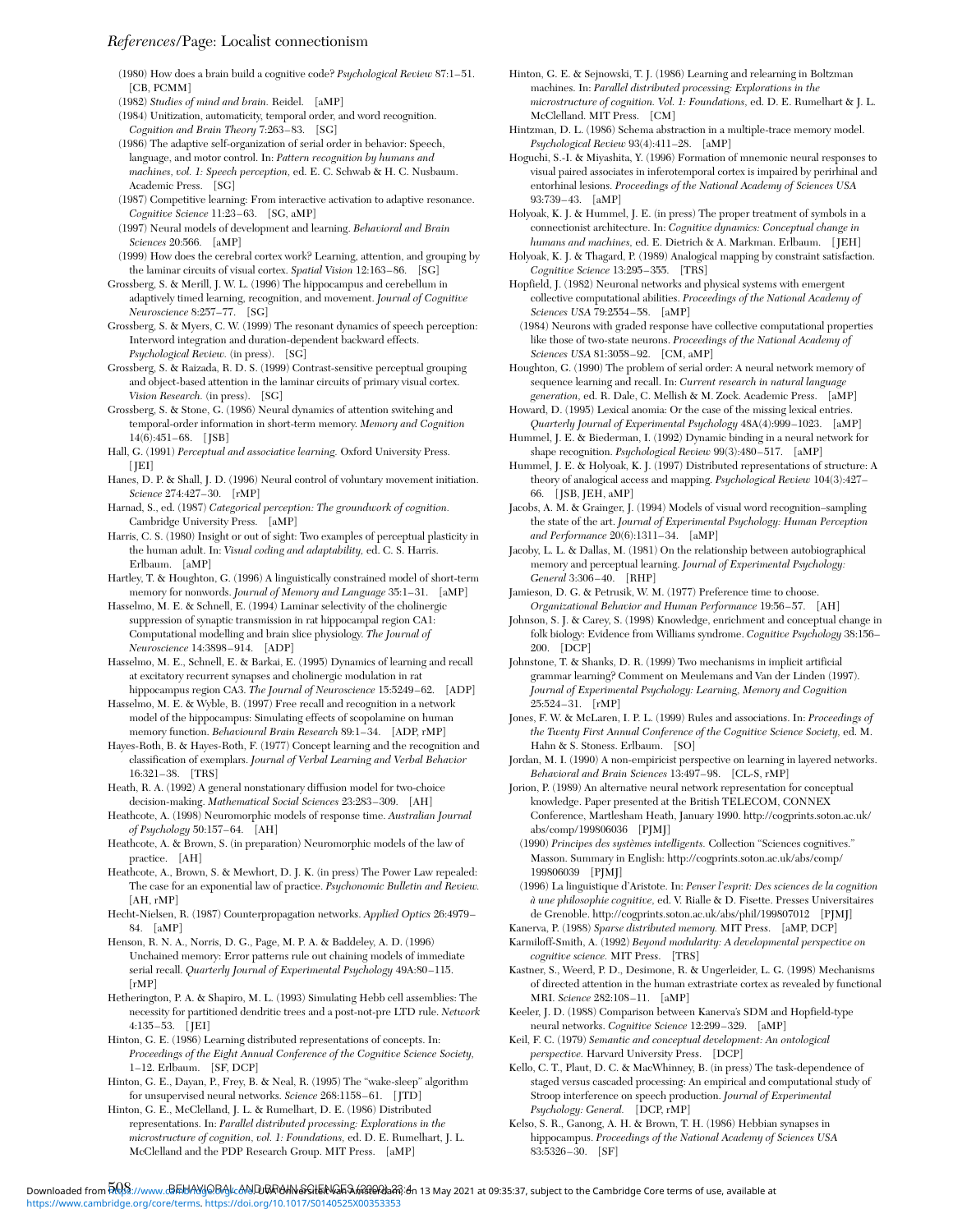- Kinder, A. (2000) The knowledge acquired during artificial grammar learning: Testing the predictions of two connectionist networks. *Psychological Research* 63. [AK]
- Knowlton, B. J. & Squire, L. R. (1996) Artificial grammar learning depends on implicit acquisition of both abstract and exemplar-specific information. *Journal of Experimental Psychology: Learning, Memory, and Cognition* 22:169–81. [AK]
- Kohonen, T. (1984) *Self-organization and associative memory.* Springer-Verlag. [aMP]
- (1995) *Self-organizing maps.* Springer. [RHP]

Kohonen, T., Oja, E. & Lehtiö, P. (1981) Storage and processing of information in distributed associative memory systems. In: *Parallel models of associative memory,* ed. G. Hinton & J. A. Anderson. Erlbaum. [MJ]

Kornbrot, D. E. (1978) Theoretical and empirical comparison of Luce's choice model and logistic Thurstone model of categorical judgment. *Perception and Psychophysics* 37(1):89–91. [aMP]

- Kruschke, J. K. (1992) ALCOVE: An examplar-based connectionist model of category learning. *Psychological Review* 99(1):22–44. [SF, arMP, DCP]
- Kunda, Z. & Thagard, P. (1996) Forming impressions from stereotypes, traits, and behaviors: A parallel-constraint satisfaction theory. *Psychological Review* 103:284–308. [TRS]

Lacouture, Y. & Marley, A. A. J. (1991) A connectionist model of choice and reaction time in absolute identification. *Connection Science* 3:401–33.  $[CL-S]$ 

Lamberts, K. (1996) Exemplar models and prototype effects in similarity-based categorization. *Journal of Experimental Psychology: Learning, Memory, and Cognition* 22:1503–507.

Lambon Ralph, M. A. (1998) Distributed versus localist representations: Evidence from a study of item consistency in a case of classical anomia. *Brain and Language* 64:339–60. [aMP]

Lambon-Ralph, M. A., Howard, D., Nightingale, G. & Ellis, A. W. (1998) Are living and non-living category-specific deficits causally linked to impaired perceptual or associative knowledge? Evidence from a category-specific double dissociation. *Neurocase* 4:311–38. [rMP]

Laughlin, S. B., de Ruyter van Stevenick, R. R. & Anderson, J. C. (1998) The metabolic cost of neural information. *Nature Neuroscience* 1(1):36–41. [JTD]

Lee, C. L. & Estes, W. K. (1981) Item and order information in short-term memory: Evidence for multilevel perturbation processes. *Journal of Experimental Psychology: Human Learning and Memory* 7:149–69. [aMP]

Leth-Steensen, C. & Marley, A. A. J. (2000) A model of response time effects in symbolic comparison. *Psychological Review* 104:62–100. [CL-S]

Levelt, W. J. M. (1989) *Speaking: From intention to articulation.* MIT Press. [arMP]

Lewandowsky, S. (1991) Gradual unlearning and catastrophic interference: A comparison of distributed architectures. In: *Relating theory and data: Essays on human memory in honor of Bennet B. Murdock,* ed. W. E. Hockley & S. Lewandowsky. Erlbaum. [aMP]

(1994) On the relation between catastrophic interference and generalization in connectionist networks. *Journal of Biological Systems* 2:307–33. [SF, rMP] (1999) Redintegration and response suppression in serial recall: A dynamic network model. *International Journal of Psychology* 34:434–46. [SF]

Lewandowsky, S. & Farrell, S. (in press) A redintegration account of the effects of speech rate, lexicality, and word frequency in immediate serial recall. *Psychological Research.* [SF]

Lewandowsky, S. & Li, S.-C. (1994) Memory for serial order revisited. *Psychological Review* 101:539–43. [SF]

Lewis, J. E. & Kristan, W. B., Jr. (1998) A neuronal network for computing population vectors in the leech. *Nature* 391:77–79. [aMP]

Linden, D. J. (1994) Long-term synaptic depression in the mammalian brain. *Neuron* 12:457–72. [LS]

Logan, G. D. (1988) Towards an instance theory of automatization. *Psychological Review* 95:492–527. [arMP, ADP]

(1990) Repetition priming and automaticity: Common underlying mechanisms? *Cognitive Psychology* 22:1–35. [arMP]

(1992) Shapes of reaction-time distributions and shapes of learning curves: A test of the instance theory of automaticity. *Journal of Experimental Psychology: Learning, Memory and Cognition* 18(5):883–914. [arMP, ADP]

(1996) The CODE theory of visual attention: An integration of space-based and object-based attention. *Psychological Review* 103:603–49. [CB]

Logothesis, N. K., Pauls, J. & Poggio, T. (1995) Shape representation in the inferior temporal cortex of monkeys. *Current Biology* 5:552–63. [CM]

López, F. J., Shanks, D. R., Almaraz, J. & Fernández, P. (1998) Effects of trial order on contingency judgements: A comparison of associative and probabilistic contrast accounts. *Journal of Experimental Psychology: Learning, Memory and Cognition* 24:672–94. [arMP]

Luce, R. D. (1959) *Individual choice behaviour: A theoretical analysis.* Wiley. [CB, aMP]

Luce, R. D. & Green, D. M. (1972) A neural timing theory for response times and the psychophysics of intensity. *Psychological Review* 79:14–57. [CB]

Mackintosh, N. J., Kaye, H. & Bennett, C. H. (1991) Perceptual learning in flavour aversion conditioning. *Quarterly Journal of Experimental Psychology: Comparative and Physiological Psychology* 43B:297–322. [JEI]

Marcus, G. F. (1998) Rethinking eliminative connectionism. *Cognitive Psychology* 37(3):243–82. [JSB]

Marley, A. A. J. & Colonius, H. (1992) The "horse race" random utility model for choice probabilities and reaction times, and its competing risks interpretation. *Journal of Mathematical Psychology* 36:1–20. [CB]

Marr, D. (1970) A theory for cerebral neocortex. *Proceedings of the Royal Society of London B* 176:161–234. [aMP, DCP]

(1971) Simple memory: A theory for archicortex. *Philosophical Transactions of the Royal Society of London, Series B* 262:23–81. [aMP]

Marshall, J. A. (1990) A self-organizing scale-sensitive neural network. In: *Proceedings of the International Joint Conference on Neural Networks,* vol. 3, June 1990. IEEE Publication. [aMP]

Martindale, C. (1981) *Cognition and consciousness.* Dorsey. [CM]

(1991) *Cognitive psychology: A neural-network approach.* Brooks/Cole. [CM] (1995) Creativity and connectionism. In: *The creative cognition approach,* ed. S. Smith, T. Ward & R. Finke. MIT Press. [CM]

(in press) Cognition and aesthetics. In: *The visual arts: Education, psychology, and aesthetics,* ed. J. P. Frois. Gulbenkian. [CM]

Massaro, D. W. (1987) Categorical partition: A fuzzy logical model of categorization behavior. In: *Categorical perception: The groundwork of cognition,* ed. S. Harnad. Cambridge University Press. [aMP]

(1988) Some criticisms of connectionist models of human performance. *Journal of Memory and Language* 27:213–34. [aMP]

Maunsell, J. H. R. & Van Essen, D. C. (1983a) Functional properties of neurons in middle temporal visual area of the macaque. I. Selectivity for stimulus direction, speed and orientation. *Journal of Neurophysiology* 49:1127–47. [HB]

(1983b) Functional properties of neurons in the middle temporal area of the macaque monkey. II. Binocular interactions and sensitivity to binocular disparity. *Journal of Neurophysiology* 49:1148–67. [HB]

McClelland, J. L. (1979) On the time relations of mental processes: An examination of systems of processes in cascade. *Psychological Review* 86(4):287–330. [aMP]

(1981) Retrieving general and specific information from stored knowledge of specifics. In: *Proceedings of the Third Annual Meeting of the Cognitive Science Society,* August 19– 21. [aMP]

(1991) Stochastic interactive processes and the effect of context on perception. *Cognitive Psychology* 23:1–44. [aMP]

(1993a) Toward a theory of information processing in graded, random and interactive networks. In: *Attention and performance XIV: Synergies in experimental psychology, artificial intelligence, and cognitive neuroscience,* ed. D. E. Meyer & S. Kornblum. MIT Press. [aMP]

(1993b) The GRAIN model: A framework for modeling the dynamics of information processing. In: *Attention and performance XIV: Synergies in experimental psychology, artificial intelligence, and cognitive neuroscience,* ed. D. E. Meyer & S. Kornblum. Erlbaum. [DCP]

(1994) The interaction of nature and nurture in development: A parallel distributed processing perspective. In: *International perspectives on psychological science, vol. 1: Leading themes,* ed. P. Bertelson, P. Eelen & G. d'Ydewalle. Erlbaum. [DCP]

McClelland, J. L. & Elman, J. (1986) The TRACE model of speech perception. *Cognitive Psychology* 18:11–86. [aMP]

McClelland, J. L. & Goddard, N. H. (1996) Considerations arising from a complementary learning systems perspective on hippocampus and neocortex. *Hippocampus* 6:654–65. [DCP]

McClelland, J. L., McNaughton, B. L. & O'Reilly, R. C. (1995) Why are there complementary learning systems in the hippocampus and neocortex: Insights from the successes and failures of connectionist models of learning and memory. *Psychological Review* 102(3):419–57. [JTD, SF, RMF, arMP, DCP]

McClelland, J. L. & Rumelhart, D. E. (1981) An interactive activation model of context effects in letter perception: Part 1. An account of basic findings. *Psychological Review* 88:375–407. [RMG, SG, arMP, RHP, DCP]

(1985) Distributed memory and the representation of general and specific information. *Journal of Experimental Psychology: General* 114:159–88. [CM, DCP]

(1986) A distributed model of human learning and memory. In: *Parallel distributed processing, vol. 2,* ed. J. L. McClelland & D. E. Rumelhart. MIT Press. [TRS]

(1988) *Explorations in parallel distributed processing.* Bradford Books. [AMB] McCloskey, M. (1991) Networks and theories. *Psychological Science* 2(6):387–95. [aMP]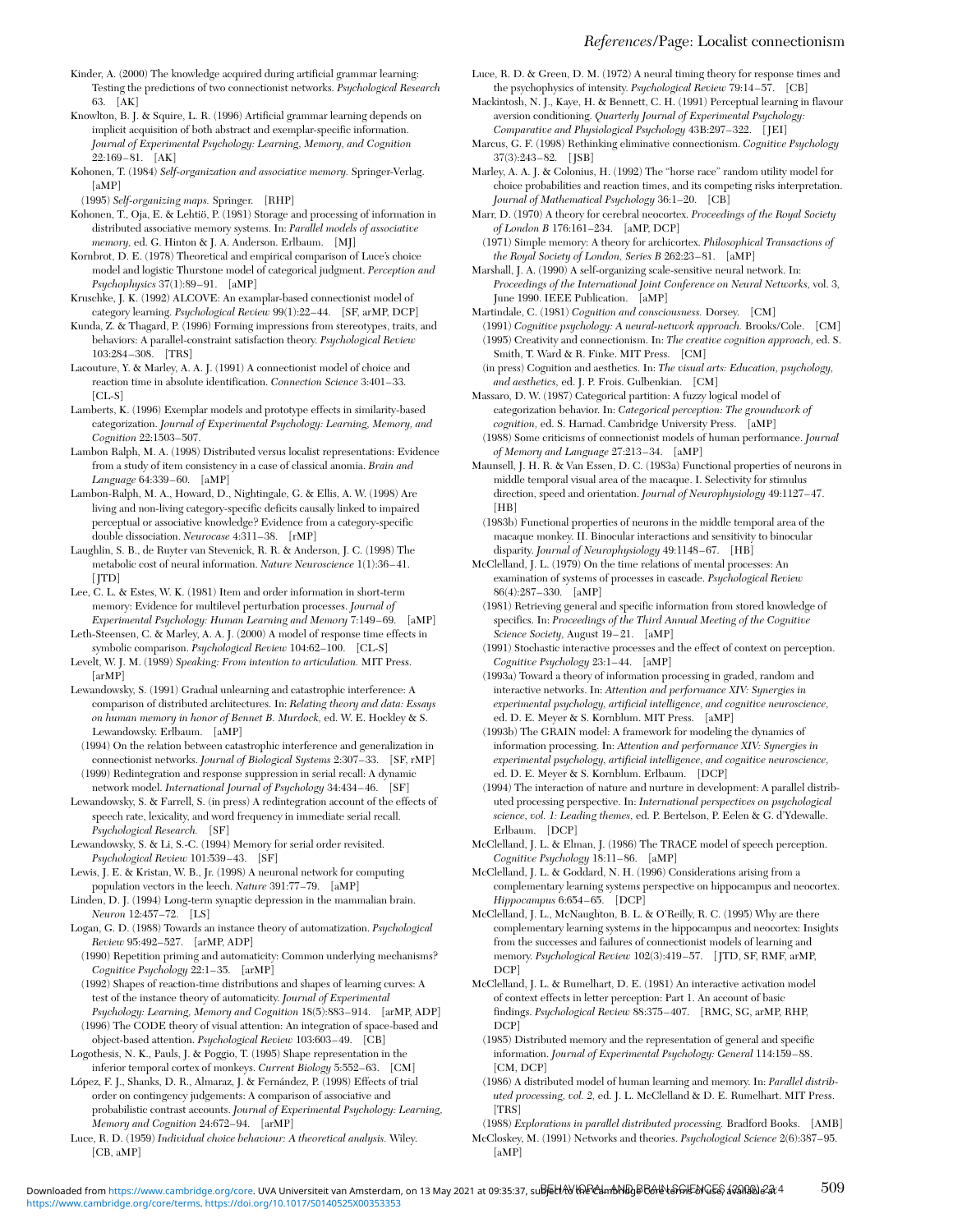#### *References/*Page: Localist connectionism

- McCloskey, M. & Cohen, N. J. (1989) Catastrophic interference in connectionist networks: The sequential learning problem. In: *The psychology of learning and motivation, vol. 24,* ed. G. H. Bower. Academic Press. [aMP, DCP]
- McCollough, C. (1965) Color adaptation of edge detectors in the human visual system. *Science* 149:1115–16. [aMP]
- McDermott, D. (1981) Artificial Intelligence meets natural stupidity. In: *Mind design,* ed. J. Hagueland. MIT Press. [AMB]
- McGill, W. J. (1963) Stochastic latency mechanisms. In: *Handbook of mathematical psychology, vol. 1,* ed. R. D. Luce, R. R. Bush & E. Galanter. Wiley. [CB]
- McLaren, I. P. L. (1993a) APECS: A solution to the sequential learning problem. In: *Proceedings of the Fifteenth Annual Conference of the Cognitive Science Society,* 717–22. Erlbaum. [aMP]
- (1993b) Catastrophic interference is eliminated in pretrained networks. In: *Proceedings of the Fifteenth Annual Conference of the Cognitive Science Society,* 723–28. Erlbaum. [aMP]
- McRae, K., de Sa, V. R. & Seidenberg, M. S. (1997) On the nature and scope of featural representations of word meaning. *Journal of Experimental Psychology: General* 126:99–130. [aMP]
- Medin, D. L. & Schaffer, M. M. (1978) Context theory of classification learning. *Psychological Review* 85:207–38. [aMP]
- Miikkulainen, R. (1996) Subsymbolic case-role analysis of sentences with embedded clauses. *Cognitive Science* 20:47–73. [SF, rMP]
- Miller, G. A. (1956) The magic number seven plus or minus two. *Psychological Review* 63:81–97. [SG]
- Minsky, M. & Papert, S. (1969) *Perceptrons.* MIT Press. [aMP]
- Mitchell, T. M. (1997) *Machine learning.* McGraw-Hill. [MJ]
- Miyashita, Y. (1993) Inferior temporal cortex: Where visual perception meets memory. *Annual Review of Neuroscience* 16:245–63. [aMP]
- Mogi, K. & Barlow, H. B. (1998) The variability in neural responses from MT. *Journal of Physiology (London)* 515:101P–102P. [HB]
- Morrison, C. M. & Ellis, A. W. (1995) Roles of word frequency and age of acquisition in word naming and lexical decision. *Journal of Experimental Psychology: Learning, Memory and Cognition* 21(1):116–33. [aMP]
- Morton, J. (1969) The interaction of information in word recognition. *Psychological Review* 76:165–78. [aMP]
- Mountcastle, V. B. (1997) The columnar organization of the neocortex. *Brain* 120:701–22. [aMP]
- Murdock, B. B., Jr. (1982) A theory for the storage and retrieval of item and associative information. *Psychological Review* 89:609–26. [MJ]
- Murre, J. M. J. (1992) *Learning and categorization in modular neural networks.* Harvester Wheatsheaf. [aMP]
- Murre, J. M. J., Phaf, R. H. & Wolters, G. (1992) Calm: Categorizing and learning module. *Neural Networks* 5:55–82. [aMP, RHP]
- Newell, A. (1980) Physical symbol systems. *Cognitive Science* 4:135–83. [CPB]
- Newell, A. & Rosenbloom, P. S. (1981) Mechanisms of skill acquisition and the law of practice. In: *Cognitive skills and their acquisition,* ed. J. R. Anderson. Erlbaum. [AH]
- Newsome, W. T. (1999) Algorithms for reading out a cortical map. *Proceedings of the Australian Neuroscience Society* 10:13. [rMP, SRS]
- Newsome, W. T., Britten, K. H. & Movshon, J. A. (1989) Neuronal correlates of a perceptual decision. *Nature* 341:52–54. [HB, aMP, SRS]
- Nigrin, A. L. (1993) *Neural networks for pattern recognition.* MIT Press. [JSB, arMP]
- Norris, D. (1994a) A quantitative multiple-levels model of reading aloud. *Journal of Experimental Psychology: Human Perception and Performance* 20:1212– 32. [aMP]
- (1994b) SHORTLIST: A connectionist model of continuous speech recognition. *Cognition* 52:189–234. [arMP]
- Nosofsky, R. M. (1985) Luce's choice model and Thurstone's categorical judgement model compared. *Perception and Psychophysics* 37(1):89–91. [aMP]
- (1986) Attention, similarity and the identification-categorization relationship. *Journal of Experimental Psychology: Learning, Memory and Cognition* 115(1):39–57. [aMP, DCP]
- (1987) Attention and learning processes in the identification and categorization of integral stimuli. *Journal of Experimental Psychology: Learning, Memory and Cognition* 13(1):87–108. [aMP]
- (1990) Relations between exemplar-similarity and likelihood models of classification. *Journal of Mathematical Psychology* 34:393–418. [aMP]
- Nosofsky, R. M. & Palmeri, T. J. (1997) An exemplar-based random walk model of speeded classification. *Psychological Review* 104(2):266–300. [aMP, ADP]
- Nosofsky, R. M., Palmeri, T. J. & McKinley, S. C. (1994) Rule-plus-exception model of classification learning. *Psychological Review* 101:53–79. [rMP] Oden, G. C. & Massaro, D. W. (1978) Integration of featural information in speech
- perception. *Psychological Review* 85:172–91. [aMP]
- Oram, M. W., Földiák, P., Perrett, D. I. & Sengpiel, F. (1998) The "ideal homunculus": Decoding neural population signals. *Trends in Neurosciences* 21:259–65. [aMP]
- O'Reilly, R. C. (1996) Biologically plausible error-driven learning using local activation differences: The generalized recirculation algorithm. *Neural Computation* 8(5):895–938. [rMP, DCP]
- O'Reilly, R. C. & Farah, M. J. (1999) Simulation and explanation in neuropsychology and beyond. *Cognitive Neuropsychology* 16:49–72. [AMB]
- Page, M. P. A. (1993) *Modelling aspects of music perception using self-organizing neural networks.* Ph. D. thesis, University of Wales, College of Cardiff, Cardiff, U. K. [arMP]
	- (1994) Modelling the perception of musical sequences with self-organizing neural networks. *Connection Science* 6(2/3):223–46. [arMP]
- Page, M. P. A. & Nimmo-Smith, I. (in preparation) Properties of a localist, connectionist, Thurstonian model. [aMP]
- Page, M. P. A. & Norris, D. (1997) A localist implementation of the primacy model of immediate serial recall. In: *Localist connectionist approaches to human cognition,* ed. J. Grainger & A. M. Jacobs. Erlbaum. [arMP]
- (1998) The primacy model: A new model of immediate serial recall. *Psychological Review* 105:761–81. [CPB, JSB, arMP]
- Palmeri, T. J. (1997) Exemplar similarity and the development of automaticity. *Journal of Experimental Psychology: Learning, Memory and Cognition* 23(2):324–54. [aMP]
- Panzeri, S., Schultz, S. R., Treves, A. & Rolls, E. T. (1999) Correlations and the encoding of information in the nervous system. *Proceedings of the Royal Society of London B* 266:1001–12. [SRS]
- Pearce, J. M. (1994) Similarity and discrimination. *Psychological Review* 101:587– 607. [arMP, ADP]
- Pelletier, F. J. & Berkeley, I. (1995) Vagueness. In: *The Cambridge dictionary of philosophy,* ed. R. Audi. Cambridge University Press. [ISNB]
- Phaf, R. H., Van der Heijden, A. H. C. & Hudson, P. T. W. (1990) SLAM: A connectionist model for attention in visual selection tasks. *Cognitive Psychology* 22:273–341. [RHP]
- Phaf, R. H. & van Immerzeel, M. A. (1997) Simulations with a connectionist model for implicit and explicit memory tasks. In: *Proceedings of the Nineteenth Annual Conference of the Cognitive Science Society,* ed. M. G. Shafto & P. Langley. Erlbaum. [RHP]
- Phelps, M. E., Huang, S. C., Hoffman, E. J., Selin, C., Sokoloff, L. & Kuhl, D. E. (1979) Tomographic measurement of local cerebral glucose metabolic rate in humans with (F-18)2-fluoro-2-deoxy-D-glucose: Validation of method. *Annals of Neurology* 6:371–88. [JTD]
- Pickering, A. D. (1997) New approaches to the studying of amnesic patients: What can a neurofunctional philosophy and neural network methods offer? *Memory* 5(1/2):255–300. [aMP, ADP]
- Pike, R. (1984) A comparison of convolution and matrix-distributed memory systems. *Psychological Review* 91:281–94. [MJ]
- Plaut, D. C. (1997) Structure and function in the lexical system: Insights from distributed models of naming and lexical decision. *Language and Cognitive Processes* 12:767–808. [rMP, DCP]
- Plaut, D. C., McClelland, J. L., Seidenberg, M. S. & Patterson, K. (1996) Understanding normal and impaired word reading: Computational principles in quasi-regular domains. *Psychological Review* 103:56–115. [JSB, arMP, DCP]
- Posner, M. I. & Keele, S. W. (1968) On the genesis of abstract ideas. *Journal of Experimental Psychology* 77:353–63. [JEI]
- Purves, D. (1994) *Neural activity and the growth of the brain.* Cambridge University Press. [PCMM]
- Quartz, S. R. & Sejnowski, T. J. (1997) The neural basis of cognitive development: A constructivist manifesto. *Behavioral and Brain Sciences* 20:537–96. [aMP]
- Quillian, M. R. (1968) Semantic memory. In: *Semantic information processing,* ed. M. Minsky. MIT Press. [aMP]
- Rabiner, L. R. (1989) A tutorial on hidden Markov models and selected applications in speech recognition. *Proceedings of the IEEE* 77(2):257–86. [IV]
- Raiguel, S., Van Hulle, M. M., Xiao, D.-K., Marcar, V. L. & Orban, G. A. (1995) Shape and spatial distribution of receptive fields and antagonistic motion surrounds in the middle temporal area (V5) of the macaque. *European Journal of Neuroscience* 7:2064–82. [HB]
- Raijmakers, M. E. J. & Molenaar, P. C. M. (1996) Exact ART: A complete implementation of an ART network in real time. *Neural Networks* 10:649–69. [PCMM]
- Raijmakers, M. E. J., van der Maas, H. L. J. & Molenaar, P. C. M. (1997) Numerical bifurcation analysis of distance-dependent on-center off-surround shunting neural networks with external input. *Biological Cybernetics* 75:495– 507. [PCMM]
- Ramsey, W. (1997) Do connectionist representations earn their explanatory keep. *Mind and Language* 12(1):34–66. [aMP]
- Rao, R. P. N. & Ballard, D. H. (1999) Predictive coding in the visual cortex: A functional interpretation of some extra-classical receptive field effects. *Nature Neuroscience* 2:79–87. [MPY]
- Ratcliff, R. (1978) A theory of memory retrieval. *Psychological Review* 85(2):59– 108. [aMP]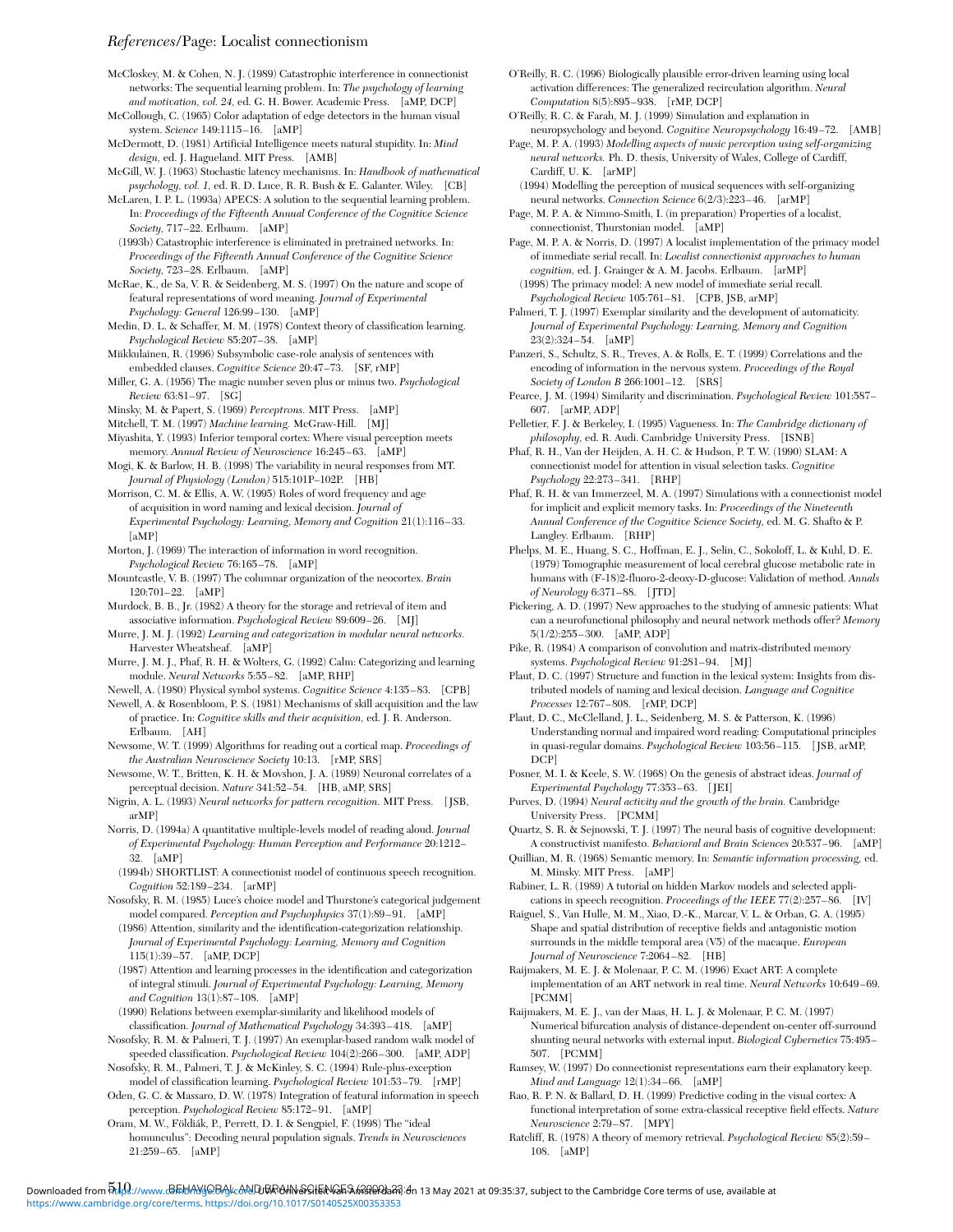(1990) Connectionist models of recognition memory: Constraints imposed by learning and forgetting functions. *Psychological Review* 97:285–308. [aMP]

Ratcliff, R. & McKoon, G. (1997) A counter model for implicit priming in perceptual word identification. *Psychological Review* 104:319–43. [RHP]

Read, S. J. & Marcus-Newhall, A. (1993) Explanatory coherence in social explanations: A parallel distributed processing account. *Journal of Personality and Social Psychology* 65:429–47. [TRS]

Read, S. J. & Miller, L. C. (1998) On the dynamic construction of meaning: An interactive activation and competition model of social perception. In: *Connectionist models of social reasoning and social behavior,* ed. S. J. Read & L. C. Miller. Erlbaum. [TRS]

Redington, M. & Chater, N. (submitted) Computational models of artificial grammar learning. [AK]

- Reike, F., Warland, O., Ruyter van Stevenick, R. & Bialek, W. (1996) *Spikes: Exploring the neural code.* MIT Press. [MPY]
- Repp, B. H., Liberman, A. M., Eccardt, T. & Pesetsky, D. (1978) Perceptual integration of acoustic cues for stop, fricative, and affricate manner. *Journal of Experimental Psychology: Human Perception and Performance* 4:621–37. [SG]
- Rickard, T. C. (1997) Bending the power-law: A CMPL theory of strategy shifts and the automatization of cognitive skills. *Journal of Experimental Psychology: General* 126:288–311. [rMP]

Roberts, S. & Pashler, H. (in press) How persuasive is a good fit? A comment on theory testing in psychology. *Psychological Review.* [DCP]

Robins, A. (1995) Catastrophic forgetting, rehearsal, and pseudorehearsal. *Connection Science* 7:123–46. [aMP]

- Roelfsema, P. R., Engel, A. K., König, P. & Singer, W. (1996) The role of neuronal synchronization in response selection: A biologically plausible theory of structured representations in the visual cortex. *Journal of Cognitive Neuroscience* 8(6):603–25. [aMP]
- Rolls, E. T. (1989) Parallel distributed processing in the brain: Implications of the functional architecture of neuronal networks in the hippocampus. In: *Parallel distributed processing: Implications for psychology and neurobiology,* ed. R. G. M. Morris. Oxford University Press. [aMP]
- Rolls, E. T., Critchley, H. D. & Treves, A. (1996) Representation of olfactory information in the primate orbitofrontal cortex. *Journal of Neurophysiology* 75(5):1982–96. [aMP]
- Rolls, E. T., Treves, A., Tovee, M. J. & Panzeri, S. (1997) Information in the neuronal representations of individual stimuli in the primate temporal visual cortex. *Journal of Computational Neuroscience* 4:309–33. [SRS]
- Rosch, E. (1975) Cognitive representation of semantic categories. *Journal of Experimental Psychology: General* 104:192–233. [JEI] (1977) Principles of categorization. In: *Cognition and categorization,* ed. E.
- Rosch & B. Lloyd. Erlbaum. [JEI]

Rosenblatt, F. (1958) The perceptron: A probabilistic model for information storage and organization in the brain. *Psychological Review* 65:386–408. [GAC]

(1962) *Principles of neurodynamics.* Spartan Books. [GAC]

Rumelhart, D. E., Hinton, G. E. & Williams, R. J. (1986) Learning internal representations by error propagation. In: *Parallel distributed processing: Explorations in the microstructure of cognition, vol. 1. Foundations,* ed. D. E. Rumelhart, J. L. McClelland, and the PDP Research Group. MIT Press. [ISNB, GAC, aMP]

Rumelhart, D. E. & McClelland, J. L. (1982) An interactive activation model of context effects in letter perception: Part 2. The contextual enhancement effect and some tests and extensions of the model. *Psychological Review* 89:60–94. [SG, aMP, RHP]

Rumelhart, D. E., McClelland, J. L. & PDP Research Group (1986) *Parallel distributed processing: Explorations in the microstructure of cognition, vol. 1. Foundations.* MIT Press. [aMP]

Rumelhart, D. E., Smolensky, P., McClelland, J. L. & Hinton, G. E. (1986) Schemata and sequential thought processes in PDP models. In: *Parallel distributed processing: Explorations in the microstructure of cognition. Vol. 2: Psychological and biological models,* J. L. McClelland, D. E. Rumelhart & the PDP Research Group. MIT Press. [DCP]

Rumelhart, D. E. & Zipser, D. (1985/1986) Feature discovery by competitive learning. (1985) in: *Cognitive Science* 9:75–112. [DCP]. (1986) in: *Parallel distributed processing: Explorations in the microstructure of cognition, vol. 1. Foundations,* ed. D. E. Rumelhart, J. L. McClelland, and the PDP Research Group. MIT Press. [aMP]

Sakai, K. & Miyashita, Y. (1991) Neural organization for the long-term memory of paired associates. *Nature* 354:152–55. [aMP]

Sakai, K., Naya, Y. & Miyashita, Y. (1994) Neuronal tuning and associative mechanisms in form representation. *Learning and Memory* 1:83–105. [arMP]

Salum, C., Roque da Silva, A. & Pickering, A. (1999) Striatal dopamine in attentional learning: A computational model. *Neurocomputing* 26–27:845–54. [ADP]

Salzman, C. D. & Newsome, W. T. (1994) Neural mechanisms for forming a perceptual decision. *Science* 264:231–36. [aMP]

- Samuel, A. G., van Santen, J. P. H. & Johnston, J. C. (1982) Length effects in word perception: We is better than I but worse than you or them. *Journal of Experimental Psychology: Human Perception and Performance* 8:91–105.  $[SG]$
- (1983) Reply to Matthei: We really is worse than you or them, and so are ma and pa. *Journal of Experimental Psychology: Human Perception and Performance* 9:321–22. [SG]
- Scannell, J. W. & Young, M. P. (2000) Primary visual cortex within the corticocortico-thalamic network. In: *Cerebral cortex, vol. 15: Cat primary visual cortex,* ed. A. Peters, E. G. Jones & B. R. Payne. Plenum Press. [MPY]

Schultz, S. R. & Panzeri, S. (1999) Redundancy, synergy and the coding of visual information. *Proceedings of the Australian Neuroscience Society* 10:25. [SRS]

Schulz, W., Romo, R., Ljungberg, T., Mirenowicz, J., Hollerman, J. R. & Dickinson, A. (1995) Reward-related signals carried by dopamine neurons. In: *Models of information processing in the basal ganglia,* ed. J. C. Houk, J. L. Davis & D. G. Beiser. MIT Press. [ADP]

- Seidenberg, M. S. (1993) Connectionist models and cognitive theory. *Psychological Science* 4:228–35. [arMP]
- Seidenberg, M. S. & McClelland, J. L. (1989) A distributed, developmental model of word recognition and naming. *Psychological Review* 96:523–68. [JSB, AMB, SG, aMP]

Shadlen, M. N. & Newsome, W. (1998) The variable discharge of cortical neurons: Implications for connectivity, computations and coding. *Journal of Neuroscience* 18:3870–96. [MPY]

Shanks, D. R. (1991) Categorization by a connectionist network. *Journal of Experimental Psychology: Learning, Memory, and Cognition* 17:433–43.  $[SF]$ 

Sharkey, N. E. & Sharkey, A. J. C. (1995) An analysis of catastrophic interference. *Connection Science* 7(3/4):301–29. [aMP]

Shastri, L. (1988) *Semantic networks: An evidential formalization and its connectionist realization.* Morgan Kaufmann/Pitman. [LS]

(1991) Relevance of connectionism to AI: A representation and reasoning perspective. In: *Advances in connectionist and neural computation theory, vol. 1,* ed. J. Barnden & J. Pollack. Ablex. [LS]

(1997) A model for rapid memory formation in the hippocampal system. In: *Proceedings of the Nineteenth Annual Conference of the Cognitive Science Society,* 680–85. Erlbaum. [LS]

- (1999a) Advances in SHRUTI: A neurally motivated model of relational knowledge representation and rapid inference using temporal synchrony. *Applied Intelligence* 11:79–108. [LS]
- (1999b) Recruitment of binding and binding-error detector circuits via longterm potentiation. *Neurocomputing* 26–27:865–74. [LS]
- (1999c) A biological grounding of recruitment learning and vicinal algorithms. Technical Report TR-99–009, International Computer Science Institute, Berkeley, CA, 94704, April 1999. [LS]

Shastri, L. & Ajjanagadde, V. (1993) From simple associations to systematic reasoning: A connectionist representation of rules, variables and dynamic bindings using temporal asynchrony. *Behavioral and Brain Sciences* 16:417– 94. [CL-S, aMP, LS]

Shastri, L., Grannes, D. J., Narayanan, S. & Feldman, J. A. (in press) A connectionist encoding of parameterized schemas and reactive plans. In: *Hybrid information processing in adaptive autonomous vehicles,* ed. G. K. Kraetzschmar & G. Palm. Lecture notes in computer science. Springer-Verlag. [LS]

Shepard, R. N. (1958) Stimulus and response generalization: Deduction of the generalization gradient from a trace model. *Psychological Review* 65(4):242– 56. [aMP]

- (1987) Towards a universal law of generalization for psychological science. *Science* 237:1317–23. [aMP]
- Shultz, T. R. (1998) Generative network models of cognitive development: Progress and new challenges. *NIPS\*98 workshop on development and maturation in natural and artificial structures.* Morgan Kaufmann. [TRS]
- Shultz, T. R. & Lepper, M. R. (1996) Cognitive dissonance reduction as constraint satisfaction. *Psychological Review* 103:219–40. [TRS]
- Sloman, S. A. & Ripa, L. J., eds. (1998) *Similarity and symbols in human thinking.* MIT Press. [SO]
- Sloman, S. A. & Rumelhart, D. E. (1992) Reducing interference in distributed memories through episodic gating. In: *From learning theory to cognitive processes: Essays in honor of William K. Estes,* ed. A. S. Healy, S. Kosslyn & R. Shiffrin. Erlbaum. [aMP]

Smith, E. R. & DeCoster, J. (1998) Knowledge acquisition, accessibility, and use in person perception and stereotyping: Simulation with a recurrent connectionist network. *Journal of Personality and Social Psychology* 74:21–35. [TRS]

Smith, J. D. & Minda, J. P. (1998) Prototypes in the mist: The early epochs of